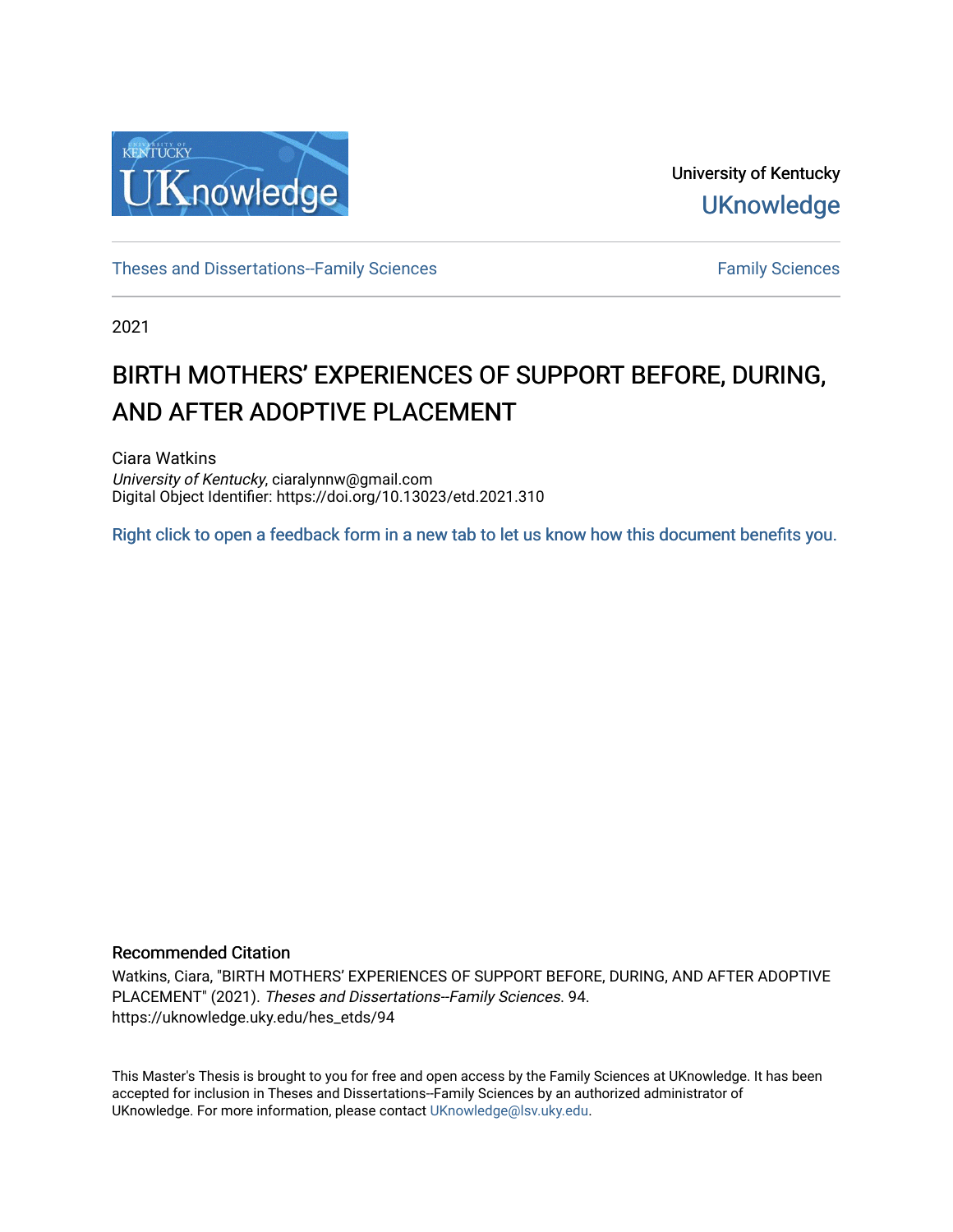## STUDENT AGREEMENT:

I represent that my thesis or dissertation and abstract are my original work. Proper attribution has been given to all outside sources. I understand that I am solely responsible for obtaining any needed copyright permissions. I have obtained needed written permission statement(s) from the owner(s) of each third-party copyrighted matter to be included in my work, allowing electronic distribution (if such use is not permitted by the fair use doctrine) which will be submitted to UKnowledge as Additional File.

I hereby grant to The University of Kentucky and its agents the irrevocable, non-exclusive, and royalty-free license to archive and make accessible my work in whole or in part in all forms of media, now or hereafter known. I agree that the document mentioned above may be made available immediately for worldwide access unless an embargo applies.

I retain all other ownership rights to the copyright of my work. I also retain the right to use in future works (such as articles or books) all or part of my work. I understand that I am free to register the copyright to my work.

## REVIEW, APPROVAL AND ACCEPTANCE

The document mentioned above has been reviewed and accepted by the student's advisor, on behalf of the advisory committee, and by the Director of Graduate Studies (DGS), on behalf of the program; we verify that this is the final, approved version of the student's thesis including all changes required by the advisory committee. The undersigned agree to abide by the statements above.

> Ciara Watkins, Student Dr. Ronald Werner-Wilson, Major Professor Dr. Hyungsoo Kim, Director of Graduate Studies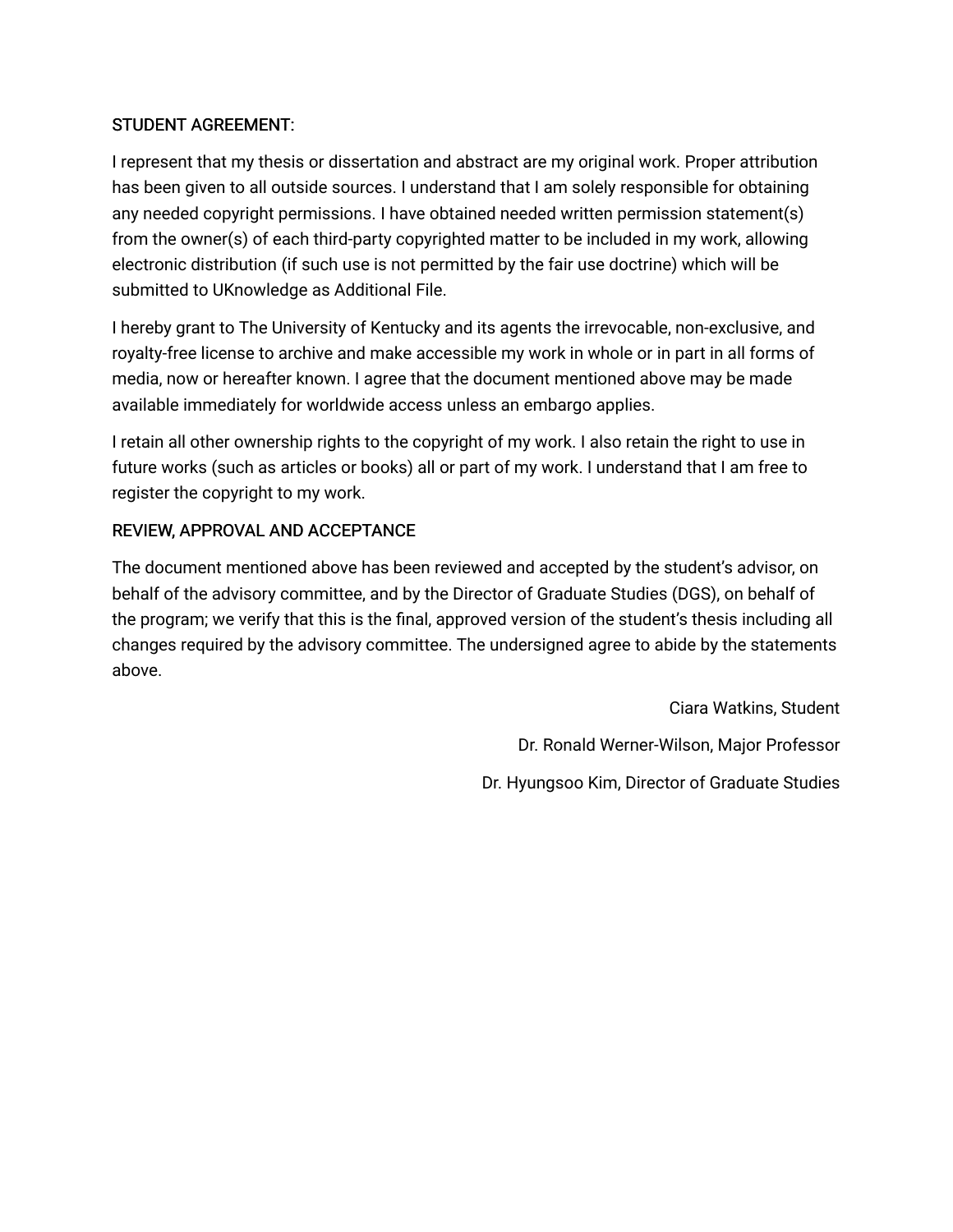## BIRTH MOTHERS' EXPERIENCES OF SUPPORT BEFORE, DURING, AND AFTER ADOPTIVE PLACEMENT

THESIS

 $\overline{\phantom{a}}$  , and the set of the set of the set of the set of the set of the set of the set of the set of the set of the set of the set of the set of the set of the set of the set of the set of the set of the set of the s

 $\overline{\phantom{a}}$  , and the set of the set of the set of the set of the set of the set of the set of the set of the set of the set of the set of the set of the set of the set of the set of the set of the set of the set of the s

A thesis submitted in partial fulfillment of the requirements for the degree of Master of Science in Family Sciences in the College of Agriculture, Food and Environment at the University of Kentucky

By

Ciara Watkins Lexington, Kentucky Co-Directors: Dr. Ronald Werner-Wilson, Professor in the Department of Family Sciences and Dr. Rachel Farr, Professor of Developmental Psychology Lexington, Kentucky 2021 Copyright © Ciara Watkins 2021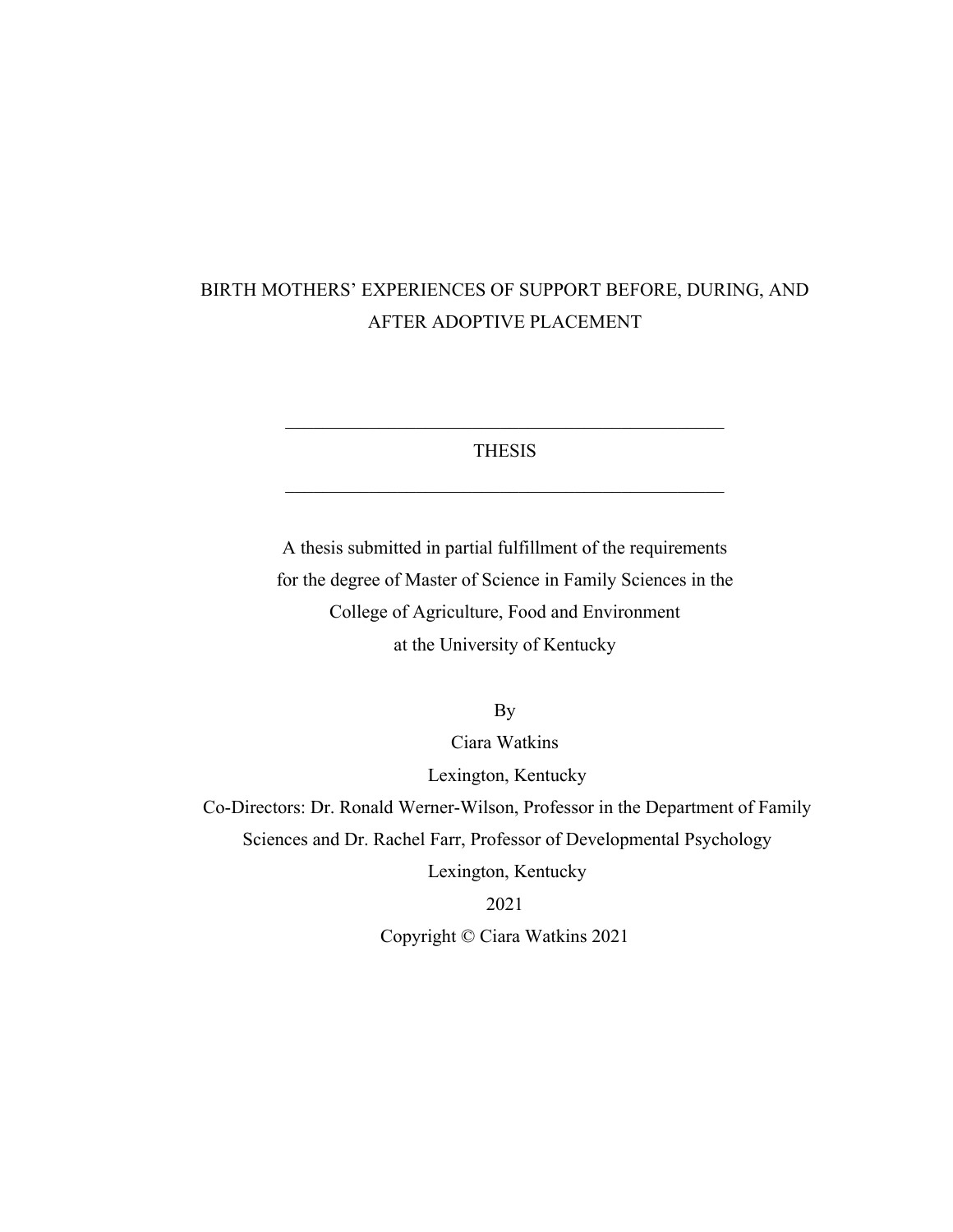## ABSTRACT OF THESIS

### BIRTH MOTHERS' EXPERIENCES OF SUPPORT BEFORE, DURING, AND AFTER ADOPTIVE PLACEMENT

The current study explores the perceptions and experiences of support in a sample of birth mothers who relinquished parental rights though open or closed private adoption (e.g., religiously, and non-religiously affiliated private adoption agencies, adoption attorneys). Participants ( $N = 51$ ) were birth mothers who placed a child for adoption at birth or within several months and who relinquished parenting rights 8 months to 50 years ago, with  $(M = 15.39)$  years since placement. A thematic analysis uncovered six overarching themes throughout the relinquishment process. Further, prevalence of themes in certain phases (i.e., pre-placement, during placement, post-placement) were shared among all participants. Reliability was strong for all themes. These findings hold important implications for policy and supports related to birth mothers' well-being and adjustment.

KEYWORDS: birth mothers, adoption, support, adjustment, relinquishment, placement

 Ciara Watkins Signature

> July 15, 2021 Date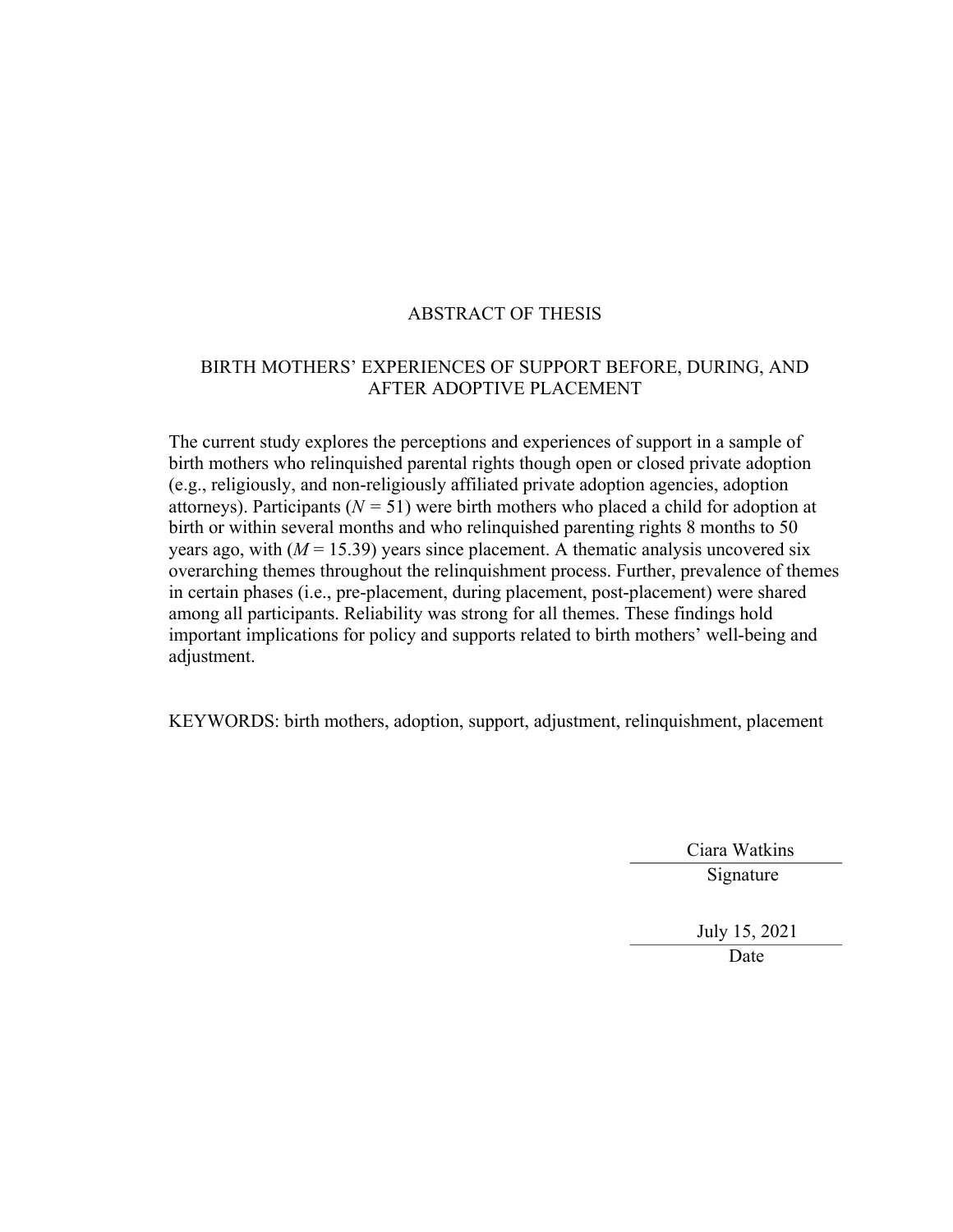## BIRTH MOTHERS' EXPERIENCES OF SUPPORT BEFORE, DURING, AND AFTER ADOPTIVE PLACEMENT

By Ciara Watkins

> Ronald Werner-Wilson Co-Director of Thesis

 Rachel Farr Co-Director of Thesis

 Hyungsoo Kim Director of Graduate Studies

> July 15, 2021 Date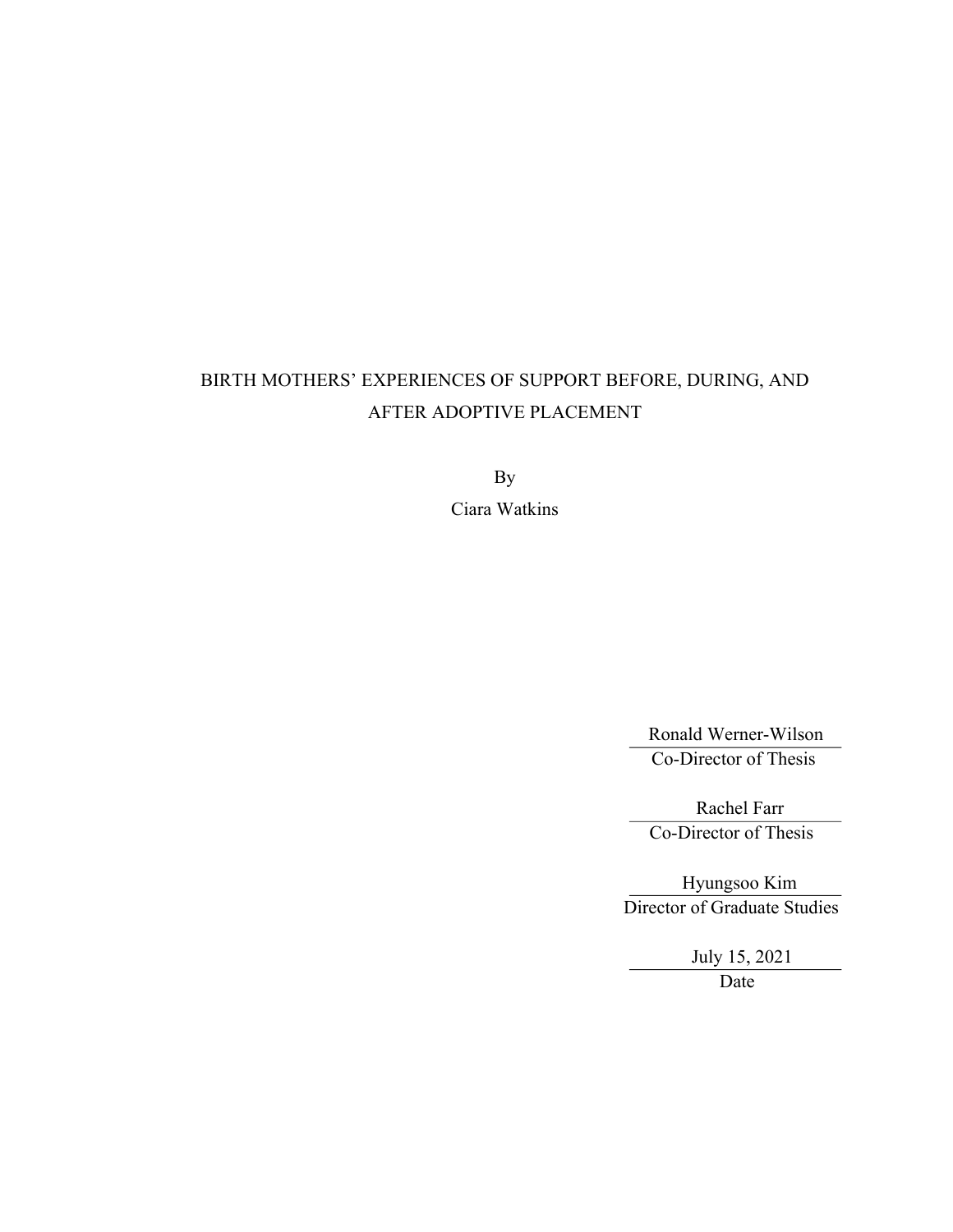| 5.1.1 Theme 1: Feelings of Stability or Instability in Life Circumstance21 |
|----------------------------------------------------------------------------|
|                                                                            |
|                                                                            |
| 5.2.1 Theme 3: Contained or Expressed Emotional Responses29                |
|                                                                            |
|                                                                            |

## **TABLE OF CONTENTS**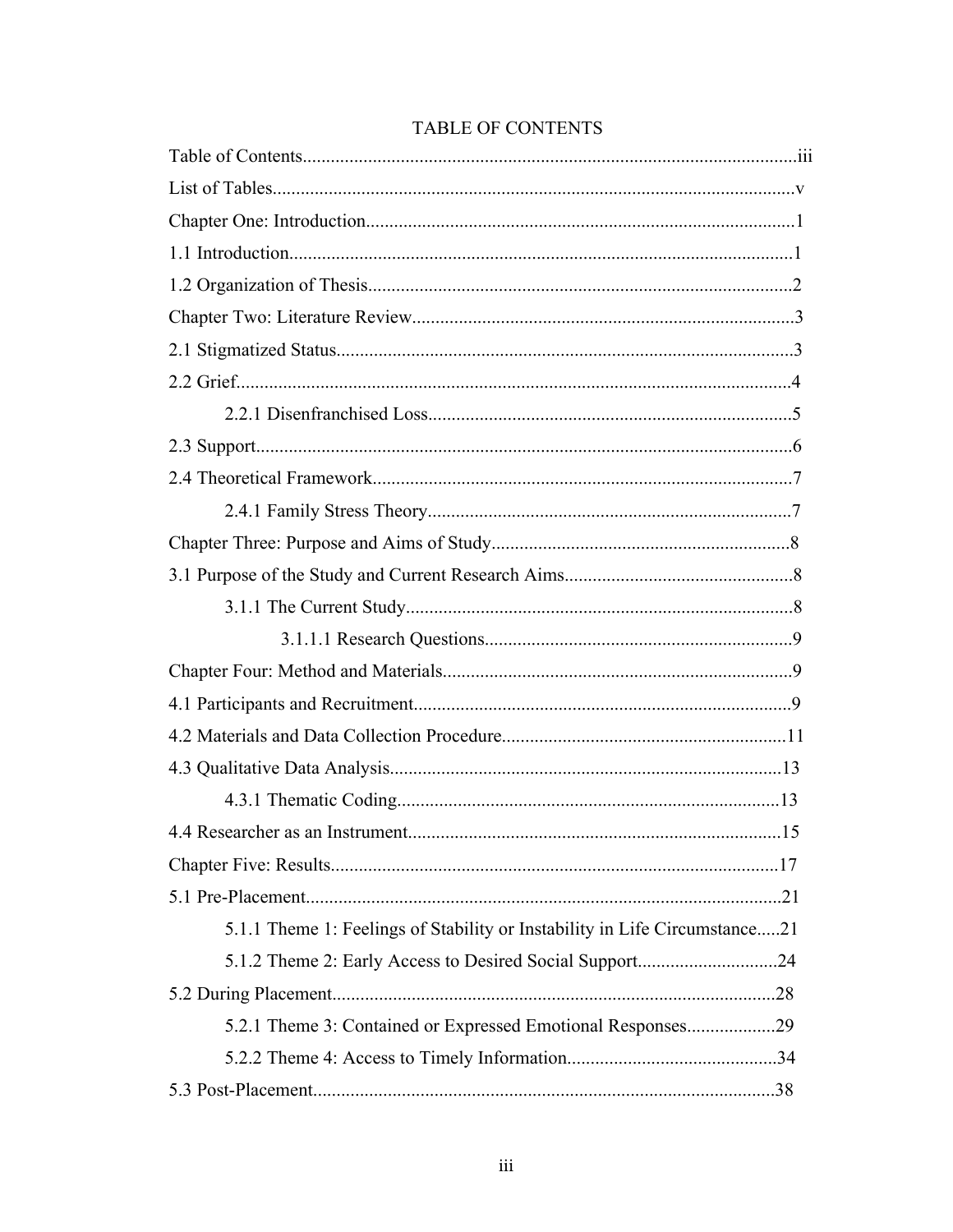| 5.3.2 Theme 6: An Ongoing Process of Emotional Adjustment43 |  |
|-------------------------------------------------------------|--|
|                                                             |  |
|                                                             |  |
|                                                             |  |
|                                                             |  |
|                                                             |  |
|                                                             |  |
|                                                             |  |
|                                                             |  |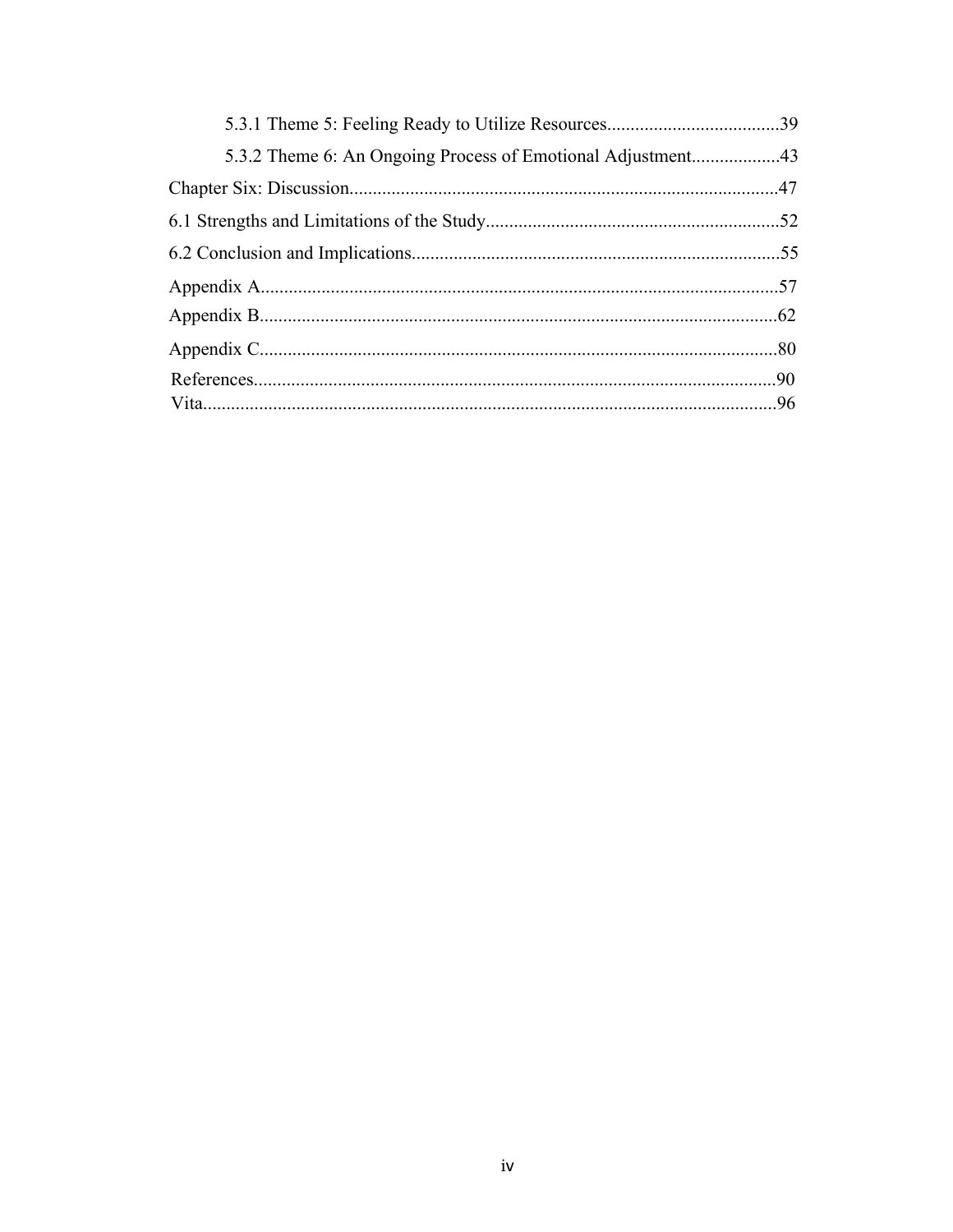## LIST OF TABLES

| Table 1: Overarching Themes and Contributing Themes from Thematic Analysis |  |
|----------------------------------------------------------------------------|--|
|                                                                            |  |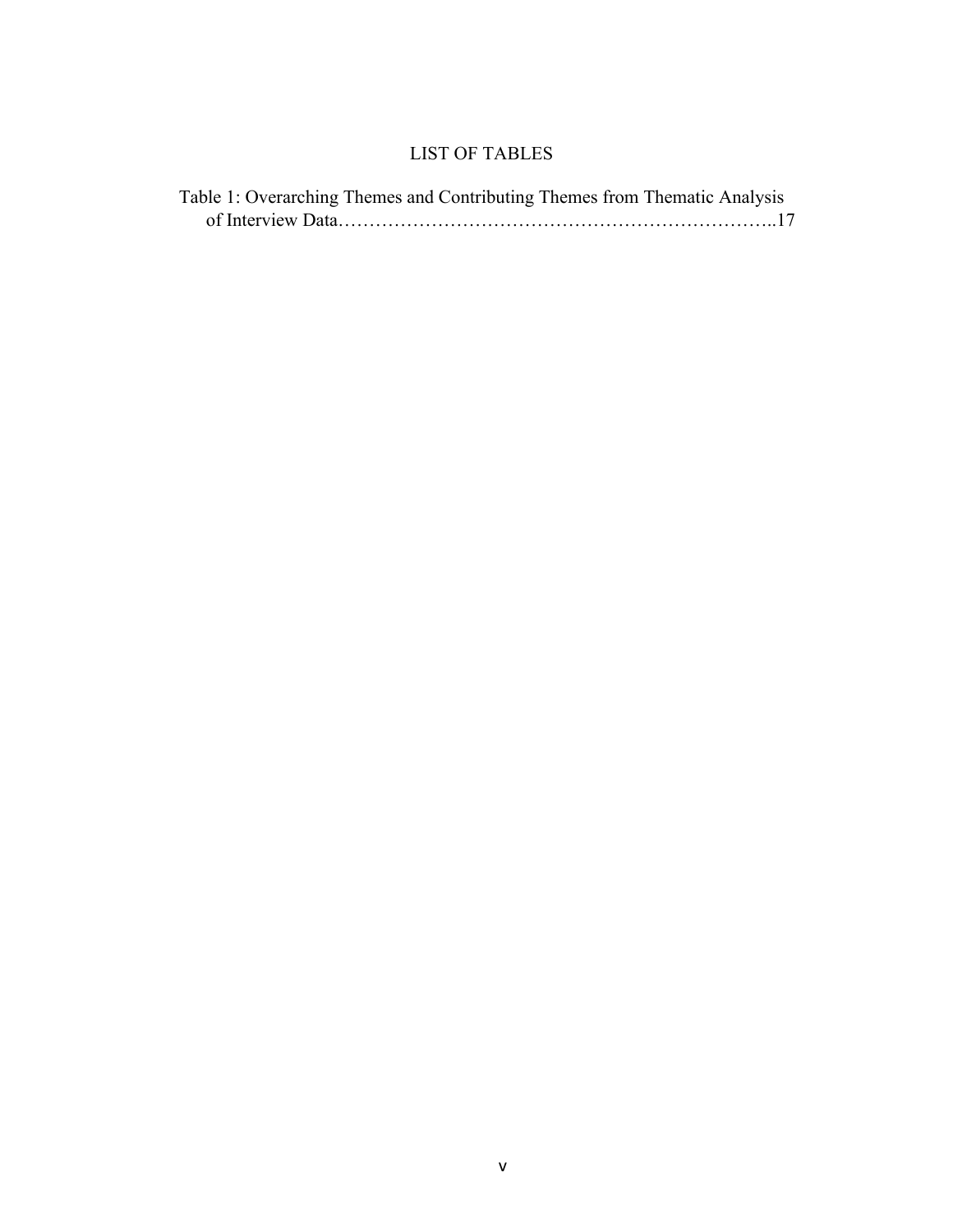#### **CHAPTER 1: INTRODUCTION**

#### **1.1 INTRODUCTION**

In the United States, many women face an unintended pregnancy. Unintended pregnancy refers to pregnancies that are unwanted, unplanned, or mistimed (Moss et al., 2015, as cited in Simmonds & Likis, 2005). This occurrence leaves women to decide between the options of parenting, adoption, and abortion (Simmonds & Likis, 2005). Although adoption is a relatively common way of family formation, it is generally considered as a less desirable and preferable compared to biologically based families (Baxter et al., 2012, as cited in Coleman & Garratt, 2016). Correspondingly, the adoption process can trigger both stress reactions and protective coping responses among members of the adoption triad (i.e., birth parents, adoptees, and adoptive families; Goldberg  $\&$ Smith, 2008). Each member of the adoption triad influences the social and legal aspects of adoption and are affected in various ways (Krahn & Sullivan, 2015). Despite the high incidence of unintended pregnancy and the potentially profound implications of the decision that must follow, many women who are birth mothers report little to no support through the process (Simmonds & Likis, 2005).

Of particular interest for the present study, birth mothers are defined as the many women who choose to give birth but relinquish their parental rights (i.e., allow their biological child to be adopted) and subsequently experience effects that often can span the course of one's life (Aloi, 2009). Although the decision to place a child for adoption is not an uncommon practice, birth mothers have largely been silenced in contemporary society for doing so (Coleman & Garratt, 2016). They are highly stigmatized as a result of their relinquishment decision (e.g., voluntarily giving up rights to biological child) and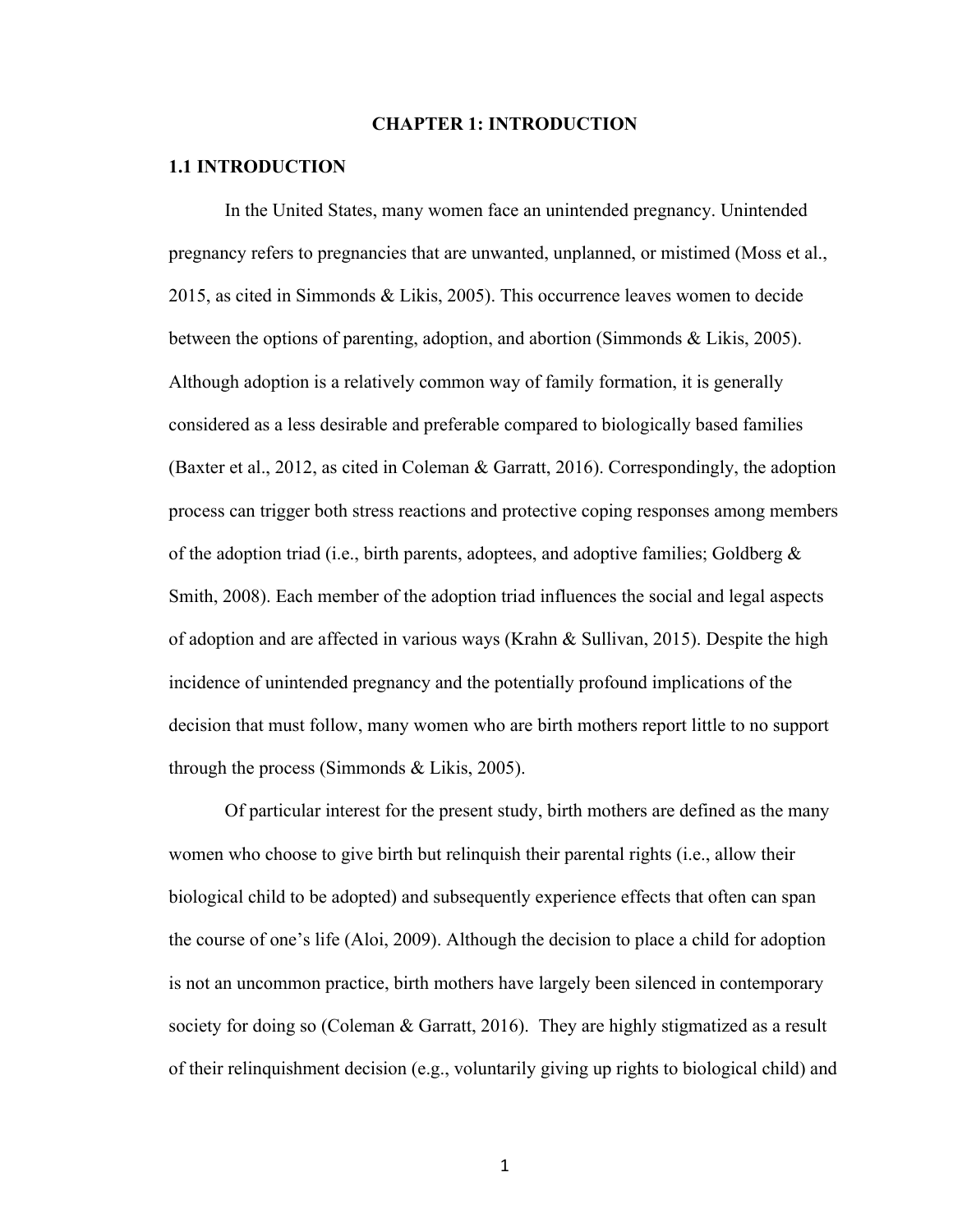bear a societal perception of illegitimacy and deviance (Baxter et al., 2012). Further, there are other common ramifications that birth mothers face, such as overwhelming grief and profound loss (Aloi, 2009; DeSimone, 1996; Deykin et al., 1984; Smith, 2006). Several studies have documented the effects birth mothers may experience broadly after placing a child for adoption (Henney et al., 2007; Krahn & Sullivan, 2015), with less focus on experiences throughout the entire process. For example, a few older studies examined pre-birth services birth mothers received as compared to post-birth experiences (Cushman et al., 1993; Deykin et al., 1984). Unfortunately, these studies may now be outdated and do not address their distinct experiences and support needs more comprehensively before, during, and after placing their child for adoption.

#### **1.2 ORGANIZATION OF THESIS**

Chapter One contains the introduction and objectives of the research. Chapter Two contains a literature reviews of topics including stigmatized status, grief, disenfranchised loss, and support and the family stress theory theoretical framework. Chapter Three contains the purpose of the study and current research aims, the current study, and research questions. Chapter Four contains all the methods and procedures used to conduct the research and discusses the researcher as an instrument. Chapter Five presents and discusses the results. Chapter Six discusses the conclusions of the research and presents strengths and limitations as well as ideas for future work. Appendix A contains recruitment resources and organizations contacted in the study and Appendix B contains the birth relative interview guild and Appendix C contains the codebook utilized in this study.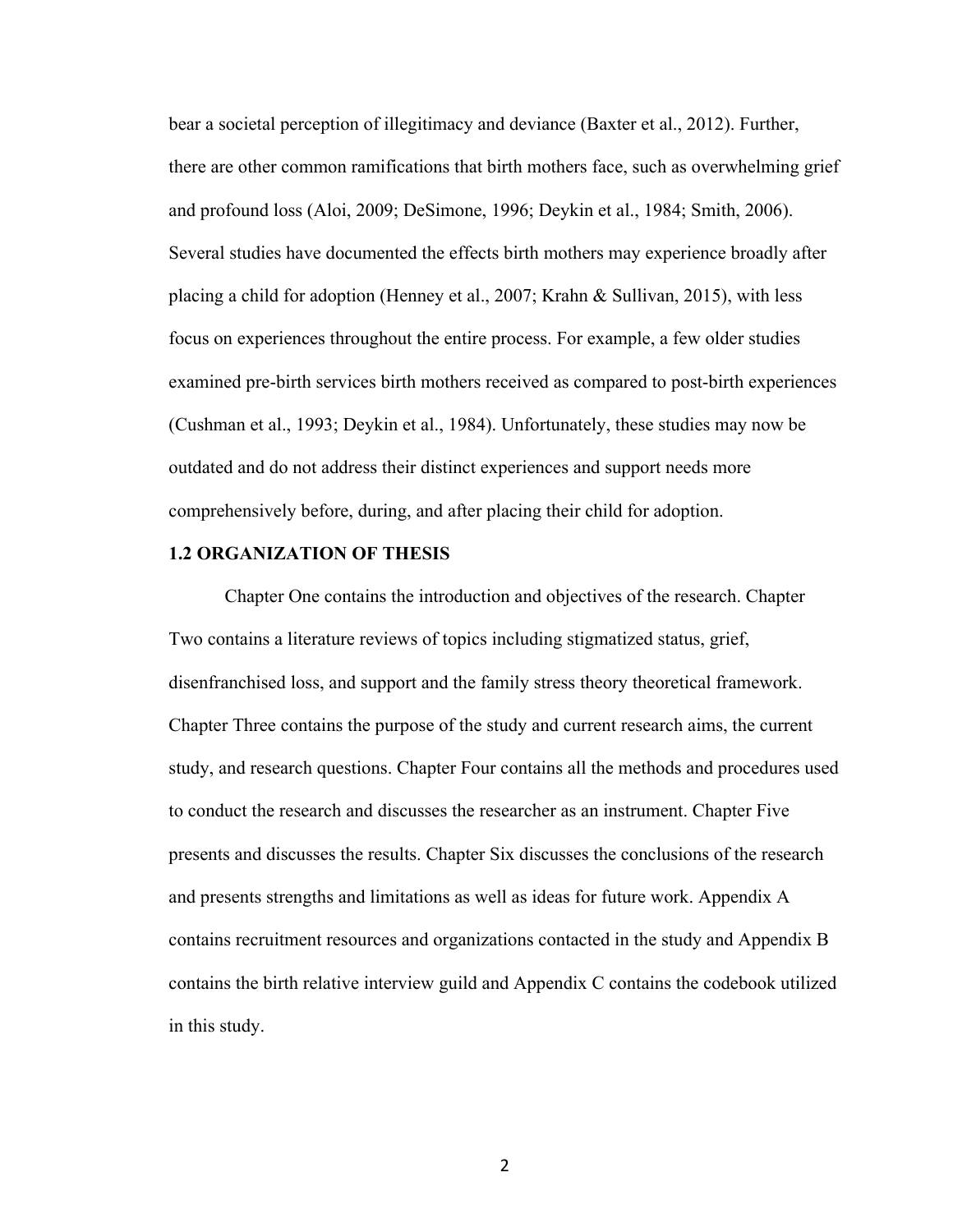#### **CHAPTER 2: LITERATURE REVIEW**

#### **2.1 STIGMITIZED STATUS**

The decision of relinquishment places birth mothers in a changed role, one that requires sufficient support in their adjustment to this changed role from mother to birth mother (March 2014; Neil, 2012). The role birth mothers hold in the adoption process varies by individual but has also tended to vary across time as adoption norms that have changed (French et al., 2013). For example, birth mothers used to be highly devalued and stigmatized; the common assumption was that mothers who give their child up for adoption are coldhearted (French et al., 2013; Leon, 2002). Role theory suggests that beliefs about role enactments in an adoption context are ascribed by a set of societal norms, rights, duties and behaviors that individuals fulfil (Blatner, 2000, as cited in French et al., 2013). Accordingly, birth mothers are often inaccurately portrayed as people who have rejected, abandoned, or deserted their child (Leon, 2002). Relinquishing birth mothers frequently face stigma for "failing" in the role of motherhood, which can result in hardships managing their identity (Neil, 2012). Efforts to manage birth mothers threatened status and identity today are evident in the increased focus on legislation and policy initiatives fought for by groups like Concerned United Birthparents (CUB) that call for ethical adoption laws, policies, and practices among other missions of support (Neil, 2012; Sotiropoulos, 2008). Support services such as CUB empowered birth mothers and other birth relatives to establish value to their changed role (Neil, 2012). A more recent study on post-placement adjustment found that in their sample of 235 birth mothers, ongoing support connections to other birth mothers was a beneficial experience that reduces stigma (Brodzinsky & Smith, 2014). However, research on such support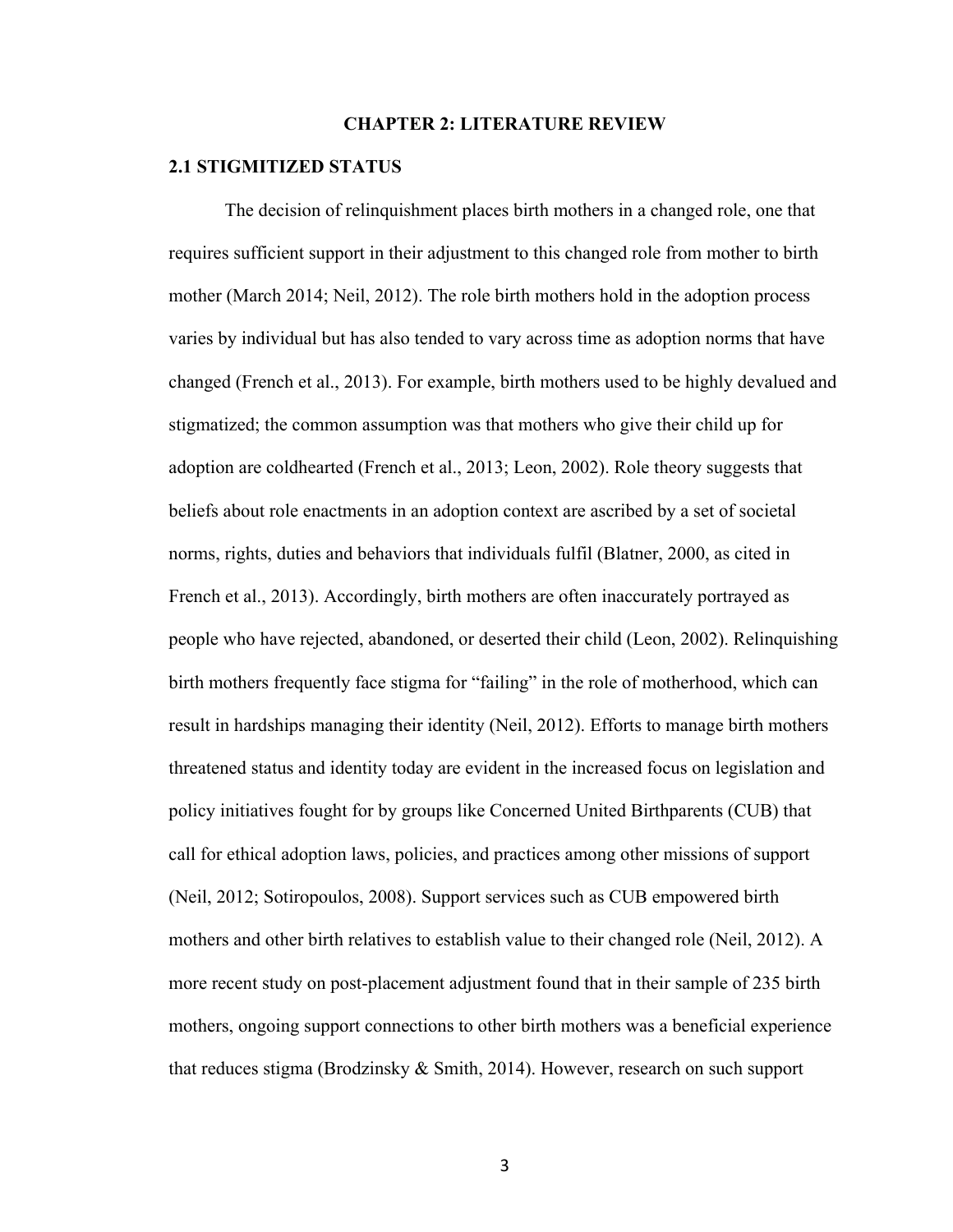networks is mostly unavailable (Brodzinsky & Smith, 2014). A further investigation on birth mothers' engagement in support services may cast a light on their overall adjustment, as well as specific experiences with stigma.

### **2.2 GRIEF**

Feelings of grief are among the many life-long experiences birth mothers' face (Aloi, 2009; March, 2014). Grief reactions experienced by birth mothers following relinquishment include feelings of loss, sadness, guilt, depression, anger, and regret (Deykin et al., 1984; Henney et al., 2007). The substantial likelihood for birth mothers to experience disenfranchised grief, which is grief that is not openly acknowledged, socially accepted, or publicly mourned (Doka, 1989, as cited in Aloi, 2009), adds an additional layer of complexity to the coping process following adoption loss (Aloi, 2009). Research has demonstrated that it is not uncommon for birth mothers to be advised to "move on" as quickly as possible by the healthcare delivery system and by society as well, often displaying a disapproving regard to birth mothers' grief (Kubler-Ross, 1969, as cited in Aloi, 2009). Given these challenges, relevant policy and practice should reflect a thorough understanding of birth mothers' grief response to relinquishment to provide proper treatment (DeSimone, 1996). As detailed in Henney et al. (2007), a series of symptoms and experiences that birth mothers often face are signs of unresolved grief, symptoms of post-traumatic stress disorder, diminished self-esteem, outward professions of perfection masking inner-feelings of shame, arrested emotional development, selfpunishment, unexplained secondary infertility, and living at various extremes. However, empirical research that addresses whether these symptoms are reflections of preexisting conditions and/or life experiences that are not predominately related to the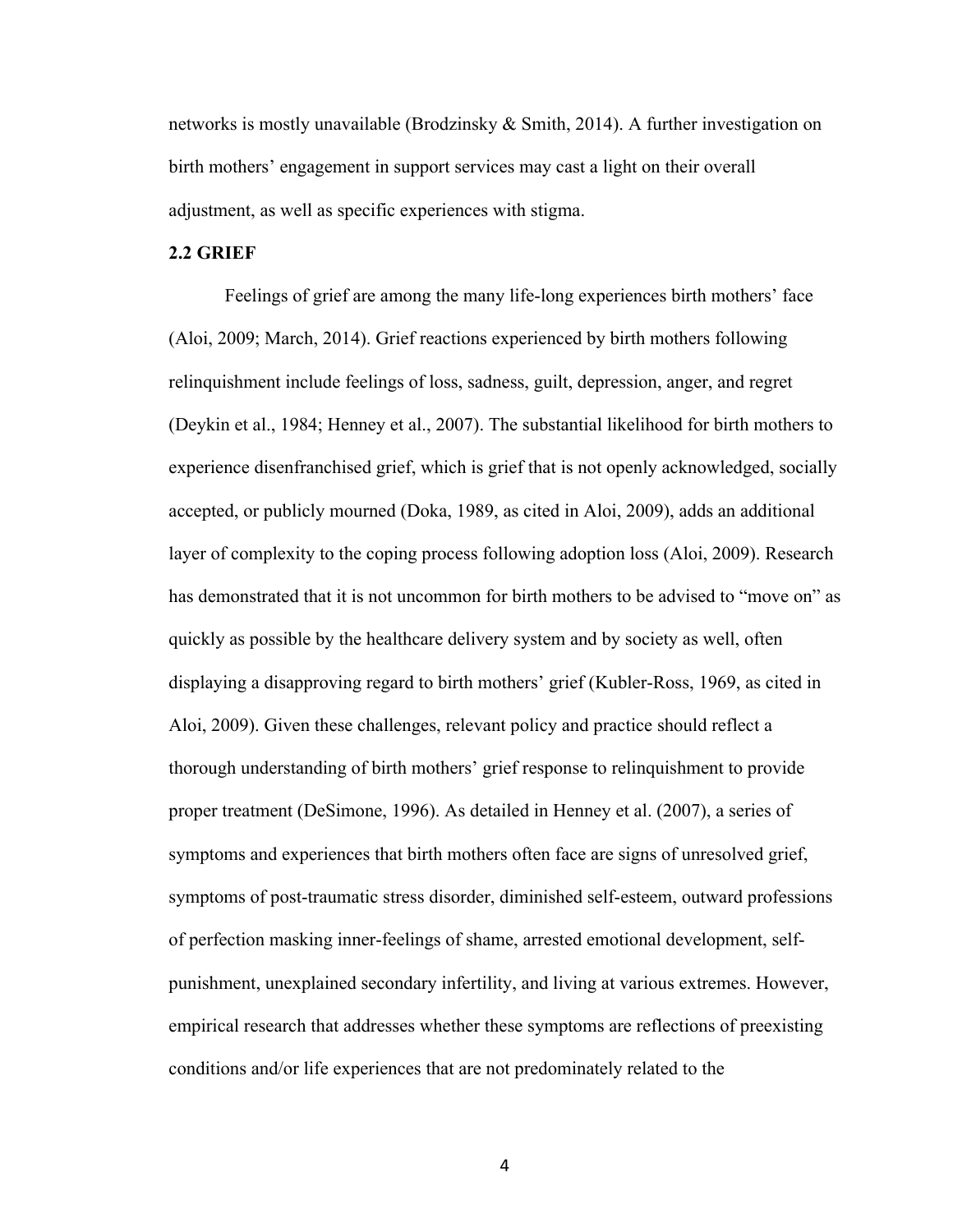relinquishment experience are lacking (Henney et al., 2007), which might point to the need for future research to explore birth mothers' adjustment narratives. According to Brodzinsky (1990), healthy grieving is possible if birth mothers can express grief in a supportive environment, have support throughout the process, and are able to engage in a ritual marking the loss of the child. Often, societal lack of acknowledgement of birth mothers' need to grieve contributes to their feelings of disenfranchisement (Aloi, 2009). Thus, uncovering beneficial sources of social and emotional support for birth mothers is needed so they can effectively navigate the grieving process and to ensure access to supportive resources for sustaining healthy coping behaviors.

#### **2.2.1 Disenfranchised Loss**

The likely experience birth mothers encounter of disenfranchised loss and grief adds additional complexity after relinquishment. Doka (1989) defined disenfranchised grief as "the grief that person's experience when they incur a loss that is not or cannot be openly acknowledged, publicly mourned, or socially supported" (Brodzinsky & Smith, 2014, p.167). Thus, birth mothers who place a child for adoption experience multiple and simultaneous losses, which include the loss of the child with whom they are biologically connected, the loss of the parenting identity and role, and often the loss or changing of intimate relationships (Neil, 2006). Child relinquishment often affects the birth mothers' intimate relationships with parents, peers, romantic partners, and future children (Brodzinsky & Smith, 2014; DeSimone, 1996). The placement of a child for adoption and the experiences of loss that accompany this process is a major life stressor, and for many, it will be among the most emotionally intense losses ever faced (Brodzinsky & Smith, 2014). An ambiguous loss compounds the loss experienced by birth mothers in that the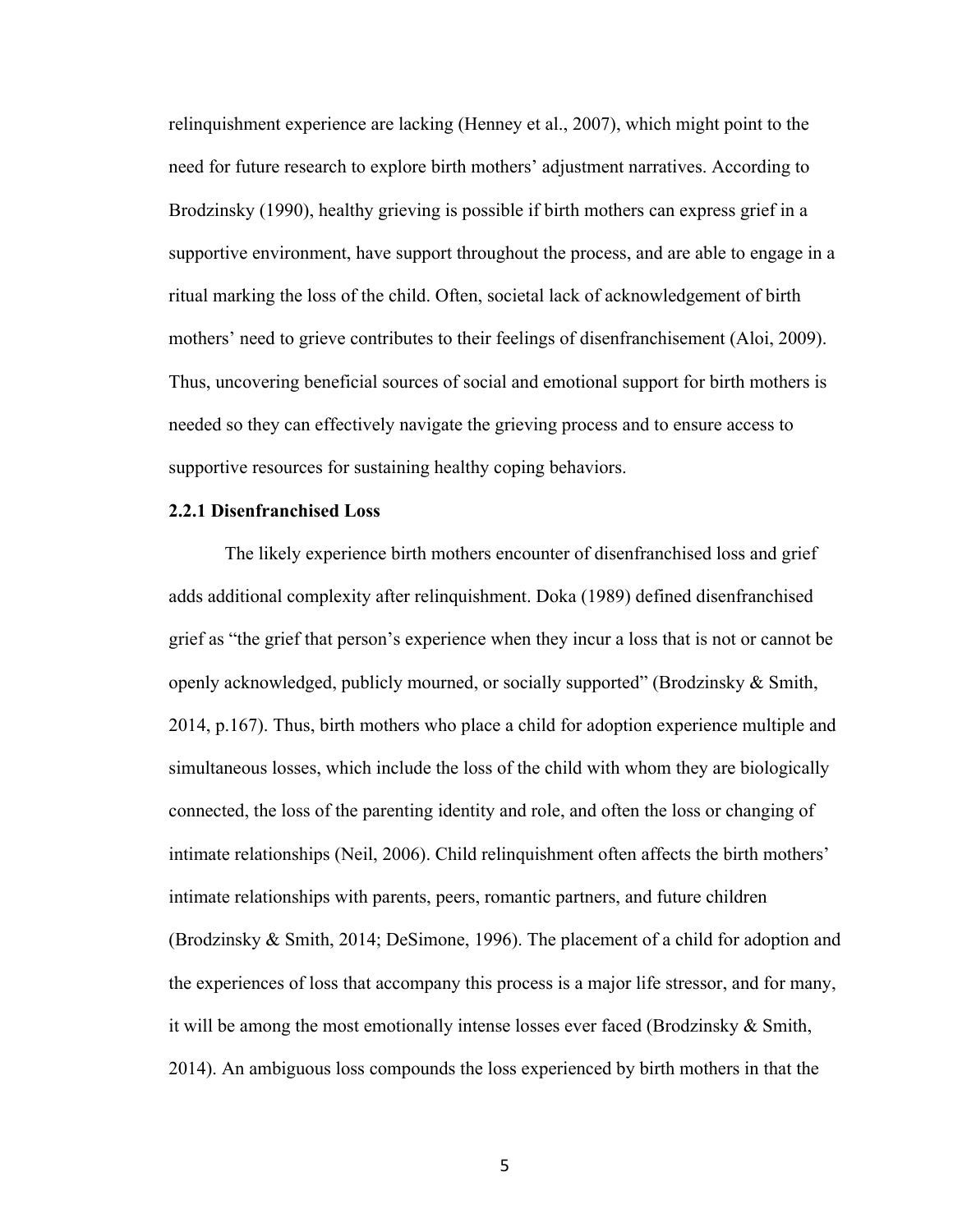child remains psychologically present but physically absent (Boss, 1999), especially in terms of no contact. Indeed, one study assessing boundary ambiguity experiences among birth mothers in the U.S. found that many, if not most birth mothers who relinquish their children to adoption continued to think about the child with moderately high frequency and emotional intensity eight years after placement (Fravel et al., 2000).

#### **2.3 SUPPORT**

Despite ample evidence of the long-term emotional impact of relinquishment, such as the previously noted intense feelings of stigma, grief, and loss, the literature also indicates a pervasive lack of support for birth mothers (Memarnia et al., 2015). To help birth mothers cope with the relinquishment of their child and avoid debilitating postplacement adjustment difficulties, more knowledge is needed regarding the challenges these women face and the forms of support they need (Brodzinsky & Smith, 2014). According to Neil (2012), in order to effectively support birth mothers, we must understand their needs in relation to emotional well-being. In a "Helping Birth Families" study, reports indicated that the presence of emotional support activity provided to birth relatives was found to be overwhelmingly positively correlated with improvements in mental health (Neil et al., 2010, as cited in Neil, 2012). Further, research suggests the influence of social support on reducing mental distress. For instance, many birth mothers have reported feeling pressured into giving their child up for adoption, which has been linked to greater feelings of regret, worry, and grief, and also leaves birth mothers unsupported in their decision-making process (De Simone, 1996). Thus, these women may have particularly salient support needs. Although dated, Winkler and van Kepple's (1984) study assessing long-term grief resolution in a sample of 213 birth mothers found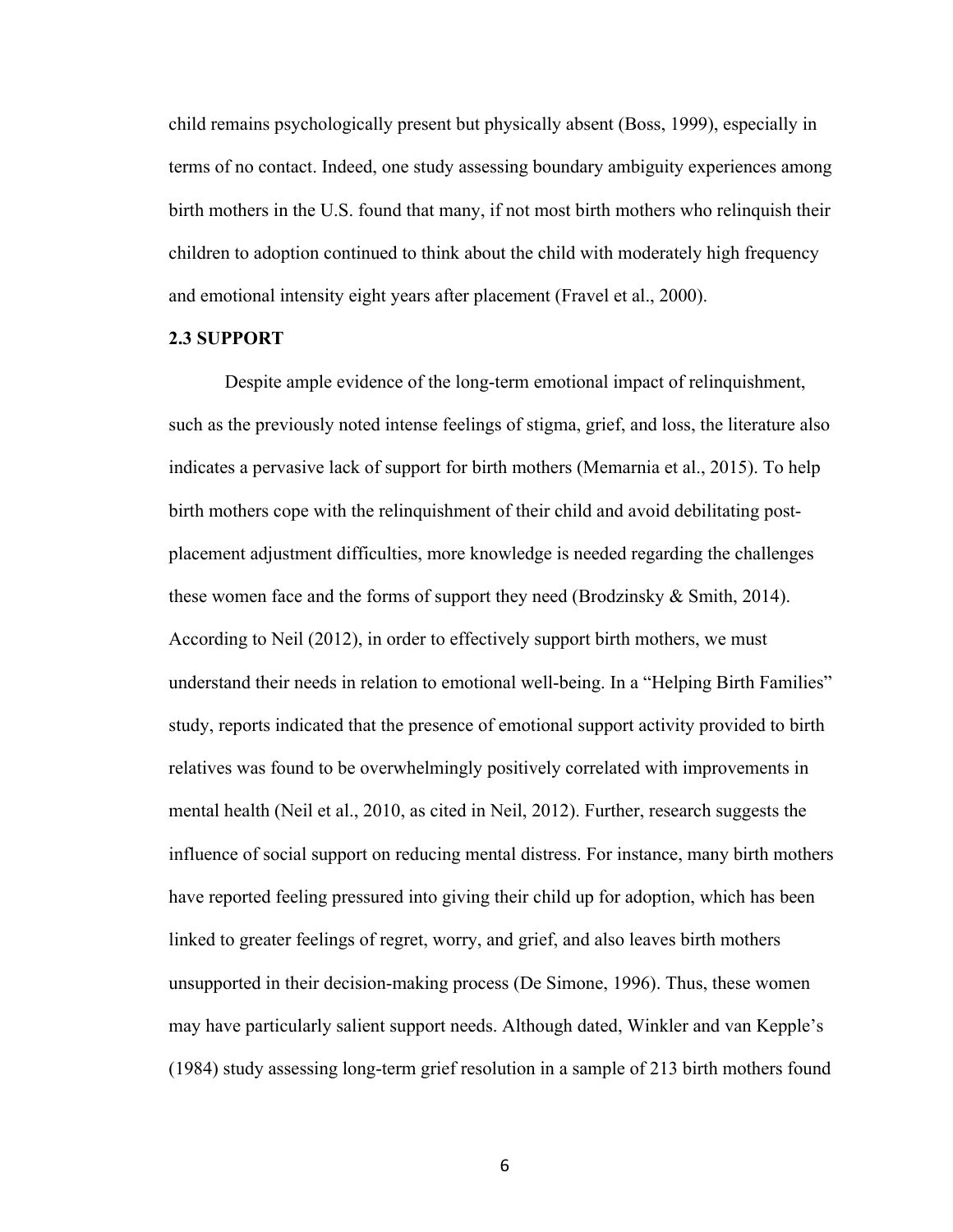that a lack of social support was a major contributing factor to poor adjustment after placing their child for adoption. The current study seeks to cast a light on birth mothers' perceptions of support throughout the entire process of pre-, during, and post-placement, aimed at emotional and social experiences of support.

#### **2.4 THEORETICAL FRAMEWORK**

#### **2.4.1 Family Stress Theory**

According to family stress theory, stressors of a wide scale and variety happen to all families (McKenry & Price, 2005). As defined by Boss (1988, 2002, 2006), family stress is a disturbance of the family's steady state. It is suggested that within the context of stressors, a family's vulnerability and capacity to adapt to the demands of stress can be disrupted, especially during major life transitions (McKenry & Price, 2005). Families connected to adoption, including all who are a part of the adoption triad (i.e., adoptees, adoptive families, and birth families) commonly encounter high levels of stress throughout the process of adoptive placement. Family stress theory can be used to help guide analyses exploring the major and stressful life event of relinquishment that birth mothers endure. In light of such stressors, it is important to identify factors of support (Goldberg & Smith, 2008) that may be protective for birth mothers. Birth mothers with limited resources (e.g., social, emotional, and practical supports) may be particularly vulnerable to experiencing relinquishment as overwhelming and to poor adjustment outcomes (Goldberg & Smith, 2008). Alternatively, more substantial resources among birth mothers could serve to buffer distress (Goldberg & Smith, 2008; Madden et al., 2018).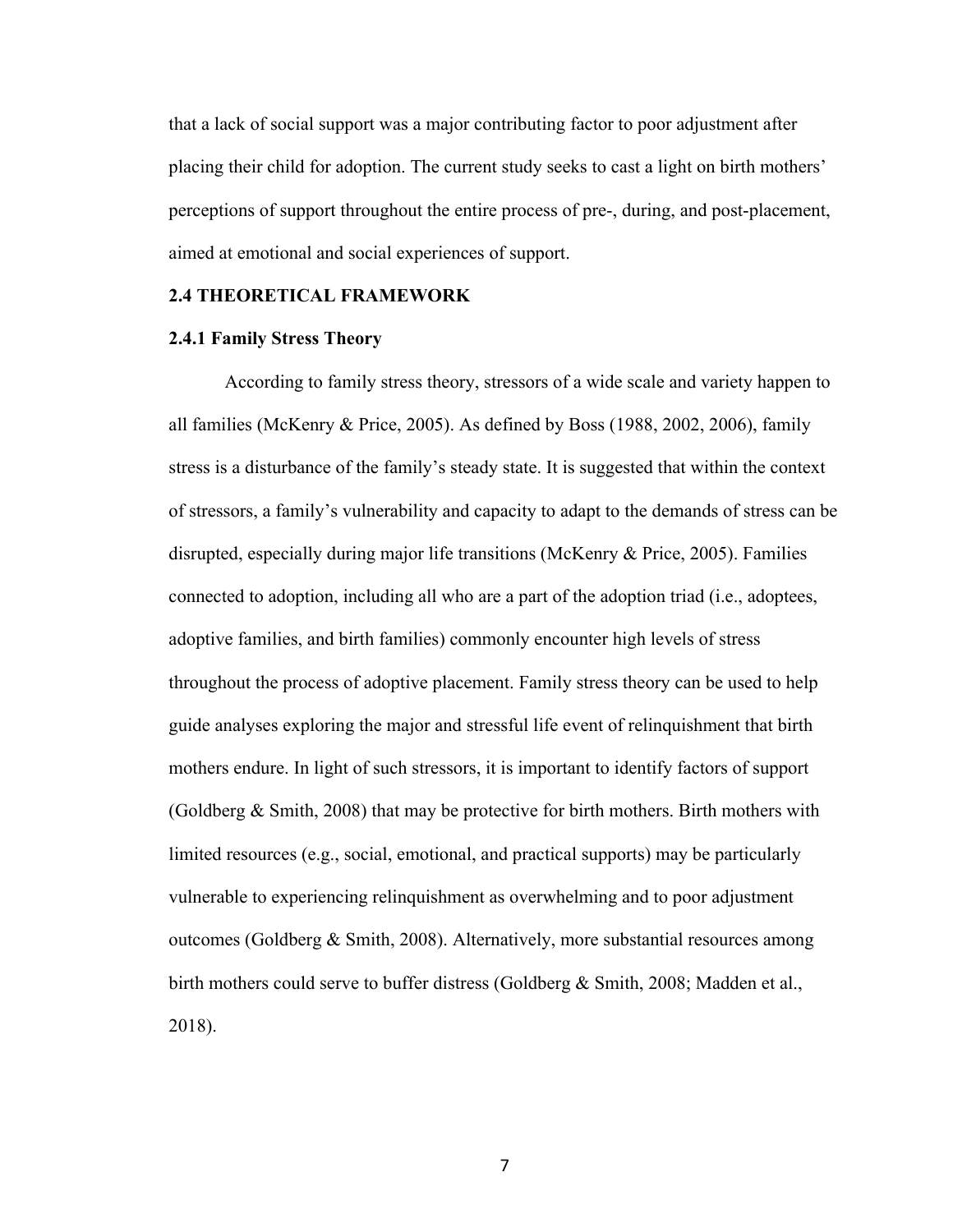## **CHAPTER 3: PURPOSE AND AIMS OF STUDY 3.1 PURPOSE OF THE STUDY AND CURRENT RESEARCH AIMS**

This study explored the experiences and sources of support that a sample of birth mothers who relinquished a child for adoption perceive to be helpful, useful, and available upon deciding to relinquish their parental rights. The primary objectives of this study were to better understand the impact of child relinquishment on birth mothers and their support needs throughout the process of relinquishment. Previously, voices from the birth mother community addressing support needs have been limited (Morgan et al., 2019). Therefore, I aimed to shine a light on birth mothers' direct experiences of support throughout their relinquishment process. I employed thematic analyses of responses to semi-structured interviews as a method for gathering a range of viewpoints from a sample of birth mothers (Braun & Clarke, 2006). My goal was to provide insights into birth mothers' experiences with placing a child for adoption and their perceptions of support, particularly as related to their overall adjustment.

#### **3.1.1 The Current Study**

Although a considerable amount of research has been conducted on the effects of adoption in recent decades, the main focus has been on adoptees and adoptive parents (Madden, 2018). Birth mothers' adjustment experiences have been less often considered and remain largely unexplored (Brodzinsky & Smith, 2014). I expect that those who report perceptions of having support (e.g., social, emotional, practical) throughout the process will describe more positive feelings of adjustment as opposed to those who experienced minimal supports (Brodzinsky & Smith, 2014; Neil, 2012).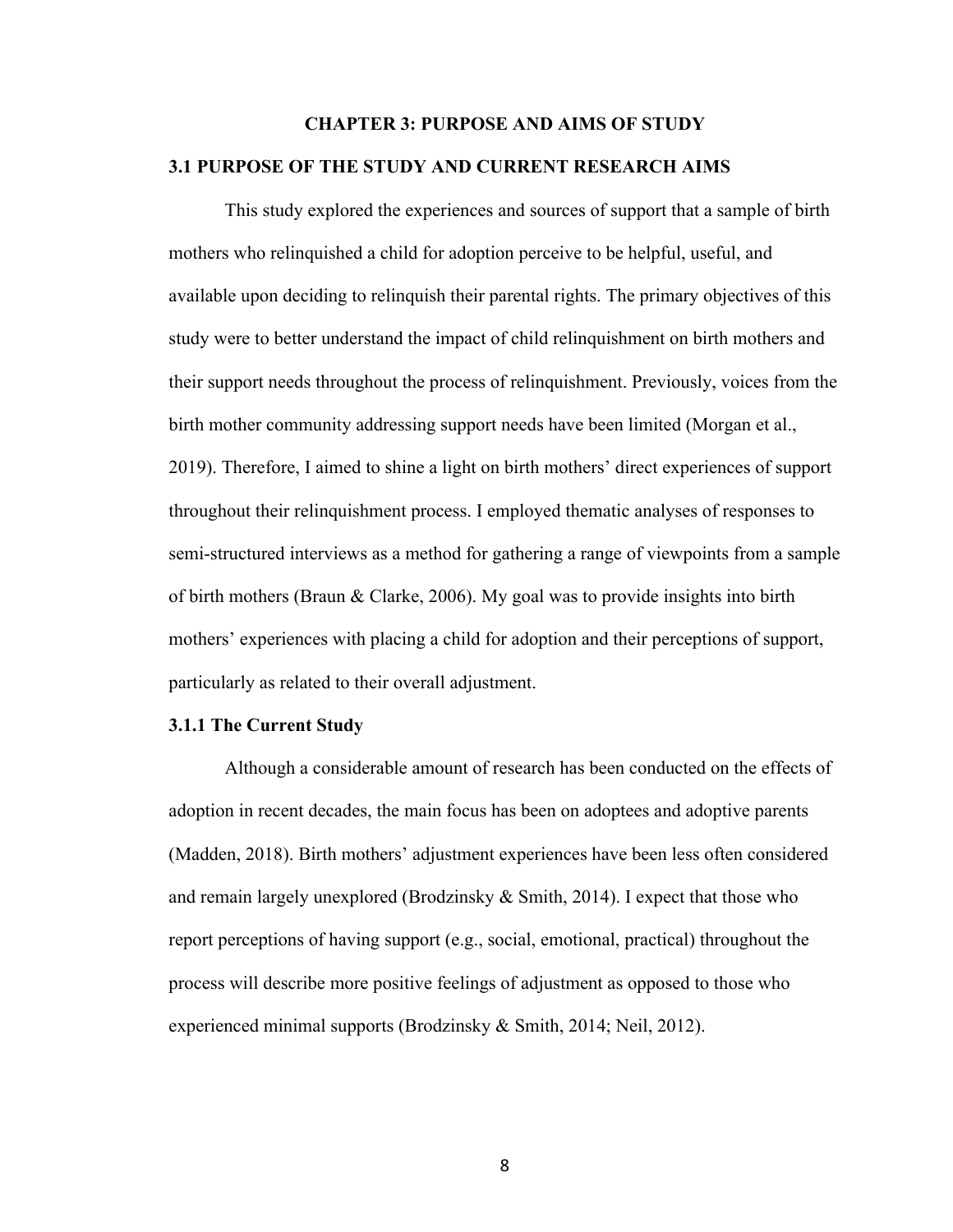#### *3.1.1.1 Research Questions*

The following questions were explored in the current study to understand more about the perceived importance birth mothers place on support for their healthy adjustment throughout the process (i.e., pre-placement, during placement, postplacement) of relinquishment:

- What are the circumstances of birth mothers' decision for placement?
- What sources of support do birth mothers describe engaging in?
- How are different sources of support (e.g., social and emotional) perceived to be associated with birth mothers' adjustment?

## **CHAPTER 4: METHOD AND MATERIALS**

#### **4.1 PARTICIPANTS AND RECRUITMENT**

A total of 51 participants who relinquished parental rights to a child for the purpose of adoption are included here. All participants were birth mothers who relinquished parental rights though private adoption (e.g., religiously or non-religiously affiliated private adoption agencies, adoption attorneys) with open and closed arrangements. Open arrangements are characterized by a spectrum of practices such as contact between the birth mother and the adoptive family and accessibility of information regarding the birth mother, the adoptive family, and the adoptee while closed arrangements are characterized by secrecy and sealed records (Cushman et al., 1993). Placements occurred at birth or within several months after birth. Participants relinquished parental rights ranging from 8 months to 50 years ago, with an average of 15 years since placement  $(M = 15.39)$  and many taking place over 25 years ago  $(n = 13)$ . Participants were an average age of 39 years old (*M* = 38.87; *SD* = 13.85), and a median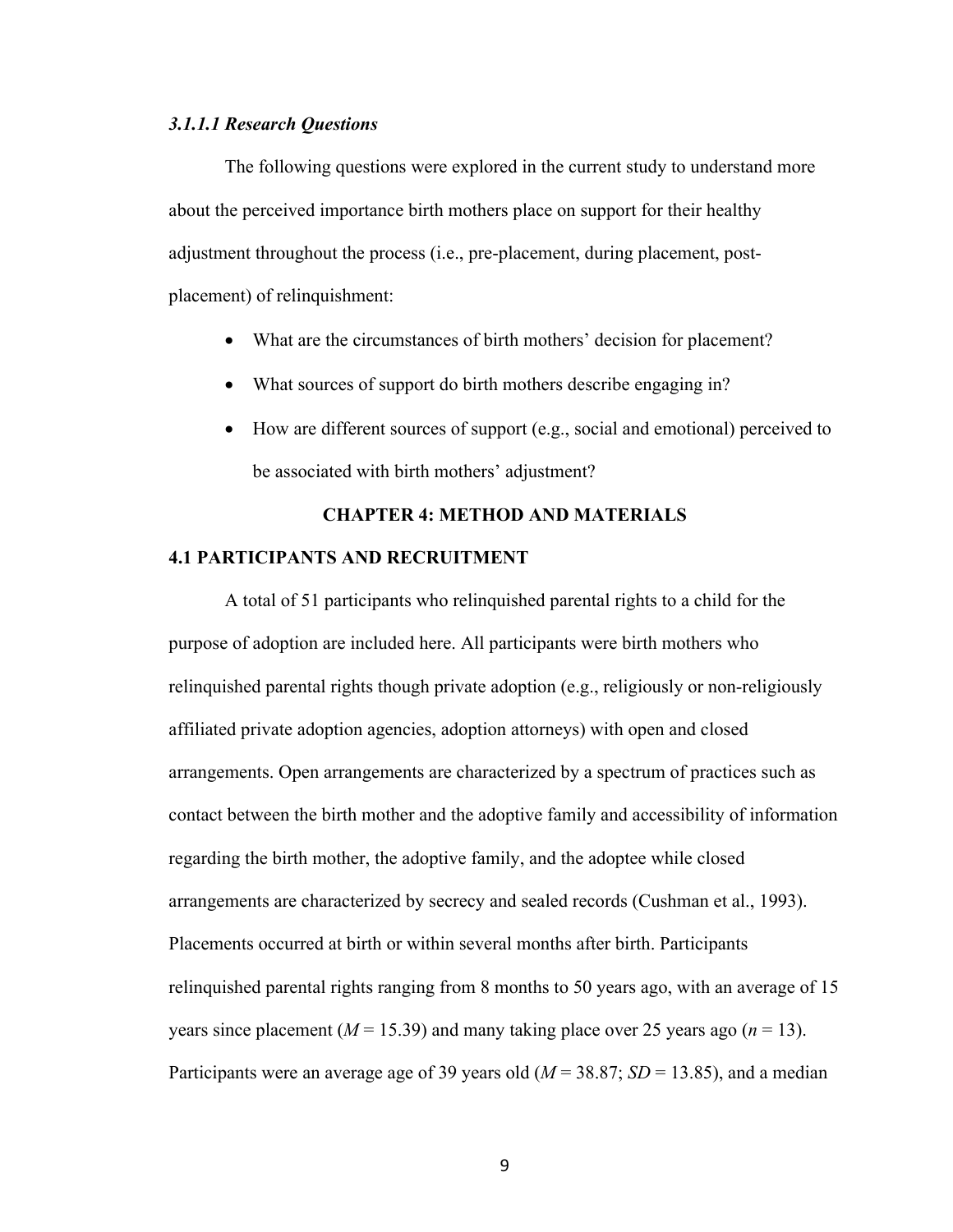total household income of about \$64,500 per year. They identified as white (82%), Multiracial or Multiethnic (8.2%), Latino/Hispanic (4.9%), or another racial/ethnic identity (e.g., Anglo-Saxon) (1.6%) and relationship status as married (40%), single (17%), and other statuses (e.g., separated, divorced, cohabitating, other) (43%).

Recruitment procedures were designed to access this hard-to-reach-population. Our participants were drawn from a larger study on birth relatives' experiences of contact with the adoptive families to whom they are connected (Farr,  $2017$ ) – specifically a subsample of participants  $(n = 5)$  in the Contemporary Adoptive Families Study (CAFS; Farr, 2017; Farr, Forssell & Patterson 2010) – as well as and through other means (e.g., snowball sampling, relevant listservs catered towards birth relatives, agencies and support groups; see Appendix A). CAFS is a larger ongoing longitudinal project focused on aspects of child development, parenting, and family relationships among diverse adoptive families (CAFS; Farr, 2017; Farr, Forssell, & Patterson, 2010). CAFS adoptive parents were emailed by trained personnel of the research team and asked if they were comfortable to forward a study invitation to any of their child's birth family members with whom they were in contact. In addition, participants  $(n = 2)$  were recruited through the Transition to Adoptive Parenthood Project (TAPP; Goldberg & Smith, 2009). TAPP is also an ongoing longitudinal study examining lesbian, gay, and heterosexual adoptive parent families. Similarly, a lead researcher forwarded a study invitation to the TAPP study director, which was then distributed to the adoptive families participating in TAPP. These adoptive families then passed along the invitation to birth relatives which whom they were in contact. Finally, a team of research assistants compiled a comprehensive list of relevant organizations and support groups and ultimately reached out to 68 separate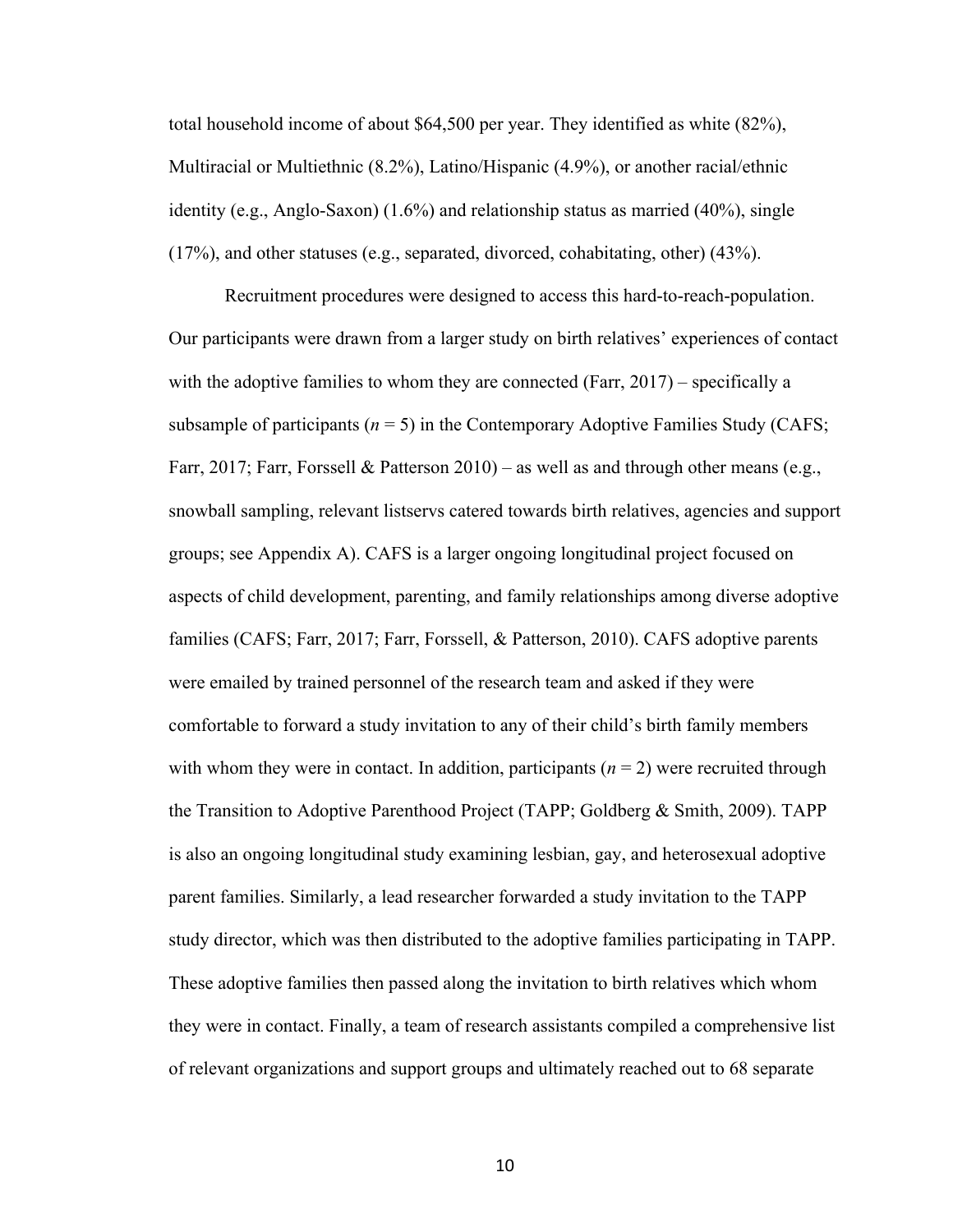organizations and Facebook groups geared toward birth family members. Any birth relative living in the U.S. over the age of 18 who was related to a child placed for adoption through private domestic adoption was eligible to participate, regardless of whether they ever had contact with the adoptive family. Participants represented in this current study include only birth mother participants who provided interview data  $(n = 51)$ from the broader birth family sample, which included 79 birth relatives. Indeed, the majority of participants who provided interview and/or survey data from the birth family study were birth mothers  $(n = 67, 85\%)$ .

#### **4.2 MATERIALS AND DATA COLLECTION PROCEDURE**

Permission for the present study was granted with approval from the Institutional Review Board at the University of Kentucky. All participants (*N =* 51) completed an individual interview by phone or secure online messaging with a trained graduate researcher. The primary source of data collected from participants was in the form of semi-structured phone interviews guided by open-ended questions and prompts (see Appendix B). The interview guide was adapted from studies on contact dynamics between birth relatives and adoptive families (Grotevant et al., 2013). Participants were asked questions regarding their pregnancy, birth, and current relationships with the adoptive family. Phone interviews ranged from 1.5-4 hours and generally lasted around two hours on average in length and were audio-recorded. Online chat interviews took between four to five hours to complete. Participants were compensated fifty dollars upon completion of the interview. During interviews, interviewers took contemporaneous notes. Upon completion of interviews, interviewers took reflexive notes. Birth mothers were interviewed from 2017-2019.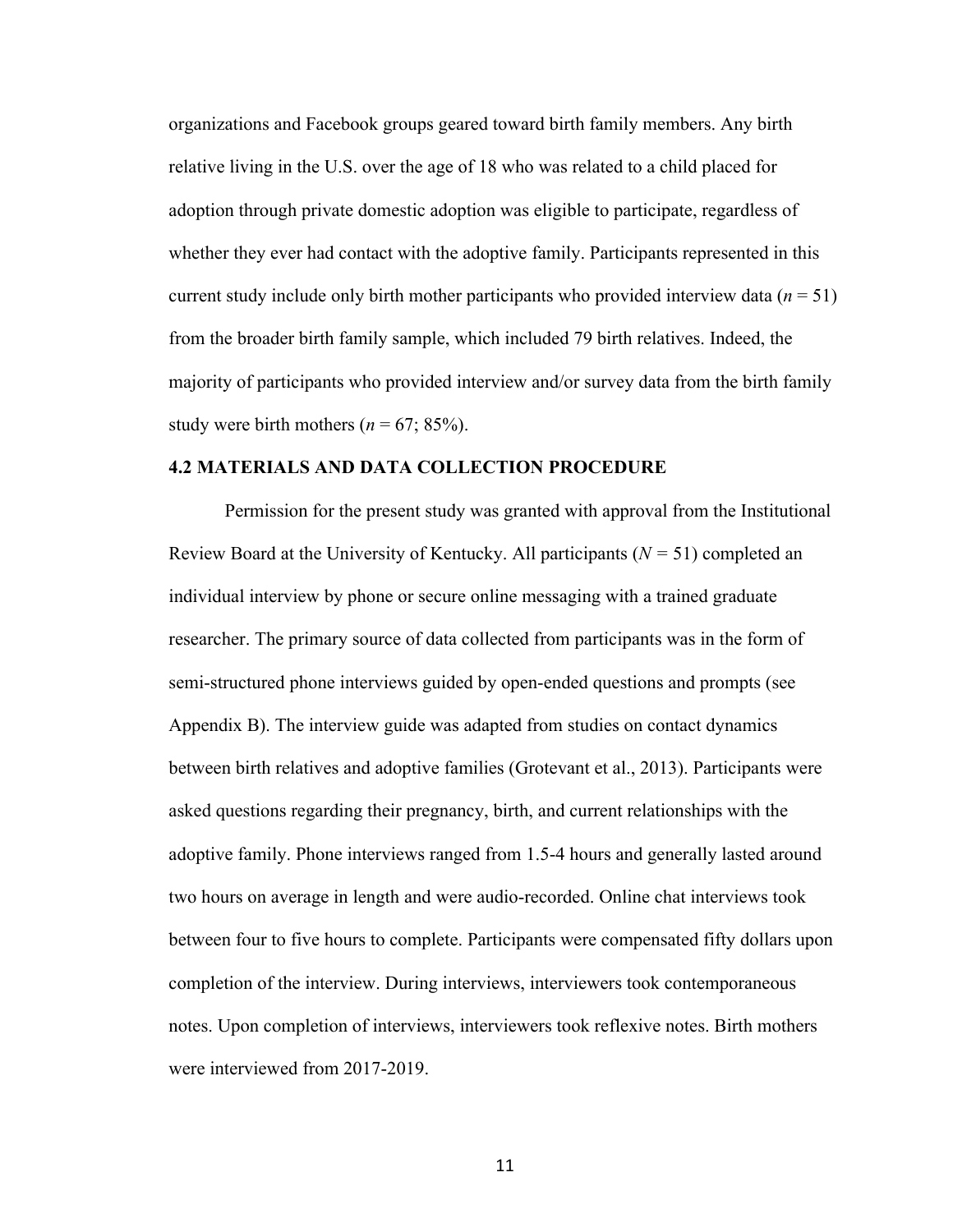All participants were adults (i.e., age 18 and older) and granted written or verbal consent permission to be studied. Interviewers verbally briefed the participants on the sensitive nature of the topics to cover. Participants were invited to answer in line with their comfortability. That is, to say as much or as little as they felt comfortable with, and they could feel free to not answer a question if they preferred to not share this information. Interviewers reminded participants that they could stop the interview at any point and plan to continue at another time if needed. Prior to proceeding with the interview, interviewers reminded participants that their conversation would be recorded. Interviewers were instructed to begin by following the interview guide and to elicit probes and follow-up questions as needed. If a participant had difficulty in understanding a question, interviewers were instructed to use alternative ways of phrasing a question. In some cases, alternative phrases were provided in the interview guide. Not all participants responded directly or clearly to each question in the interview due to divergent flow of conversation or interviewer error.

Questions present in the interview guide assessed birth mothers' pre-, during and post- placement experiences (see Appendix B). The responses to the following interview questions were of primary interest in this study*: How old were you at the time of pregnancy? With whom did you discuss the pregnancy? Did you feel supported during your pregnancy? After the pregnancy, what kind of support, if any, did you receive from the agency (or others)? Were these supports helpful? Have you noticed any changes (improvements or decline) in your health (physical/ mental/emotional) since the time of the placement?* Additional interview questions of interest included ones such as, *Tell me*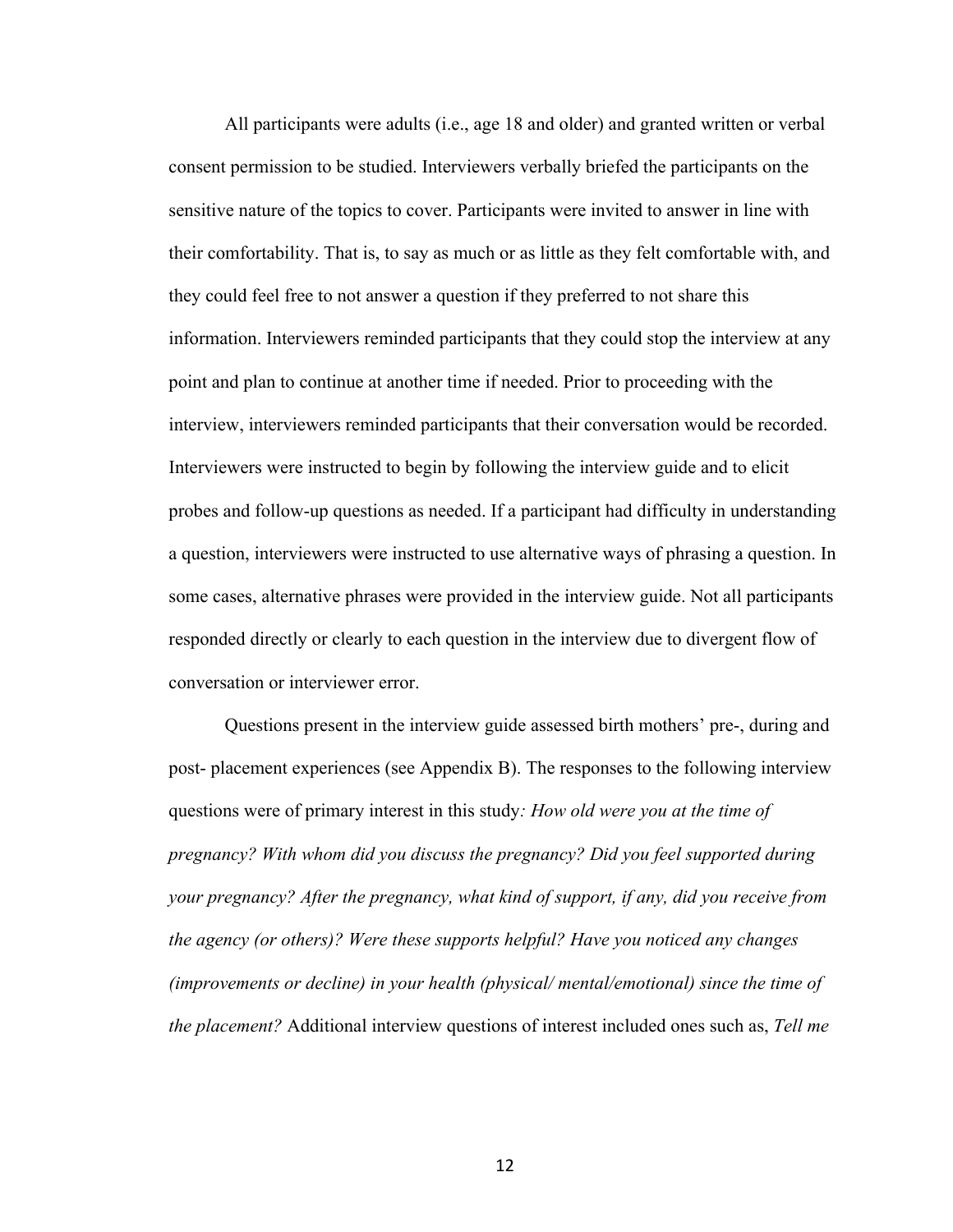*about yourself during the time of the pregnancy,* which allowed for the participant to respond without being led in a direction by the interviewer.

All interviews were transcribed verbatim and de-identified to ensure confidentiality by a team of research assistants, including the first author. Minor edits were made by each transcriber to preserve confidentiality, condense length for formatting, and improve readability. Researchers assigned a pseudonym to each participant. Pseudonyms have been used in all the transcript extracts presented below.

#### **4.3 QUALITATIVE DATA ANALYSIS**

A qualitative research approach was utilized given that little research has been conducted on this present topic (Grotevant, 2012). Qualitative research is well-suited to examining the birth mother experience of child relinquishment, which is an intricate and complex experience (Krahn & Sullivan, 2015). Qualitative analyses of interview data were conducted using Braun and Clarke's (2006, 2013) Thematic Analysis (TA) approach. Applying TA allows for flexibility and opportunity to provide rich and detailed accounts of data (Braun & Clarke, 2006). The main focus behind thematic coding was to identify meaningful patterns within the data.

#### **4.3.1 Thematic Coding**

I, the first author, developed the codebook which targeted relevant interview guide questions of interest with my research aims after reviewing and taking notes on multiple transcripts (see Appendix C). The codebook was then reviewed by study personnel (including the principal investigator of the birth family project who has also served as my faculty research advisor for this thesis). Three iterations of the codebook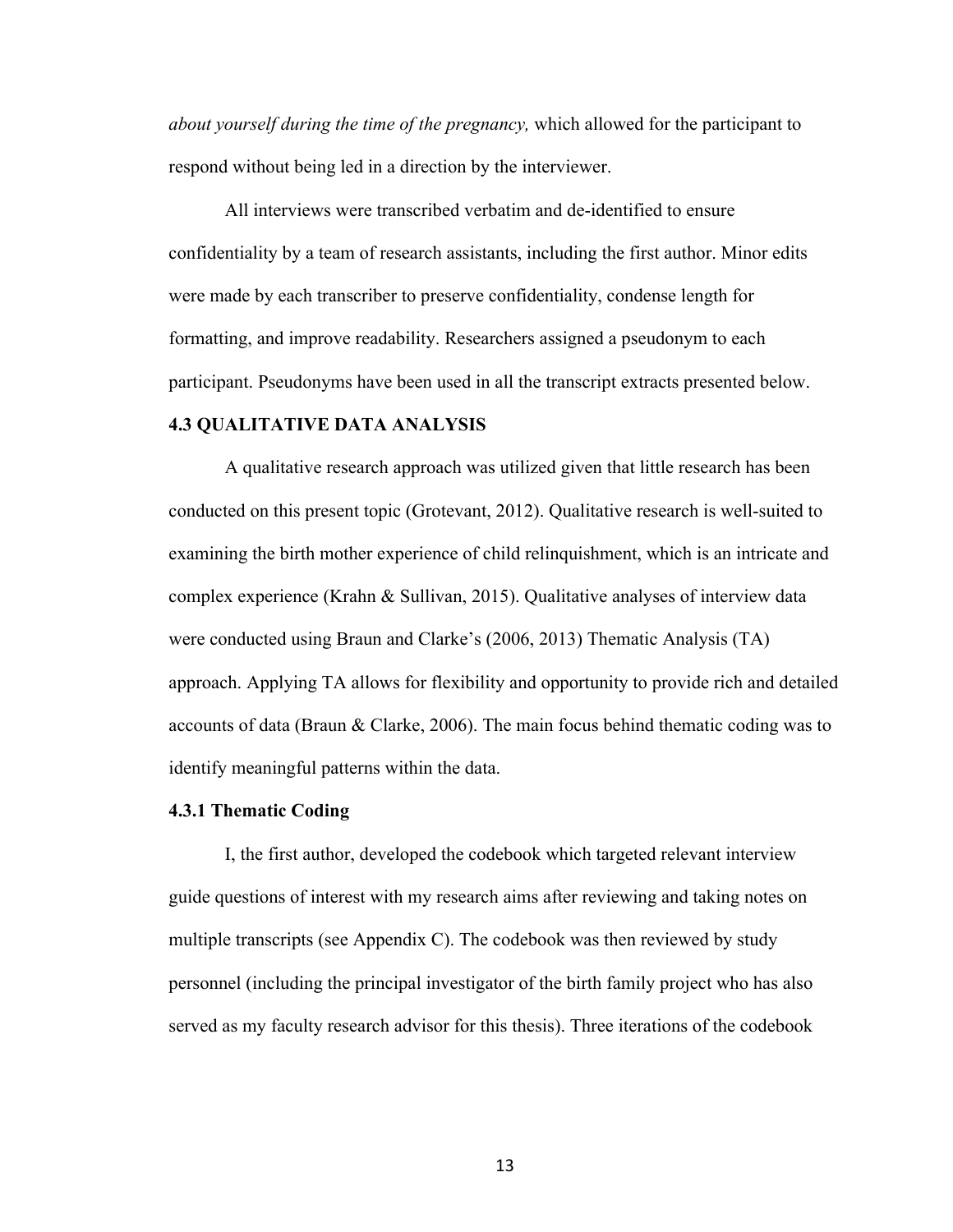were developed with purposes of improvements on clarity before the final version was used.

All interview transcripts were coded by a coding team made up of four coders (i.e., two undergraduate research assistants and one first year PhD student in Psychology and the first author, a Master's thesis student in Family Sciences). Coders were provided explanations for each code. Since relevant information can come up anywhere across the interview, coders were instructed to first read the entire transcript then code according to the codebook questions formulated from the interview guide. The coding team members individually coded for each participant's responses to all questions listed in the codebook. Then, in an excel sheet, coders recorded the appropriate codes that correspond with the participant and interview questions. Each code was given a number (e.g., 1 or 2 or 3) to allow for reliability analyses to be statistically conducted. Across all codebook questions, coders were instructed to code "0" if a response was not mentioned and "9" if a participant was unclear or gave an incomplete answer. Coders could select multiple codes in cases that they felt appropriate and were to provide reasoning for choosing particular codes in an explanation column.

All responses provided by participants were coded for emerging themes through an inductive approach (Braun & Clarke, 2006). The themes identified were strongly linked to the data themselves (Patton, 1990, as cited Braun & Clarke, 2006). Initial open coding was conducted, which resulted in several different themes. Upon review and discussion between first author's creation of initial codes, themes regarding birth mothers' perceptions of support and their effectiveness throughout her pregnancy until the time of the interview were then identified and refined by three additional trained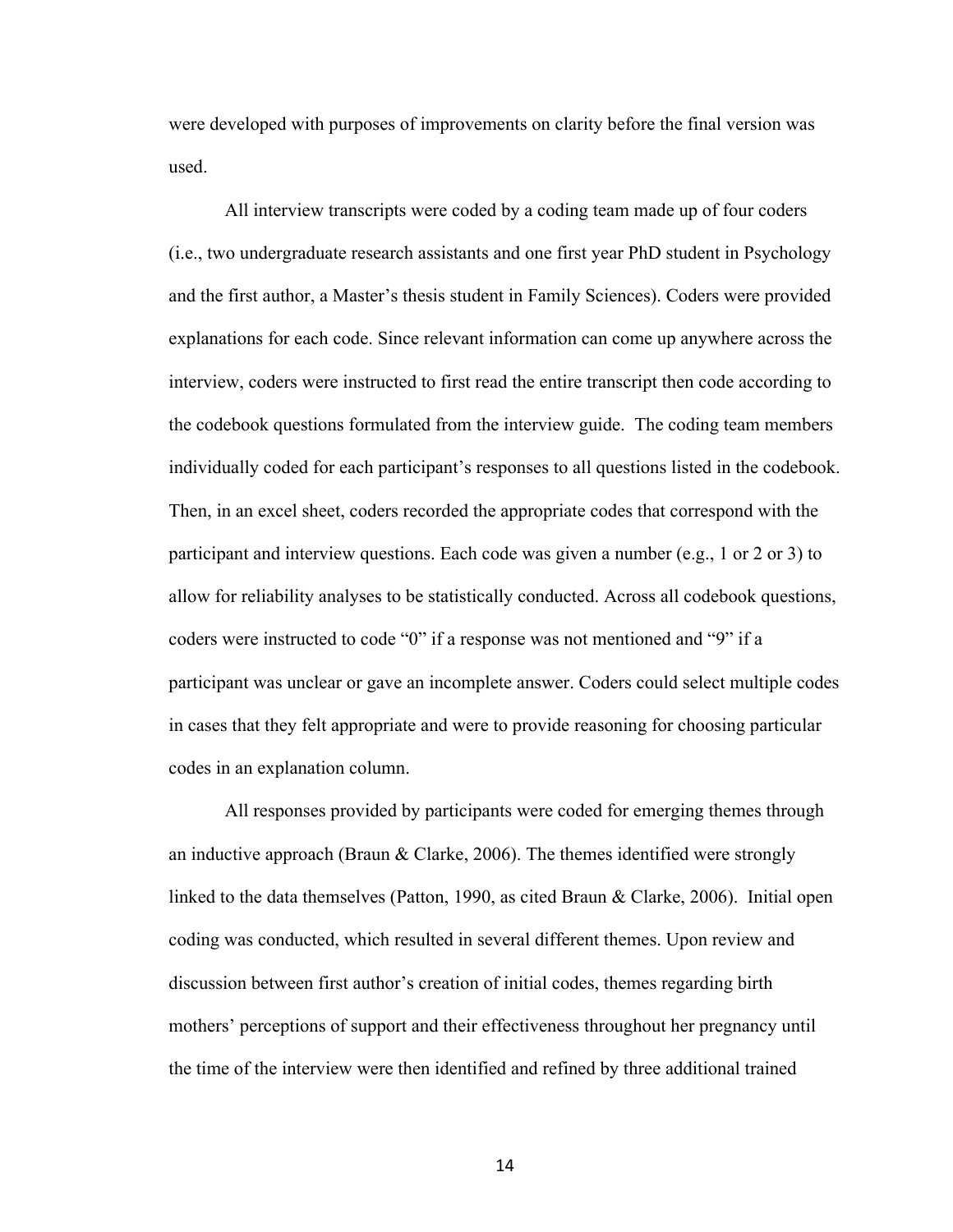research assistants. The coding team and first author worked together to come to a consensus about the presence of themes via complete coding (e.g., discussing all meaningful codes). The coding team met bi-weekly to discuss and compare codes as well as resolve disagreements until consensus was reached. To further refine the presence of themes, the first author grouped each theme by their perceived similarity and difference and then labeled each grouping as either an overarching theme or a contributing theme. Finally, one graduate assistant on the coding team met with the first author to calculate reliability statistics for the presence or absence of each theme. Across themes, an average reliability of .88 was found, which exceeds the acceptable threshold of .70 (Hayes & Krippendorff, 2007).

To ensure a comprehensive examination of the data, the coding team completed a positionality worksheet to serve to discuss reflexivity (e.g., identities, connections to topic, experiences, etc.). The coding team frequently discussed and revisited positionality and reflexivity in subsequent coding team meetings in line with the integrity of doing qualitative research (Braun & Clarke, 2006). Across the four-person coding team, a couple had personal connections to adoption while others had none. Though the team varied in personal connections to adoption, the coding team actively consulted with other researchers who had closer connections to adoption such as a PhD student connected to the birth relative study.

#### **4.4 RESEARCHER AS AN INSTRUMENT**

It is imperative to acknowledge the role of myself as a researcher towards the sensitive experiences being investigated. To meet the standard to make biases explicit, below is my account on the catalyst of my interest in this topic along with a brief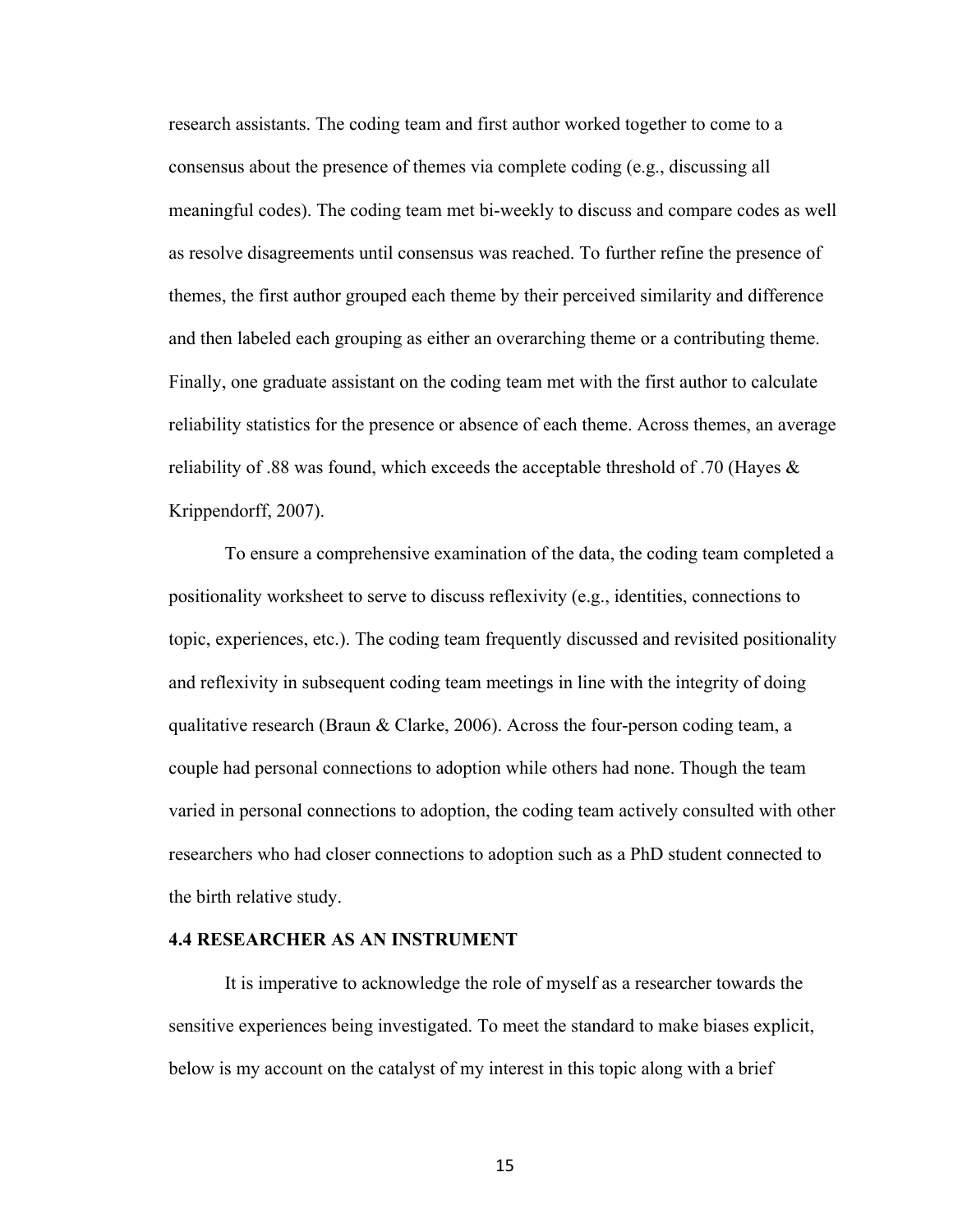documentation of biases I carried into the present research. As stated, reoccurring conversations on biases and positionality were discussed by the first and team of researcher.

My interest the population of birth mothers comes from my personal lived experience. Adoption has touched my family directly though my aunt and uncle who adopted my cousin at birth in a private domestic adoption. Though my cousin's adoption is a common topic of conversation within my family, I had noticed that my cousins' birth family was discussed at minimum. Perhaps, it had some to do with the terms as a closed adoption, but observably the topic of birth family seemed somewhat unspoken. It was not until my cousin became a teenager that she expressed wanting to learn about her birth family which then resulted in a quest to meet her birth family. As supportive parents, my aunt and uncle shared any information they had and helped to search and set up a meeting trip with her birth family for the first time. Their reunion was a transformative experience for us all.

Approaching the present research, there were underlying assumptions I held that I was not overtly aware of. That is, the assumption that most birth moms must be unfit was one I came to recognize and aligns closely with assumptions put forth by role theory regarding birth mothers (Blatner, 2000, as cited in French et al., 2013). Thus, my personal experiences related to the stigma that surrounds this population. Formerly, I was told anecdotes about my cousin's birth mom as struggling with drugs and lacking financial means for her other children. Thereafter the reunion, I heard of new stories about her birth mothers' heartbreak, pain, and ongoing longing about my cousin's well-being. I watched my cousin speak about her birth parents with empathy, a sense of relief, and a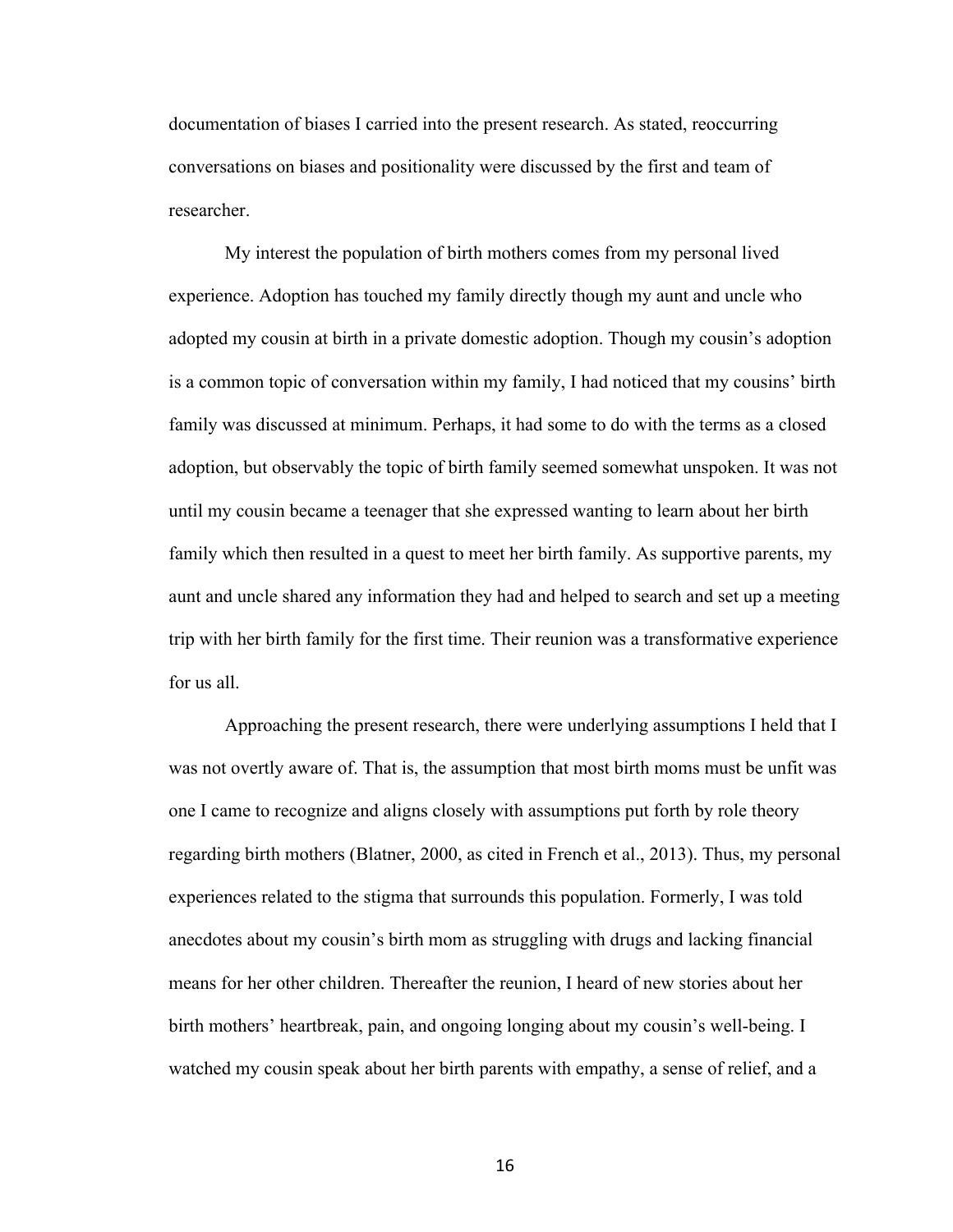newfound understanding. Given that this experience could skew my interpretation of the data in some unintended way, I have processed and shared that experience here in an effort to transparently own the biases that I bring to this study as the researcher. This series of events in addition to discovering the scarcity of research on birth relatives of adoption caused this research interest in birth mothers and my desire to vocalize their difficult experiences.

#### **CHAPTER 5: RESULTS**

Thematic analysis of interview data generated six overarching themes throughout the course of the placement process across participants. During our coding process, it became clear that some themes were more relevant in a certain phase. Thus, based on discussion with the coding team, the first author separated each theme (i.e., overarching themes) and subtheme (i.e., contributing themes) into one of three phases: pre-placement, during placement, post-placement (see Table 1). In pre-placement: (1) feeling stable or unstable in life circumstance, (2) early access to desired social support; in during placement process: (3) contained or expressed emotional responses, (4) access to timely information; in post-placement: (5) feeling ready to utilize resources, and (6) an ongoing process of emotional adjustment was found to be influential in supporting the well-being of birth mothers of relinquishment. Throughout the themes, the role of age and time since placement appeared to be of importance. There are a total number of twenty-four themes comprised by six overarching themes across three time points.

Table 1: *Overarching Themes and Contributing Themes from Thematic Analysis of Interview Data*

| <b>Phase</b> | $\overline{\mathbf{O}}$ Overarching<br>themes | <b>Contributing</b><br>themes | <b>Quote</b> | <b>Average</b><br>Reliability |
|--------------|-----------------------------------------------|-------------------------------|--------------|-------------------------------|
|--------------|-----------------------------------------------|-------------------------------|--------------|-------------------------------|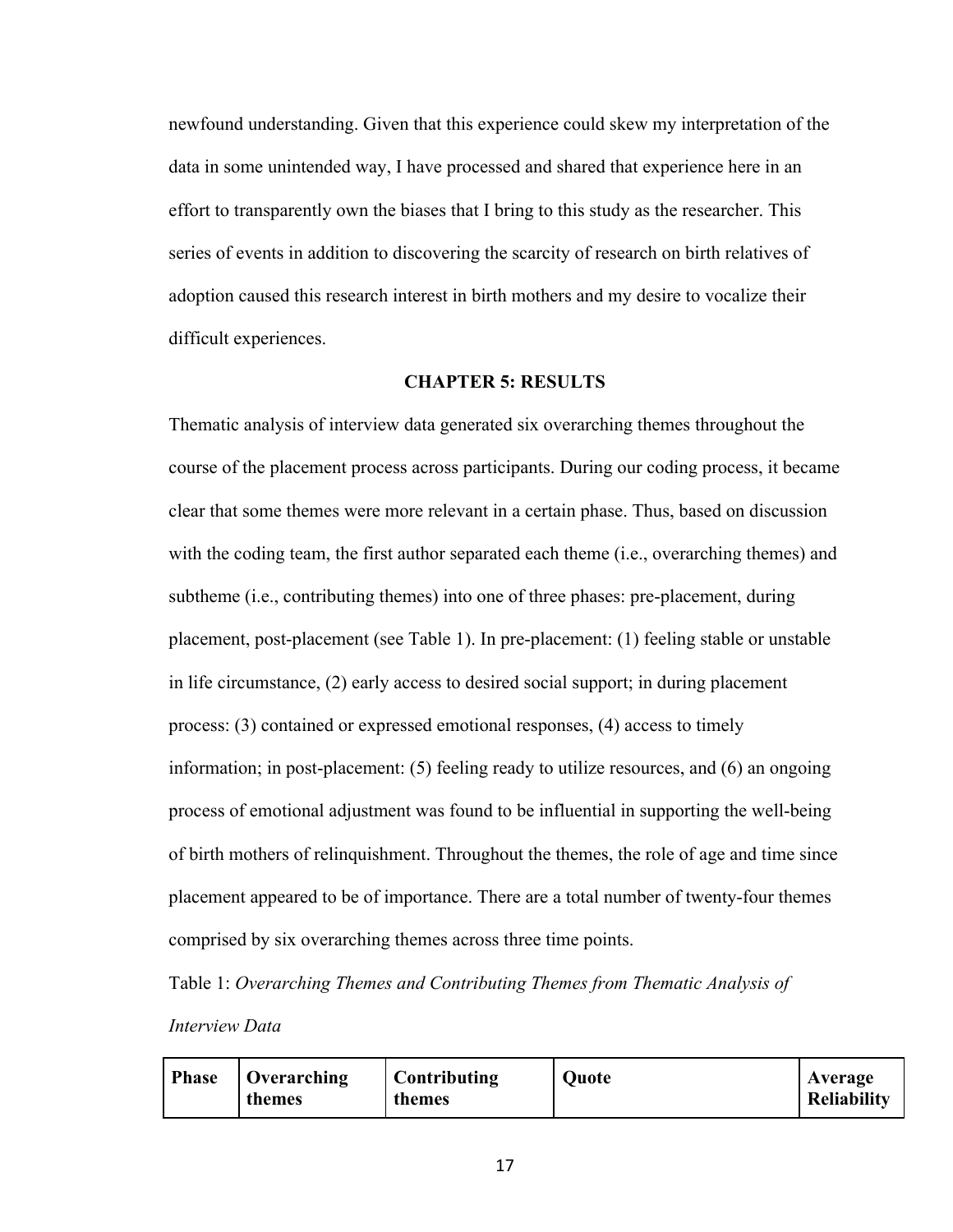| Pre-<br>Place<br>ment   | Theme 1:<br>Feelings of<br>Stability or<br>Instability in Life<br>Circumstance | $(a)$ Age $(at)$<br>pregnancy)<br>(b) Freedom of<br>choice<br>(c) Contexts of<br>Decision                                                    | "I really liked just being able<br>to do whatever I wanted<br>whenever I wanted. I was in<br>excellent shape and enjoyed<br>dressing up for nights out. I<br>was working as a teacher in a<br>self-contained classroom in a<br>residential program. It was a<br>house in a nice neighborhood<br>in the city.  I loved my job.<br>I forgot to mention that I<br>was also often suicidal" (Sue,<br>white, age $41$ at time of<br><i>interview</i> ).       | .88 |
|-------------------------|--------------------------------------------------------------------------------|----------------------------------------------------------------------------------------------------------------------------------------------|----------------------------------------------------------------------------------------------------------------------------------------------------------------------------------------------------------------------------------------------------------------------------------------------------------------------------------------------------------------------------------------------------------------------------------------------------------|-----|
|                         | <b>Theme 2: Early</b><br><b>Access to Desired</b><br>Social Support            | (a) Tell some,<br>not all.<br>(secrecy)<br>(b) Family,<br>friends, and<br>birth father<br>support<br>(c) Religious<br>and moral<br>pressures | "When I found out I was<br>pregnant, he told me to get rid<br>of it, to take care of it cause<br>he couldn't be dad. I was<br>moving a lot. I was working<br>full time. I really just I was<br>living in between my parent's<br>house and living with him. I<br>had to keep my pregnancy a<br>secret from a lot of friends<br>and family for the birth dad,<br>because he was embarrassed<br>of me." (Stephanie, white, age<br>36 at time of interview). | .81 |
| During<br>Place<br>ment | Theme 3:<br>Contained or<br>Expressed<br>Emotional<br>Responses                | (a) Avoiding or<br>accepting<br>feelings<br>(b) Emotional<br>hospital<br>experience<br>(c) Opportunity<br>to bond                            | "I mean the worst part about it<br>was obviously there was so<br>many different emotions<br>because this was a life-<br>changing decision, so outside<br>of that, uh, again I definitely<br>feel like I had to make myself<br>somewhat numb to be able to<br>get through it, but I think<br>things went as smoothly as<br>they could've gone." (Ava,<br>white and Hispanic, age 36 at<br>time of interview).                                             | .86 |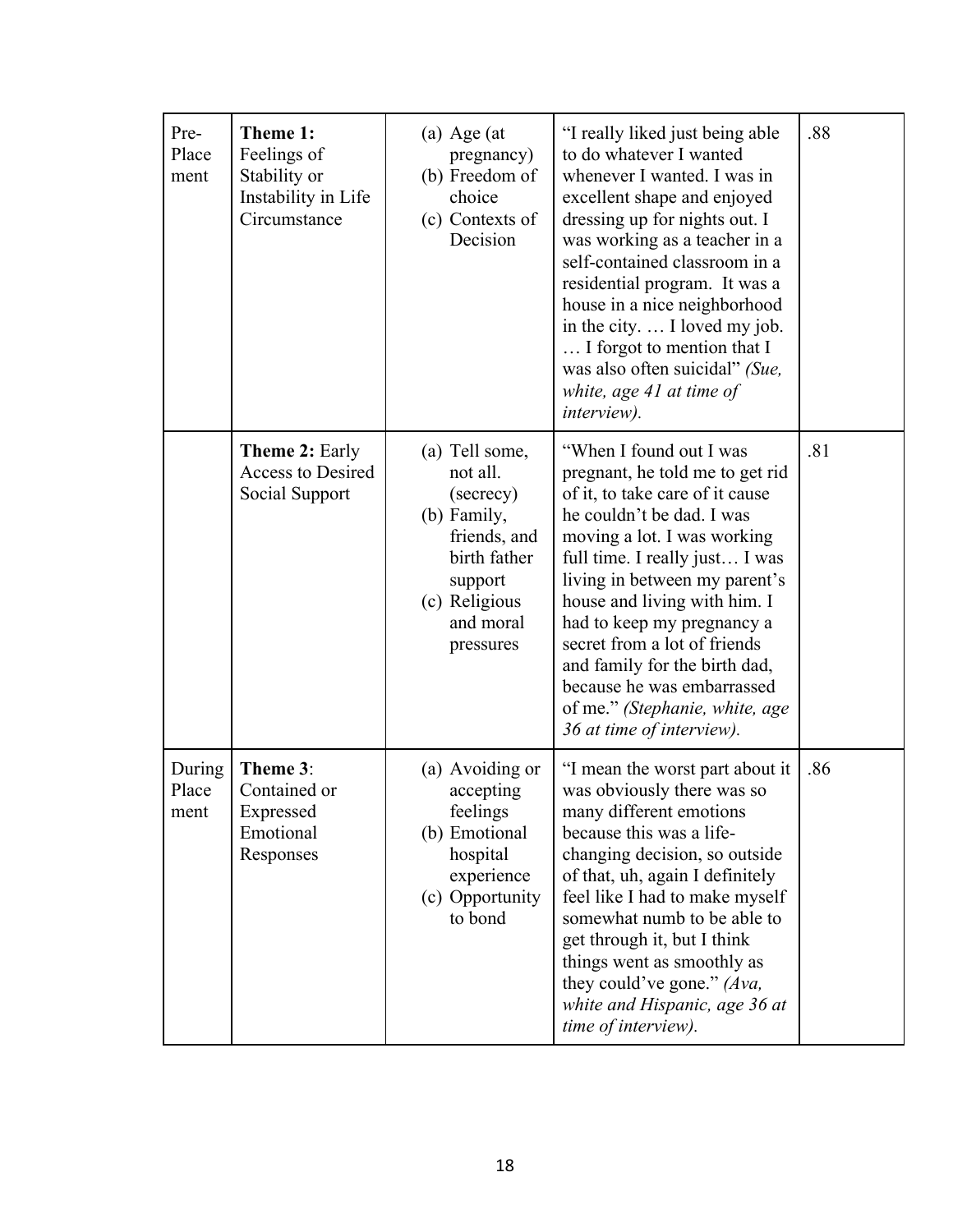|                        | Theme 4: Access<br>to Timely<br>Information              | $(a)$ "I didn't<br>know"<br>(b) Pressure by<br>agencies<br>(c) Power<br>imbalances | "I'm like, wow, I wish that I<br>knew about, you know [State]<br>helping out single parents and<br>[State] there are, there are so<br>many benefits down here for<br>women that are single, and<br>men as well, that I wish that<br>someone gave me the<br>education and the material<br>and the resources. Then I<br>could've done it. And I still<br>feel like as a 20 year old, er,<br>as a 29 year old looking back<br>on my 20 year old self, I<br>could've done no matter what<br>I didn't have resources, so<br>that really frustrated me and I,<br>so anyways going back to the<br>working at the adoption<br>agency, I see all these women<br>that have these resources, but<br>they are like, 'I'm gonna get<br>clean I'm gonna do this I'm<br>gonna go here' and then they<br>don't follow through with it<br>and I think about how my<br>personality is and how I was<br>back then and I'm like, man if<br>someone told me about these<br>resources instead of saying<br>I'm a sinner, then I could've<br>made it happen and I<br>would've you know?"<br>(Victoria, Hispanic, age 29 at<br>time of interview). | .89 |
|------------------------|----------------------------------------------------------|------------------------------------------------------------------------------------|----------------------------------------------------------------------------------------------------------------------------------------------------------------------------------------------------------------------------------------------------------------------------------------------------------------------------------------------------------------------------------------------------------------------------------------------------------------------------------------------------------------------------------------------------------------------------------------------------------------------------------------------------------------------------------------------------------------------------------------------------------------------------------------------------------------------------------------------------------------------------------------------------------------------------------------------------------------------------------------------------------------------------------------------------------------------------------------------------------------------------|-----|
| Post-<br>Place<br>ment | <b>Theme 5: Feeling</b><br>Ready to Utilize<br>Resources | (a) Counseling<br>(b) Peer support<br>groups<br>(c) Motivated<br>birth<br>mothers  | "So I just recently found the<br>[Foundation Name] and they<br>held an event last Sunday, and<br>I actually met birth mothers<br>there and even they signed me<br>up for a retreatand so it's a<br>few days, I'm not sure exactly<br>what the activities are that are<br>planned but I'm sure, you<br>know, people will just be                                                                                                                                                                                                                                                                                                                                                                                                                                                                                                                                                                                                                                                                                                                                                                                            | .92 |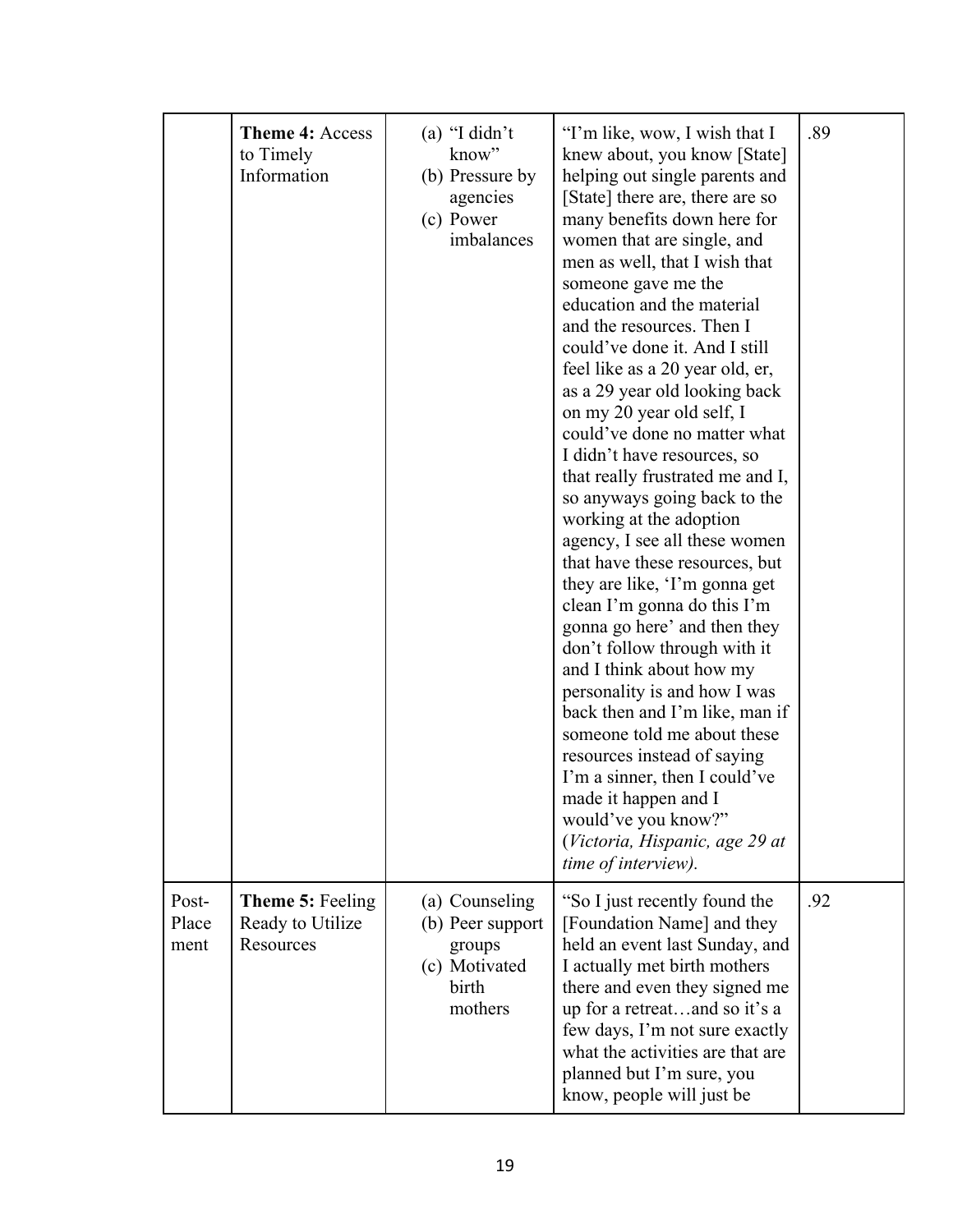|                                                                     |                                                                              | sharing their stories and uh, I<br>guess it's helpful because up<br>until then I felt like wow, this-<br>nobody does that, who does<br>that, it's such a strange thing<br>to do and then you meet<br>people who also have been<br>through this and uh, then it<br>becomes kind of, I mean I<br>don't want to say normal, but<br>it makes it seem like your life<br>is I guess not as crazy as you<br>thought because other people,<br>you know, there are people<br>who have that experience out<br>there." (Christina, white, age<br>34 at time of interview).                                                                                                                                                                    |     |
|---------------------------------------------------------------------|------------------------------------------------------------------------------|------------------------------------------------------------------------------------------------------------------------------------------------------------------------------------------------------------------------------------------------------------------------------------------------------------------------------------------------------------------------------------------------------------------------------------------------------------------------------------------------------------------------------------------------------------------------------------------------------------------------------------------------------------------------------------------------------------------------------------|-----|
| Theme 6: An<br><b>Ongoing Process</b><br>of Emotional<br>Adjustment | (a) Trying to<br>cope<br>(b) Wanting<br>better<br>(c) Redefining<br>identity | "I had no idea the sense of<br>loss I was about to feel.<br>Nobody prepares you for that<br>one. They don't tell you<br>you're going to cry for hours<br>every day after you place your<br>child after your child is gone<br>to their new home. They don't<br>tell you how much you're<br>going to miss that child. They<br>don't tell you you're going to<br>wonder what's going on with<br>your child- is your child<br>happy, is your child safe?<br>They don't tell you that<br>you're going to feel like<br>garbage for not being able to<br>pull it together and be a<br>mother. They don't tell you<br>those things. They don't tell<br>you that you're going to<br>grieve." (Amy, white, age 49)<br>at time of interview). | .95 |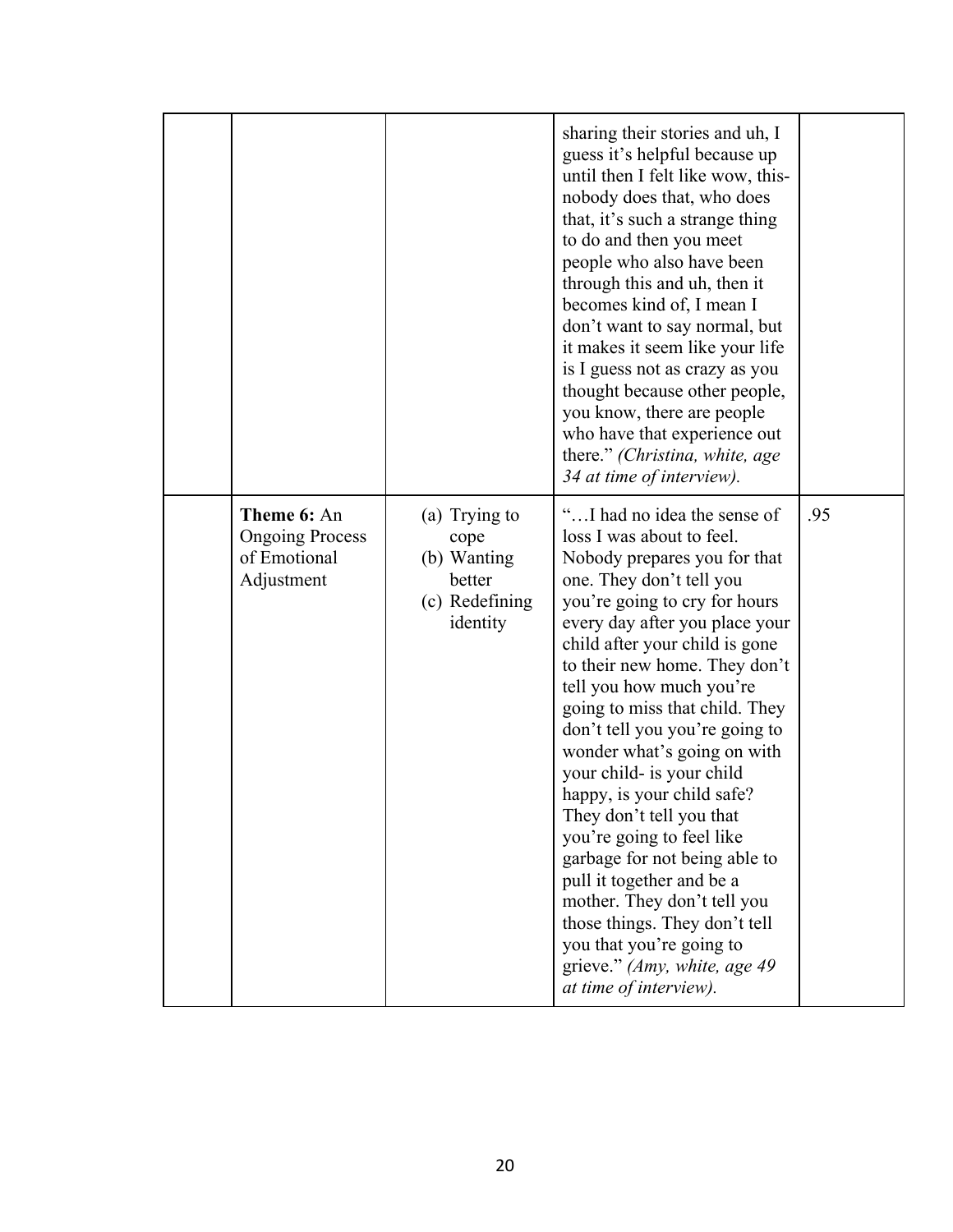#### **5.1 PRE-PLACEMENT**

Unique to this time point, this phase was commonly characterized by the impacts of life contexts and availability of early supports. Frequent reports of birth mothers at this time included feeling unable to parent, unfit to take care of a child, and needing help along the way. Two overarching themes (theme 1: feelings of stability or instability in life circumstance; theme 2: early access to desired social support) and six contributing themes (age at pregnancy, freedom of choice, contexts of decision, tell some, not all, family, friends and birth father support and religious and moral pressures) distinguished this major phase, further explained below.

#### **5.1.1 Theme 1: Feelings of Stability or Instability in Life Circumstance**

Each participant  $(N = 51)$  shared details surrounding their perceptions of stability or instability of their life circumstances (e.g., the lived circumstances and conditions that directly impact one's life) at the time of pregnancy. Descriptions regarding life instability were more frequent than reports of stability among birth mother participants. Of the 51 participants interviewed, coders found that 39 (66%) participants suggested that at the time of pregnancy, their life was unstable. As a few examples, these participants named having no job, no partner, or being kicked out of their family's home. One participant commented: "I was severely underemployed, barely making enough to support myself. When I found out I was pregnant I was in the process of being evicted from an apartment, so I didn't have anywhere to live…" (*Amy, white, age 49 at time of interview*)*.* The remaining 12 of the 51 ( $\approx$  24%) participants shared details that contributed to some feelings of stability at the time of pregnancy, such as having a degree, job, income, and support from others, but some still treaded instability. For instance, one participant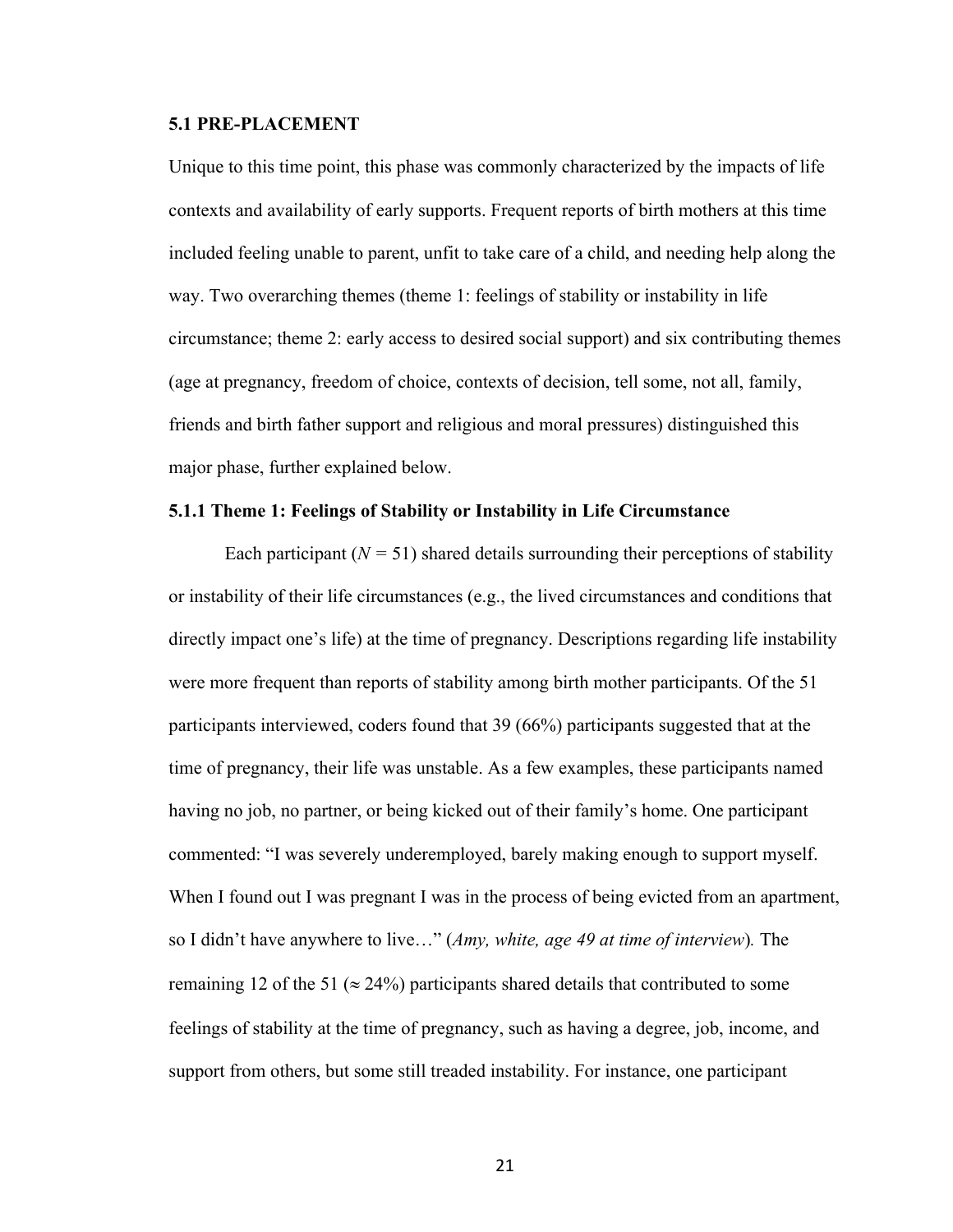relayed stable characteristics such as excelling at a job she was passionate about and enjoying having the freedom of independence to date yet struggling with suicidal ideation and estrangement from family. She explicitly commented:

"I really liked just being able to do whatever I wanted whenever I wanted. I was in excellent shape and enjoyed dressing up for nights out. I was working as a teacher in a self-contained classroom in a residential program. It was a house in a nice neighborhood in the city. … I loved my job. … I forgot to mention that I was also often suicidal" *(Sue, white, age 41 at time of interview).*

**Age**. The age of participants at time of pregnancy was reflective of a contributing theme. Coders' consensus found the vast majority of participants informally mentioned their age of pregnancy and did not regard their age as a factor in their placement decision. Nevertheless, a few participants seemed to talk about their age in cautious and apprehensive manners. Of the 45 participants who responded to the following question: *how old were you at the time of pregnancy* (see Codebook, Q14),  $2 \approx 4\%$ ) reported feeling "too young" to be pregnant, while  $1 \approx 2\%$ ) reported feeling "too old" to be pregnant at that time.

**Freedom of Choice**. Freedom of choice and decision-making pressures were identified as contributing themes. Participants discussed in detail how their situation at the time of pregnancy played a role in whether or not they had a truly voluntary choice in relinquishment decision-making. Of the 50 respondents to the following question: *did you ever feel that you were forced into placing [child] for adoption* (see Codebook, Q31), 32 (64%) indicated that their decision was not forced. The remaining participants 18 (36%) reported feeling at least somewhat forced into making the relinquishment decision. Some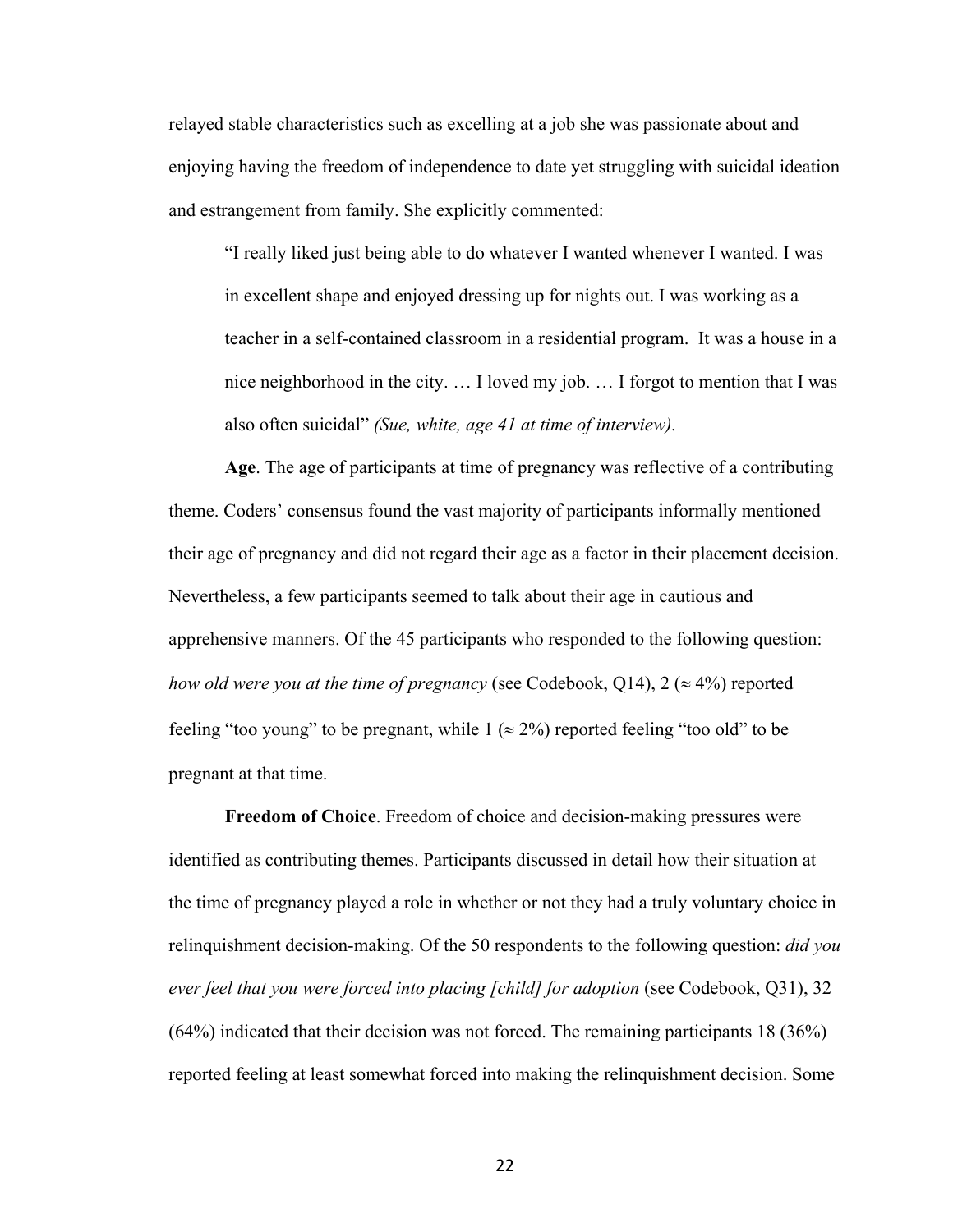shared that if their circumstances were even just slightly better, then they would have had more freedom to choose. Also represented were experiences of unsupportive pressures in making a relinquishment decision at the time of pregnancy. For example, Taylor discussed some external pressures involved in her relinquishment decision that are representative of this Freedom of Choice subtheme:

"I think it was pushed on me than it was more of my decision. I think it was more of my family telling me that there was no other choice and that I needed to do it and that was it. Then me deciding that that was best." (*Taylor, white, age 30 at time of interview*).

**Contexts of Decision.** It seemed necessary for birth mothers' decisions to be understood within their unique contexts and factors. One notable factor reflective of this contributing theme is having experienced a trauma. Participants told accounts of various traumatic experiences that ultimately were influential in decision-making processes. Ava became pregnant from being drugged and assaulted. She described the role that this played in placing her child for adoption:

"…obviously did play a part in the decision-making process also because ya know that's kind of hard to have to explain to a child ya know one day because they're gonna of course ask ya know where their father is" (*Ava, white and Hispanic, age 36 at time of interview*).

She went on to say that relinquishment "…was the smartest decision for her [Birth Child] to be able to have a good life." Painful and traumatic experiences, such as assault and rape, clearly impacted some participants' choices to place their child for adoption.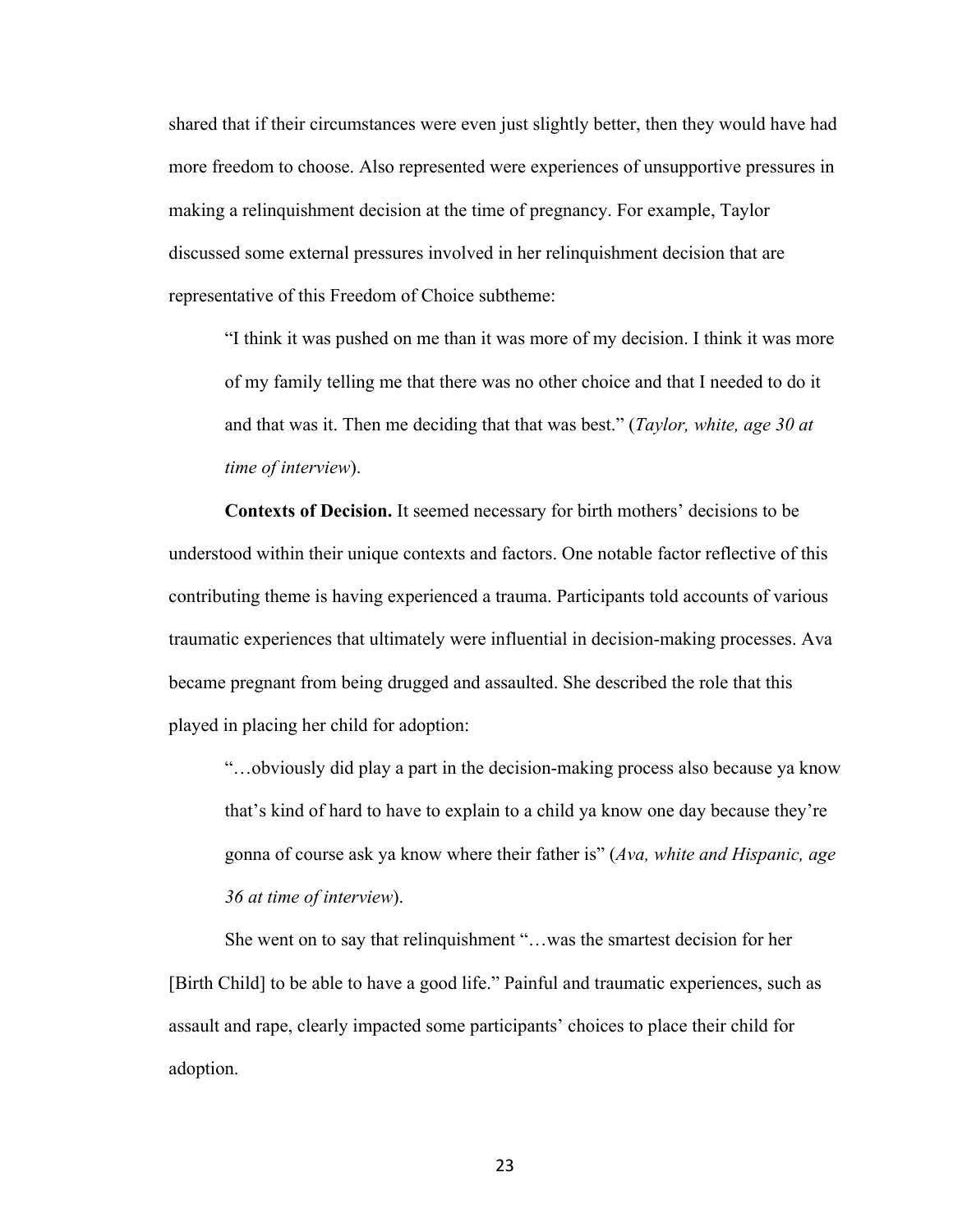#### **5.1.2 Theme 2: Early Access to Desired Social Support**

All participants  $(N = 51)$  responded to questions surrounding their experiences of social support at the time of pregnancy. Of the 51 participants, responses on the following question: *with whom did you discuss the pregnancy* (see Codebook, Q16), coders determined that  $6 \approx 12\%$ ) participants purposefully did not discuss their pregnancy with others and 13 ( $\approx$ 25%) participants chose to purposefully not discuss their pregnancy with some, but discussed with others. The remaining  $32 \approx 63\%$  participants spoke on discussing their pregnancy with others. In the following dialogue, this theme of desired social support is portrayed:

Interviewer: Now when you found out you were pregnant, who did you talk about the pregnancy with?

Participant: Not my parents. They never knew I was pregnant. Ever. I talked to my boss at work, actually. (*Cynthia, white, age 73 at the time of interview*).

**Tell some, not all.** It appeared that some participants noted discernable feelings of confliction with keeping pregnancy hidden from certain people in their lives whilst exposing pregnancy with particular others. This contributing theme captures a means to acquire distinct support in the pre-placement process. Accordingly, some participants told "need-to-know" people about their pregnancy and relinquishment decision. Generally, these were people they interacted with daily and who could visibly detect a possible pregnancy such as coworkers, bosses, and roommates. Participants detailed considerable risks to sharing pregnancy that resulted in a decision to keep it hidden from some. One participant discussed how she had tried to hide her pregnancy from her mom and when it was discovered, her mom was not happy about it and even threatened her: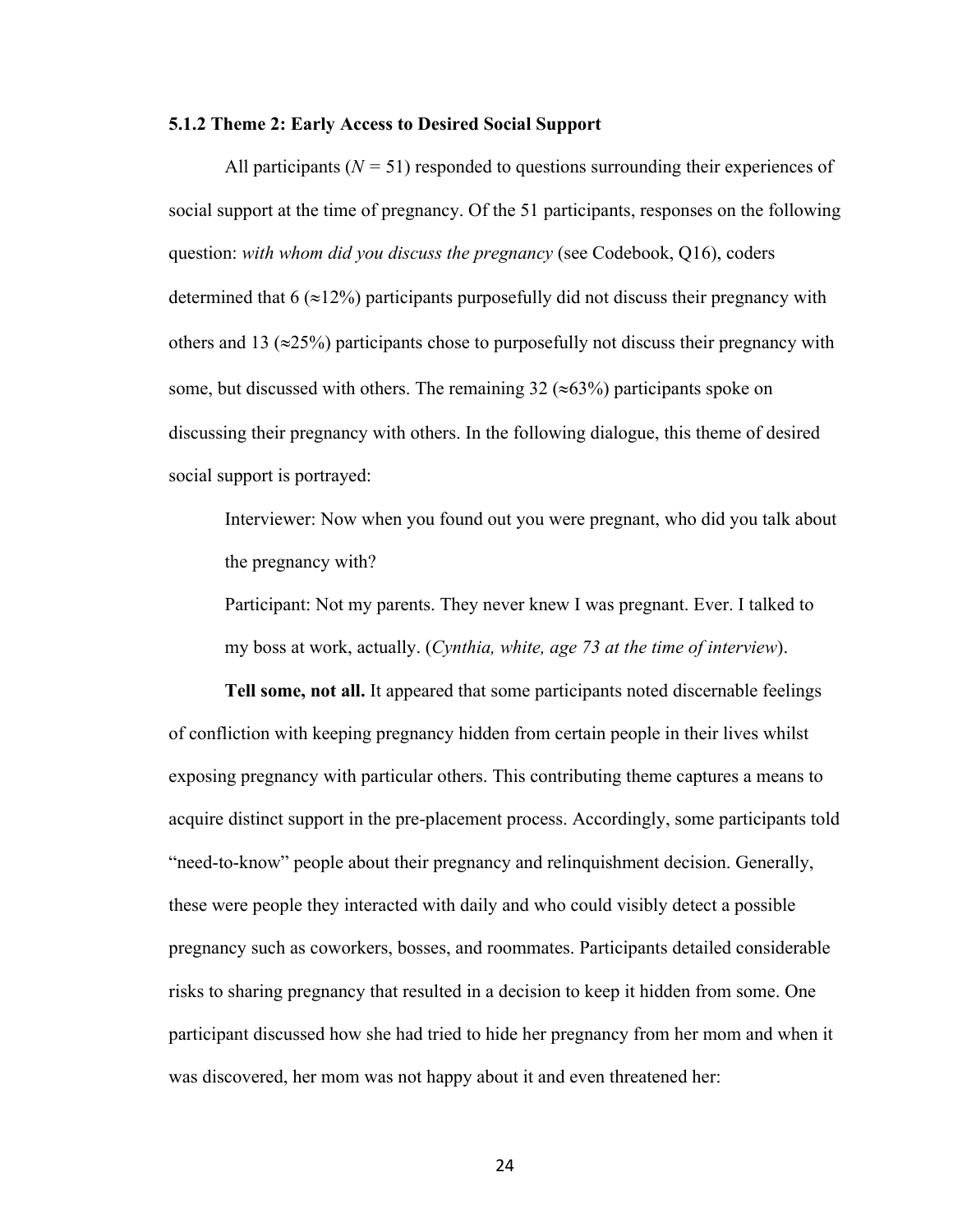"And so, I ended up moving back in with my mom and she was really pushing for, um, that, and at one point told me that if I decided to keep her, I could no longer live with her, I'll have to move out. She was pretty firm" (*Morgan, white, age 30 at time of interview*).

Because of this, some participants reported not discussing their pregnancy with family yet described still having all the support they needed. Nevertheless, participants who reported discussing their pregnancy with others seemed to have found the support they received as helpful in their experience.

In a parallel fashion, among the participants ( $n = 6$ ;  $\approx 12\%$ ) that made the choice to not discuss their pregnancy, further distress was noted for those who intentionally kept their pregnancy a secret. Each of those 6 participants made remarks that involve relationship dynamics characterized as uncertain or at times risk ridden. The following description made by a participant explains finally having to tell the birth father's mother of her pregnancy encapsulates this complexity:

Participant: We [Participant and Birth Father] kind of kept it a secret for a while because I was terrified to tell his mom [Birth Father's Mother] …but we finally told his mom at about 7 months. We brought her to a restaurant, uh a nice restaurant in the city we went to because we knew that she couldn't make a scene there, with all the people. And her quote, literally you know, one of those moments where you remember it clearly in your life, she said we told her, and she yelled, "are you out of your f\*\*king minds?!" (*Rachel, white, age 44 at time of interview*).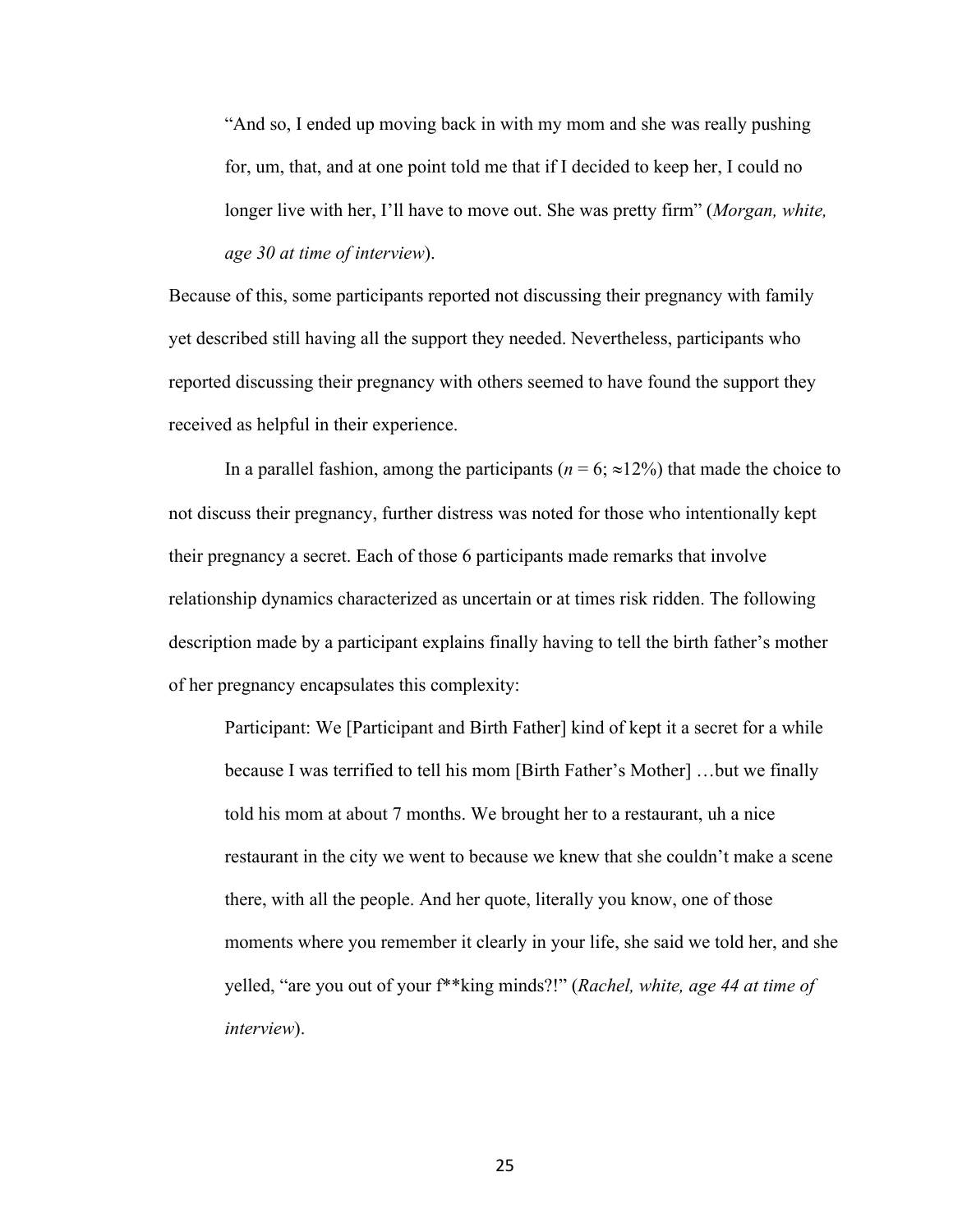**Family, friends, and birth father support.** Emotional support from participants' family members appeared as a clear source of distress in the pre-placement phase when it was lacking. For those who had emotional support from a trusted confidant, it appeared to have been helpful and supportive through negative pregnancy symptoms. For instance, Claudia (*biracial white and Mexican, age 24 at time of interview*) described, "I had a group of people who, you know, cared about me and my emotional state" and Brittany detailed, "I had so much support from my sister...she's my best friend...I feel like it definitely made it easier" (*Brittany, white, age 25 at time of interview*). Consensus responses from coders in regard to the following question: *how did your family react to the pregnancy* (see Codebook, Q17), indicated that 17 ( $\approx$ 40%) of 43 participants (who provided direct responses to this question) felt that their family was unsupportive of their pregnancy,  $5 \approx 12\%$ ) felt that their family was supportive of their pregnancy, and 21  $(\approx 49\%)$  participants responses indicated mixed feelings, either feeling support from their families in some ways while unsupported in others or feeling neither supported or unsupported from their families. The remaining 8 participants did not clearly respond to this question.

Additionally, consensus codes on the following question: *how did others (friends, coworkers, etc.) react to the pregnancy* (see Codebook, Q18), indicated that  $26 \approx 37\%$ ) of 40 respondents felt at least some support from friends and others during pregnancy that was helpful in their experience. In the case of family and friends offering support, we identified that for many participants in some conditions, the social and emotional support experienced was actually somewhat manipulative and resulted in feelings of "pressured" support. One birth mother expressed that though her parents and sister were supportive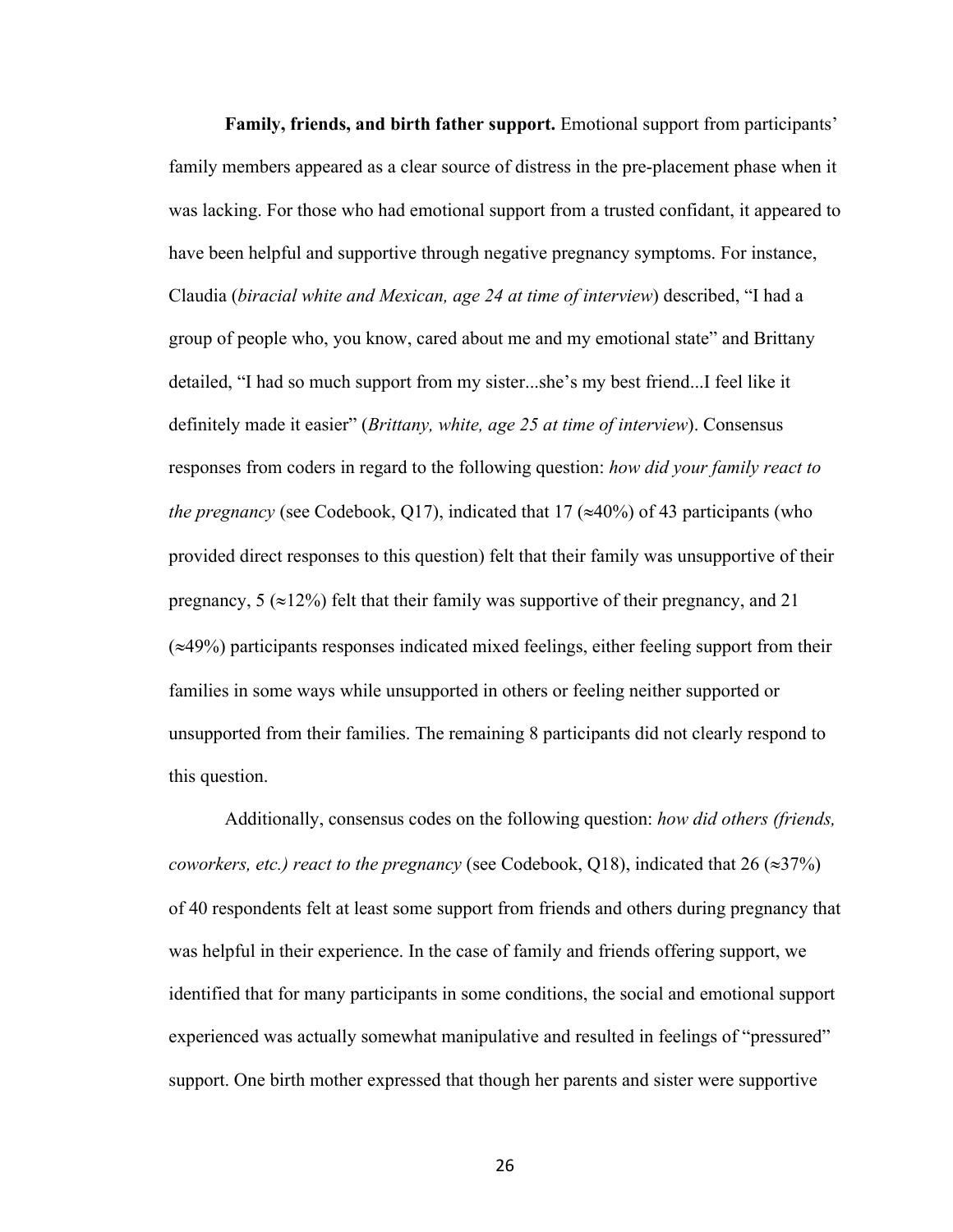and always say how proud they were, "none of them could accept when I expressed sadness or regret" (*Sue, white, age 41 at time of interview*). Thus, this illustrated the confines of support offered that was present for birth mothers in the pre-placement phase.

Further complicating pre-placement experiences and those that followed was the involvement of birth fathers (or lack thereof). Of the 47 respondents to the following question: *how did the baby's [father/other birth parent] react to the pregnancy* (see Codebook, Q19), 27 ( $\approx$ 57%) reported the birth father was fully unsupportive of the pregnancy. This subtheme seemed to be especially evident in the birth mother reports of purposeful social retractions. For example, participants acknowledged the role of birth fathers as a driving force to remaining in secret about the pregnancy. One participant shared,

"When I found out I was pregnant, he told me to get rid of it, to take care of it because he couldn't be dad. I was moving a lot. I was working full time. I really just… I was living in between my parent's house and living with him. I had to keep my pregnancy a secret from a lot of friends and family for the birth dad, because he was embarrassed of me." (*Stephanie, white, age 36 at time of interview*).

As illustrated, contemplation in decision-making was complicated by support networks and heightened by relationship dynamics that were constraining or rejecting.

**Religious and moral pressures.** Represented by this contributing theme were participants who were involved in religious institutions at the time of pregnancy. The belief that you could do greater harm by keeping your child without a partner was relayed specifically in religious institutions, and these values were also insinuated within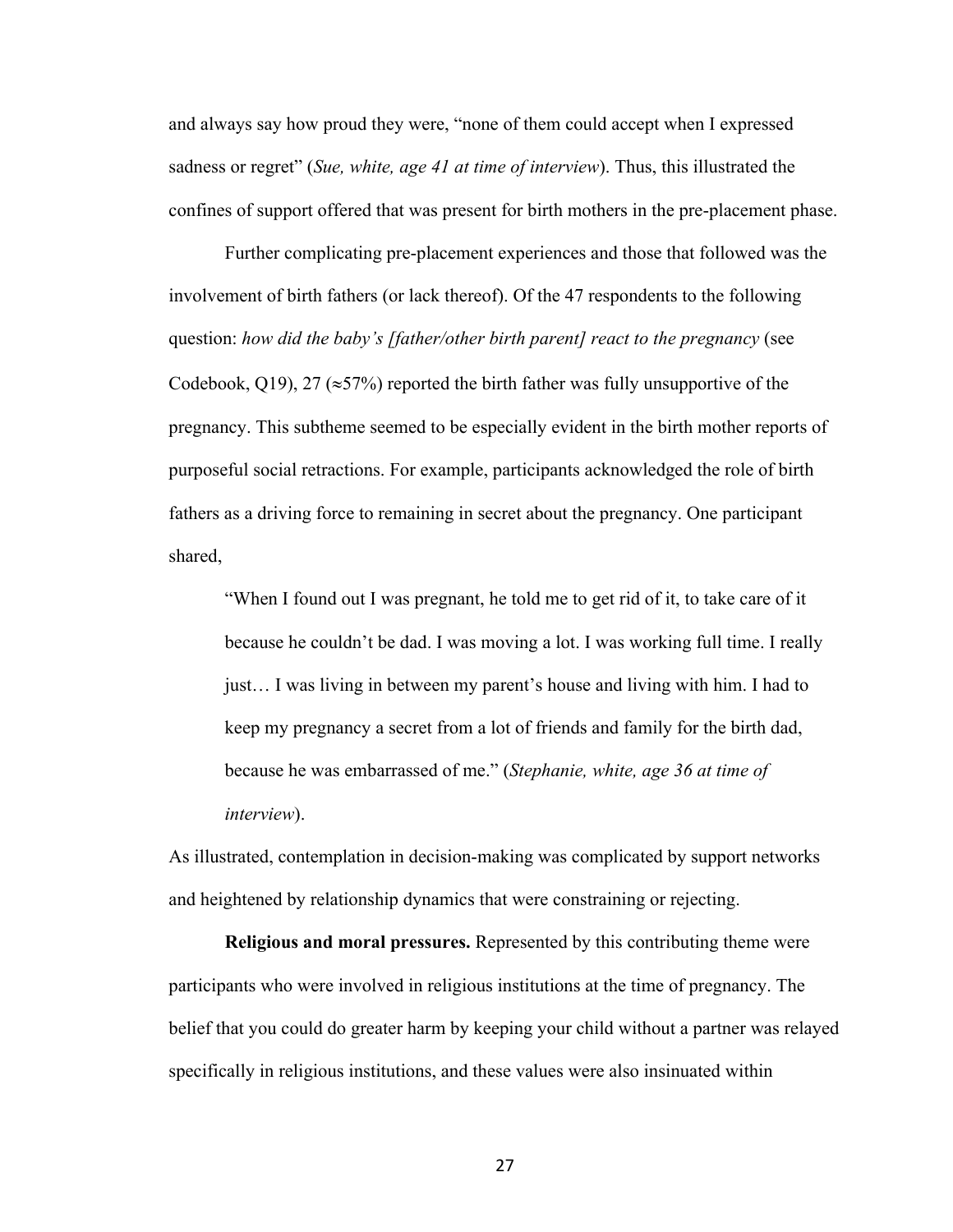communities and society. These feelings of extensive pressure convinced one participant to feel as if she was unfit to take care of her child, illustrated by the following:

"The pressure on a birth mother was unbelievable. All, everything came down on you. Your parents, well in this case my mother, your culture, your neighborhood, your church, came down on you like a ton of bricks. I hate to use that euphemism, but. And you were convinced, and you had to be convinced, this is the important thing. In order to give up your child, you have to be convinced that you are unfit to take care of that child." (*Teresa, white, age 75 at time of interview*).

Similarly, the following participant's response reflects the impact of immense pressure felt from a participant's parents. She was told it would be a sin if she raised her baby unmarried,

"…I'm emotional, I'm stressed out, my parents were fighting more than what I ever could remember, and they were just like, 'she's ruining her life, she needs to get married, if she doesn't do this, she's gonna destroy this baby's life,' and I guess being a parent now I didn't realize that I think my parents didn't realize how much that I heard them say these things like under their breath or like behind closed doors like…" (*Victoria, Hispanic, age 29 at time of interview*).

#### **5.2 DURING PLACEMENT**

Birth mothers commonly characterized this phase ultimately as emotionally difficult, and a crucial time period to acquire vital information. This phase was frequently reported by birth mothers as feeling unprepared in the placement process, in addition to feeling unprepared in experiencing their emotional state. Two overarching themes (theme 3: contained or expressed emotional responses; theme 4: access to timely information) and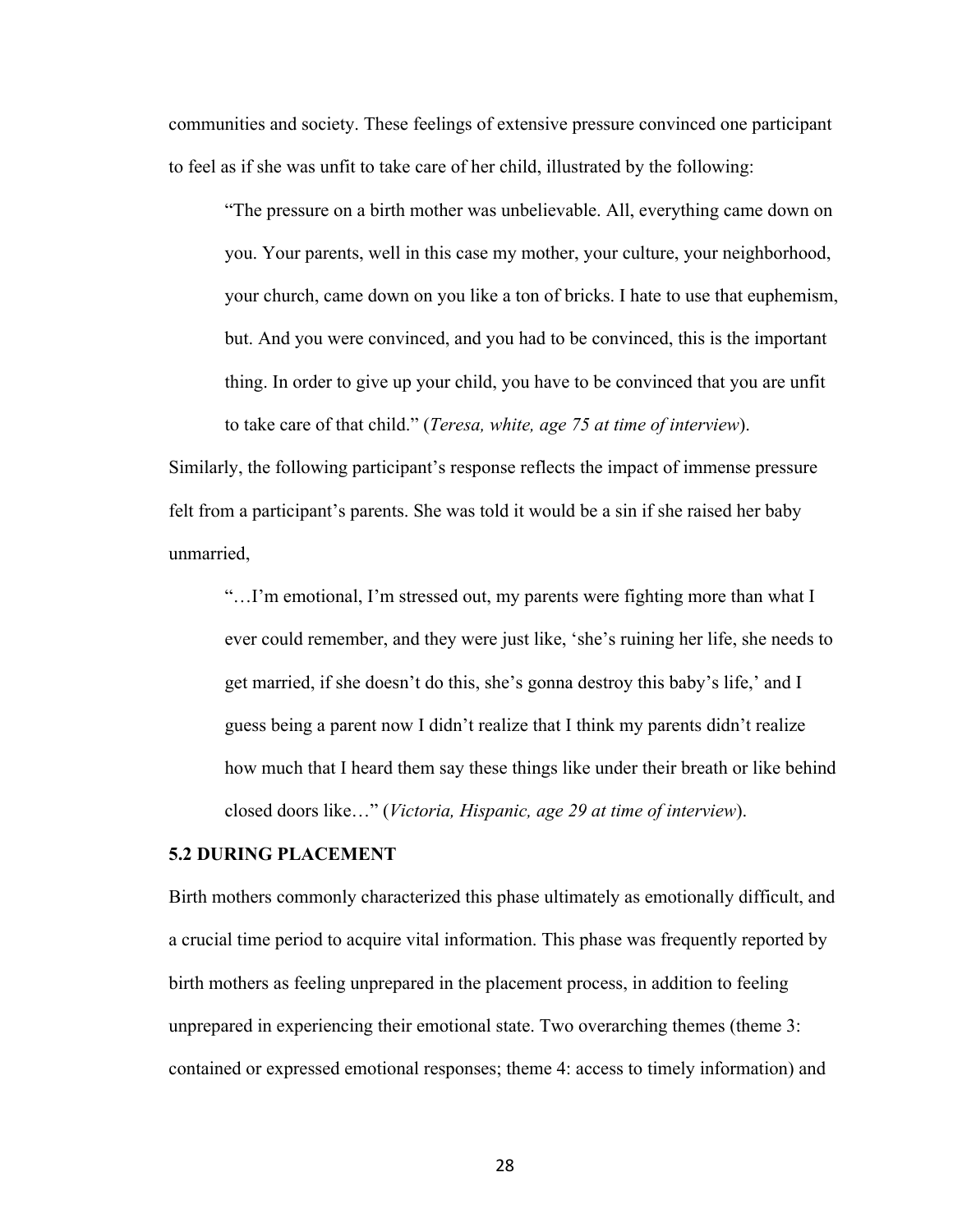six contributing themes (avoiding or accepting feelings, emotional hospital experience, opportunity to bond, "I didn't know," pressure by agencies, and power imbalances) distinguished this main phase, further addressed below.

# **5.2.1 Theme 3: Contained or Expressed Emotional Responses**

Participants responded to questions that gave insight on their on their emotional health during their placement experience. From the 50 participants' responses to the following question: *how did you feel about being pregnant* (see Codebook, Q20), we found that 29 (58%) participants mentioned mostly negative feelings associated with being pregnant, 11 (22%) mentioned mostly positive feelings associated with being pregnant, and 10 (20%) mentioned a mixture of positive and negative feelings associated with being pregnant. One participant did not mention any associated feelings. Participants' descriptions of their feelings while pregnant contributed to the finding that emotional responses were either contained or expressed throughout the birth and placement parts of the process, which represented an overarching theme. It is important to note that the classification of contained or expressed feelings were not mutually exclusive; some participants engaged in both expression and containment at differing points distinctly during placement. The following contributing themes further detail emotional states and experiences of birth mothers during this time point.

**Avoiding or accepting feelings.** Embodied by this contributing theme, birth mothers alluded to both the avoidance and acceptance of their feelings during placement and of their placement decision. From the 50 participants, of whom provided direct responses to the following question: *who supported you in your decision* (see Codebook, Q30), coders consensus found that (18%) did not feel any support from any of their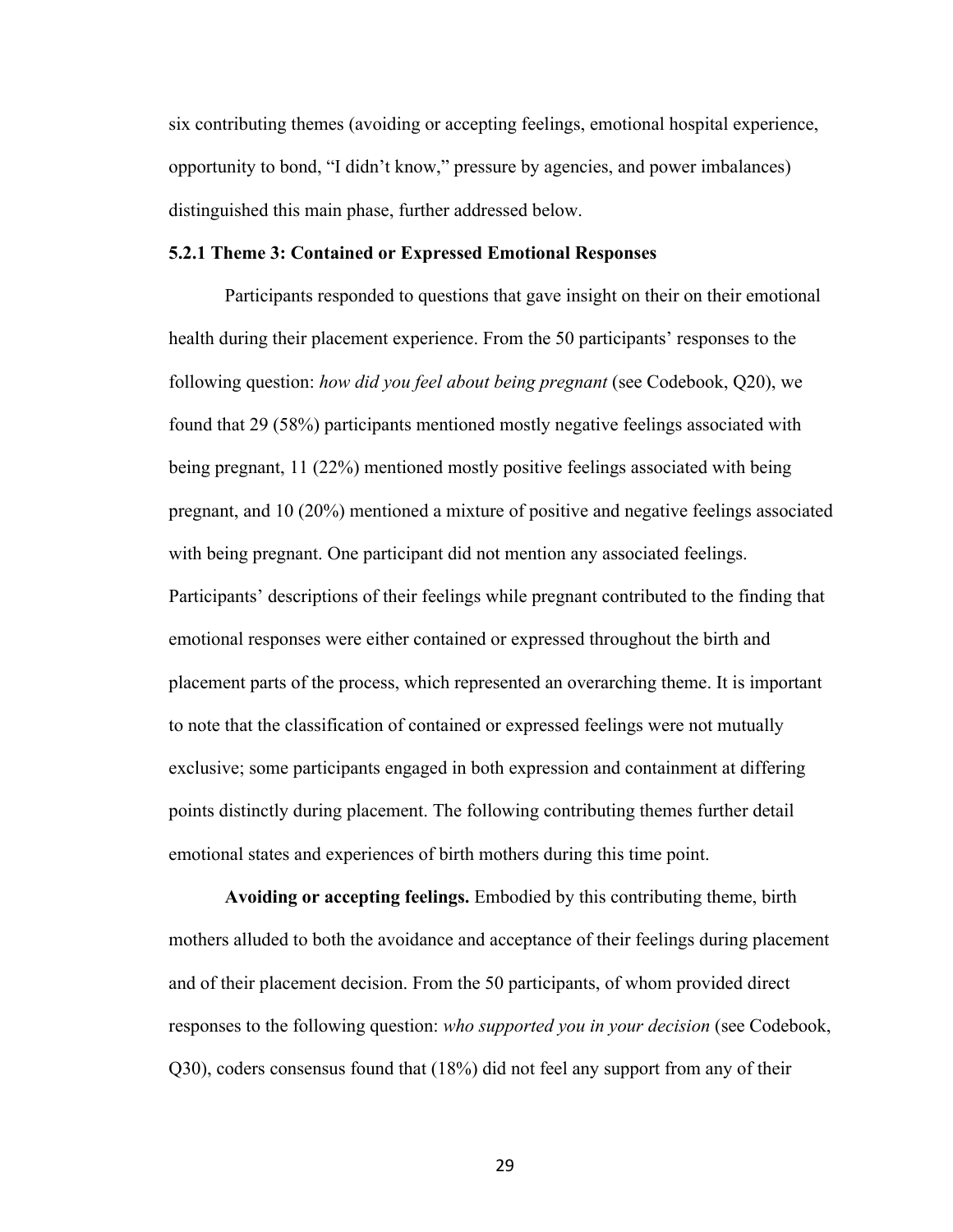family, relatives, siblings, significant other, friends, roommates, etc. Implied as a means to cope and even survive during this phase, many participants actively blocked and pushed aside their feelings. This manifested in participants' difficulty to describe their feelings and recall certain experiences. Many of them alluded to their emotional experiences as too hard to bear:

"I mean the worst part about it was obviously there was so many different emotions because this was a life-changing decision, so outside of that, uh, again I definitely feel like I had to make myself somewhat numb to be able to get through it, but I think things went as smoothly as they could've gone." (*Ava, white and Hispanic, age 36 at time of interview*).

To functionally contain feelings, some participants limited their access to their birth child immediately after delivery. For instance, Melissa (*white, age 29 at time of interview*) said, "I blocked a lot of my feelings and emotions. I ate a lot. [Birth Child] stayed in a separate post-partum room with his new parents and this was due to my request, not theirs…"

Of the participants that provided details of perceived acceptance of emotional responses in contrast to active avoidance of emotions during the placement process, some descriptions of positive well-being (e.g., satisfaction, contentment, relief) were conveyed. However, engagement with emotions must not be understood as exclusive to positive emotions. Among the participants who reported positive responses about being pregnant, like Kristen who shared, "as far as being pregnant went, I loved my daughter, it was kinda like our own little world," (*Kristen, Anglo-Saxon, age 39 at time of interview*),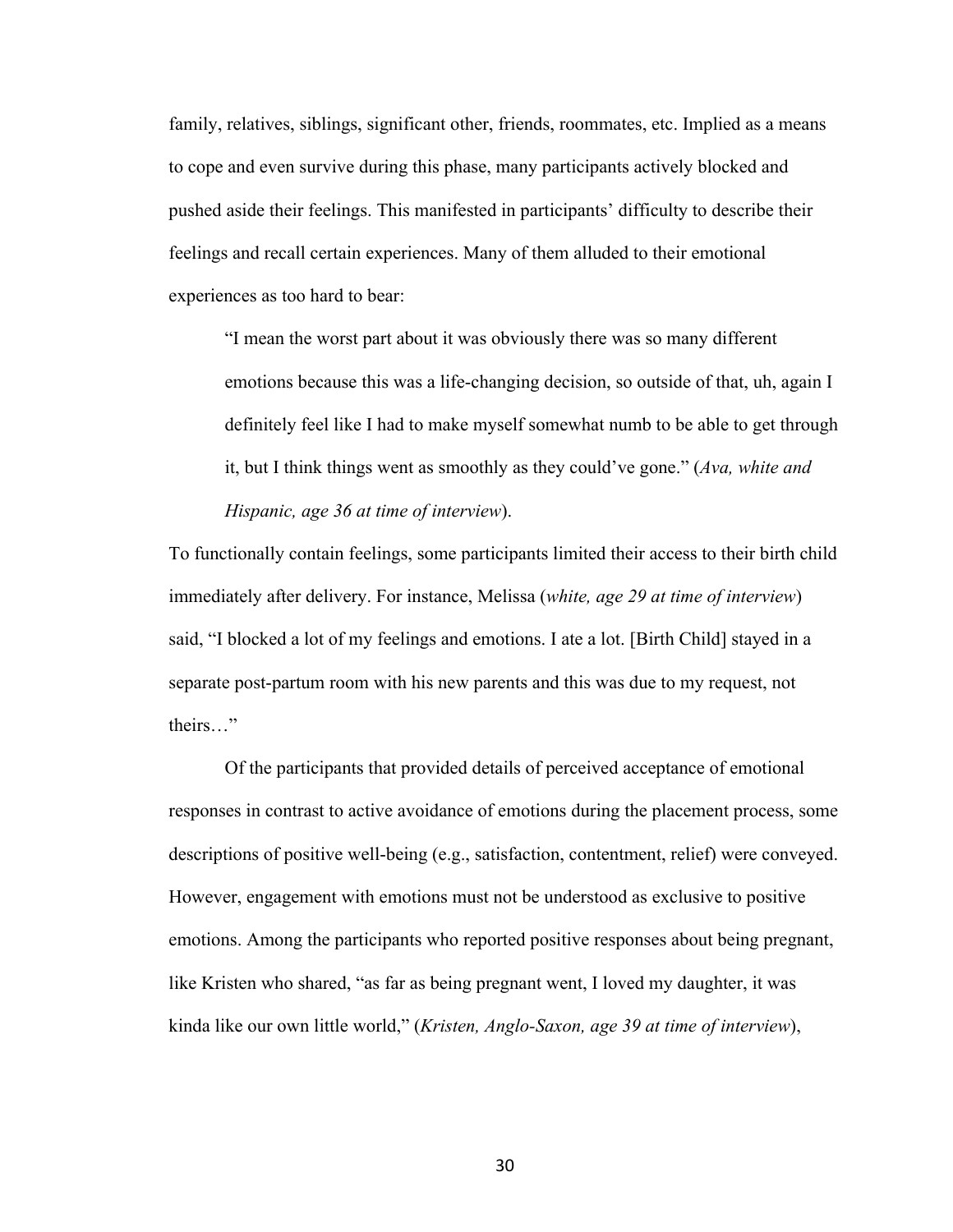some revealed negative aspects within the positive. The following participant told of her pregnancy as essentially lifesaving:

"Well, I was very happy to be pregnant. I do think that the pregnancy saved my life. … being pregnant gave me something to care about you know, things were not good… it was a very rough time for me, and I was ready to commit suicide but then I found out I was pregnant and realized I was pregnant, I dedicated myself to a new life then and bringing it to fruition and giving it a healthy place." (*Deborah, white, age 61 at time of interview*).

**Emotional hospital experience.** Of the participants' narratives that reflected primarily emotional avoidance or containment, common response reflections were of guilt, loss, isolation, and avoidance. The birth hospital stay appeared to be a strong emotional experience for even those who managed to keep their emotions contained. Coders' consensus found that from the following inquiry: *please describe your feelings during your hospital stay with the baby just after giving birth* (see Codebook, Q24), that well over half of participants, 35 of 51 ( $\approx$ 69%) mentioned negative feelings involved with their hospital stay. These negative feelings seemed to be geared towards two main channels: giving birth knowing you have to say goodbye to birth child and the experience of unacceptable actions and inadequacy on part of hospital personnel, resulting in lack of support. The following is a clear example of hospital personnel doing acts against birth mothers' wishes that resulted in a negative hospital experience:

"They [Hospital Staff] immediately removed him [Birth Child], I have no idea where and took me back to the room and I began the process of asking to see him, I did get a shot, I learned about that later… to dry up my milk, which I did not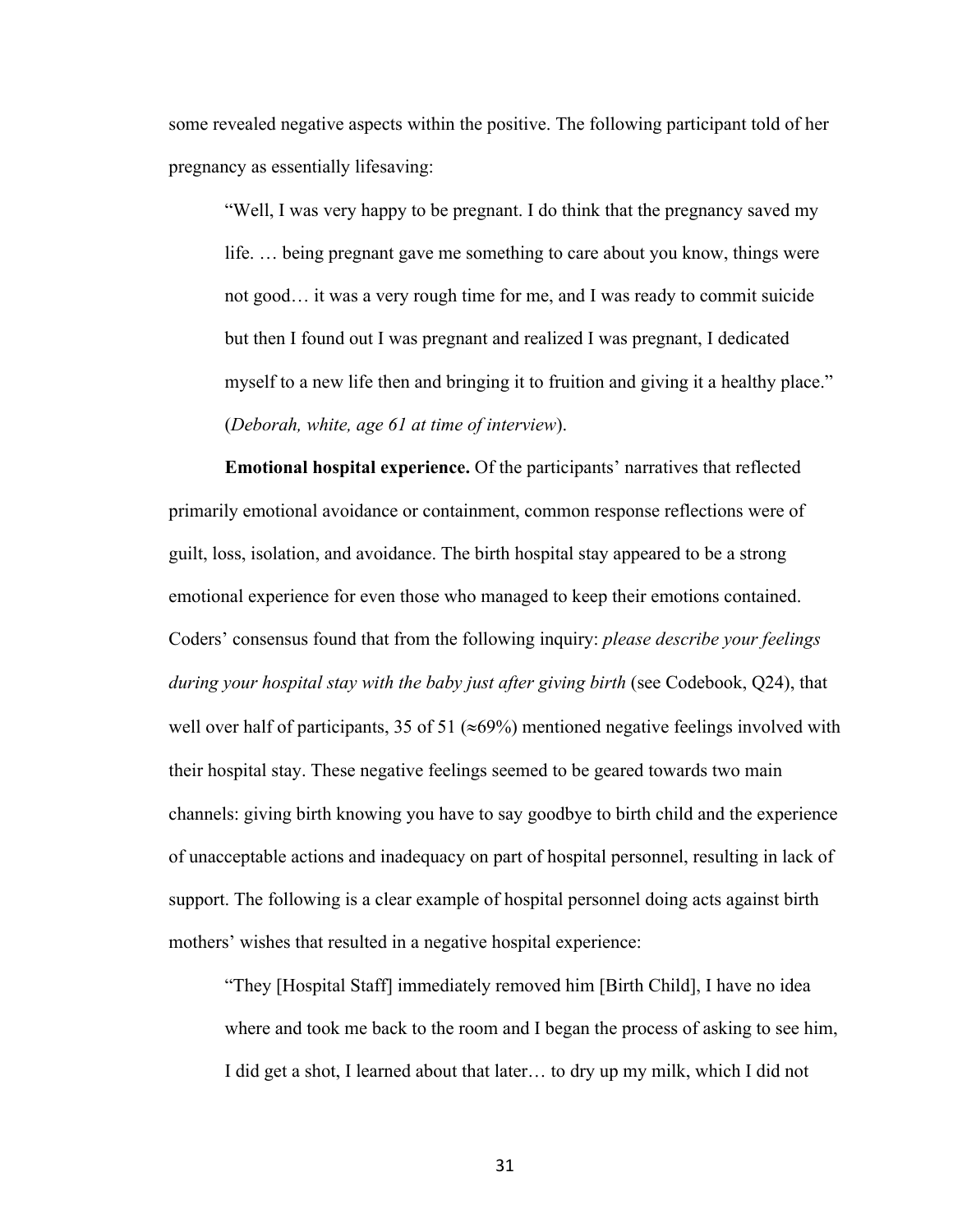request and would not have wanted because I was planning on nursing for three days." (*Dawn, white, age 54 at time of interview*).

Along with others, one participant's hospital experience was described as extremely hard and resulted in repressing emotions and inducing guilt,

"You feel guilty for bonding 'cuz you're like, well, I'm not gonna keep her [Birth Child], like, they are, so they [Adoptive Parents] should get every moment they can with her [Birth Child], I don't know and so I was in the hospital for three days. Day one, it was my mom, and my sister, and then [Adopted Father] and [Adopted Mother] stayed all day and I did not want them there, I wanted them to leave but I didn't know how to be forward with them I didn't wanna be rude, so I just stayed quiet…" (*Victoria, Hispanic, age 29 at time of interview*).

Other participants felt that the presence of their support networks (e.g., birth father, partner, family, friends, adoptive family) during birthing hospital stay allowed for more emotional vulnerability and expression. One participant described her positive experience with the adoptive parents and acknowledged feeling supported as the decision-maker during her birth hospital stay,

"The [Adoptive Parents] always made sure to make us comfortable and make the decisions for the birth and pregnancy. We got to snuggle and feed him anytime we wanted. The whole hospital was just in love with us and our story, and them. They ended up staying in our town for an extra couple of weeks, so they didn't feel like he was ripped away from us so soon. My mom, son, brother came. Dad's mom came. Everyone got the same love and affection and needs filled from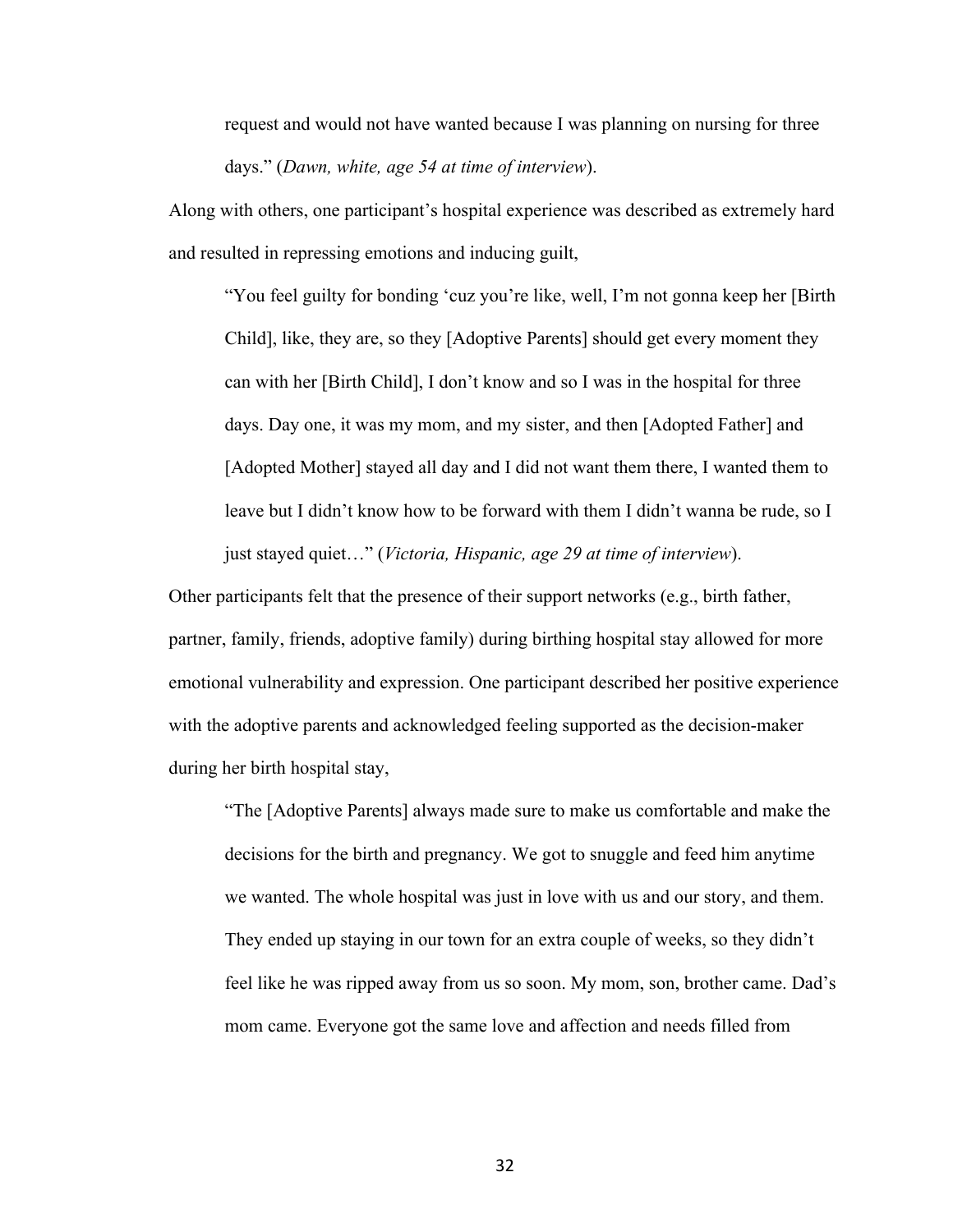[Adopted Child] and the [Adoptive Parents]. Their happiness and love made the experience what it was" (*Emily, white, age 25 at time of interview)*.

This description provided insight that with the availability of others to offer emotional support, it might have been possible for birth mothers to have been better supported and adjusted during this phase. Additionally, responses to the following question: *did any members of your family or the adoptive family come visit in the hospital* (see Codebook, Q25), revealed that the majority of participants ( $n = 37$ ; 49%) mentioned either their family members or adoptive family members were present during the birth mothers' hospital stay, including after giving birth. The hospital stay marked an opportunity for both social and emotional support. As implied by participants, this experience was difficult and even at times traumatic. Thus, felt support at this point in the relinquishment process appeared highly beneficial.

**Opportunity to bond.** For some participants, having a moment alone with the birth child in the hospital was described as beneficial. In some cases, adoptive parents put a stop to time together for the birth mother and child during the hospital stay. Similarly, in other cases, hospital personnel put a stop to bonding time against birth mothers' wishes. A participant recognized her hospital experience as complicated and lacking her support needs,

"This is their [Adoptive Parents] first child, so, of course they wanted every second with him [Birth Child]. I'm in recovery, but I still needed some bonding time with him regardless. I was steadfast on my decision, regardless the guys were going home with my child that day. But with it, I felt as if I wasn't given ample time, so I kinda flipped out, you know, hormones run high. I said, [to the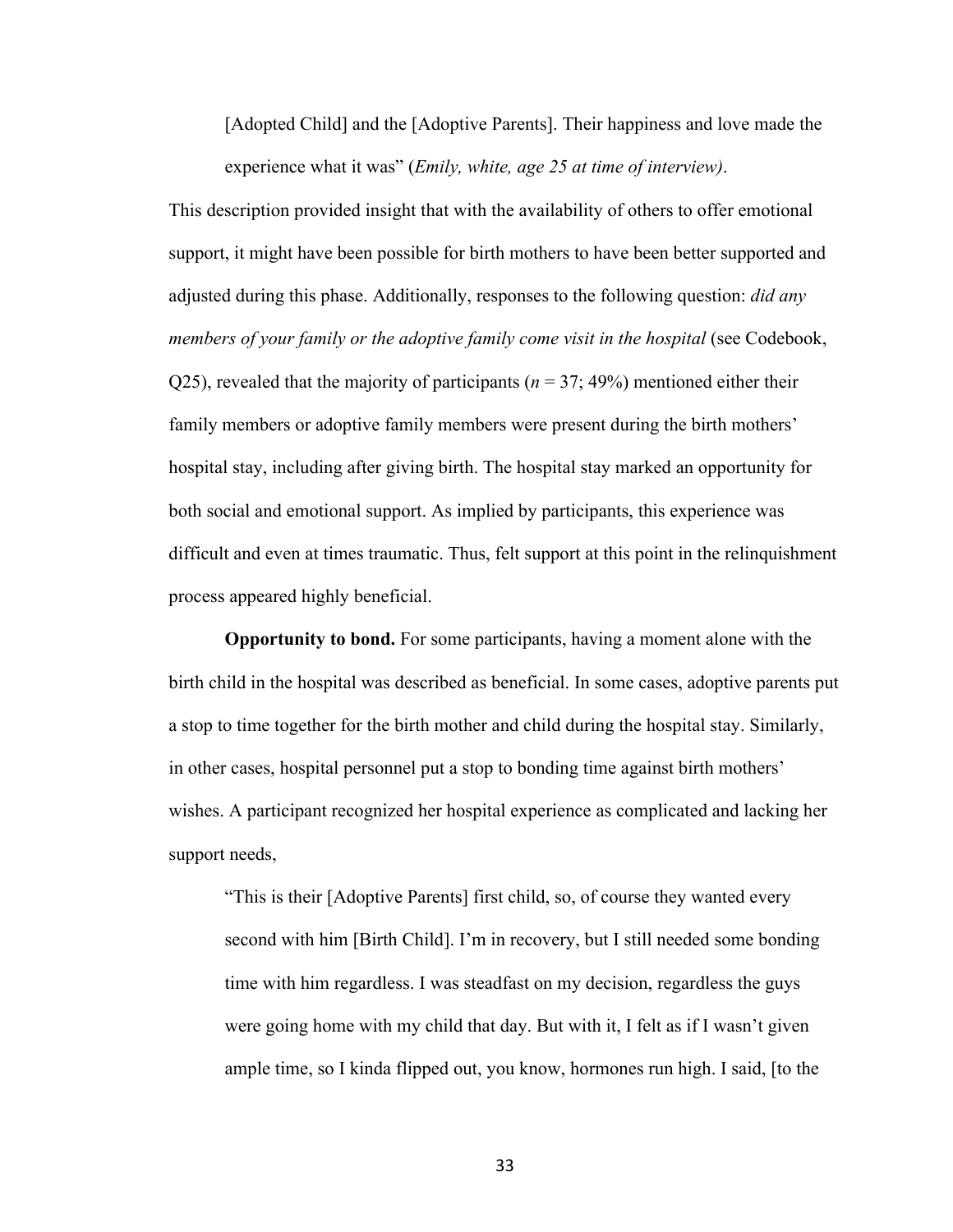Mediator from Agency] bring that child to me right now, I need time with him [Birth Child], regardless of if it's two or four hours, I don't care, but I need to be able to bond with the child right now. Otherwise, this will not go according to plan. So, she [the Mediator] brought the child in, the guys [Adoptive Parents] were actually really nervous that I was bonding with the child and was going to keep the child" (*Brianna, Polish, age 37 at time of interview*).

Though participants' personal accounts of their emotional responses were varied and fluctuated based on the process moment and their own needs, it appeared that the objective for emotional support must respect the individual choice by the birth mom, not by the birthing hospital or any involved others.

#### **5.2.2 Theme 4: Access to Timely Information**

Represented by this overarching theme, the information presented to birth mothers sometimes was received too late and not at the "right" time, often resulting in later feelings of regret and guilt. Coding from the following question: *did you feel supported during your pregnancy* (see Codebook, Q21), revealed that 17 (34%) of 50 participants (one participant did not provide a response) felt unsupported, while 25 (50%) felt supported, and 8 (16%) felt both supported and unsupported. A participant noted the importance of having information at the right time and subsequent feelings of regret:

"I'm like, wow, I wish that I knew about, you know [State], helping out single parents and [State] there are, there are so many benefits down here for women that are single, and men as well, that I wish that someone gave me the education and the material and the resources. Then I could've done it. And I still feel like as a 20 year old, er, as a 29 year old looking back on my 20 year old self, I could've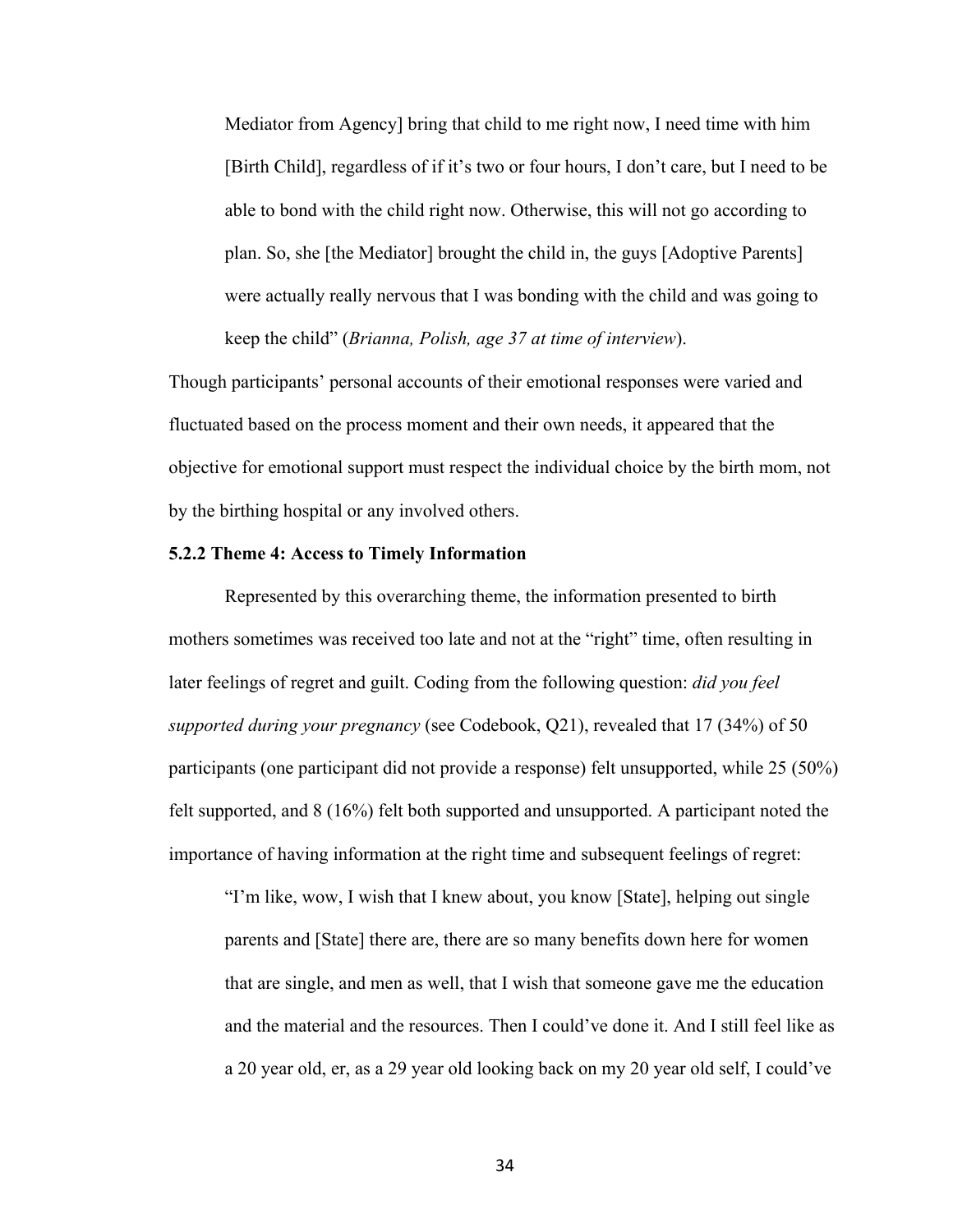done no matter what I didn't have resources so that really frustrated me and I, so anyways, going back to the working at the adoption agency, I see all these women that have these resources, but they are like, 'I'm gonna get clean I'm gonna do this I'm gonna go here' and then they don't follow through with it and I think about how my personality is and how I was back then and I'm like, man if someone told me about these resources instead of saying I'm a sinner, then I could've made it happen and I would've you know?" (*Victoria, Hispanic, age 29 at time of interview*).

Additionally, Morgan discussed the usefulness of receiving information on alternatives and options early on,

"One thing I would say is I did, prior to meeting [Adoptive Father] and [Adoptive Mother], I already knew that I did not want an abortion or anything like that. Um, but I did go to Planned Parenthood and I actually heard them talk to me about each side of the spectrum, so, abortion, adoption, and keeping. And that was very informational" (*Morgan, white, age 30 at time of interview*).

**"I didn't know."** This contributing theme reflects a common direct response by some participants who discussed not being provided information**.** Participants discussed challenges during the placement process in accessing proper information to appease their support needs from adoption agencies, agency workers, social workers, health care providers and affiliated organizations. In the following questions: *did you work with an adoption agency and if so, did the agency offer you any form of help* (see Codebook, Q22), coders found that of a total of 41 participants who provided direct responses, the majority of participants, (39;  $\approx$ 95 %) used an agency, and 2 out of these 39 ( $\approx$ 5%) who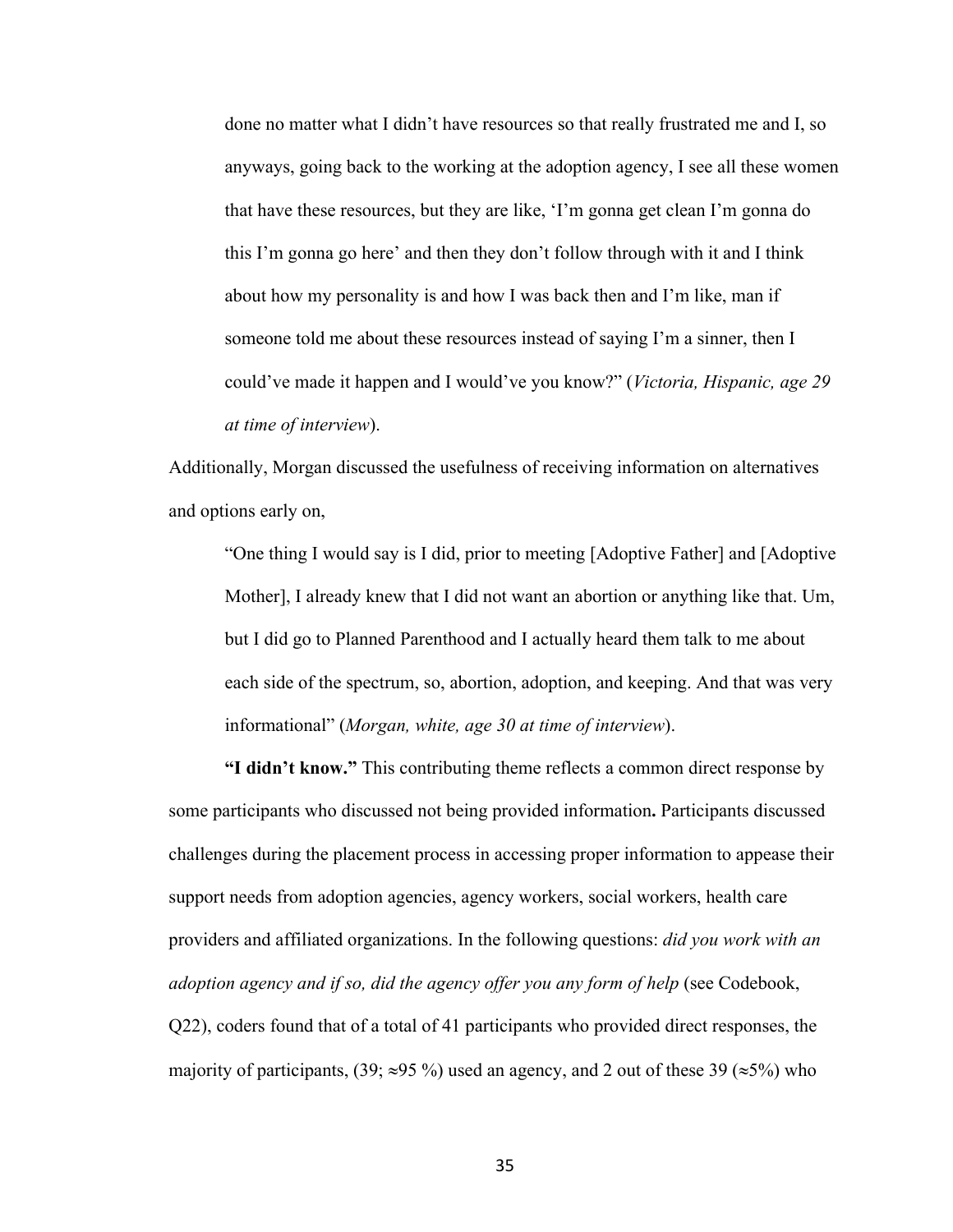used an agency were offered no forms of help (e.g., classes, counseling, financial supports, resources) while  $(2, \approx 4\%)$  did not use an agency during their pregnancy. Birth mothers' shared experiences marked by disconnect and conflicting elements of information regarding options and services appeared to leave many feeling uninformed, unprepared and alone in this life-altering process. It was not uncommon for participants to recall being uninformed about other options. As illustrated in the following excerpt, a participant reflected on having no information provided to her from the agency she used:

"I didn't get information; I mean, one can only make a choice when there are really a range of choices and can be informed about the pros and cons of each of them. And I say that it did absolutely did not happen. Did I keep making a decision? And moving forward in a very tight time frame? And having him taken away from me? Yes, but even still I did keep deciding and I did, I ultimately did that, but I don't think it was a fully informed choice" (*Dawn, white, age 54 at time of interview*).

Otherwise, some of the participants who used an agency reported supports offered but chose not to utilize them. When information was unavailable or decisions were made to not work with an agency, they remedied by turning to informal information sources such as the internet as a means to appease their concerns. One participant stated, "I made it all by myself. I didn't have a counselor or an agency or anything like that. It was all selfeducation. Yay for the internet, right?" (*Hannah, white, age 27 at time of interview*).

**Pressure by agencies.** Opportunities for birth mothers to explore alternative options (e.g., raising a child, abortion) were not necessarily the rule. Coders found that of the 45 participants who directly responded to the following question, *did you consider*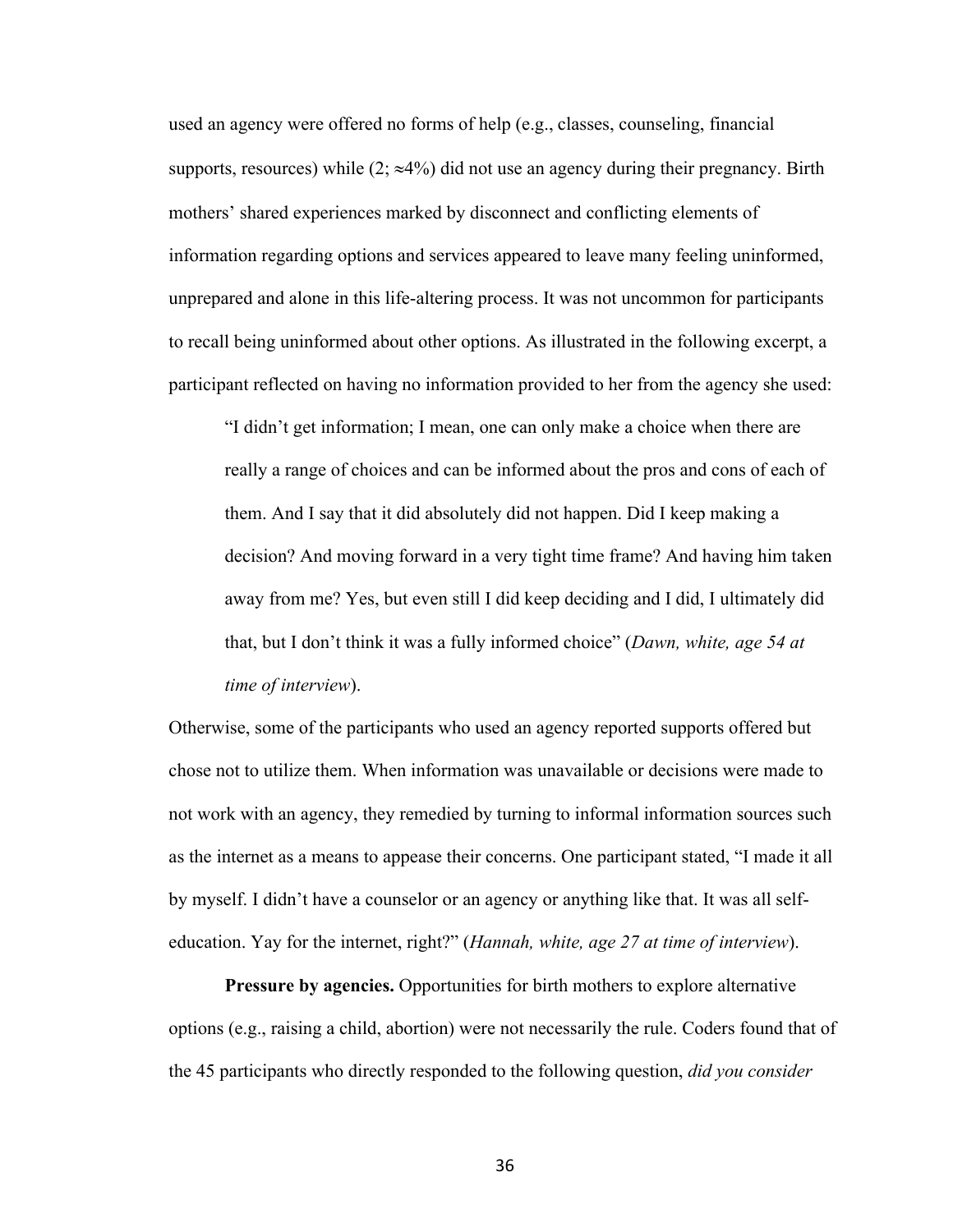*any other plans other than adoption* (see Codebook,  $Q28$ ), 10 ( $\approx$ 22%) mentioned they only considered adoption. Beyond this, some participants indicated that they experienced pressures from agencies to push adoption without inquiring about other options. "I kind of felt like they [Adoption Agency] wanted my baby and so they didn't talk about any other options." (*May, white, age 67 at time of interview*). Regarding the prior stated question: *did you work with an adoption agency and if so, did the agency offer you any form of help* (see Codebook, Q22), 29 out of the 39 ( $\approx$ 74%) that discussed having at least one form of help when working with an agency seemingly were more satisfied and supported in their decision than those without a form of help. Coding consensus from the following question, *did you feel supported in your decision* (see Codebook, Q29), revealed that of the 46 respondents, 23 (50%) mentioned feeling supported in their decision. Although there were expressions of negative experiences with agencies, some participants expressed their main source of support came from their agency's assigned case worker. Notably, factors such as information and resources available, reputation, location, and others (e.g., a personal connection) were influential in their commitment to work with a particular agency. Findings from coders on the following question, *if worked with an agency, what factors influenced your decision to place your child through [name of agency]* (see Codebook, Q38), demonstrated that for the majority of participants, 35 of  $38$  ( $\approx$ 92%; 13 participants either were not asked this question directly or they responded with unclear answers on this question), at least one factor (e.g., information and resources, reputation, location or other) was influential in deciding to work with an agency. In the following response, one participant details her experiences of feeling confident in the agency's ability to provide information: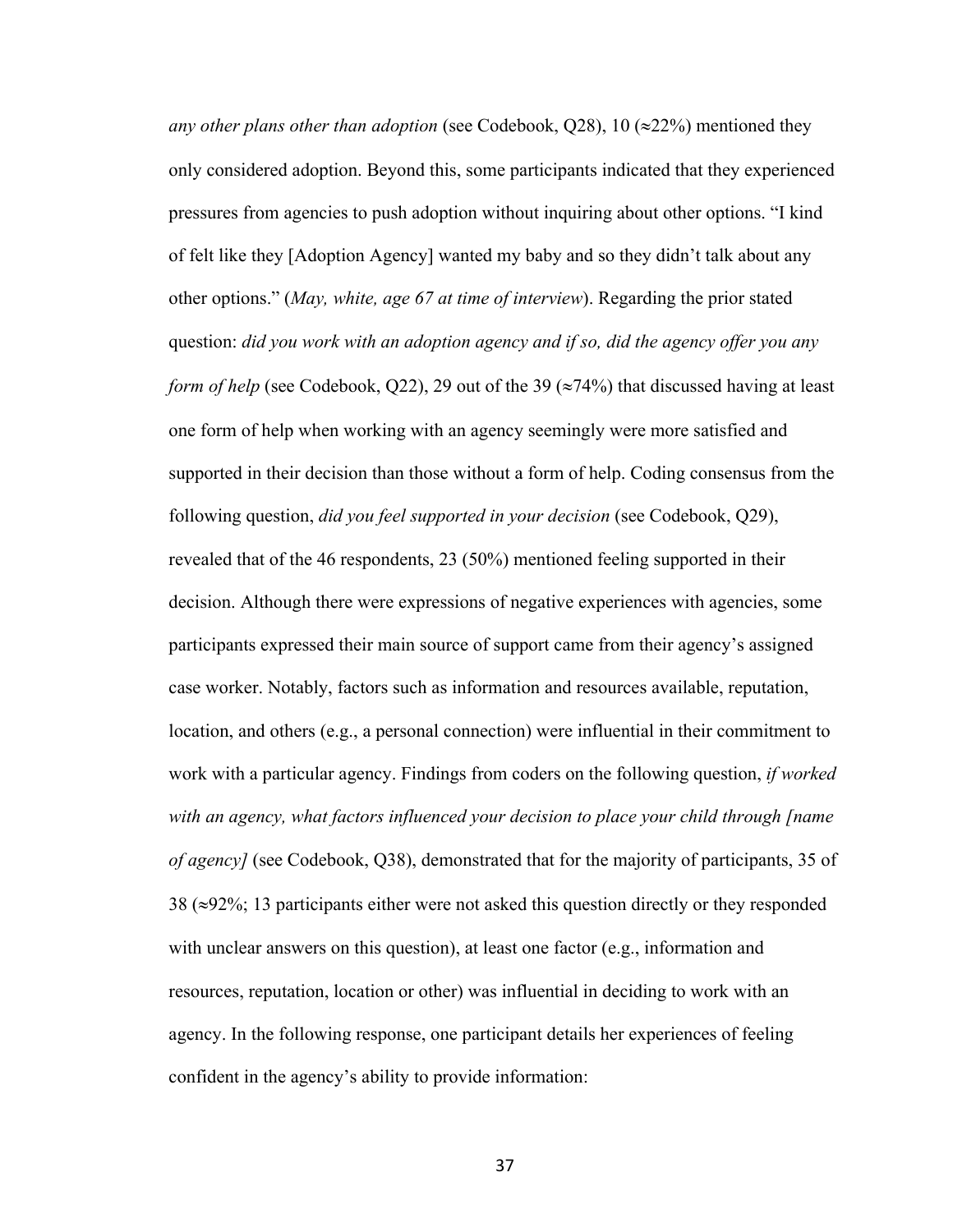"I needed somebody that could actually provide me with information and help me along the way, you know. So, and, that agency looked like, like, they had that more than the others. So, that's how we made that decision" (*Morgan, white, age 30 at time of interview*).

**Power imbalances.** During the placement process, some participants spoke about substantial implications of receiving support and information, particularly with reflection on power differentials and imbalances. Feelings of inequality commonly surfaced between birth mothers and agencies, attorneys, and adoptive parents. Some identified the power of agencies in coercive persuasion. Dawn (*white, age 54 at time of interview*) reflected back on her experience with agency persuasion as she shared, "…the extent that an adoptive family gets to insert themselves in any way in a women's pregnancy, I feel strongly that that's coerced persuasion." In the following, one participant discussed feeling inferior and without a voice during the placement process:

"I felt like such a loser and incompetent and horrible that all these other people the attorney, the prospective adoptive parents, like they, 'they're all better than me, they're all smarter than me, they all have more money than I do'—it was really, there was such a power differential that I sort of felt I should be grateful. 'Oh, I should be grateful that my living expenses are being taken care of, I should be grateful that these people are going to take care of my child'." (*Rebecca, white, age 47 at time of interview*).

# **5.3 POST-PLACMENT**

Unique to this phase, birth mothers characterized this time point with a greater willingness than in earlier phases to access available resources and to cope with difficult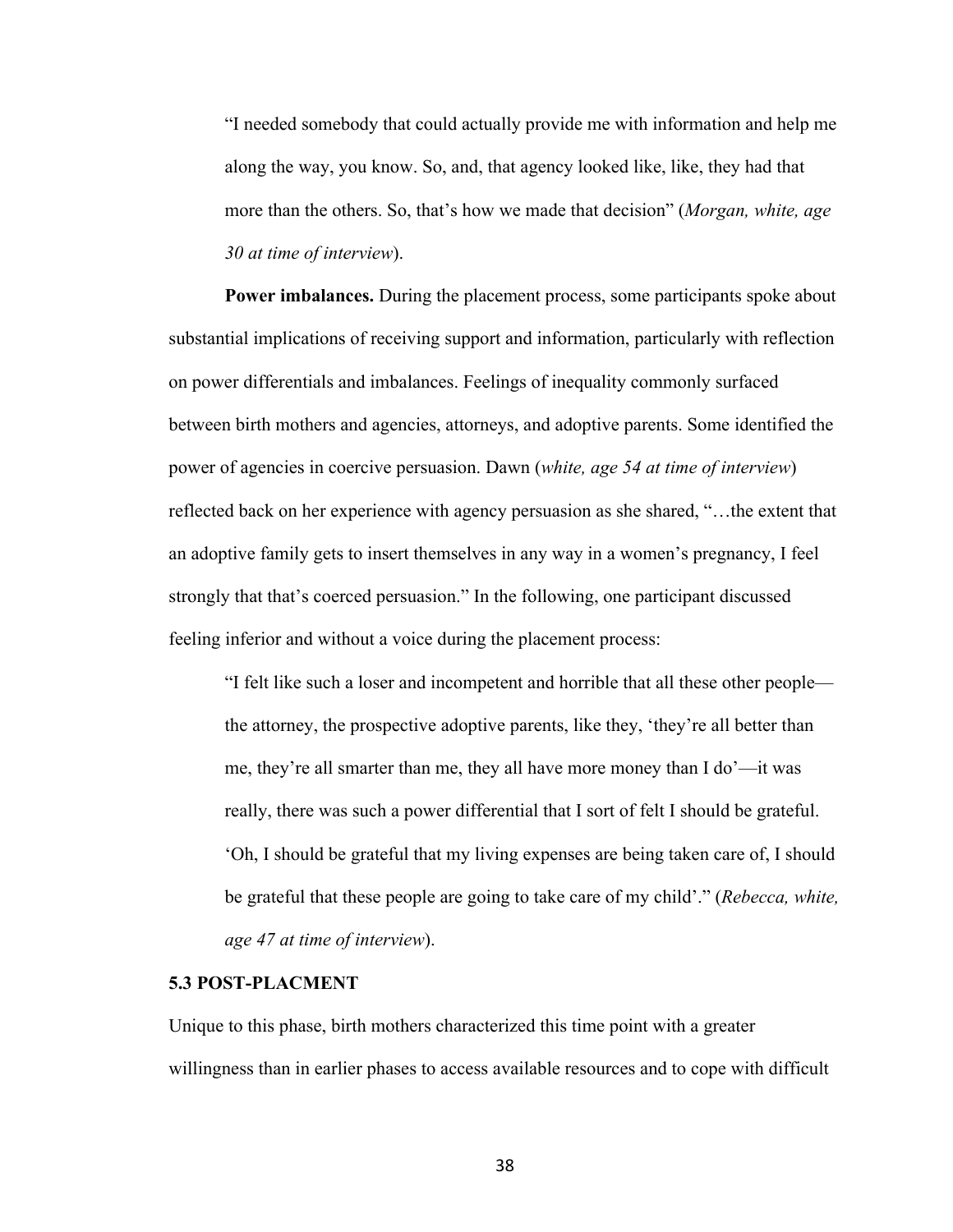emotions. Frequent reports by birth mothers acknowledged experiences of painful postplacement emotions. Two overarching themes (theme 5: feeling ready to utilize resources; theme 6: an ongoing process of emotional adjustment) and six contributing themes (counseling, peer support groups, motivated birth mothers, trying to cope, wanting better, and redefining identity) distinguished this time point, as described in detail below.

## **5.3.1 Theme 5: Feeling Ready to Utilize Resources**

This overarching theme details an observed willingness birth mothers demonstrated of utilizing resources upon reaching post-placement. Of the 43 participants who responded to the following question, *after the pregnancy,* w*hat kind of support, if any did you receive from the agency or others* (see Codebook, Q40), 27 ( $\approx$  63%) mentioned receiving social, financial, and/or emotional support after the placement. 24  $(\approx 56\%)$  were identified as receiving at least one realm of social or emotional support through their agency or others (e.g., adoption attorney) if they did not use an agency. This demonstrated that receiving social and emotional support was common post-placement. Participants spoke about receiving helpful supports that came specifically from an agency as well as about finding useful supports on their own. Their motivation and interest to seek out supports and resources seemed to be prominent.

**Counseling.** One resource employed by the participants post-placement was counseling services. Many participants of the 24 ( $\approx$ 56%) who identified receiving at least one realm of social or emotional support post-placement described reaching out for counseling services at this time. The main purpose counseling was sought out was for emotional support as it provided healing and validating utilities. Counseling was often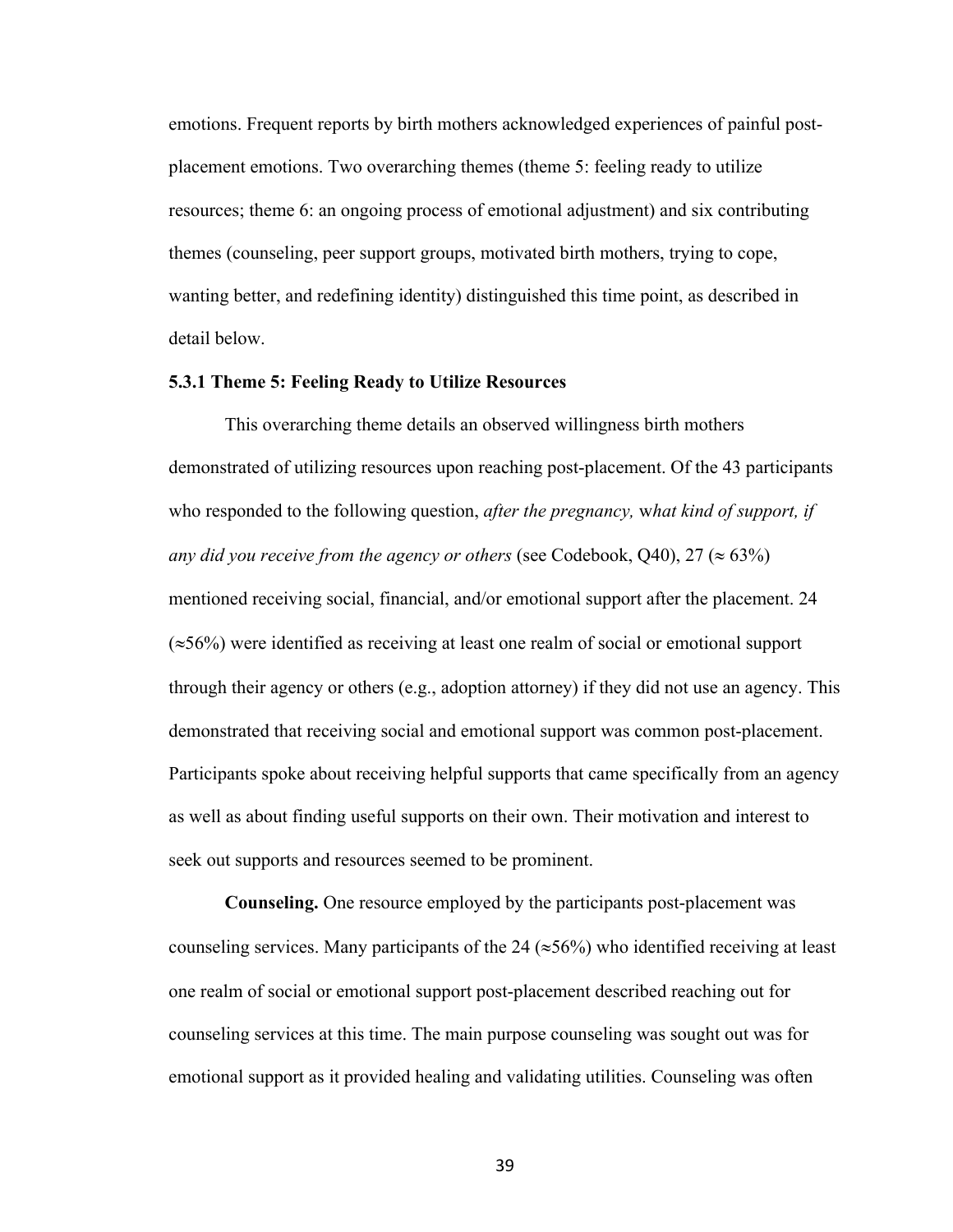spoke about as a positive and safe space to work through feelings of loss and grief. Although for a few participants, their counseling experience applicable throughout the process seemed to be more detrimental than beneficial. One participant discussed her deeply negative impression of the counseling she received as a support from the adoption agency: "they offered "counseling," but the counselors had an agenda and were clearly attempting coercion. I did not trust them" (*Sarah, white, age 40 at time of interview*). Similarly, another participant questioned the counseling services her agency provided as she reflected on the unethical counseling services:

"The agency provided what they called counseling, which I don't consider counseling because there was no confidentiality involved, if that makes sense. Like I would talk about things, I would talk about what I was going through, I would talk about the birth father, I would talk about all of these things. And my social worker would take notes and those notes were what became my file about who I was and who this child was. So, like those were shared with the adoptive parents. None of it was confidential. It was all related to- and like my agency, the agency I used I feel like was fairly ethical. I have a good, ongoing relationship with the social worker actually. I still do a lot with the agency. But like to call that counseling, it wasn't counseling." (*Nicole, white, age 38 at time of interview*).

**Peer support groups.** Participants' involvement in birth mother support groups post-placement were found to be of value to them. The support groups discussed not only appeared to provide a sense of community and a source of connection, but many of them also served as a starting point for birth mothers to begin a "search and find" journey. A participant who placed a couple decades ago shared: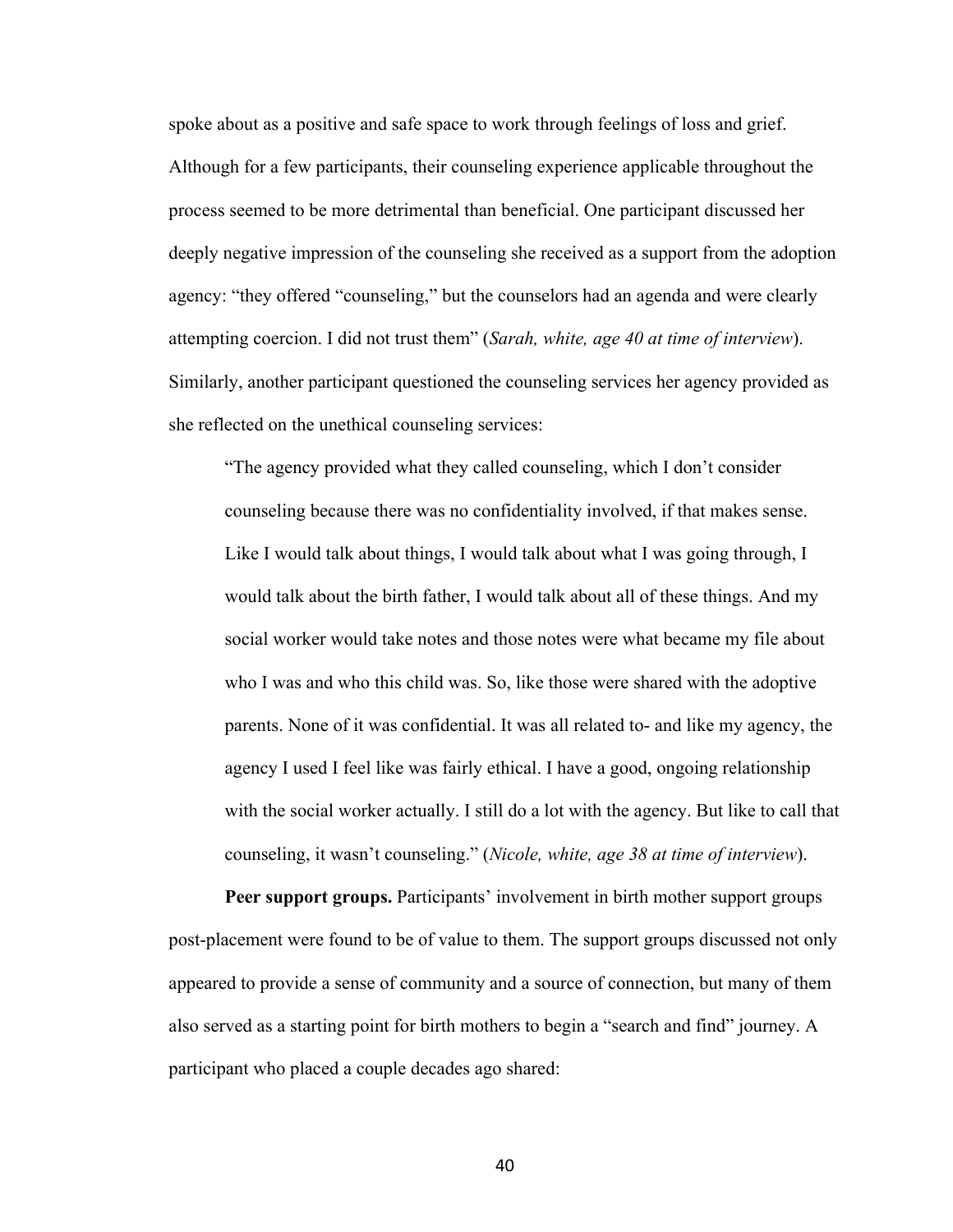"I'm a member of [Support Group] and on Facebook every day they have stories about people that have searched and found, or they'll say so-and-so is looking for and yeah I mean I can't imagine what it would be like now with the internet"

(*Sandra, white, age 69 at time of interview*).

Connections to various peer support groups were made through birth mothers' respective adoption agencies and also through individual searches. Notably, all participants who discussed involvement in birth mother groups regarded their experience of membership with birth mother groups to be positive. A participant alluded to the close-nit nature of her agency's support group: "we have a support group lunch every month, it's awesome. We also have our own secret Facebook page with all the girls from the agency, it's very helpful" (*Mackenzie, white, age 31 at time of interview*). Similar in experience, Amanda (*white, age 36 at time of interview*) shared that,

"Every year they [Adoptive Agency] have a birth mothers' retreat where a bunch of birth moms who have placed through the agency can get together and we have pampering, there is a massage therapist there, we usually do some sort of arts and crafts."

Additionally, Brittany discussed her newly found membership in a birth parent support group hosted by her adoption agency. She reported, "it was a little emotional of course but I feel like it does help" (*Brittany, white, age 25 at time of interview*). This participant's insight implies a helpful yet complex characterization of support groups.

Interestingly, participants spoke about the interview portion of our study as a positively impactful experience. Expressed gratitude was made by many to interviewers for providing a space to openly share their experience. Some, like the following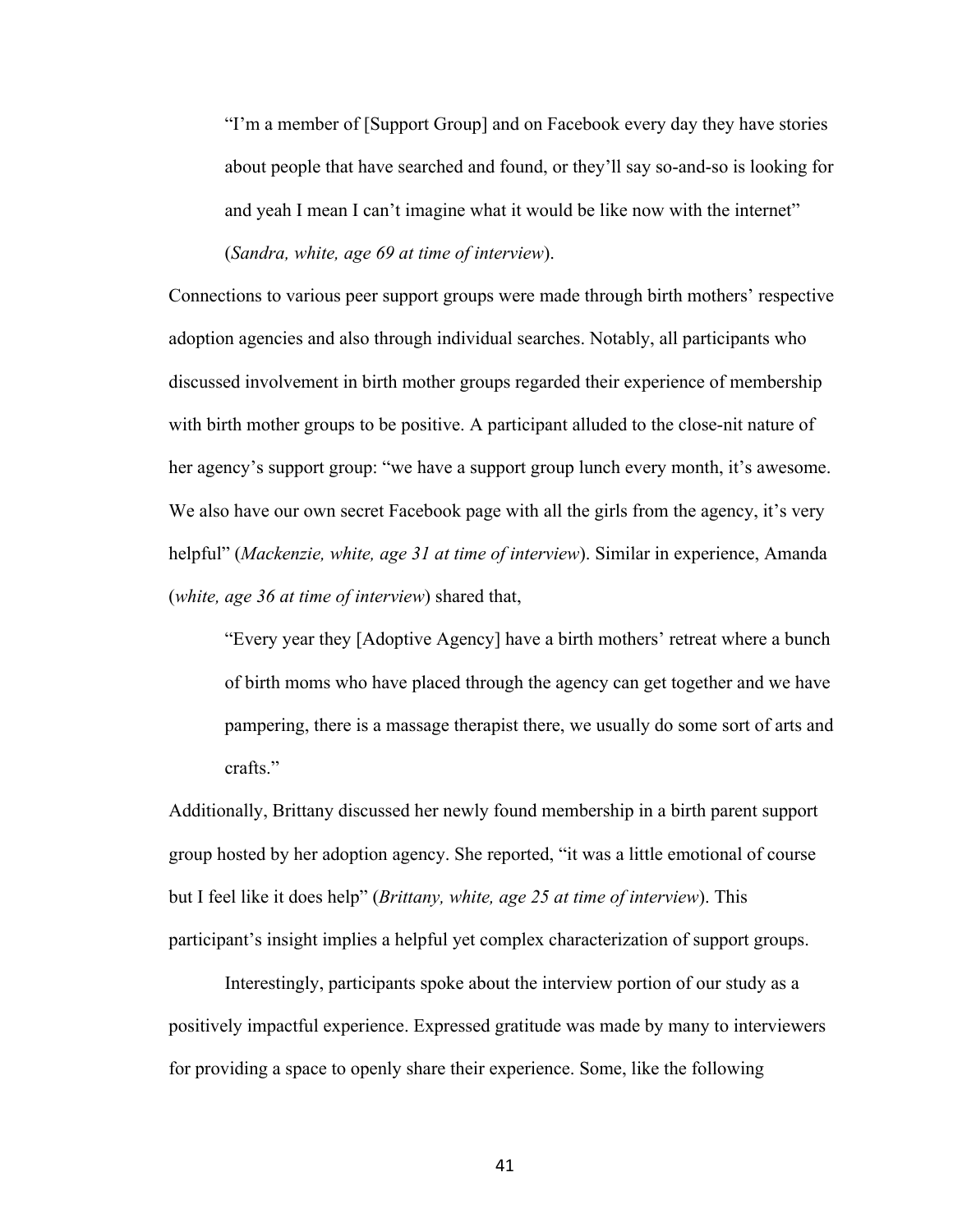participant, recalled that this chance to talk through their whole experience has been few and far between, "I appreciate that this study is being done. Like I said, nobody wants to hear from the birth mothers. Nobody." (*Amy, white, age 49 at time of interview*). These participants alluded to feeling like the interview process was therapeutic and accessed emotional releases (e.g., crying) while answering interview questions. Further, some wanted to know if other birth mothers had a similar experience to theirs.

**Motivated birth mothers.** Represented by this contributing theme, some birth mothers seemed much more highly involved in post-placement resources than others. However, this may be characteristic of each individual's personal strategies to coping. These distinctly determined birth mothers told of their many associations and affiliations. For instance, some disclosed attending adoption foundations and events, birth mother retreats, speaking at seminars, joining Facebook groups, workshops, panels for adoption agencies, writing books, and engaging in adoption research. According to one participant, talking with other birth mothers in a foundation she joined was helpful in feeling less alone:

"So I just recently found the [Foundation Name] and they held an event last Sunday, and I actually met birth mothers there and even they signed me up for a retreat…and so it's a few days, I'm not sure exactly what the activities are that are planned but I'm sure, you know, people will just be sharing their stories and uh, I guess it's helpful because up until then I felt like wow, this- nobody does that, who does that, it's such a strange thing to do and then you meet people who also have been through this and uh, then it becomes kind of, I mean I don't want to say normal, but it makes it seem like your life is I guess not as crazy as you thought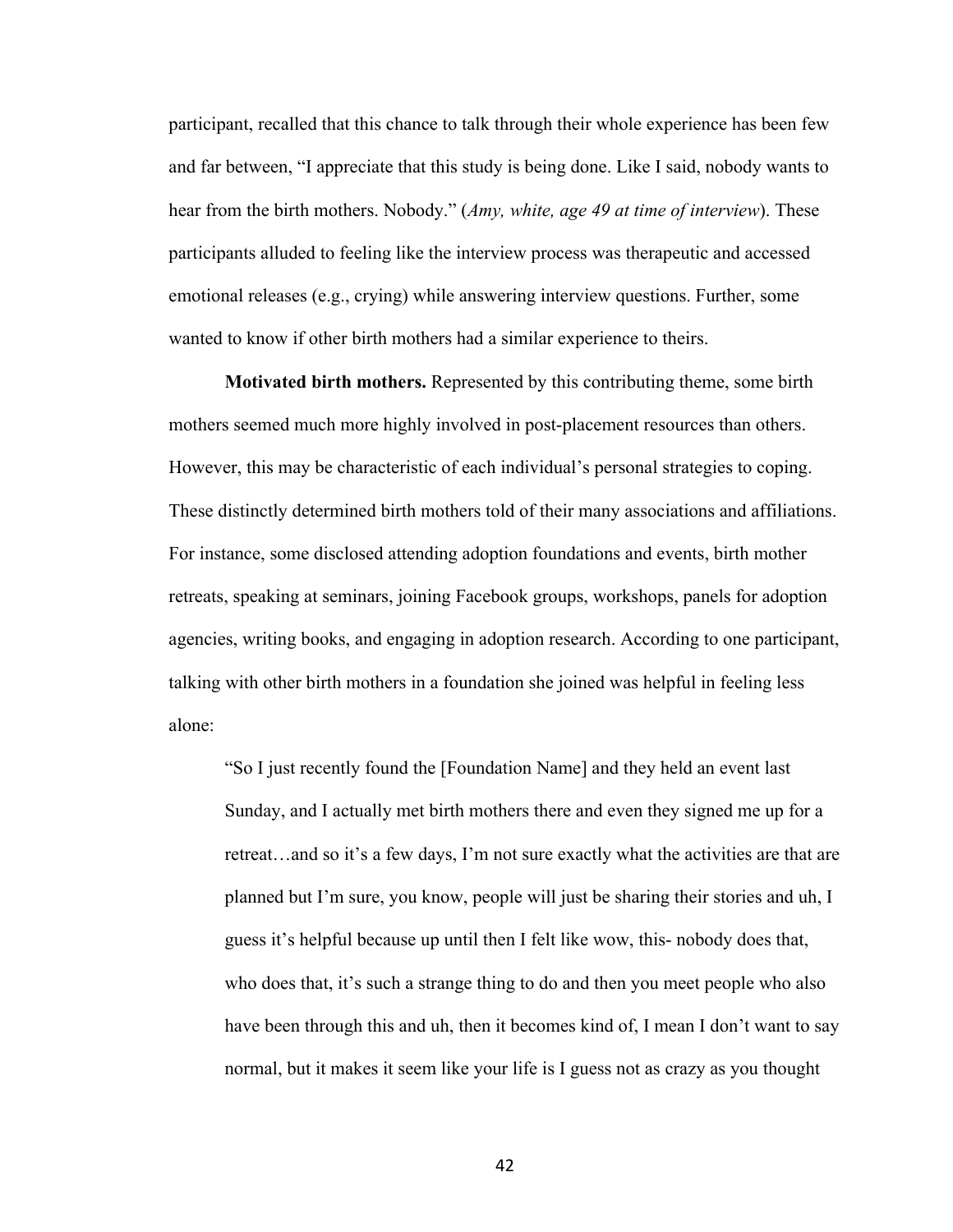because other people, you know, there are people who have that experience out there" (*Christina, white, age 34 at time of interview*).

#### **5.3.2 Theme 6: An Ongoing Process of Emotional Adjustment**

This theme captures birth mothers' life-long involvement in managing the emotional aftermath of relinquishment. Coding responses to the following question: *have you noticed any changes (e.g., improvements or declines) in your health (e.g., physical, mental, emotional) since the time of placement* (see Codebook, Q56), demonstrated that of the 45 participants who responded, 36 (80%) mentioned noticing changes in their health since the time of placement. Participants' responses tended to involve reports of more difficulties related to their emotional adjustment than physical adjustment. Lasting emotional symptoms identified by birth mothers in describing their emotional health status included, but were not limited to, feelings of shame, depression, grief, despair, and guilt. Responses such as the one below further suggest the life-altering consequences of being unprepared in handling the emotional aftermath,

"…I had no idea the sense of loss I was about to feel. Nobody prepares you for that one. They don't tell you you're going to cry for hours every day after you place your child after your child is gone to their new home. They don't tell you how much you're going to miss that child. They don't tell you you're going to wonder what's going on with your child- is your child happy, is your child safe? They don't tell you that you're going to feel like garbage for not being able to pull it together and be a mother. They don't tell you those things. They don't tell you that you're going to grieve" (*Amy, white, age 49 at time of interview*).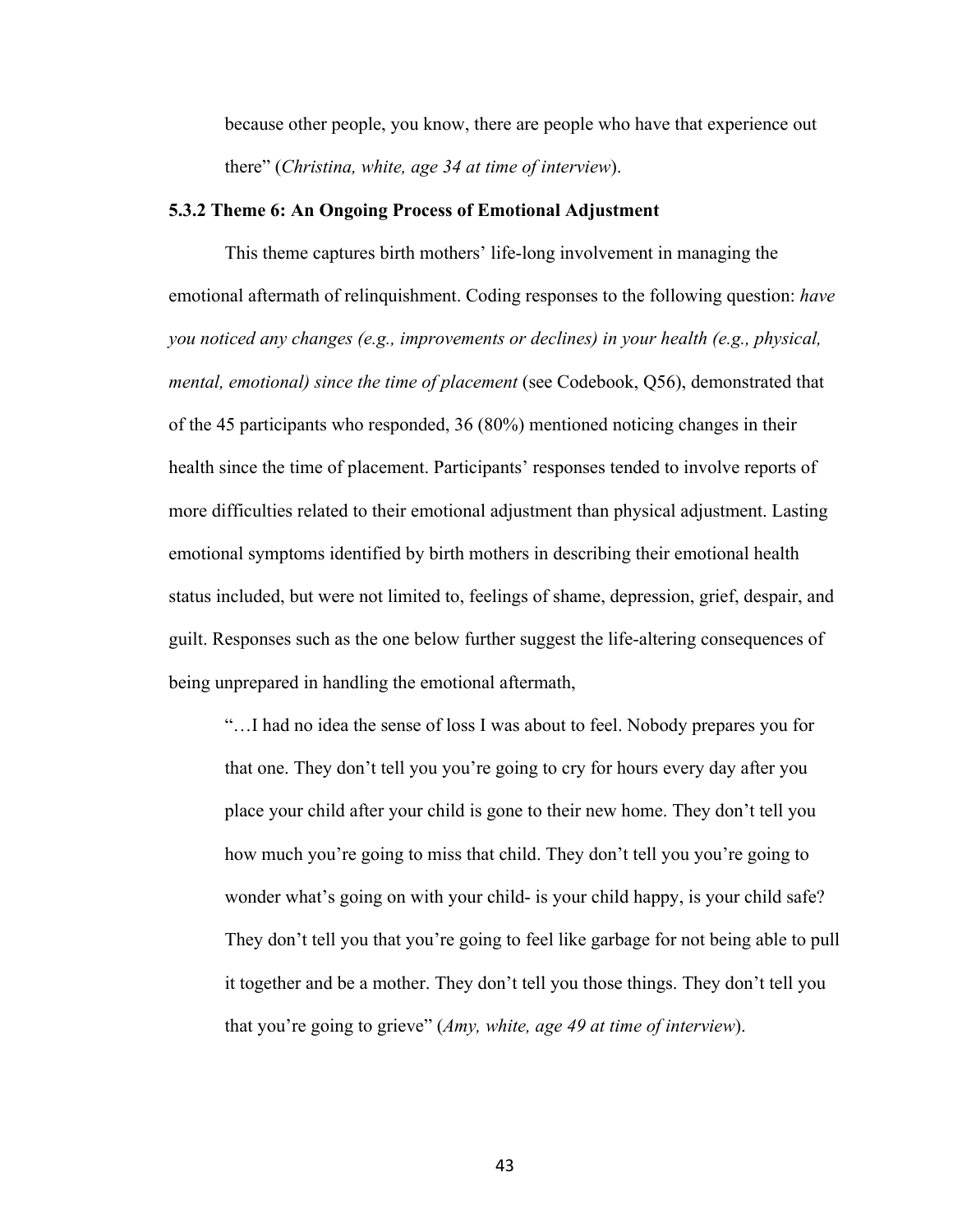**Trying to cope.** To appease feelings of grief and loss, participants described engaging in approaches that seemingly impacted adjustment. Some alluded to destructive coping strategies as such as drinking, suggesting attempts to escape from intense feelings and emotions. Others alluded to different and often positive coping strategies, such as reaching out to trusted others, acquiring any or more information about the birth child, gaining closer relationships to adoptee and adoptive family, and reuniting with the birth child in a once closed adoption. Although views on reunion varied based on multiple factors (e.g., type of adoption, time that adoption took place, location constraints, etc.), reunions appeared to provide those birth mothers with greater feelings of closure. The following from one participant is reminiscent of this idea, as this birth mother describes her reunion experience with her birth child. She reflected on evolved dynamics between herself and the birth child, and also shared her awe upon learning that her birth child named their own child after her. She responded to the news by telling her birth child, "I feel like you have forgiven me for putting you up for adoption. We had tears coming down…" (*Erin, white, age 62 at time of interview*). Another participant told of her journey to gain closure in which she and her birth child went back to the hospital where she had given birth to him:

Participant: "After [Birth Child] and I met we went back to the hospital, and I think that was kind of a closure for me. The hospital actually let us go into the room that he was born. They would never do that now. But then I was able to leave the hospital with him [Birth Child]. And that really gave me so much closure" (*May, white, age 67 at time of interview).*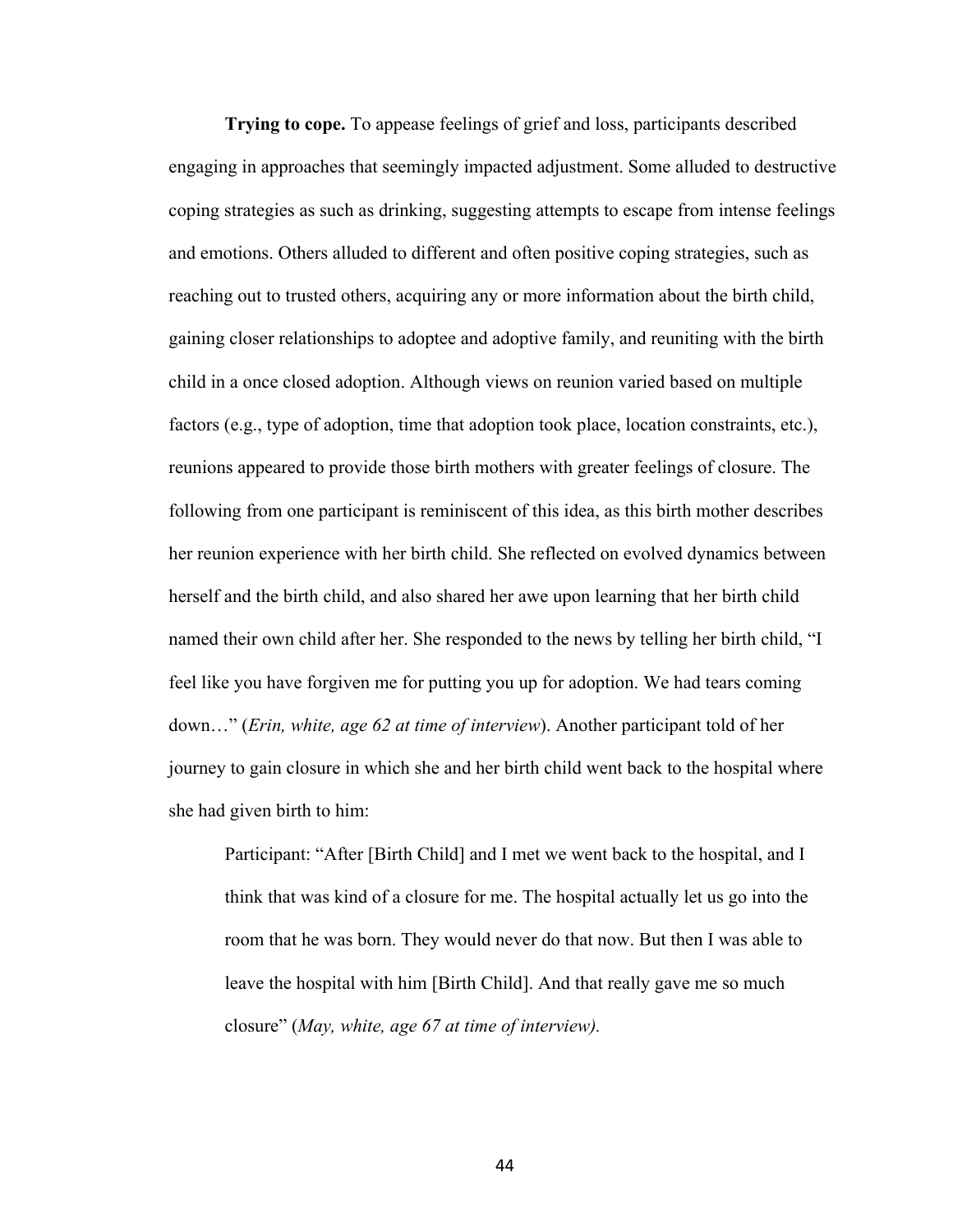**Wanting better.** This contributing theme suggests a birth mother's yearning for the opportunity to share with her birth child her own reasoning as well as reconciling and communicating intentions related to the placement decision. Communicating intentions seemed to be of importance, yet also a major challenge for some participants. For instance, some discussed roadblocks to opportunities to do so, such as in cases of closed adoptions and of disapproving adoptive parents. One participant wrote letters to her birth child in hopes that one day she would be able to share it with him. She explained,

"I wrote a letter right after I gave birth. I wrote a letter to [Birth Child] that I still have. Um just to explain the why and where I was. And the whole thing I said to you [Interviewer]. I wanted better for him than I could give him. And I just knew without knowing without even understanding what the word resentment meant. I just knew I didn't want to resent my own child." (*Sharon, white, age 35 at time of interview*).

Related to this post-placement experience of reconciling intentions of wanting better for the birth child, birth mothers alluded to the importance of having agency in choosing adoption. Coders found that of the 49 participants who responded to the following question: *did you have a role in choosing adoption for [child]* (see Codebook,  $Q26$ , 40 ( $\approx$ 82%) felt as though they had at least somewhat of or a complete role in choosing adoption for their child. The remaining  $9 \approx 18\%$  felt that they did not have a role in choosing adoption. It seemed important for birth mothers to address the intentions behind making that difficult decision as well as the external factors that essentially made that decision for her. Aligned with some other participants' perceptions, one stated that, "I knew I could not provide the life I wanted [Adopted Child] to have…I wanted him to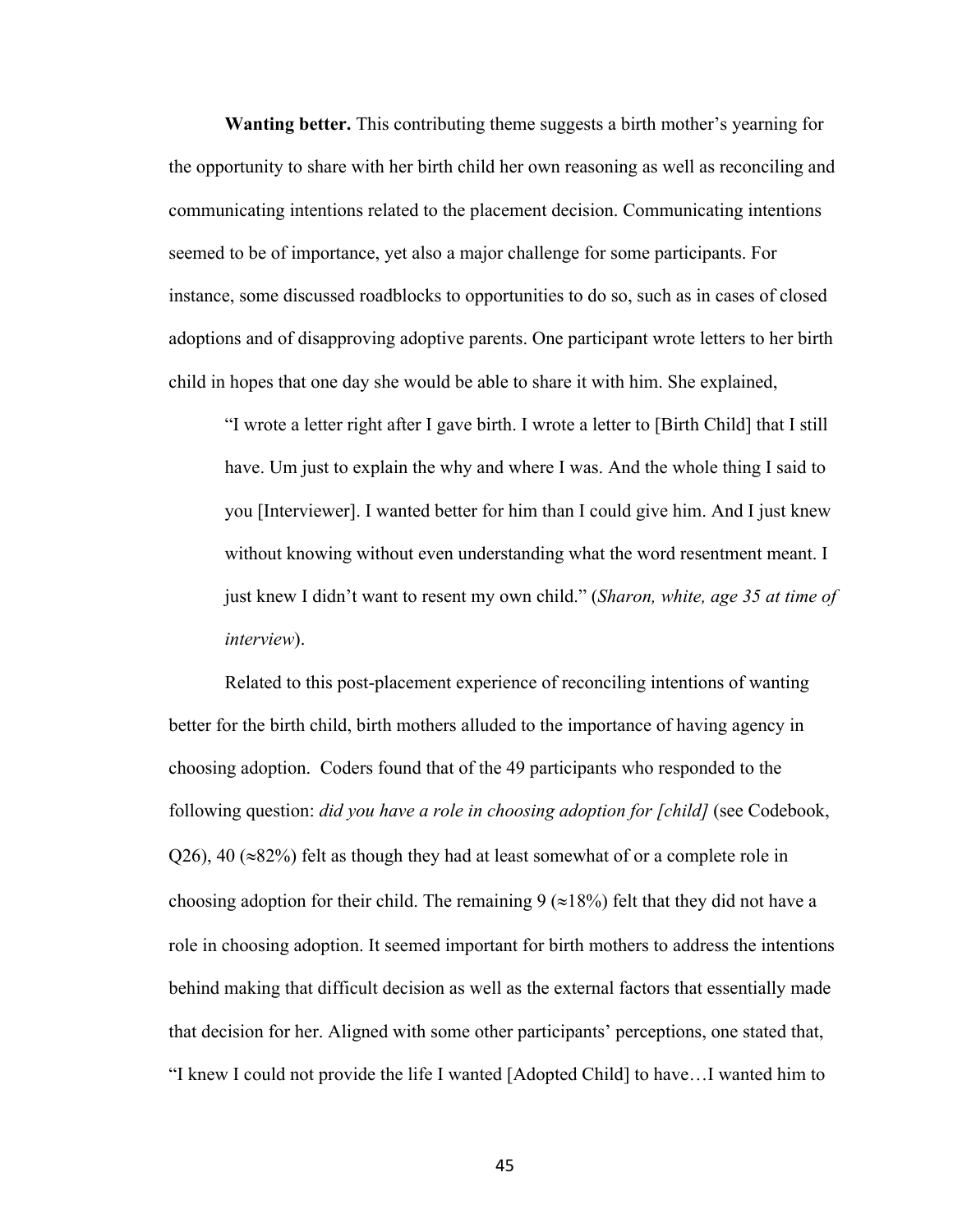have stability to be financially secure, and most of all loved unconditionally. I choose adoption for his best interest" (*Mackenzie, white, age 33 at time of interview*). In many ways, birth mothers appeared driven to conquer both internal and external stigma related to their decision. It seemed important for birth mothers to come to terms with their "why."

**Redefining identity.** Nevertheless, discovering a newly defined identity appeared to be a part of birth mothers' adjustment in post-placement. The relinquishment experience impacted birth mothers' sense of self and identity as a mother. Participants came up with their own terms based on their experience with adoptive families while balancing their own conceptualizations as a birth mom. For example, one participant described feeling like a "ghost mom" (*Rachel, white, age 44 at time of interview*) and another participant described feeling like a "side parent" (*Elizabeth, white, age 30 at time of interview*). Correspondingly, a few participants expressed experiences with their adoptive family as negatively reflective of their identity. Coded responses from 50 participants to the following question: *how would you describe your current feelings about [child]'s adoptive family* (see Codebook, Q72), showed that 9 (18%) had mostly negative feelings about the adoptive family. For others, positive feelings about the adoptive family appeared to translate into feeling greater satisfaction towards themselves and their decision post-placement.

Renegotiating a new identity seemed further complicated for participants who had children following a relinquishment. There was an implied struggle between renegotiating an identity as both a birth parent and a "normative" parent. However, those who identified as a birth mother advocate seemed at an advantage in their adjustment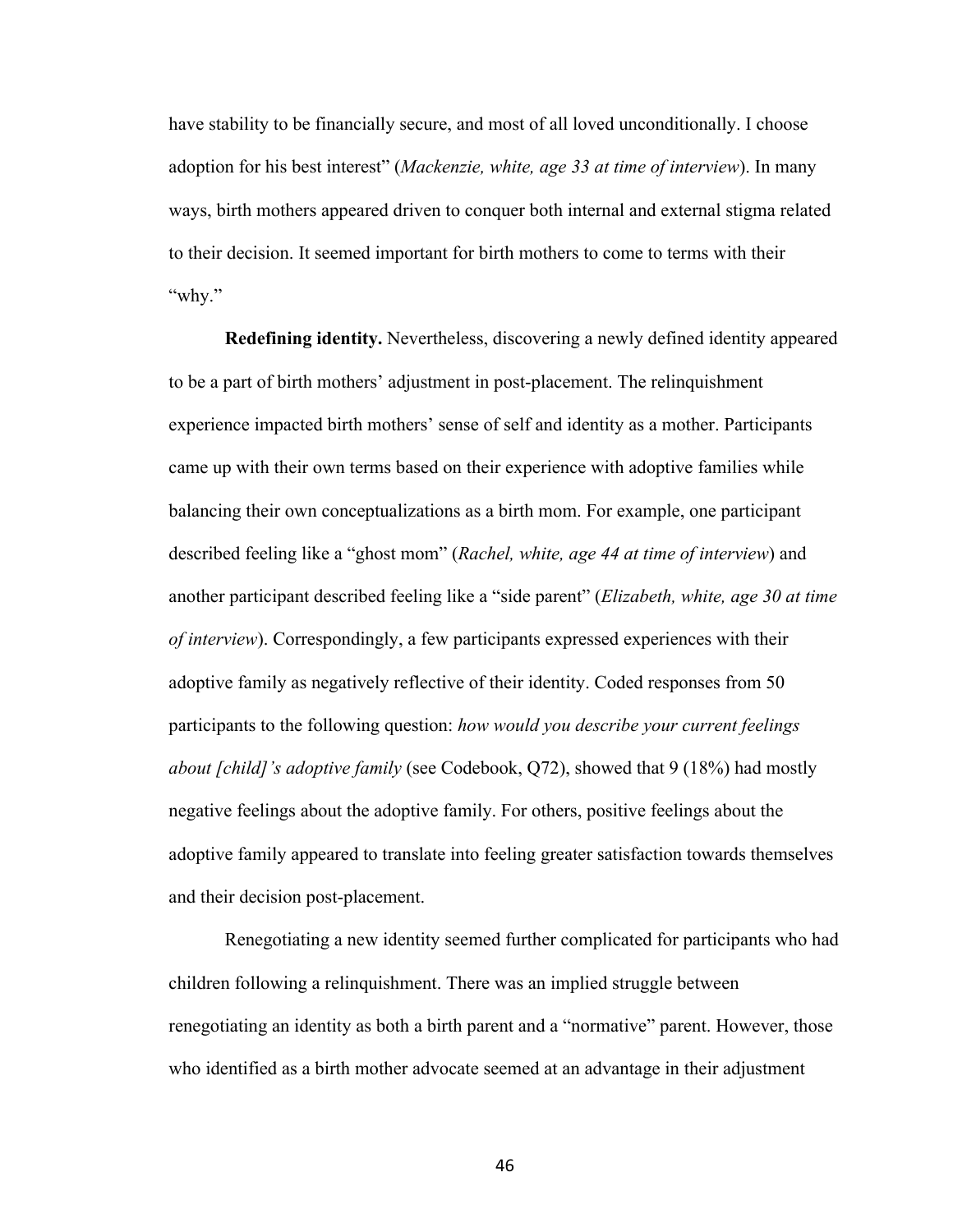following relinquishment. One participant cultivated her advocacy by writing a book on her experience with hopes her experience could be supportive for others. Another found purpose in fighting stigma that birth mothers experience by talking on panels and hosting workshops around breaking the stigma. She explained,

"I'm extremely passionate about changing, changing the view that people have, the incorrect perception that people think that they have about birth mothers and the fear people live under, uh, birth mothers changing their minds, or stealing their babies off of playgrounds…" (*Sharon, white, age 35 at time of interview*). In summary, birth mothers often indicated in the post-placement phase common

experiences of ongoing emotional challenges but also identified positive supports for their well-being and adjustment following placement.

## **CHAPTER 6: DISCUSSION**

This research study investigated birth mothers' firsthand perceptions of their experiences with different sources of support (e.g., social and emotional) tied to circumstances of relinquishing parental rights. We sought to better understand the circumstances of birth mother's decisions for placement, the sources of support they described engaging in, and how different sources of support are perceived to be associated with birth mothers' adjustment. In line with our expectations, our thematic findings indicate that birth mothers rely on many forms of support throughout the placement process and beyond, aligning with prior research (Madden et al., 2018). Conversely, our thematic findings also acknowledge complications and limits of support, particularly in availability, accessibility, and even desire. As such, this study provides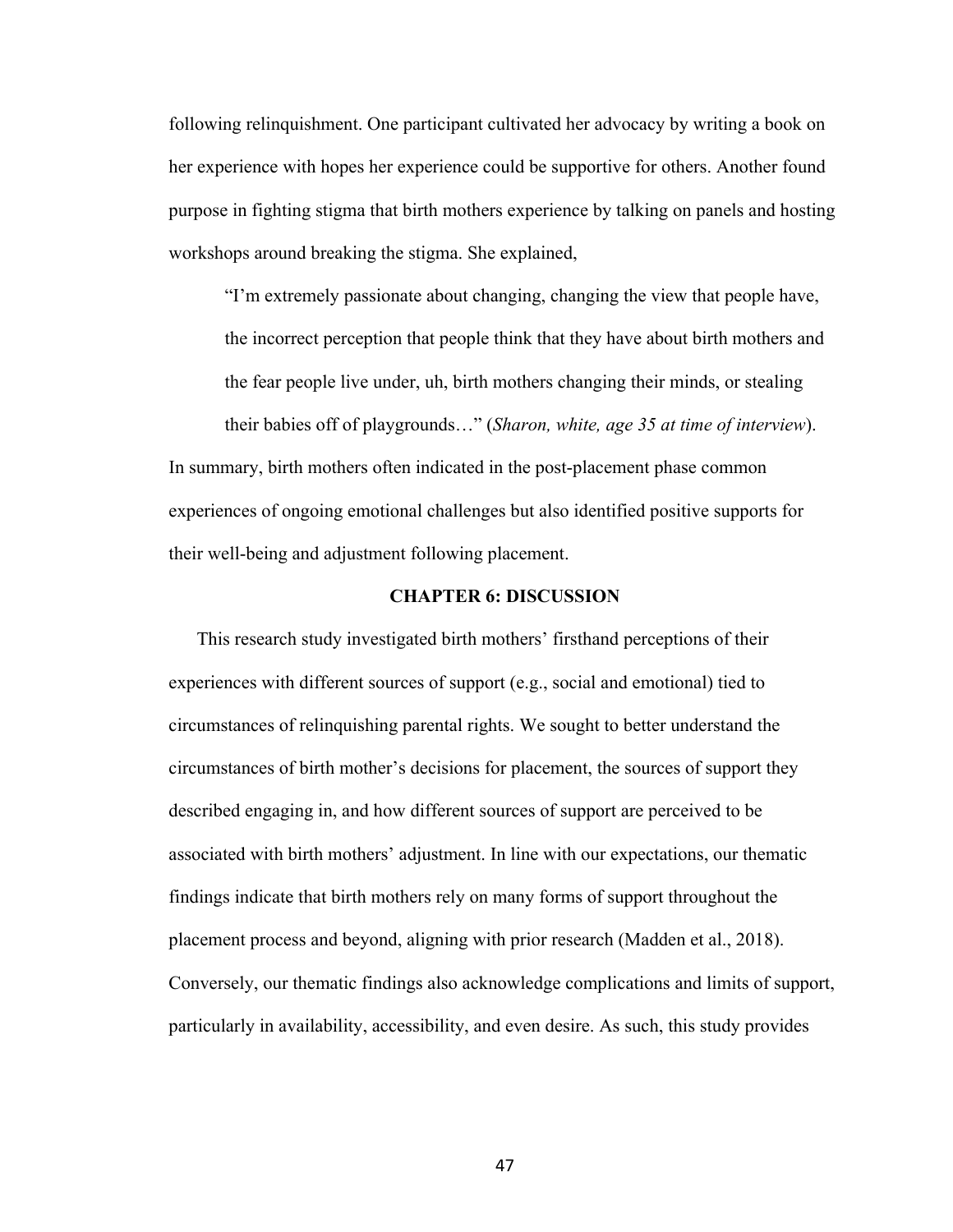important insights into how support can affect birth mothers throughout the relinquishing process.

In this study, each theme: *(pre-placement) feeling stable or unstable in life circumstance, early access to desired social support; (during placement) contained or expressed emotional responses, access to timely informati*o*n; (post-placement) feeling ready to utilize resources, and an ongoing process of emotional adjustment* often appeared to be strongly present within their respective phase. Also, we found that each overarching and contributing theme were interconnected. Though each theme was uniquely relevant and applicable to each distinct time period (i.e., pre-placement, during placement, and post-placement), there was overlap and continuation of particular themes of support to each phase. As such, pre-placement themes affected during placement themes and post-placement themes; during placement themes were contingent upon preplacement themes and influenced post-placement themes; post-placement themes were impacted by the pre-placement and during placement themes. Regardless of how longago placement occurred, birth mothers often had parallel experiences to one another based on each phase (i.e., pre-placement, during placement, and post-placement) considered. These interwoven findings are interpreted though the following lens of interconnections and time.

**Interconnections.** In accordance with Boss' (1988, 2002, 2006) family stress theory, birth mothers' perceptions with life stressors at time of pregnancy raised concerns about being able to raise a child. The influence of life circumstance involved being stable or unstable at time of pregnancy (theme 1). Depending on the participants life stage or situation at that time, there were indications that more stability (e.g., having a job and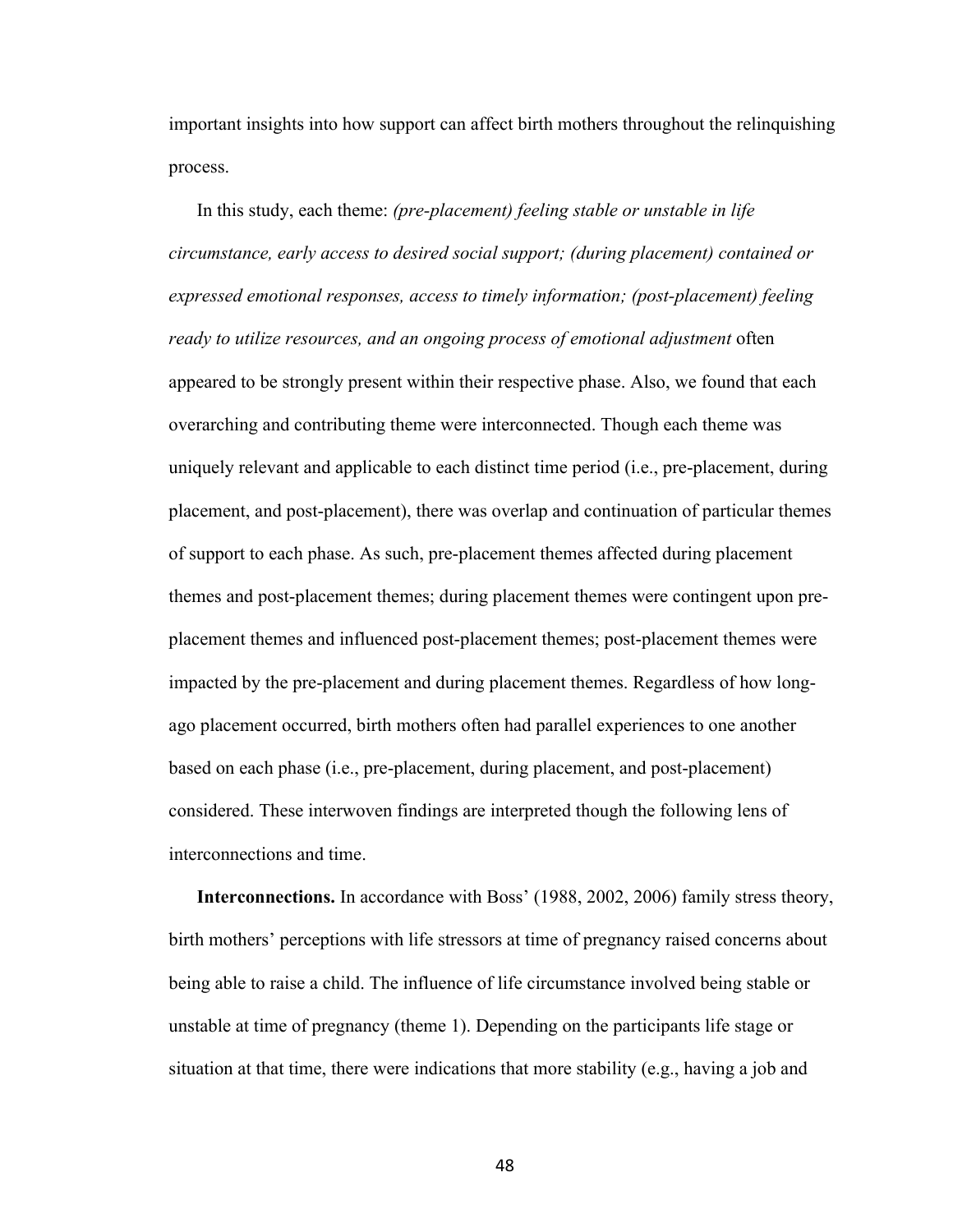income) or the converse, more instability (e.g., having no job or income) was influential in proceeding. Unstable life circumstances at time of pregnancy or during pre-placement sounded to have confirmed many of their relinquishment decisions and sometimes heightened negative post-placement outcomes. If life circumstance positively improved from pregnancy forth, birth mothers were still to deal with the decision made, highlighting immense pressure, stress, and burden. Tied to later phases, participants rationalized their placement decision by reflecting on the instability they were in at that time in an effort to make meaning of their relinquishment decision while adjusting postplacement. Along with life circumstance and stressors, they also entered a complicated examination process composed of normative societal views and other contextual impacts. Some highlighted motherhood values that fall in line with Western motherhood ideals (March, 2014). For instance, what judgments would their friends, families, and others make of their pregnancy and placement decision? In line with past research, our findings indicate the influence of negative social perceptions and stigma birth mothers face (Leon, 2002; March 2014, Neil, 2012).

Birth mothers who were interviewed for this study unveiled a new and important discovery on purposive boundaries with obtaining support. Pertaining particularly to social supports, more interconnections were employed between themes. Starting at preplacement, birth mothers actively assessed risks of social disclosure (theme 2). While in contemplation, birth mothers' concerns were on not only deciding who to tell, but also when to tell people. For instance, we found that more participants accessed friend supports than family supports. This interlinks to the sentiment of 'you can pick your friends but not your family.' If they chose for a variety of founded reasons to uphold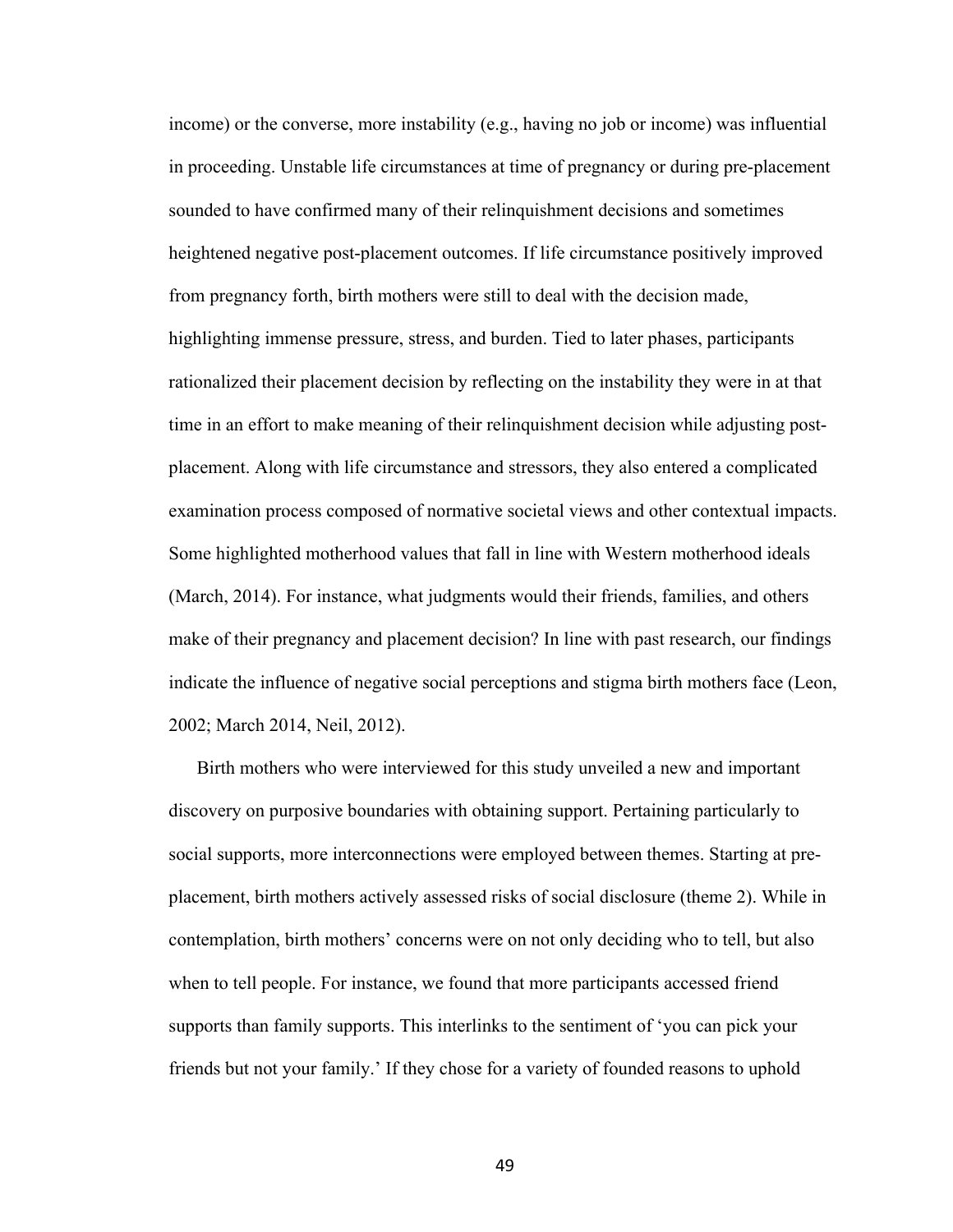secrecy about their pregnancy or placement plans, post-placement expressions of shame and guilt were evident, which contributes to existing knowledge about birth mother's post-placement experiences (Aloi, 2009; Deykin et al., 1984; Henney et al., 2007). Still, birth mothers alluded to increased stressors when remaining in secret, even in cases that told only 'need-to-know' people (e.g., a family member that housed them) in their lives. On the other hand, peer support was noted to be advantageous for many birth mothers (theme 5). Those who were involved in birth mother support groups thought it was valuable to be a part of a safe community space where emotions can be heard, validated, and acknowledged. Engaging in a community of others of related experienced appeared to be key to post-placement adjustment. Plus, our study seemed to be a helpful resource in supporting participants in the current place of adjustment. We found that when peer support was present in any phase, high levels of felt support were described.

Participants reveled similarities with experiences and feelings of being uninformed in options for support. The timing of receiving information was regarded as essential (theme 4). This extends existing knowledge about birth mothers as this informs of an uncharted complexity beyond just needing and wanting support as it acknowledges why some birth mothers may not act on utilizing supports (e.g., perceived risks, circumstances). Indeed, at different points in the interview, a few participants made contradictions within their own reports of support. This may suggest another complicated function of perception when making sense of difficult past experiences.

Following the ramifications of coming to the decision to relinquish rights to a child, birth mothers demonstrated a range of emotions that arose in pre-placement and expanded in the following phases (theme 3). There were considerable parallels yet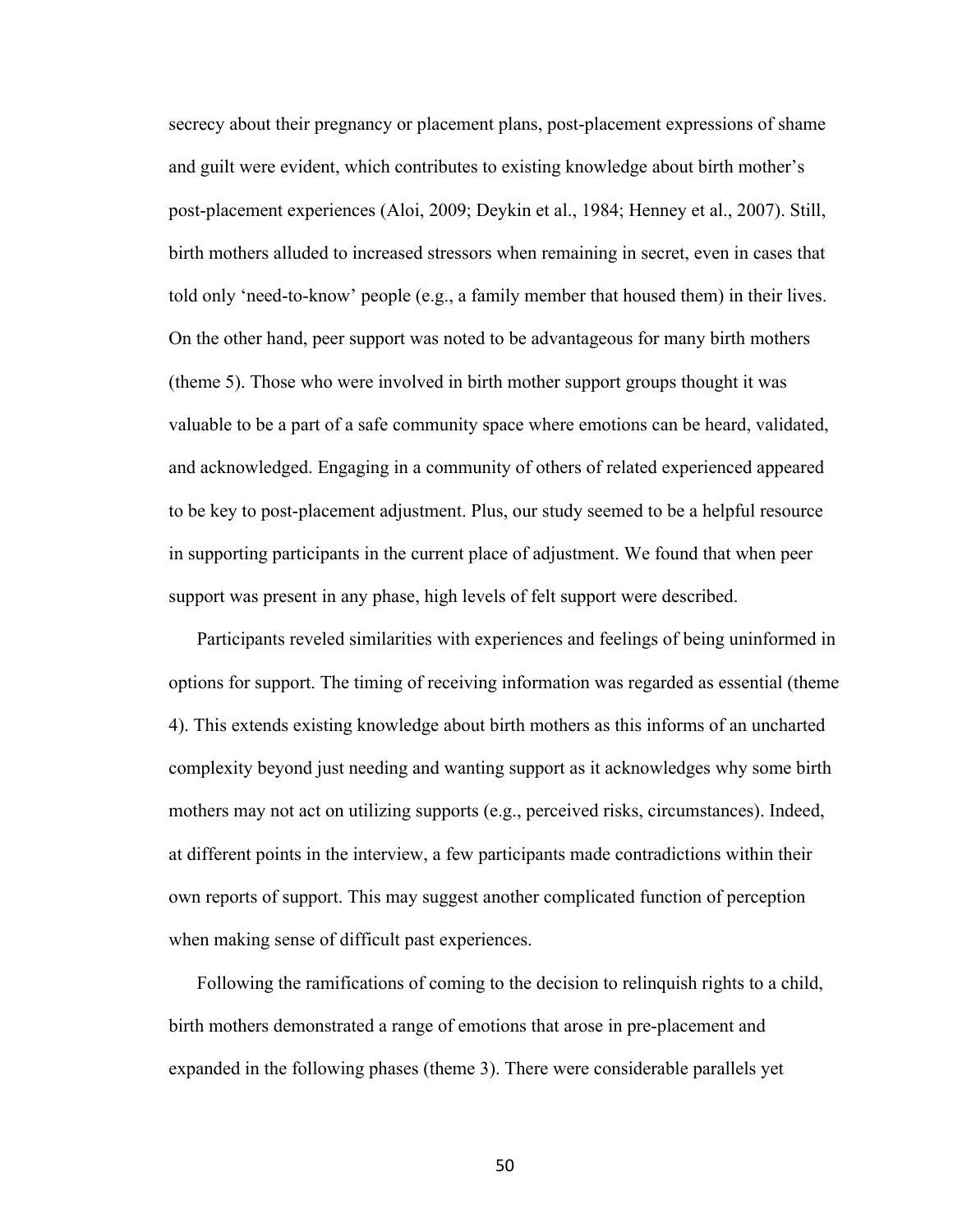notable diversity in participants emotional health following relinquishment of their child. Yet, the birth mothers who were interviewed for this study revealed similar grief and emotional health reports as those defined by prior research (Henney et al., 2007; March, 2014). Participants alluded to feelings of acceptance and avoidance of feelings, which may have significance in attempts to reduce symptoms of distress (Neil, 2012). This study specifically examined our sample of birth mothers' post-placement changes in health (theme 6). Although participants were not formally asked about grief and instead were asked about any noticeable changes in their emotional health since time of placement, we found evidence that confirms a prevalence of life-long distressing symptoms (Aloi, 2009). Correspondingly, some participants noted varied psychological issues they delt with before the placement that ultimately had an effect on their current reports of adjustment. For those who endured a trauma previous to or surrounding pregnancy, there were added complications and connotations of an even greater need for support. Thus, this study cannot answer the extent to which birth mothers mental distress predates or follows placement but linked were connections to their descriptions of postplacement feelings as reflexive to their feelings in pre- and during placement. However, the reality of not physically parenting their birth child yet psychologically thinking about their birth child to whom they are deeply connected to contributed to participants notions of identity renegotiations. Whether implied or expressed, all participants indicated a strong motivation for what is best for their birth child which informed associations of post-placement feelings back to pre-and during placement experiences. To a greater extent, their expressions suggested and confirmed prior findings on a yearning to give them anything better than they ever could (Henney et al., 2007).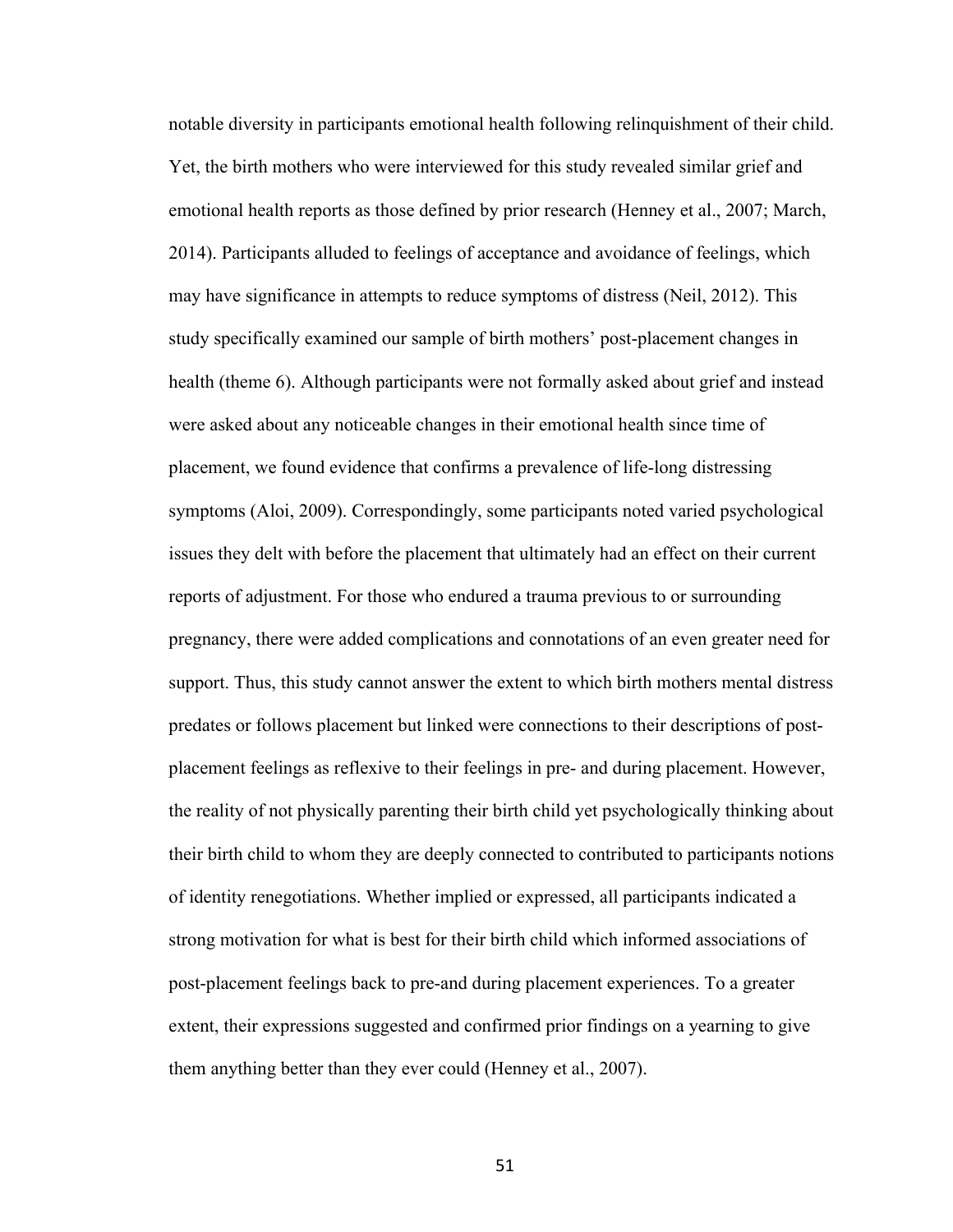**Time**. This study also calls to attention the role of age and time since placement. The time placement occurred was a discernable influence to support available. In comparison to some responses about the time of pre-placement, we found distinguished evidence of inconsistent views with acquiring external social supports and peer supports (e.g., other birth mothers) overtime. Participants who placed more than 25 years ago appeared have engaged less in obtaining peer support than the birth mothers with more recent placements. In those who placed over 25 years ago, there seemed to be less involvement in social support channels yet in post-placement, these birth mothers began engaging in social supports. Additionally, we found that themes across time spans connect. That is, pre-placement themes ultimately affected during placement themes and post-placement themes. The results of this analysis demonstrate that for many birth mothers, theme prevalence varied by length of time since children were placed. This suggests that with the passage of time and appropriate support, appropriate adjustment and healing can occur. With the range of time periods between this wide sample of birth mothers in time of placement and considerable variability in time since the adoption placement (8 months to 50 years), sources of support generally differed and were found to be more extensive among those whose children were adopted in more recent time periods.

#### **6.1 STRENGTHS AND LIMITATIONS OF THE STUDY**

This study represents a unique contribution to the field of adoption research as it provides birth mothers own accounts on their experiences concerning support encompassing relinquishment. Though there are a few studies that consider the role of support for birth mothers (Brodzinsky & Smith, 2014), our study delivers a more current insight of support needs from knowledgeable birth mothers, even in a wide scale of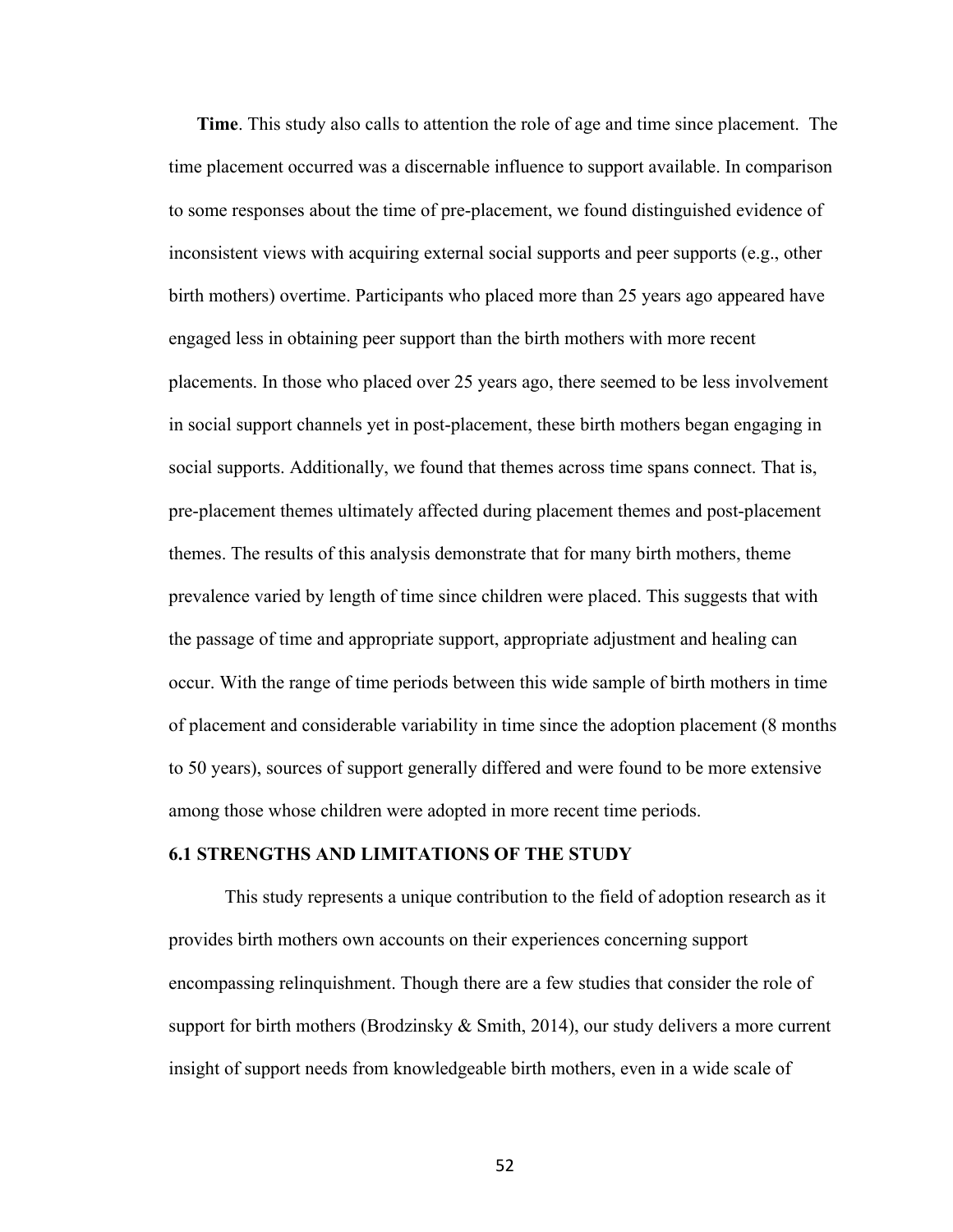placement years. Though recruitment for this hard-to-reach population generally poses difficulties, such as slowing the process, this study overcame this though drawing from a larger longitudinal project and utilizing other relevant means (e.g., snowball sampling). Our study's sample size  $(N = 51)$  is markedly larger than other studies on birth mothers. It was most beneficial to include a vast sample as it uncovered a range of perceptions and experiences. The findings derived from this study are limited by the small range of demographics of participants sampled most of whom were white and middle class. We note that participants self-selected to the study and therefore birth mother participants potentially represent a sample with relatively positive experiences of contact due to selfselection bias (Madden et al., 2017). Perhaps, this implies that our participants may have been more well-adjusted, empowered and motivated to voice their experience for opting to our study. Plus, all interview data here may be subject to retrospective bias (Madden et al., 2017). The birth mother interviewees recall of information is limited by the restrictions of their own memory.

As with all research, the findings derived from this study are not without limitations. It is necessary to be cognizant of limitations encountered and for researchers to make them known (Creswell, 2014). Restrictions present in this qualitative study are that findings arise mainly from the researcher's interpretations. Namely, the qualitative restrictions are of the researchers' interpretations and bias. While developing the study, the coding team provided a full description of their personal experience in relation to the study. It is important for researchers of qualitative work to demonstrate validation strategies to enhance the credibility of qualitative research. Validity is the attempt to assess the accuracy of findings and of measuring what is intended (Creswell, 2014). As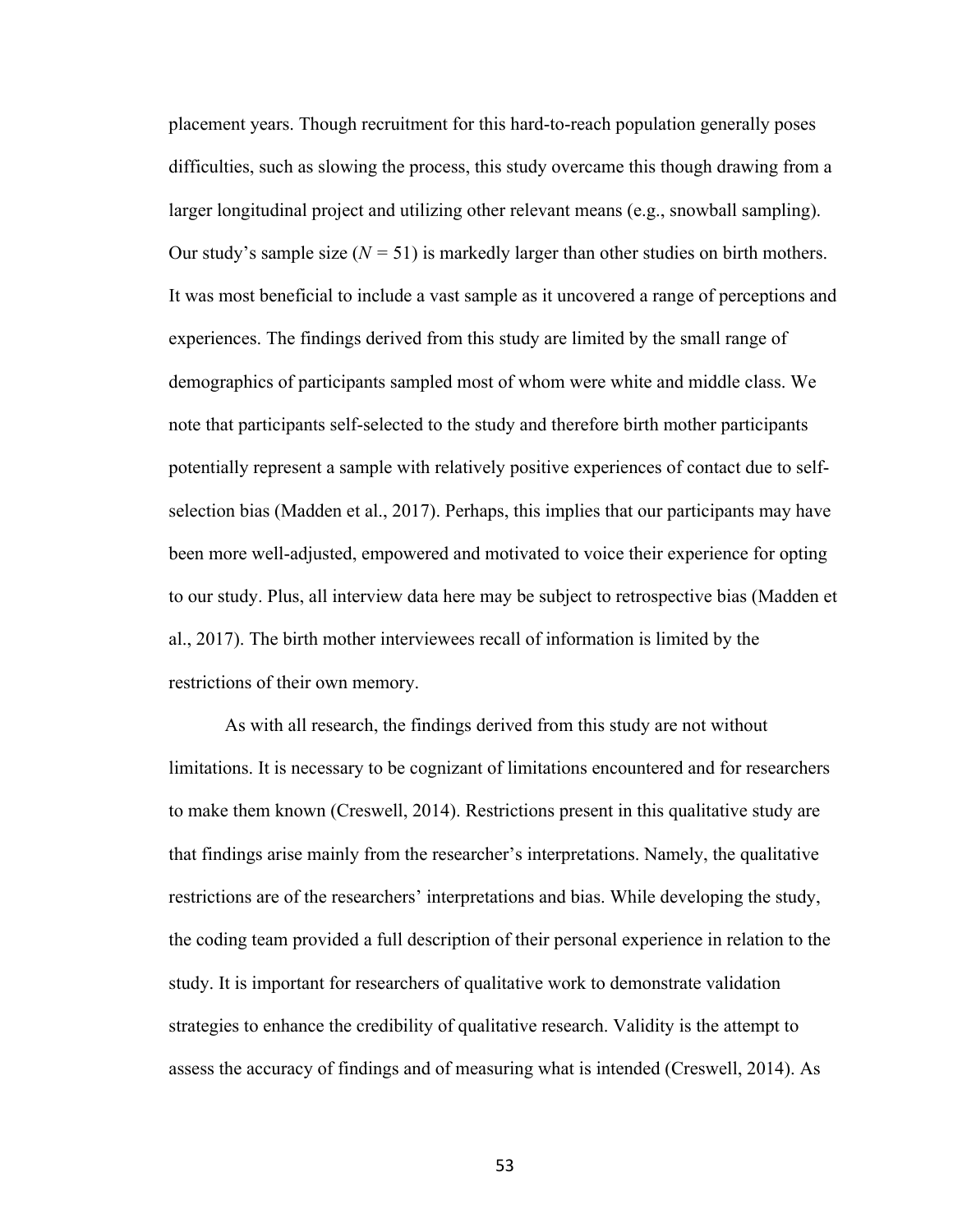recommended by Creswell et al. (2007), qualitative researchers should engage in at least two of them in any given study. To avoid researcher bias, one validation strategy within this study was clarifying researcher bias. Secondly, a limitation, as recommended by Creswell et al. (2007) is to make use of prolonged engagement and persistent observation. This strategy was a source of limitation in this study as it requires checking for misinformation from informants. This is quite time consuming and labor intensive and due to the scope of the project, there were limitations of time and resources. Such as, the validation procedures of peer audits and external audits aren't obtainable in the present study due to time-restrictions and cost.

Additional challenges were encountered during data collection within this method of field research. Particularly, challenges posed were of accommodating schedules for interviews between participants and researchers as well as securing a compliant space for participants to complete the interview. Regarding the site of phone interviews, it was common for interviewers to come across participants concerns of having children nearby and needing to tend to caretaking duties for their families' during the interview. Researchers were understanding and cognizant of the sensitivity tried to responses and participants needs (e.g., interruptions of all contexts) to tend to family duties as they arose. Further challenges faced were on the mechanics of conducting the interviews. Interviewers sought to conduct interviews in a timely manner (e.g., schedule following interviews efficiently) as participants might become discouraged about long delays in scheduling interviews.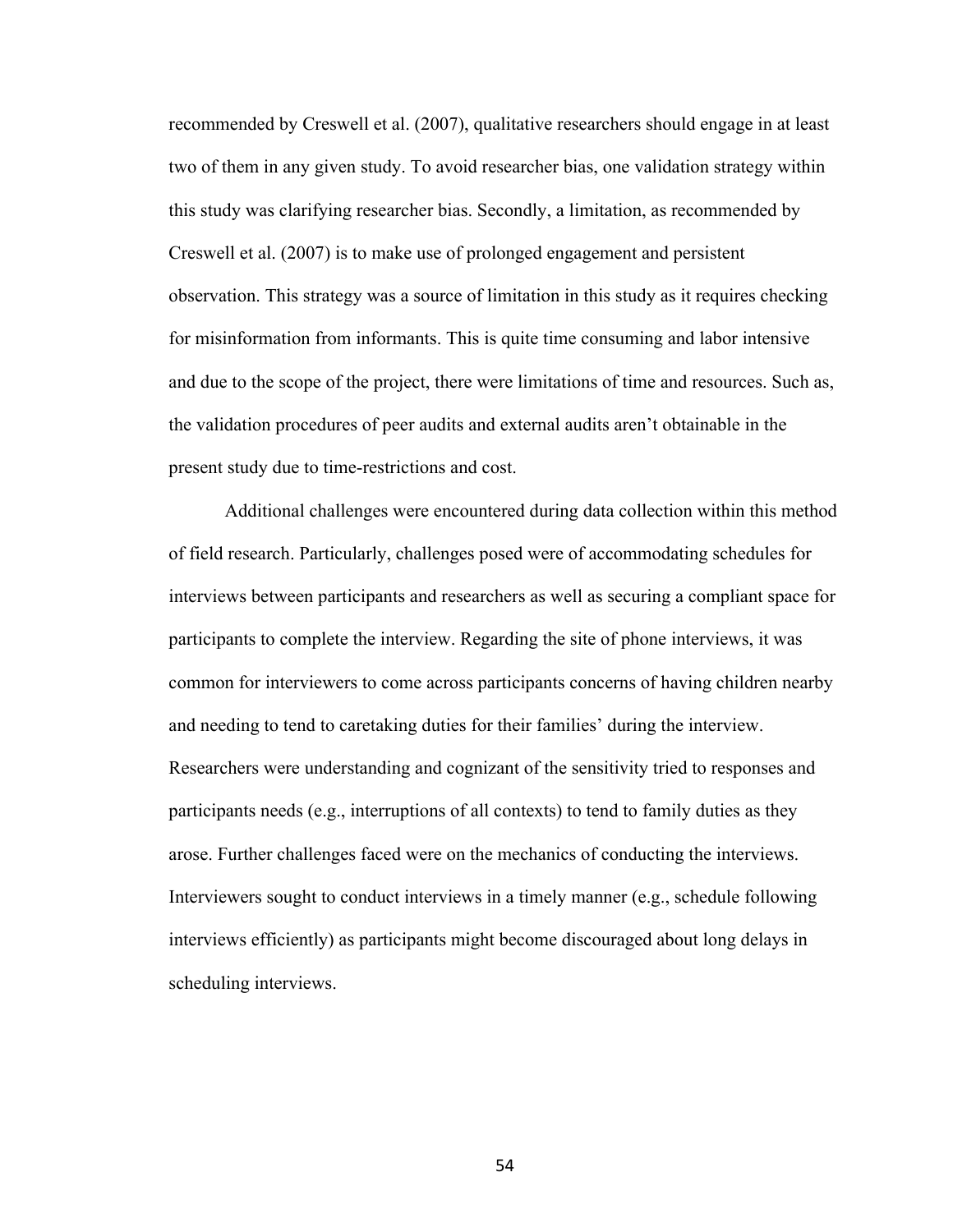#### **6.2 CONCLUSION AND IMPLIATIONS**

Among this understudied population, research is vital to support birth mothers' positive outcomes and experiences more effectively (Brodzinsky & Smith, 2014; Madden et al., 2018). Child relinquishment comes with long-term ramifications for the overall well-being and adjustment of birth mothers. Still today, too many birth mothers are inadequately supported following a child relinquishment decision. Birth mothers need support from those around them as well as resources of support to mitigate detrimental distress. Our sample of birth mothers have highlighted the complexity of issues faced throughout the process of child relinquishment. We highlighted their knowledgeable accounts surrounding social and emotional support needs.

The findings of this study point to several implications for better supporting birth mothers. First, early assistance from professionals (e.g., adoption agencies, adoption attorneys, social workers) in the process to relinquish a child to adoption is essential. Starting in pre-placement, adoption professionals must adhere to being an informational support source and an agent of connection to resources. So many women are unaware how to approach accessing various means for assistance. It is essential for adoption professionals to ensure women considering relinquishment have a clear understanding of her own involvement in the decision-making process and initiate comprehensive awareness to all options and resources for assistance and support. Though this is key to implement early in the process, it is not only necessary for those who are considering adoptive placement, but also needed during placement and post-placement. By doing so, this should mitigate the experience of many women not knowing their options and get them to utilize support initiatives. Second, professionals such as counselors need to be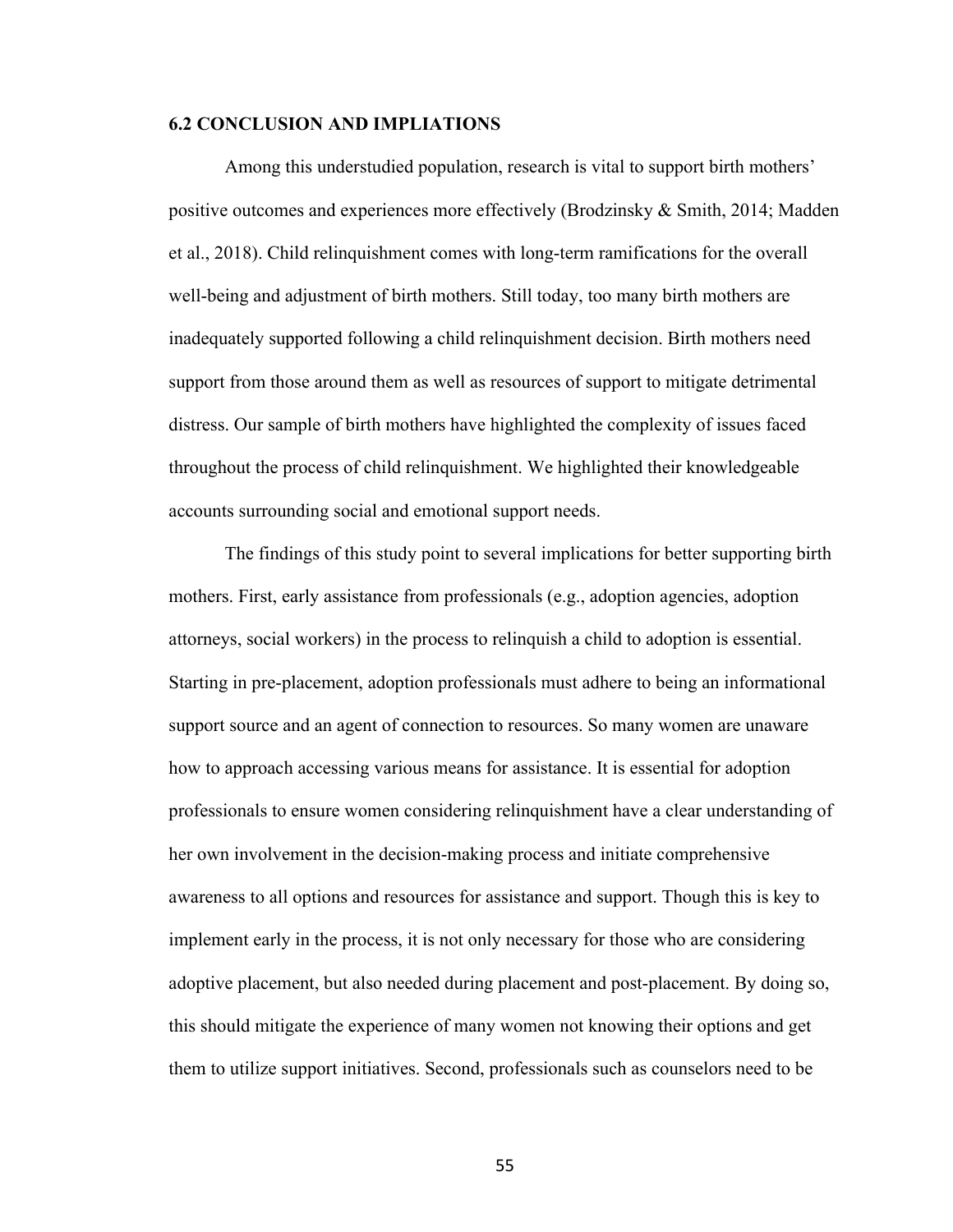equipped in supporting birth mothers with their emotions. Of interest in this study, nurses involved in birth mothers birthing hospital stays need to develop a deeper understanding of this unique groups emotional experience to better provide compassionate care. The hospital birthing experience of must be handled with sensitivity to best support birth mothers. Third, women who decide on relinquishment need to discuss feelings that arise from allowing the relinquishment to take place. In doing so, birth mothers may more adequately work through difficult emotions and unresolved grief that has the ability to impede the continuous healing process. Counselors should seek to facilitate approaches that specially address birth mothers that may avoid negative feelings so that the healing can appropriately proceed. Finally, our findings could inform adoption agencies in cultivating effective support systems, perhaps particularly peer support, for birth mothers during pregnancy and post-placement (Brodzinsky & Smith, 2014).

Several of the issues examined in this current study should be further explored. For one, the general paucity of research based on both the experience of relinquishment and perspective of support. Two, research should conduct examinations power differentials between birth mothers and others (e.g., adoption professionals, adoptive parents) involved in their relinquishment process as a solution to better support them. Three, research should investigate alternative approaches to the healing process for the population of birth mothers. Future research could explore during placement feelings in relation to coping strategies that birth mothers utilize at this phase in more diverse samples.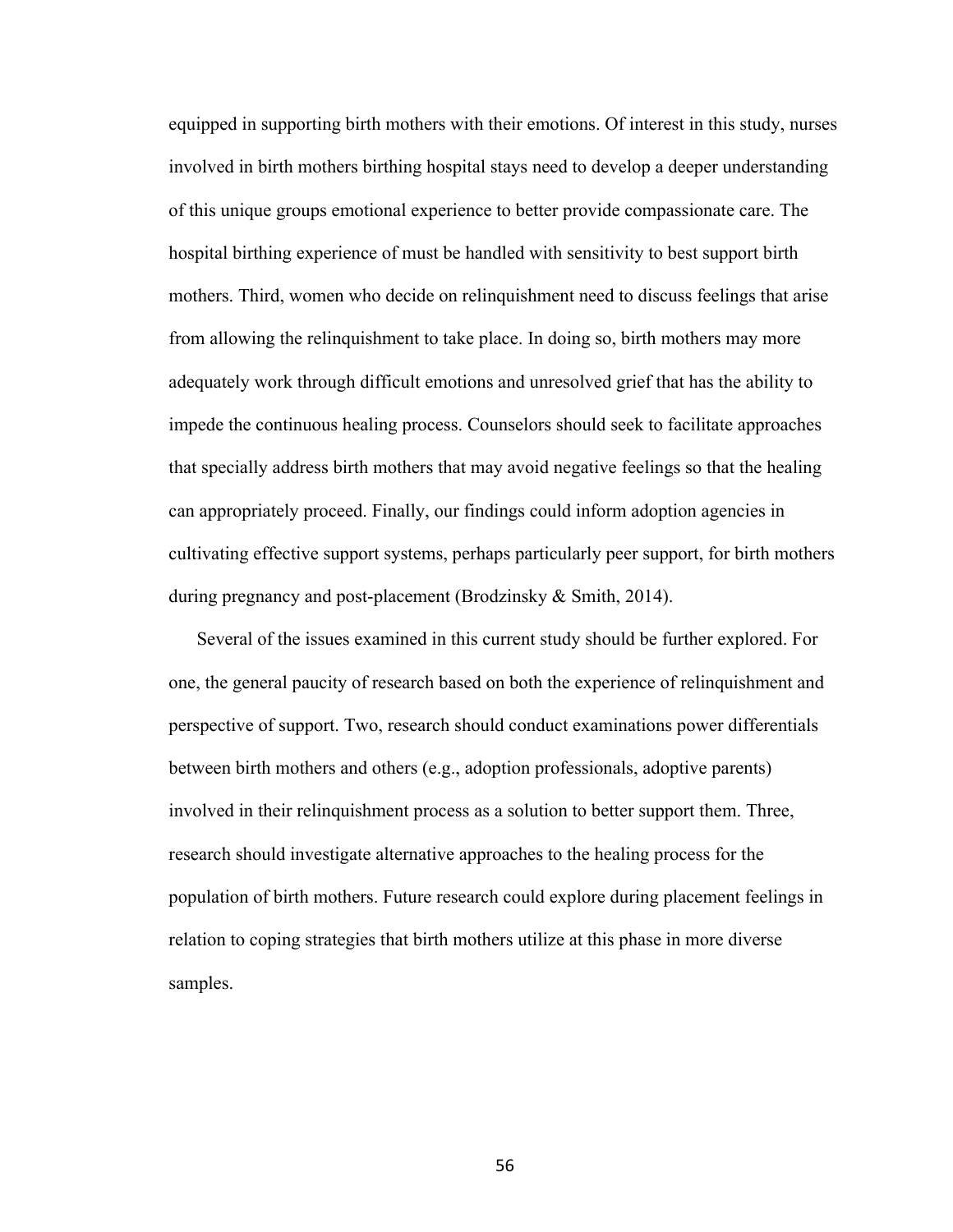# **APPENDIX A: RECRUITMENT SOURCES**

| Recruitment Sources     |                         |                                          |
|-------------------------|-------------------------|------------------------------------------|
| Name of<br>Organization | <b>Website Address</b>  | <b>Contact Name / Email</b>              |
| <b>Adoption Network</b> | Adoptionnetwork.org     | Jennifer Zisk;                           |
| Cleveland               |                         | Jennifer.ziskvitron@adoptionnetwork.org  |
| <b>Birth Mom Buds</b>   | Birthmombuds.com        | birthmombuds@gmail.com                   |
| <b>Concerned United</b> | Cubirthparents.org      | Patty Collings; pattycollings@gmail.com; |
| <b>Birthparents</b>     |                         | president@cubirthparents.org             |
| Friends in              | Friendsinadoption.org   | Dawn Smith-Pliner;                       |
| Adoption                |                         | dawn@friendsinadoption.org               |
| Full Circle             | Fullcircleadoptions.org | Marla Allisan;                           |
| Adoptions               |                         | adoption@fullcircleadoptions.com         |
| Heart to Home           | Hearttohomeadoptions.   | hearttohomeadopt@gmail.com               |
|                         | net/about-2             |                                          |
| On Your Feet            | Oyff.org                | Hannah Eloge; hannah@kindredand.co;      |
| Foundation              |                         | info@onyourfeetmidwest.org               |
| Open Adoption           | Openadopt.org/birthpar  | Shari Levine; shari@openadopt.org;       |
| and Family              | ents                    | information@openadopt.org                |
| Services                |                         |                                          |
| Placement from          | adoptfloridafamily.com  | Angela Quick; angelaquick@hotmail.com    |
| the Heart               | /placement-from-the-    |                                          |
|                         | heart-faqs/             |                                          |

# **Recruitment Sources**

# **All Organizations Contacted**

| Name of<br>Organization                   | <b>Website address</b>                                                   | <b>Contact Email</b>                                |
|-------------------------------------------|--------------------------------------------------------------------------|-----------------------------------------------------|
| 4-Birth-Family-<br><b>Issues</b>          | https://groups.yahoo.co<br>$m/neo/groups/4-Birth-$<br>Family-Issues/info | 4-birth-family-issues@yahoogroups.com               |
| A Act of Love<br>Adoptions                | https://adopt@aactoflo<br>veadoptions.com                                | $\text{adopt}(\widehat{a})$ aactofloveadoptions.com |
| Adoption<br>Associates                    | https://www.adoptionas<br>sociates.net/                                  | snibbelink@adoptionassociates.net                   |
| Adoption<br><b>Birthparents</b>           | https://groups.yahoo.co<br>m/neo/groups/adoption<br>birthparents/info    | adoptionbirthparents@yahoogroups.com                |
| Adoption<br>Homestudy<br>Services of AR   | http://azadoptionservic<br>$\frac{\text{es.org}}{\text{es.org}}$         | $calli@azadoptions$ ervices.org                     |
| Adoption<br>Knowledge<br>Affiliates (AKA) | http://adoptionknowled<br>ge.org/                                        | aka@adoptionknowledge.org;<br>AKAdoption@aol.com    |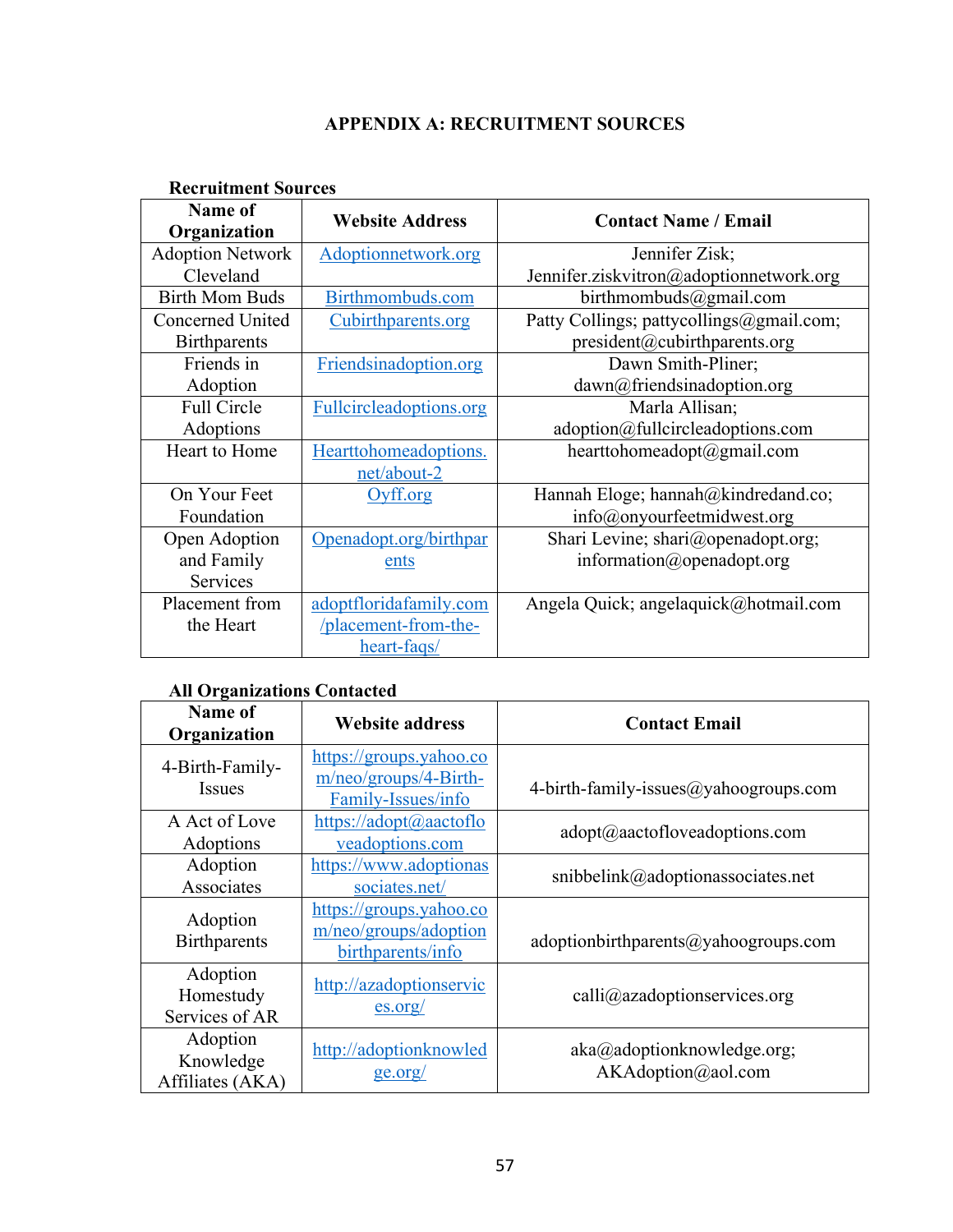| <b>Adoption LINKs</b>                                    | https://groups.yahoo.co<br>m/neo/groups/Adoption<br>LINKs/info                         | adoptionlinks@yahoogroups.com                         |
|----------------------------------------------------------|----------------------------------------------------------------------------------------|-------------------------------------------------------|
| Adoption: Mothers<br>In Exile                            | http://www.exiledmoth<br>ers.com                                                       | beba online@yahoo.com                                 |
| Adoptions of<br>Indiana                                  | http://adoptionsofindia<br>na.org/birth-with-<br>support/                              | meg@adoptions of Indiana.org                          |
| Adoption<br>Professionals                                | http://adoptionprofessio<br>nals.net/pregnant/gems-<br>birth-mother-support-<br>group/ | APadopt@gmail.com                                     |
| <b>Adoption Triad</b><br>Connection                      | www.adoptiontriadcon<br>nection.com                                                    | lesliepatemackinnon@gmail.com                         |
| Adoptions<br>Together                                    | Adoptionstogether.org                                                                  | Janice Goldwater;<br>jgoldwater@adoptionstogether.org |
| America Adopts                                           | http://www.americaado<br>pts.com/                                                      | Lawrence Morton; info@americaadopts.com               |
| <b>Bethany Christian</b><br>Services                     | https://www.bethany.or                                                                 | BCSpostadopt@bethany.org                              |
| <b>Big Tough Girl</b>                                    | http://www.bigtoughgir<br>1.org                                                        | hi@bigtoughgirl.org                                   |
| <b>Big Tough Girl</b><br>Support Group -<br>Utah         |                                                                                        | btgsupport@blessingsinabasket.org                     |
| <b>Birthangels</b>                                       | https://groups.yahoo.co<br>m/neo/groups/BIRTHA<br>NGELS/info                           | birthangles@yshoogroups.com                           |
| <b>Birth Fathers</b><br>United                           | https://groups.yahoo.co<br>m/neo/groups/Birth Fa<br>thers United/info                  | birth fathers united@yahoogroups.com                  |
| BirthMom Buds of<br>the Carolinas                        | http://birthmombuds.co<br>m/support/live-<br>support/bmbcarolinas/                     | melaniemosberg@gmail.com                              |
| <b>BirthMom</b><br><b>Missions</b>                       | https://www.facebook.c<br>om/birthmommissions/                                         |                                                       |
| <b>Birth Mother</b><br><b>Baskets</b>                    | http://www.birthmother<br>baskets.org                                                  | gina.crotts@birthmotherbaskets.org                    |
| BirthMother<br><b>Bridge Ministries</b>                  | http://www.birthmother<br>bridgeministries.com/                                        | birthmotherbridge@yahoo.com                           |
| Birthmother<br>Ministries                                | http://www.birthmother<br>ministries.org                                               | mail@birthmothers.org                                 |
| <b>Birth Mothers</b><br><b>Adoption Support</b><br>Group | https://www.facebook.c<br>om/Birth-Mothers-<br><b>Adoption-Support-</b>                |                                                       |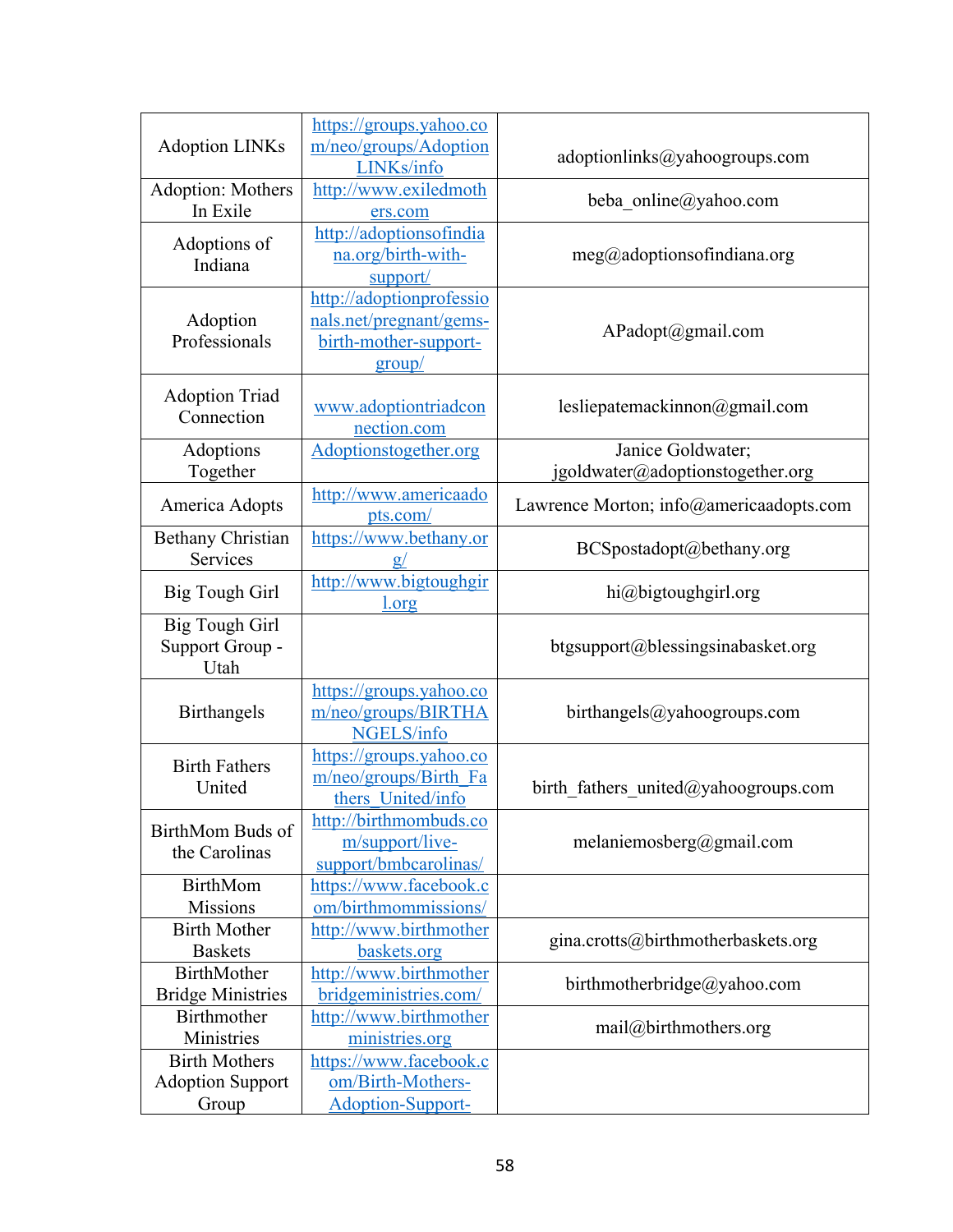|                           | Group-                                          |                                    |
|---------------------------|-------------------------------------------------|------------------------------------|
|                           | 208809482482956/                                |                                    |
| <b>Birthmothers</b>       | https://www.facebook.c                          | birthmothers@rocketmail.com;       |
| Seattle                   | om/birthmothers                                 | birthmothershope@gmail.com         |
| Birthmother's             | https://groups.yahoo.co                         |                                    |
| <b>Support Group</b>      | m/neo/groups/Birthmot                           | birthmothersupport@yahoogroups.com |
|                           | hersupport/info                                 |                                    |
| <b>Birth Mothers</b>      |                                                 |                                    |
| Support Group -<br>IN     |                                                 | $n$ stevens@ad-in.org              |
| Birthmother               |                                                 |                                    |
| <b>Support San</b>        |                                                 | number1birthmom@gmail.com          |
| Antonio                   |                                                 |                                    |
| Birthmother               | https://www.birthmothe                          |                                    |
| Wellness                  | rwellness.com/                                  | birthmotherwellness@outlook.com    |
| <b>Birth Mothers</b>      | https://www.facebook.c                          |                                    |
| Unite                     | om/birmothersu/                                 |                                    |
| <b>Birth Parent</b>       | http://www.birthparent                          | pamelatoohey@gmail.com             |
| Association               | association.com                                 |                                    |
|                           | https://www.facebook.c                          |                                    |
| <b>Birth Parents and</b>  | om/Birth-Parents-                               |                                    |
| <b>Adoptive Parents</b>   | <b>Adoptive-Parents-</b>                        |                                    |
| <b>Support Group</b>      | Support-Page-                                   |                                    |
|                           | 199567613455410/                                |                                    |
| <b>Birth Parent</b>       |                                                 |                                    |
| Support Group -<br>WI     |                                                 | $t$ grant@ccmadison.org            |
|                           | http://www.bravelove.o                          |                                    |
| <b>Brave Love</b>         | <u>rg/</u>                                      | $info@$ bravelove.org              |
| <b>Buckner</b>            |                                                 |                                    |
| Children's Home           |                                                 | dfwtriad@yahoo.com                 |
| 'DFW Triad'               |                                                 |                                    |
| Catholic Social           | https://csswashtenaw.or                         |                                    |
| Services of               | $g$ /pregnancy-                                 | jpayne@csswashtenaw.org            |
| Washtenaw                 | adoption/pregnancy-                             |                                    |
| County (MI)               | counseling/adoption/                            |                                    |
| Childrens Home            | https://chlss.org/pregna<br>ncy-services/birth- | welcome@chlss.org                  |
| Soceity                   | fathers/                                        |                                    |
|                           | http://www.christianad                          |                                    |
| <b>Christian Adoption</b> | optionservices.org/birth                        | info@CASfamily.org                 |
| Services                  | mothersmallgroup.html                           |                                    |
| Coalition of              | http://www.oregonadop                           |                                    |
| Oregon Adoption           | tionagencies.org/memb                           | $info(\omega)$ openadopt.org       |
| Agencies                  | er-agencies/open-                               |                                    |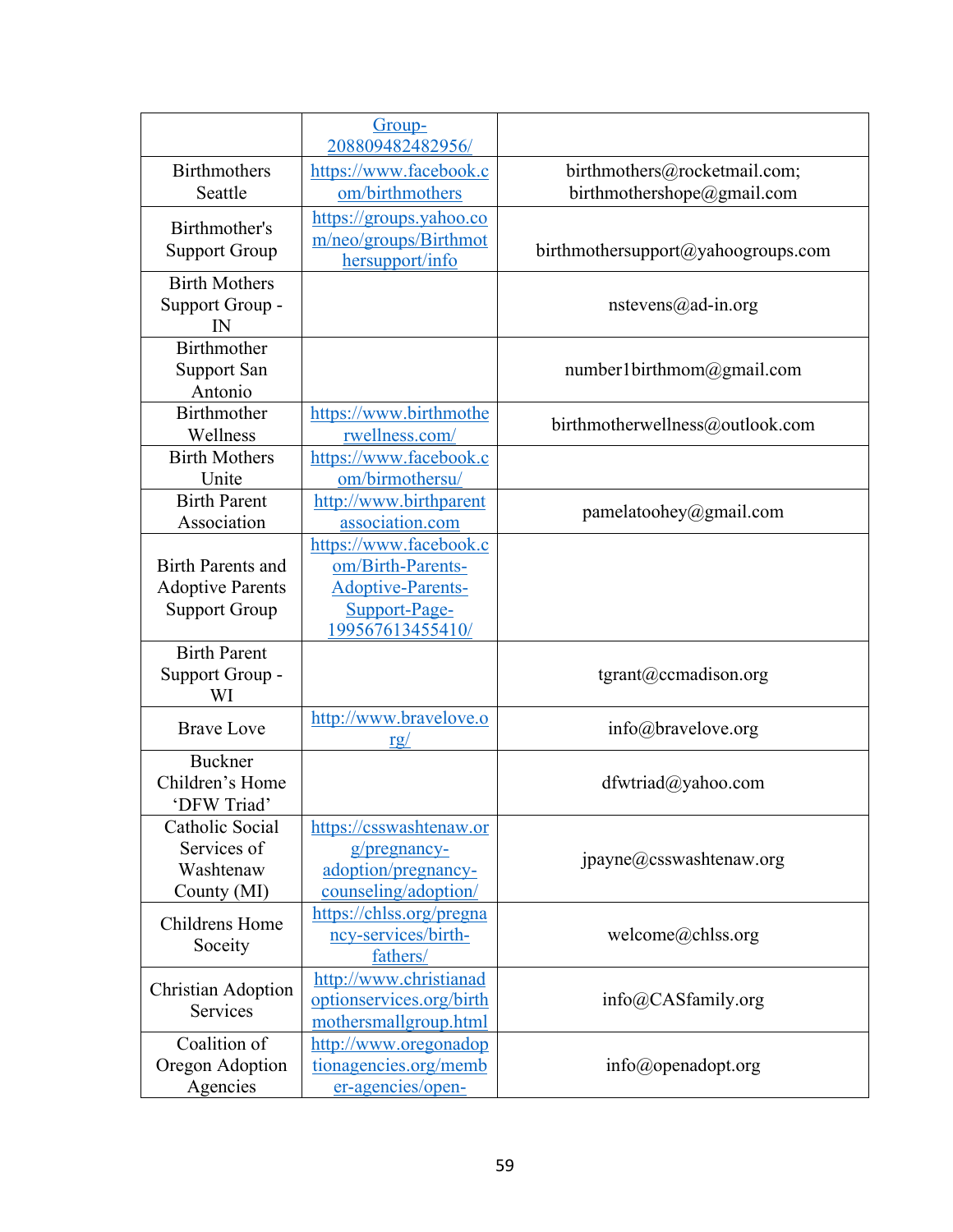|                                                 | adoption-family-<br>services-inc                                                       |                                                                                                        |
|-------------------------------------------------|----------------------------------------------------------------------------------------|--------------------------------------------------------------------------------------------------------|
| DFW Adoption                                    | https://www.dfw.org.uk                                                                 | $office(\omega)$ dfw.org                                                                               |
| DFW Triad<br><b>Support Group</b>               | https://hopecottage.org/<br>hc/post-adoption-<br>services/dfw-triad-<br>support-group/ | scampbelll@hopecottage.org                                                                             |
| <b>Embrace Grace</b>                            | https://embracegrace.co<br>m/about-us/                                                 | info@embracegrace.com                                                                                  |
| <b>Family Care</b><br><b>Adoption Services</b>  | www.familycaresociety<br>.org                                                          | email@familycaresociety.org                                                                            |
| <b>Family Focus</b><br><b>Adoption Services</b> | Familyfocusadoption.o<br>rg                                                            | Maris Blechner & Jack Brennen;<br>maris@blechner.net, ffasjack@gmail.com                               |
| FirstMothersConn<br>ect                         | https://groups.yahoo.co<br>m/neo/groups/FirstMot<br>hersConnect/info                   | firstmothersconnect@yahoogroups.com                                                                    |
| <b>First Mother</b><br>Forum                    | http://www.firstmotherf<br>orum.com                                                    | forumfirstmother@gmail.com;<br>https://www.facebook.com/FirstMotherForum/                              |
| <b>Gladney Center</b><br>for Adoption           | https://adoptionsbyglad<br>ney.com/                                                    | erica.andres@gladney.org                                                                               |
| <b>Healing Hearts</b>                           |                                                                                        | kerijacoby@yahoo.com                                                                                   |
| Independent<br><b>Adoption Center</b>           |                                                                                        | Guylaine Hubbard-Brosmer & Robyn Harrod;<br>ghubbardbrosmer@adoptionhelp.org,<br>harrodrobyn@gmail.com |
| Kalamazoo Birth<br>Parents Support<br>Group     |                                                                                        | cgraybmom@sbcglobal.net                                                                                |
| Kindred and Co                                  | http://kindredand.co/                                                                  | hannah@kindredand.co                                                                                   |
| LFCS Hope and<br>Healing                        | https://lfcsmo.org/                                                                    | evelynb@lfcs.org                                                                                       |
| Lifetime Healing                                | https://lifetimehealinga<br>doption.com/                                               | hi@lifetimehealingadoption.com                                                                         |
| Linked Thru Love                                | http://www.linkedthrul<br>ove.org                                                      | linkedthrulove@gmail.com                                                                               |
| Mission2Reunite                                 | https://www.facebook.c<br>om/mission2reunite/tim<br>eline                              | searchexpert@mission2reunite.com                                                                       |
| New Life<br>Adoptions                           | http://newlifeadopt.com<br>/about-us/                                                  | support@newlifeadopt.com                                                                               |
| Ohio Birthparent<br>Group                       | http://ohiobirthparents.<br>org                                                        | ohiobirthparents@gmail.com                                                                             |
| Online Support for<br><b>Birthmothers</b>       | http://hslowe.tripod.co<br>m/index-2.html                                              | hslowe@gmail.com                                                                                       |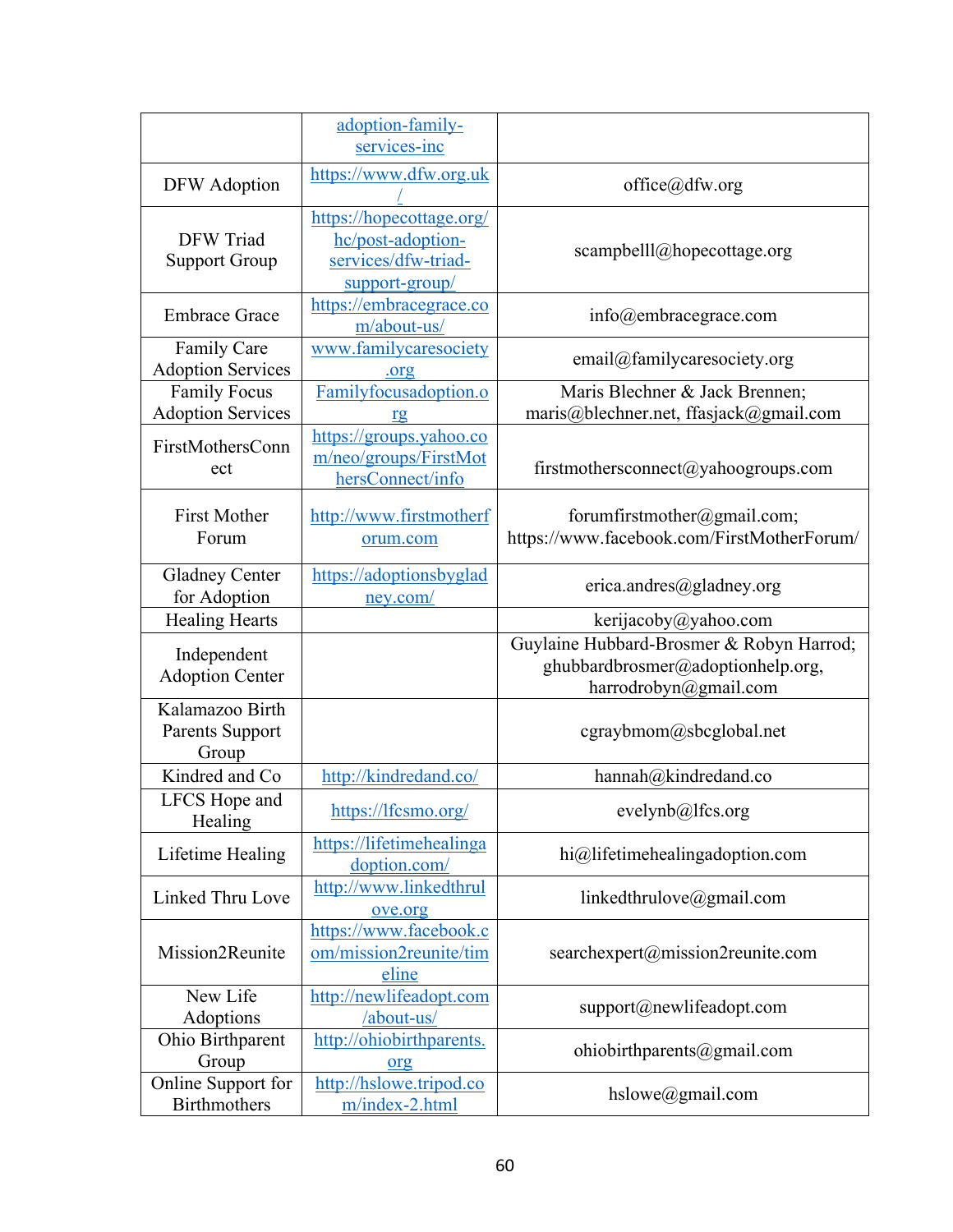| Open Adoption<br>Support                                    | https://www.facebook.c<br>om/OASupport                                           | askopenadoption@gmail.com                                                   |
|-------------------------------------------------------------|----------------------------------------------------------------------------------|-----------------------------------------------------------------------------|
| Post Adoption<br><b>Resources WI</b>                        | http://postadoptionreso<br>urceswi.org/Home/tabi<br>d/506/Default.aspx           | postadoption@ccmadison.org                                                  |
| Room in Your<br>Heart for Adoption                          | http://www.roominyour<br>heartforadoption.co.uk/                                 | ss-adoption@shropshire.gov.uk                                               |
| <b>Sunflower Birth</b><br>Mom Support<br>Group              | http://bmom.net                                                                  | nanaWendt@aol.com                                                           |
| SunflowerFirstMo<br>ms-Reunited                             | https://groups.yahoo.co<br>m/neo/groups/Sunflow<br>erFirstMoms-<br>Reunited/info | sunflowerfirstmoms-<br>reunited@yahoogroups.com                             |
| Supporting<br>Adoption & Foster<br><b>Families Together</b> | http://safft.org/contact/                                                        | $dawson(a)$ safft.org                                                       |
| <b>Talk About</b><br>Adoption                               | http://www.talkaboutad<br>option.org/                                            | talkaboutadoption@gmail.com                                                 |
| The Birthparent<br><b>Support Group</b>                     | http://www.birth-<br>parents.com/bpsupport.<br>htm                               | adoption@fullcircleadoptions.com                                            |
| <b>Three Strands</b>                                        | https://www.threestran<br>dsinc.org/                                             | threestrandsinfo@gmail.com                                                  |
| Tied at the Heart                                           | http://www.tiedatthehe<br>art.com/home.html                                      | birthothers4adoption@gmail.com;<br>https://www.facebook.com/TiedAtTheHeart/ |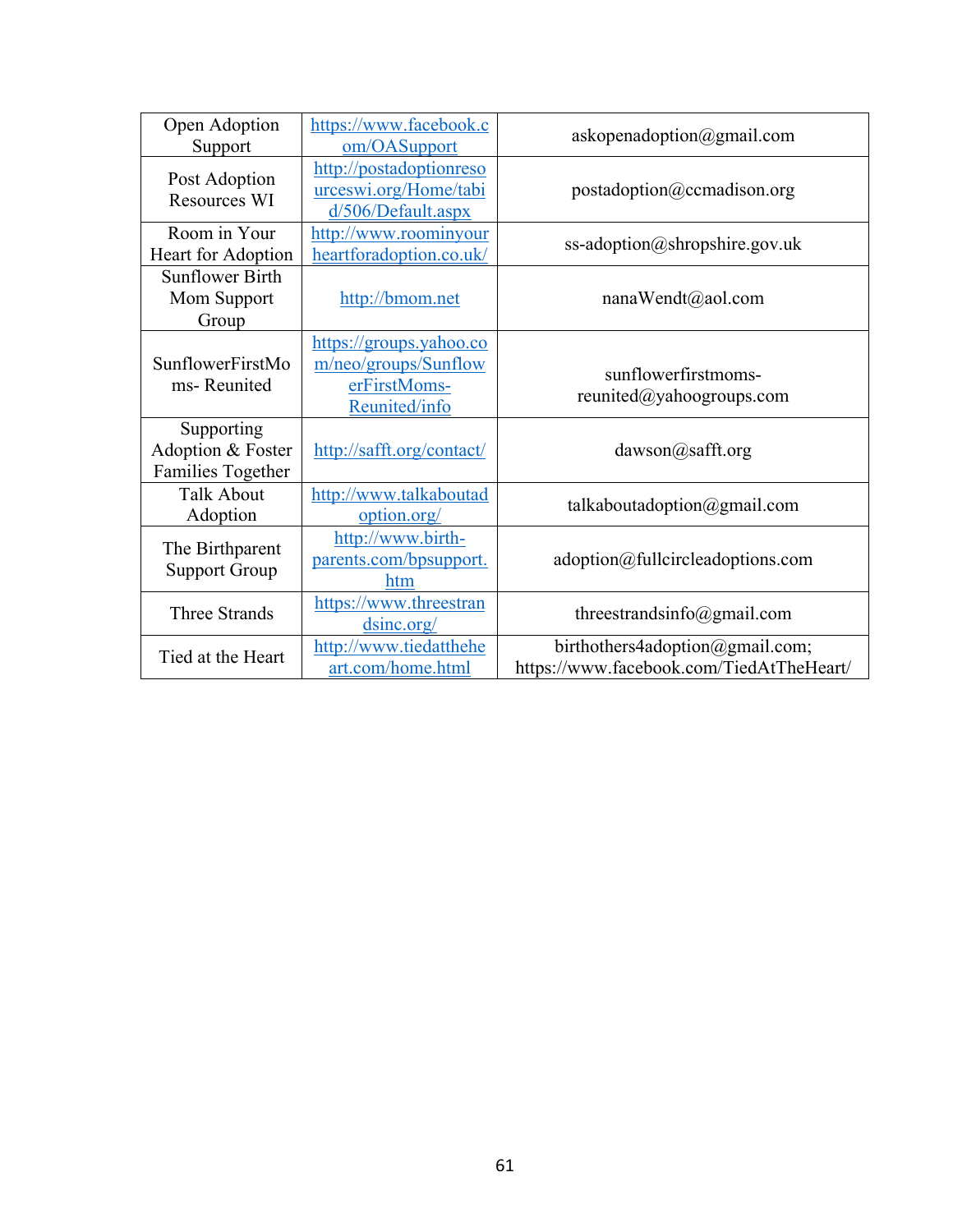# **APPENDIX B: BIRTH RELATIVE INTERVIEW GUIDE** (Farr, 2017)

*Instructions: The target participant's name should be inserted where appropriate throughout the interview. Probes and follow-up questions are not optional. If information is not provided in response to questions, ask all the appropriate probes. Ask probes in a way that maintains the participant's narratives whenever possible: probes do not have to be asked in the order shown. Alternate ways of phrasing questions are provided in some cases. Use alternate questions if the original question is confusing to the participant or if the alternate is more appropriate, given the circumstances. Give participants time to reflect and answer. Do not assume questions are confusing or not applicable. These following probes should be used liberally when a participant gives a brief or incomplete answer:* 

- *Probe: Can you say more about that?*
- *Probe: Could you give me an example?*
- *Probe: Anything else?*

Interviewer introduction: Hello! My name is [insert interviewer name], and I am the [insert role e.g., graduate student] on this study. We really want to thank you for agreeing to take this time to tell us more about your experiences. There are no right or wrong answers to these questions; we want to hear your experiences and thoughts. We recognize that some questions ask sensitive information. Please feel free to not answer a question if you would prefer not to share this information.

For online chat interviews: Before we get started, I want to remind you that a transcript of our interview will be generated so that we can have an accurate record of our conversation. When I have finished asking a question, I will indicate this by typing an asterisk. Please also type asterisk when you have completed answering the question, so I know to move on. If it is helpful, you should see an arrow icon in this chat window next to my name. Clicking it will allow you to expand the window so that you can more easily read the questions I will be asking. Lastly, as another reminder, I want to let you know that your responses will not be shared with anyone in your family, just as their responses will not be shared with you. Again, thank you for spending this time letting us know about your experiences. Do you have any questions before we start?

*Note to interviewers: Ask questions in the order in which they are written; ignore the fact that question numbers are often out of sequence. For chat interviews, remember to indicate you have finished asking a question by typing an asterisk (\*) These questions are geared toward birth parents in a number of cases. If interviewing another birth relative (e.g., birth grandparent), please explain that the interview is primarily designed with birth parent questions in mind, but that you will modify the questions as needed. For example, "this question is about the birth parents' experience during the pregnancy and placement. Why don't you explain to me any of the details you know about this time?" and proceed with the questions in the interview guide.*

Before we get started, I just wanted to clarify some terms and names to help make our interview flow smoothly, and also ask a few background questions about your family. [If participant is a birth relative other than a birth parent, could explain: *these questions will*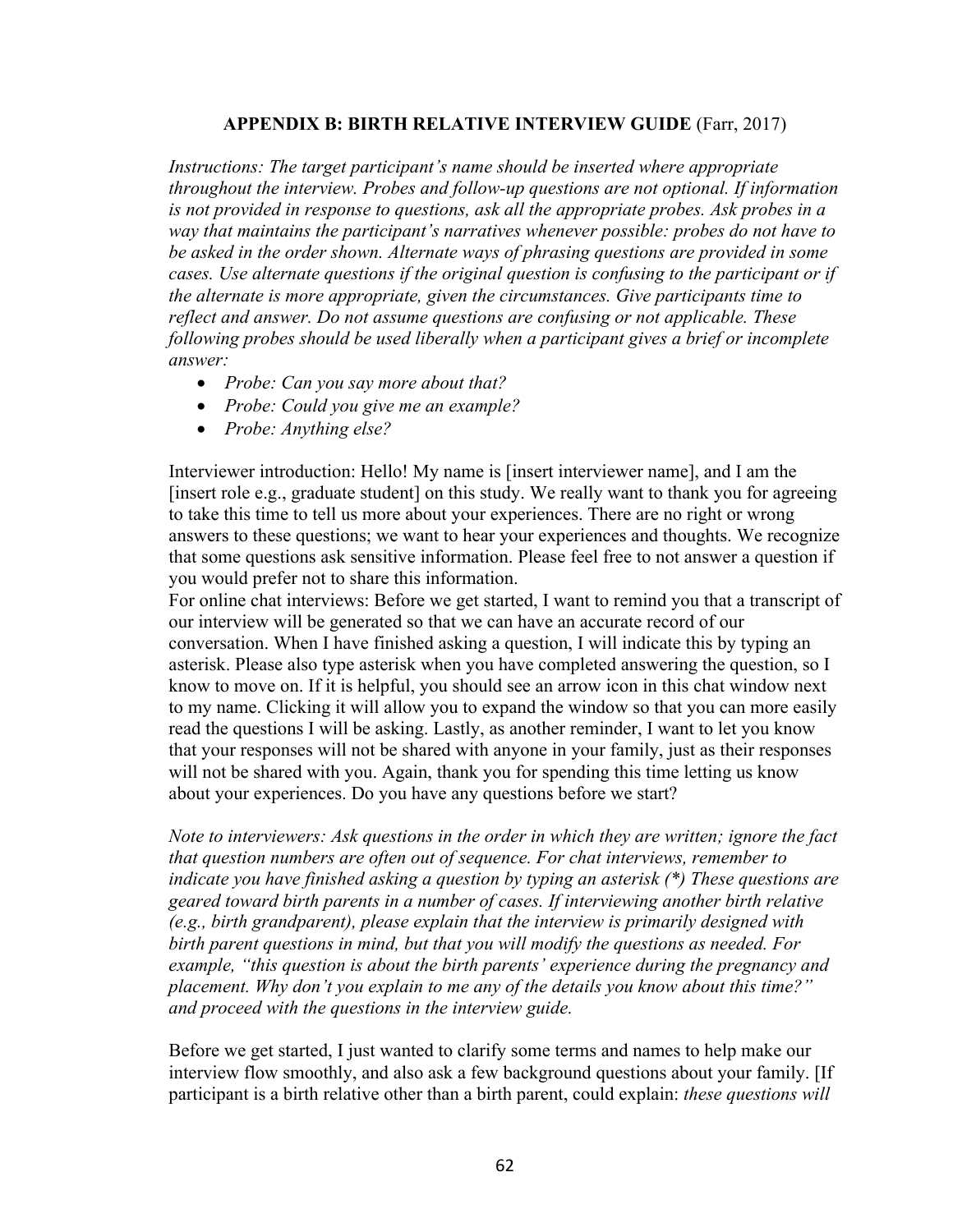*reference the birth parents' relationships. Please share any details you know related to the following questions.*]

- 1. What is the child's name that was placed for adoption? [*NOTE: Use this name/term where appropriate in the following interview.*]
	- a. If birth relative (other than birth parent), could you describe your relationship to the birth parent(s) and/or the child placed for adoption?
- 2. What is [child's] gender?
	- a. What is your gender?
	- b. What are the gender(s) of [child's] adoptive parents?
- 3. What is [child's] race?
	- a. What is your race?
	- b. What is the race of the adoptive parents?
- 4. Do you have a romantic partner or significant other, and if so, what is your partner's name? [*Note: From here on out, you can use the partner's name in place of "partner"*]
	- a. What is your current relationship status (e.g., single, dating, married, divorced)? (*If relevant,* is your current partner [child's] other birth parent?)
	- b. *If relevant,* how long have you and your partner been together? (Married or not)
- 5. If you have additional children, what are their names?
- 6. In a few words and if you know, can you tell me more about how [child]'s name (decisions about first and last names) was chosen? [was child named by birth parent(s) and/or re-named by adoptive parents]
	- a. \*If applicable: Do you call the child something different than the adoptive parents?
- 7. Are there particular terms you or your family uses to refer to your child's adoptive parents or adoptive family?
- 8. What does [child] call you and other birth family members? (*If relevant,* your partner)?
- 9. Are you comfortable with the names [child] uses to refer to you (and your partner / other family members), as well as to his/her adoptive parents / adoptive family? (yes/no) If no, can you say a little more about that?
- 10. Tell me who all is part of your household.
- 11. Would you describe the area where you live as rural, suburban, or urban?
	- a. Is your neighborhood diverse in terms of race, culture, religion, sexual orientation, and occupation type? If yes – in what ways? If no – in, what ways is it not?
	- b. Is there anything else important about how you would describe the area that you live?
- 12. In a few words and if you know, how would you describe where the adoptive family lives? (e.g., rural, suburban, urban. Is the neighborhood diverse?)
	- a. Probe: would you say where they live is similar or different from where you live, and in what ways?
- 13. \*If applicable: Tell me more about your children. (Probe: Please include children you have parented or are parenting, stepchildren, adopted children, other children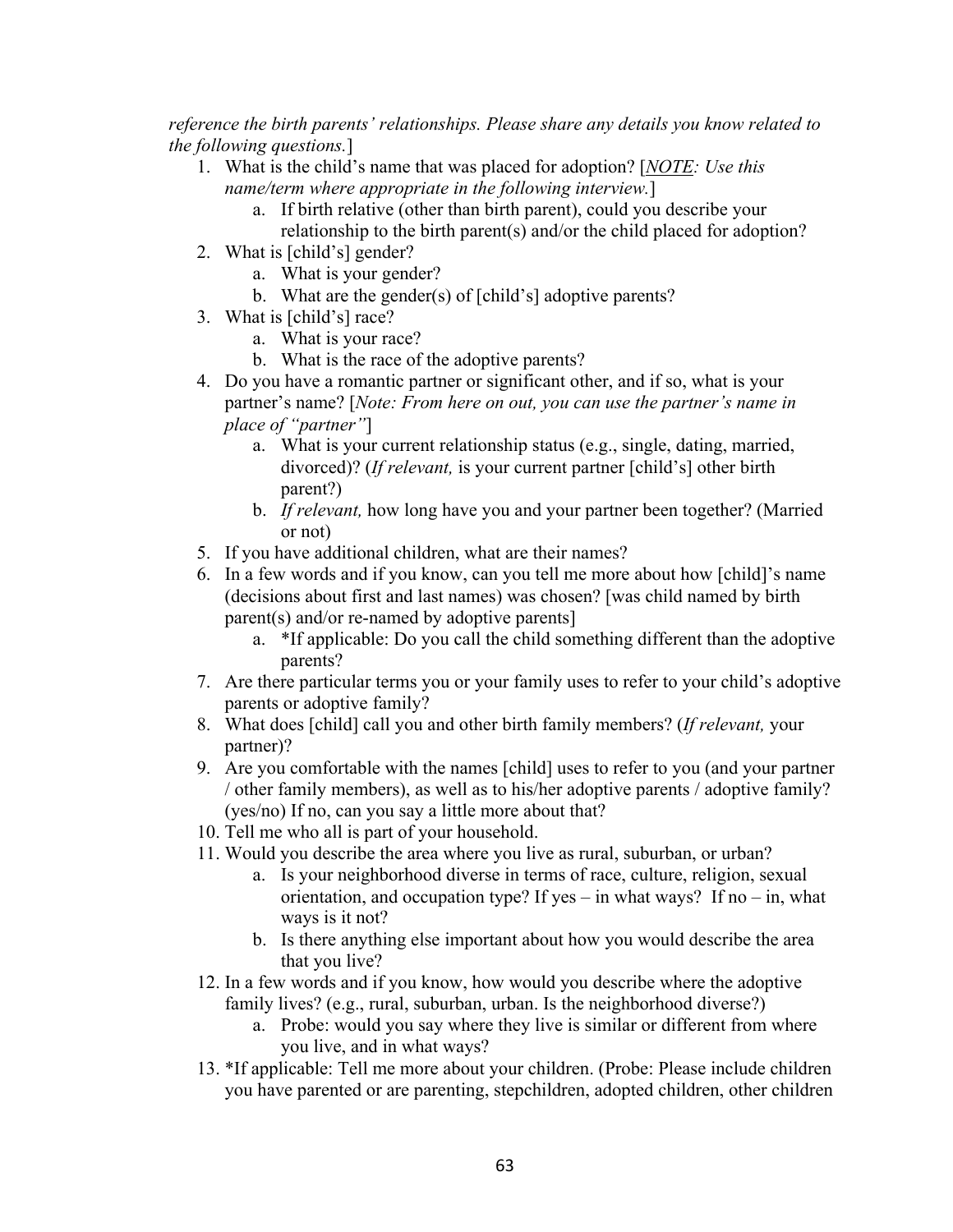placed for adoption, foster children, related children, etc. [Prompt for age, gender, legal parenting status])

Thank you for your responses.

# PREGNANCY/ADOPTION DECISION:

We are going to continue with some more questions starting with the time of pregnancy and moving into some questions about the adoption decision prior to the actual adoption. [If participant is a birth relative other than a birth parent, could explain: *these questions reflect the birth parents' experience during the pregnancy and placement. Why don't you explain to me any of the details you know about this time? We are also interested in your own experience as well. If you can, please answer from both perspectives to the best of your ability.*]

- 14. **How old were you at the time (of the pregnancy OR placement?** *Be sure to specify***)**
- 15. **Tell me about yourself during this time. [Probe for living situation, occupation, education, relationships, etc.]**
- 16. **With whom did you discuss the pregnancy? (i.e., school counselor, parent, friends, doctor, etc.)**
- 17. **How did your family react to the pregnancy? (Probe: What was it like initially and did it change?)**
- 18. **How did others (friends, coworkers, etc.) react to the pregnancy? (Probe: What was it like initially and did it change?)**
- 19. **How did the baby's [father / other birth parent] react to the pregnancy? (Probe: What was it like initially and did it change?)**
- 20. **How did you feel about being pregnant?**
	- a. **Were there any health complications during your pregnancy?**
- 21. **Did you feel supported during your pregnancy?**
	- a. **If yes – Who helped, and how did they help? Did you feel these supports were effective?**
- 22. **Did you work with an adoption agency?** 
	- **a. If so, did the agency offer you any form of help (ex: classes, counseling, financial supports) during your pregnancy?**
- 23. **Did you give birth at a hospital?**
	- **a. Were there any complications during delivery?**
- 24. **Please describe your feelings during your hospital stay with the baby [if not at hospital: just after giving birth].** 
	- a. **What contact, if any, did you have with the baby during your hospital stay [if not at hospital: just after giving birth]?**
	- **b. Did you see, hold, feed, or stay (room) with the baby?**
- 25. **Did any members of your family or the adoptive family come visit in the hospital [if not at hospital: after you gave birth]?** 
	- **a. If so, who?**
	- **b. What contact, if any, did they have with the baby?**
	- **c. Were there any problems surrounding this contact?**
- 26. **Did you have a role in choosing adoption for [child]? (Probe: if yes/no, ask for any more information the participant would like to share.]**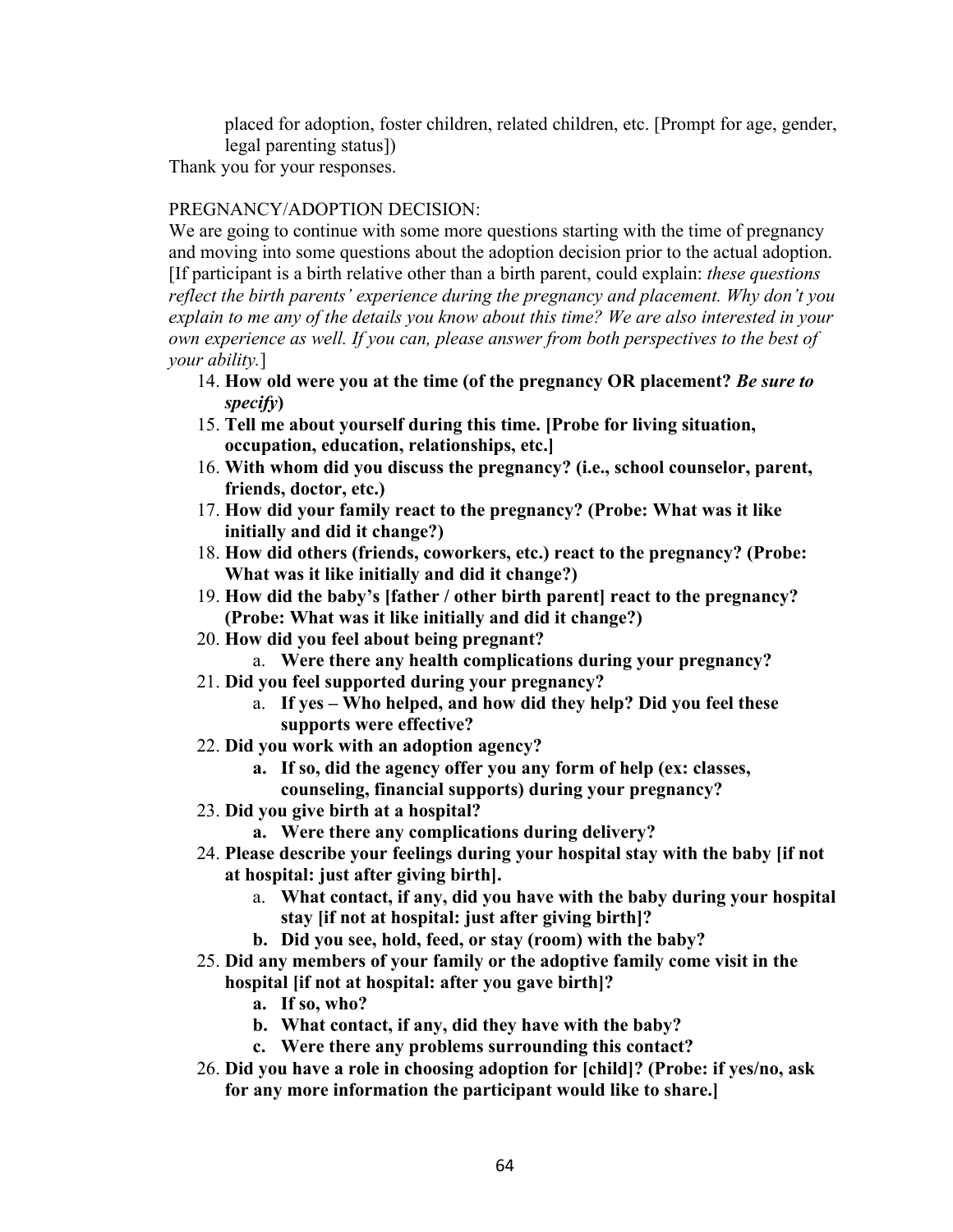- 27. **How old was child (or how far along in the pregnancy was it) when you decided to choose adoption?**
- 28. **Did you consider any other plans other than adoption? (***Only note if more information is needed:* **i.e., raising [child], abortion, etc.)**
- 29. **Did you feel supported in your decision?**
- 30. **Who supported you (in your decision)? (Family, friends, roommates, relatives, significant others, siblings, etc.)**
	- **a. If yes - How did they help? (How were they supportive?)**
	- **b. Do you have friends or relatives who have adopted or placed children for adoption?** 
		- **i. If so, could you briefly describe their experiences?**
		- **ii. How have they and their experiences influenced your feelings?**

31. **Did you ever feel that you were forced into placing [child] for adoption?** I also have a few questions about adoption and open adoption more generally before asking some more questions about your process.

32. Are you adopted? (yes/no)

- a. If "yes", can you tell me a bit more about your adoption?
	- i. What type?
	- ii. Any contact with birth family?
	- iii. How old were you when you were adopted?
	- iv. Did you talk about your adoption with your adoptive family?
	- v. What sort of impact do you think your experiences with adoption had on your own choice to place a child for adoption?)
- 33. When did you first hear of the term "open adoption"?
- 34. What did you think the term meant?
- 35. When did you first hear the term "confidential or closed adoption"?
- 36. What did you think that term meant?

#### THE ADOPTION AND PLACEMENT PROCESS:

- 37. Please explain any more details about the process you went through from the time you contacted the agency, if relevant *(reference #18)*, until the child was placed in the adoptive family's home.
	- a. *If worked with agency, and the name has not come up*: What is the name of the adoption agency with whom you placed [child]?
- 38. *If worked with agency (reference #18):* **What factors influenced your decision to place your child through [name of agency –** *reference #33a***]?**
- 39. In general, how did you feel going through the process? (positive / negative, relatively smooth/easy vs. challenging / difficult, etc.)  $\frac{1}{15}$
- 40. **After the pregnancy, what kind of support, if any, did you receive from the agency (or others)? Were these supports helpful?**
- 41. *If worked with an agency:* **What options did your adoption agency offer regarding open or closed adoptions (sharing of non-identifying information; continued sharing of information, pictures, gifts, etc.; meeting parents; ongoing face-to-face contact; selecting adoptive parents; etc.?)**
- 42. Describe the process you went through before deciding the degree of openness you chose. (Probe: What were your feelings, concerns?)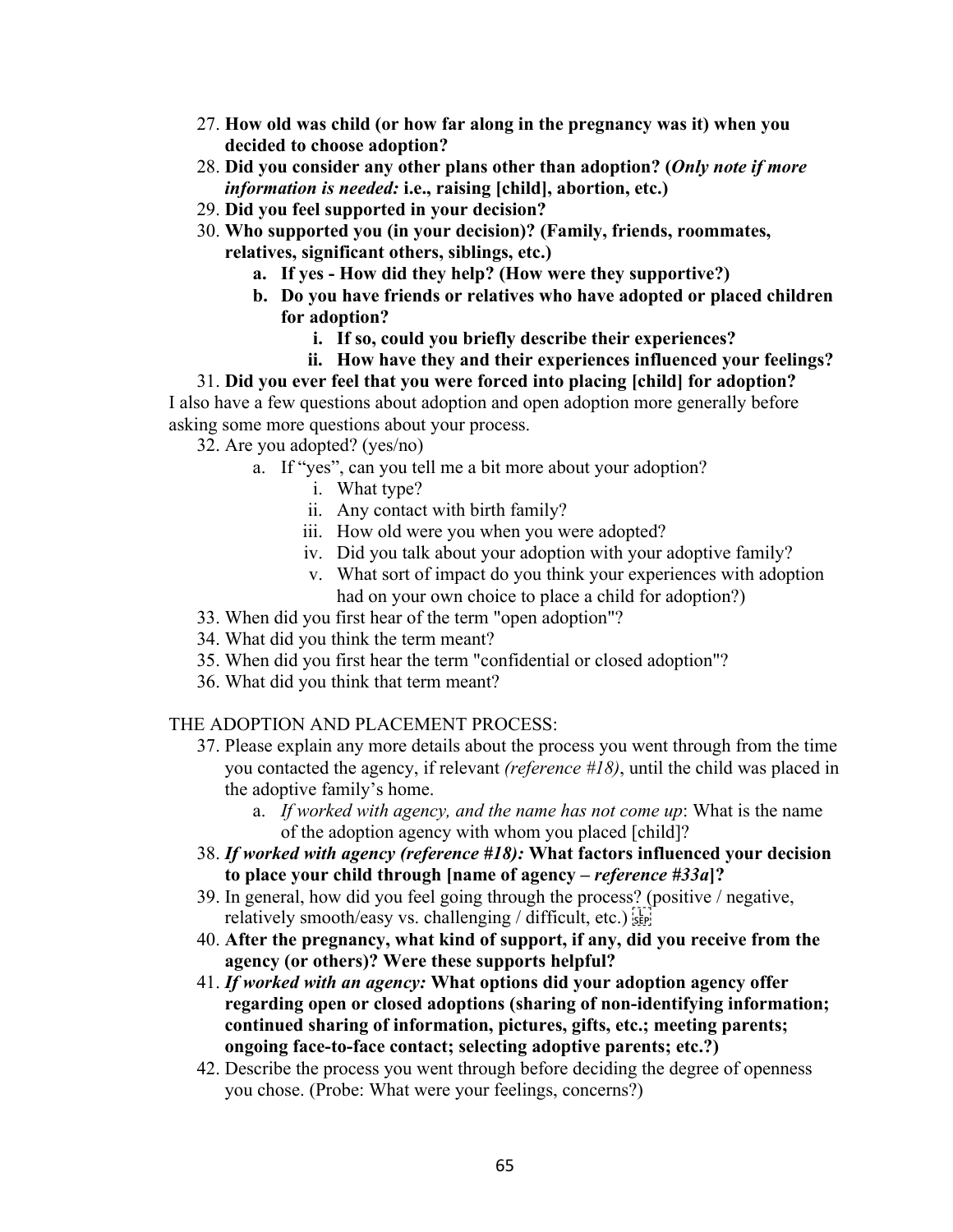- a. (*Ask only if this was a choice – reference #22*) What option did you choose?
- b. (*Ask only if this was a choice – reference #22*) Why did you choose this option?
- 43. How did your relatives react to the degree of openness you have in your adoption?
- 44. How did your friends react to the degree of openness you have in your adoption?
- 45. What did you expect the placement process to be like? (Probe for specific expectations regarding behaviors, steps involved, and feelings.) Did you have any fears about the placement process? If yes – what were they?
- 46. Was it anything like you expected it to be? (i.e., were your expectations of the placement process met (*can reference response to #41*)?) (yes / no) Did anything surprise you?
- 47. Did [child] experience any other placements (that you know of) before their adoptive family?
	- b. *If yes*, what type of placement (e.g., hospital (if more than a week's stay with yourself or your family, foster care, etc.)
		- i. What was the length of stay?
		- ii. Any other details about this placement?
- 48. Did you have a role in selecting the adoptive parents / family?
- If yes to #44, family was chosen by birth parent(s) and not agency:
	- 49. Please tell me more about that process and your reasons for selecting this particular family.
	- 50. Did you have any preferences for the sex, age, race/ethnicity, occupation, education, marital status, religion, etc. of the potential adoptive family when you applied to place [child] for adoption? (yes/no)
		- a. If yes, please describe.
	- 51. Were you open to the possibility of a same-sex couple as adoptive parents?
		- a. *If adoptive family has two moms / two dads:* Were you initially aware that [child] would be or had been placed with two moms / two dads?
	- 52. Did you specifically look for a same-sex couple as adoptive parents? (yes/no) a. If yes, probe for specifics.
	- 53. Were there people that helped in your decision about the adoptive family? (i.e., family, friends, agency workers)
		- a. How did they help?
	- 54. Were there sources of information that helped in your decision? i.e., blogs, particular websites, Google searches, podcasts, movies, TV (please specify) a. How did they help?
	- 55. Is there any other information you'd like to share about how you decided on this family?
	- 56. **Have you noticed any changes (improvements or decline) in your health (physical / mental / emotional) since the time of the placement? Are there any other specific details about the adoption process that you feel are important for us to know?**
- If no to  $#44$ , adoptive family was not chosen by birth parent(s):
	- 57. Were you given the opportunity to select an adoptive family? (yes/no)
		- a. If no Do you wish you had had a part in the selection process?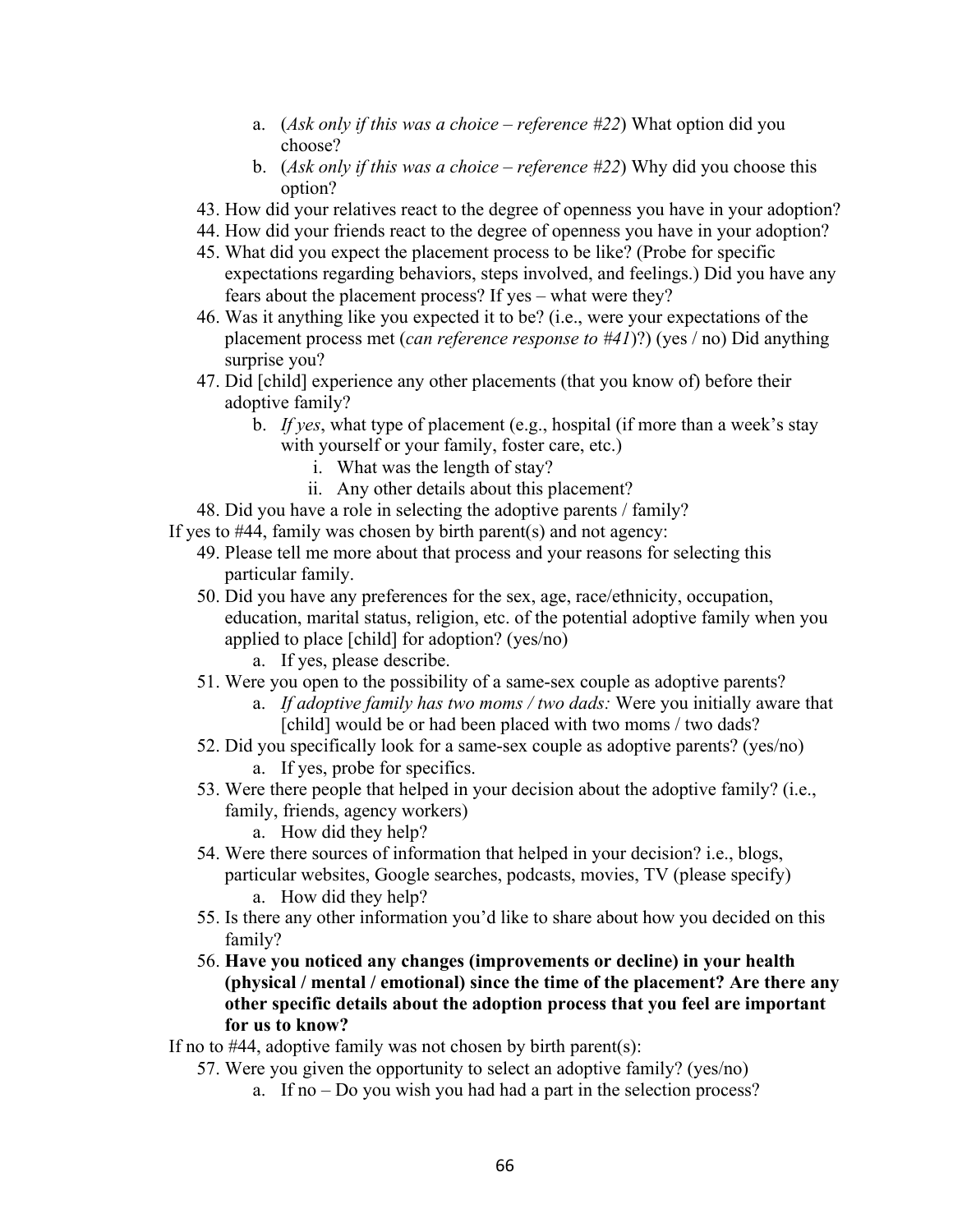- b. If yes Would you feel comfortable discussing, why you chose not to select an adoptive family?
- 58. Were there certain characteristics that you wanted the family to have?
- 59. Did you have preferences for occupation, education, marital status, religion, etc. of the adoptive family?
	- a. Were you open to the possibility of a same-sex couple as adoptive parents?
	- b. *If adoptive family has two moms / two dads:* Were you initially aware that [child] would be or had been placed with two moms / two dads?
- 60. Have you noticed any changes (improvements or decline) in your health (physical / mental / emotional) since the time of the placement? Are there any other specific details about the adoption process that you feel are important for us to know?

# AFTER THE ADOPTION:

Now I'm going to ask a bit about your contact with [child]'s adoptive family, but in order to do so, could you please tell me which of the following best describes your situation:

- 1) confidential (closed) adoption (No information sharing, no meetings)
- 2) share information only (no meetings)
- 3) share information and have met the adoptive family (but not ongoing meetings)
- 4) have ongoing meetings (face-to-face contact)

5) initially chose a less open adoption and later changed to a more open adoption IF CONFIDENTIAL (CLOSED) ADOPTION (NO INFO SHARING, NO MEETINGS), NOW GO TO P. 6.

IF SHARE INFORMATION ONLY (NO MEETINGS), NOW GO TO P. 7. IF SHARE INFO AND MEET ADOPTIVE FAMILY (BUT NOT ONGOING MEETINGS), NOW GO TO P. 8.

IF ONGOING MEETINGS (FACE TO FACE CONTACT), NOW GO TO P. 10. IF INITIALLY CHOSE A LESS OPEN OPTION AND LATER CHANGED TO A MORE OPEN OPTION, NOW GO TO P. 12.

IF CONFIDENTIAL (CLOSED) ADOPTION (NO INFO SHARING, NO MEETINGS)

- 61. Do you currently have any information regarding [child]?
- 62. What kind of information do you have about [child]? (Probe for identifying, e.g., name, address)
- 63. If you do not have information about [child], have you, or anyone else, made any attempts to find information about [child]?
	- a. How, or in what ways, have these attempts happened?
- 64. What was the approximate age of [child] when you first received any information about him/her?
- 65. Have you used any form of electronic media (email, FB, blogs, twitter, internet searches, etc.) to gather information about [child] prior to having actual contact with [child]?
	- a. If yes, how did you feel about searching?
	- b. Has anyone else searched [friends or family]?
- 66. Going beyond just gathering information, have there been any attempts at contact between you and [child]? Why or why not?
- 67. Would you like to have contact with [child] in the future? Why or why not?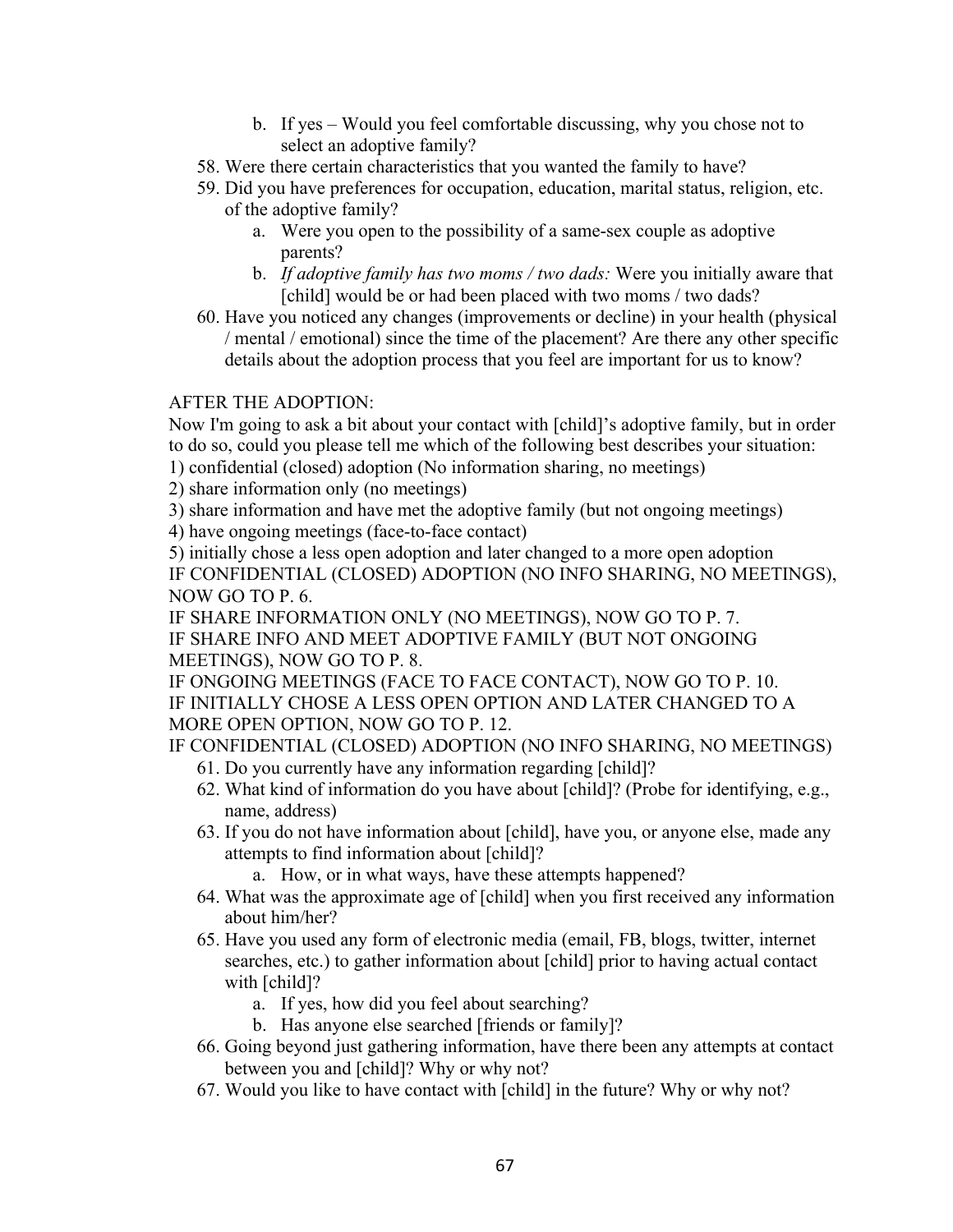- 68. How would you feel if [child] decided to search for you or if the adoptive parents wished to share pictures or information (e.g., through the agency)? If so, please describe.
- 69. How would you feel if the child's father [mother] decided to search for [child] or if the adoptive parents wished to share pictures or information with the child's father [mother] (e.g., through the agency)? If so, please describe.
- 70. If applicable How would you feel if other people (i.e., birth relatives) in your family decided to search for [child] or if the adoptive parents wished to share pictures or information with other people in your current family (e.g., through the agency)? If so, please describe (would your feelings depend on particular relatives?).
- 71. Do you think social media (e.g., Facebook, twitter) will play any role for [child] in the future in terms of any contact or information sharing with his/her adoptive family? (yes/no) If yes, in what ways?
- 72. **In a few words, how would you describe your current feelings about [child]'s adoptive family members? Others in the birth family? Do you ever feel in competition? (yes/no)**
- 73. We're aware that many of the adoptive families we've worked with are diverse in terms of race, parents' gender and sexual orientation, or perhaps experiencing a family transition such as parents' separation or divorce. We're interested in your thoughts about these types of diversity and how any or all of these aspects may have influenced your feelings about diversity and adoption. I'm going to ask you about some of these specific aspects of diversity and whether that has had any influence on your thoughts, feelings, and attitudes. Since this was a lot of information, we'll talk about each of these in turn – some may or may not feel relevant to you. Please answer yes or no, we will have a chance to go over each question in more detail at the end.

Yes / No - Do you feel that race has influenced your feelings about [child], adoption, and/or the level of openness you have with the adoptive family? Gender (parents or child)? Sexual orientation (placement with same-sex parents)? Family transitions (e.g., parents' separation / divorce? Religion?

- a. If yes could you tell me a little more about that?
- b. Do you feel these aspects of diversity have influenced you in other ways? (Probe each aspect separately like above) Why/why not?
- 74. We've talked about quite a few things, but I wonder if there might be anything that we've skipped that you feel would be important to understanding you, your family, and your experience with adoption. Is there anything that you would like to add to what we have discussed?

GO TO P. 14, "ADOPTION AND CURRENT FAMILY QUESTIONS" IF SHARE INFORMATION ONLY (NO MEETINGS):

- 75. What kind of information do you have about [child]? (Probe for identifying, e.g., name, address)
- 76. Have you, or anyone else, made any attempts to find information about [child]? a. How, or in what ways, have these attempts happened?
- 77. What was the approximate age of [child] when you first received any information about him/her?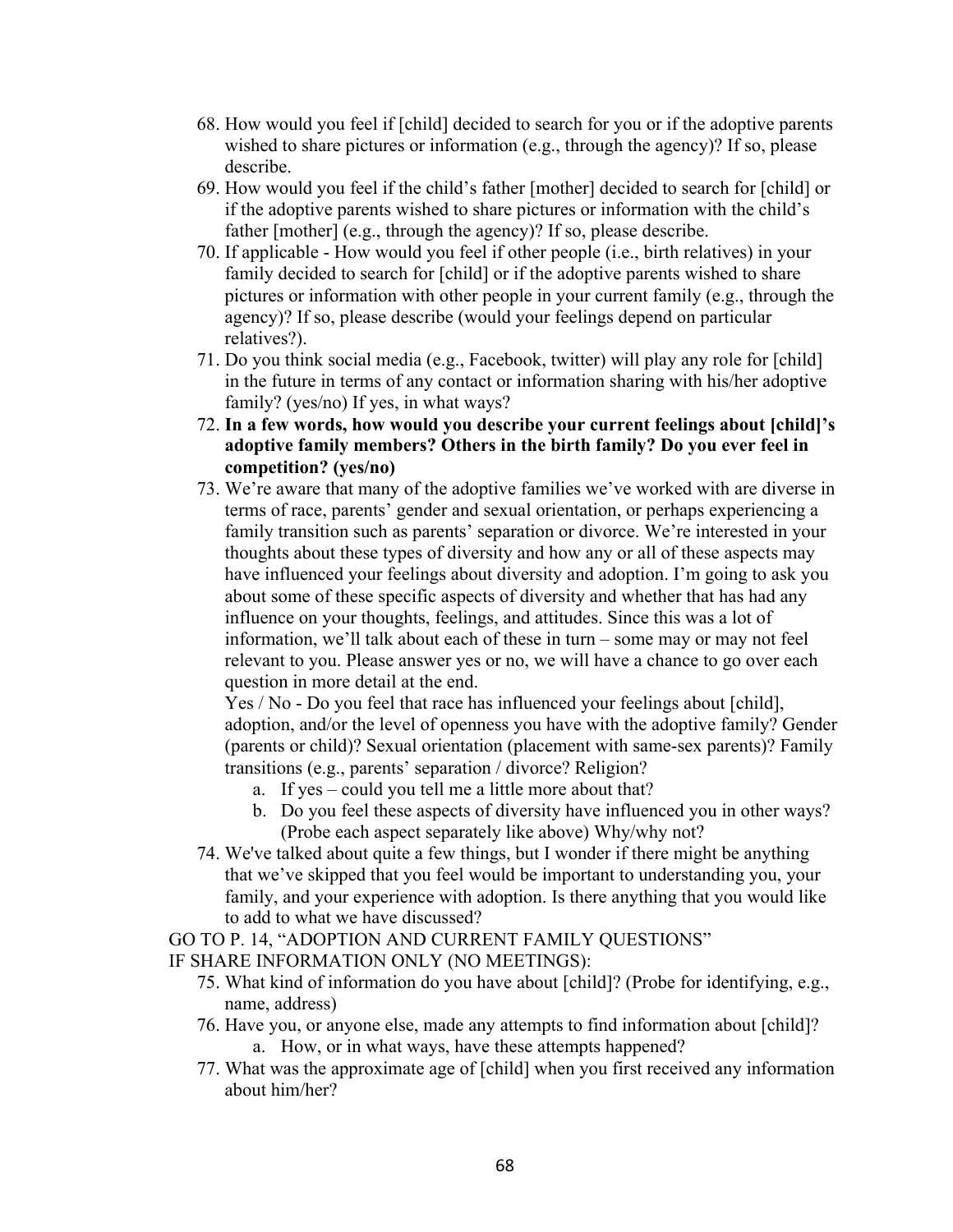- 78. Have you used any form of electronic media (email, FB, blogs, twitter, internet searches, etc.) to gather information about [child] prior to having actual contact with [child]?
	- a. If yes, how did you feel about searching?
	- b. Has anyone else searched [friends or family]?
- 79. Going beyond just gathering information, have there been any attempts at contact between you and [child]? Why or why not?
- 80. Would you like to have contact with [child] in the future? Why or why not?
	- a. If applicable– How would you feel if the child's father [mother, other birth relatives] decided to search for [child] or if the adoptive parents wished to share pictures or information with the child's father [mother, other birth relatives] (e.g., through the agency)? If so, please describe.
	- b. If applicable What are your thoughts about why other birth family members are not (as) involved with [child] and the adoptive family? What are your feelings about that?
- 81. With which adoptive family members do you share information? (e.g., adoptive parents – one or both, child, other adoptive family members, etc.)
- 82. What kind of information (contact information, pictures, gifts, etc.) do you and the adoptive family share (and how do you share it – via phone, text, or call, letter or email, etc.)?
	- a. What is the role of social media (e.g., Facebook, twitter, Skype/FaceTime) in information sharing with the adoptive family, if any?
- 83. How often (e.g., weekly, monthly, daily, etc.) do you share information with adoptive parents or child / adoptive family? Who usually initiates each exchange? (Probe for the history of sharing.)

 a. If you wanted more contact with [child], would you feel comfortable asking the adoptive parent(s) to accommodate that? Do you think they would accommodate that?

- 84. How do you feel after you have received a letter/email, phone call, picture, gift, text, communication via social media etc. from the adoptive parents? Adoptive family?
- 85. Is there a written or verbal agreement for this kind of sharing? (yes/no)
	- a. How binding do you feel this agreement is?
- 86. If yes to 84, have you or the adoptive family ever changed the agreement in terms of sharing information?
	- a. If "yes," how does this make you feel how did you come to this decision?
- 87. How do you think sharing information with your child's adoptive family has impacted you?
	- a. Your child? You and your spouse/partner? Other children in family? The adoptive family?
- 88. Do you think [child] or his/her adoptive family members might ever initiate a search to find each other or that they might want to meet? (e.g., when your child reaches adulthood?)
	- a. If so, when? Why or why not? How would you feel if your child or the adoptive parents (adoptive family) initiated a search or wanted to meet?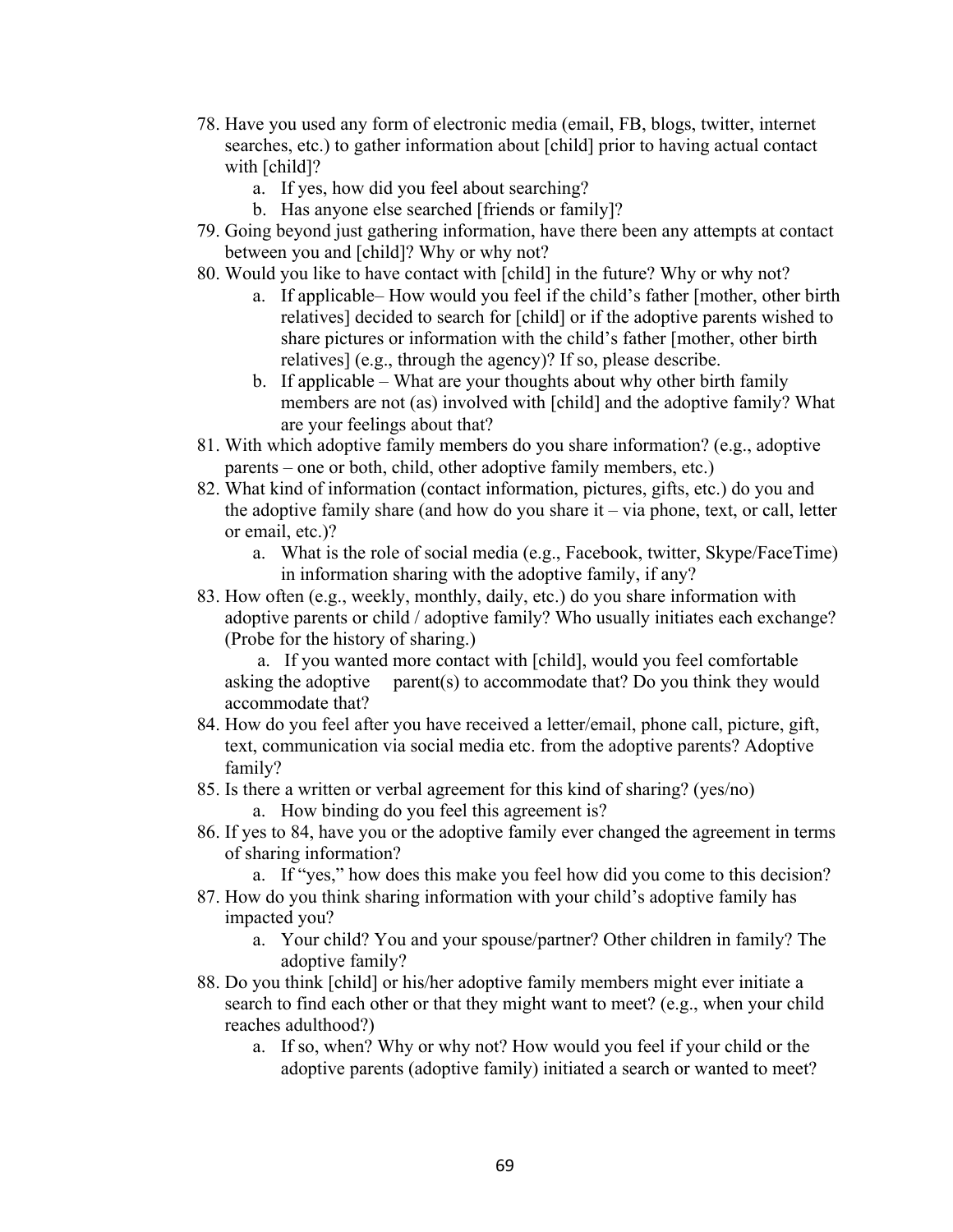- 89. In a few words, how would you describe your current feelings about [child]'s adoptive family?
	- a. Do you ever feel in competition with them?
	- b. Do you think they ever feel in competition with you? (If applicable or other birth family members?)
- 90. We're aware that many of the adoptive families we've worked with are diverse in terms of race, parents' gender and sexual orientation, or perhaps experiencing a family transition such as parents' separation or divorce. We're interested in your thoughts about these types of diversity and how any or all of these aspects may have influenced your feelings about diversity and adoption. I'm going to ask you about some of these specific aspects of diversity and whether that has had any influence on your thoughts, feelings, and attitudes. Since this was a lot of information, we'll talk about each of these in turn – some may or may not feel relevant to you. Please answer yes or no, we will have a chance to go over each question in more detail at the end.

Yes / No - Do you feel that race has influenced your feelings about [child], adoption, and/or the level of openness you have with the adoptive family? Gender (parents or child)? Sexual orientation (placement with same-sex parents)? Family transitions (e.g., parents' separation / divorce? Religion?

- a. If yes could you tell me a little more about that?
- b. Do you feel these aspects of diversity have influenced you in other ways? (Probe each aspect separately like above) Why/why not?
- 91. We've talked about quite a few things, but I wonder if there might be anything that we've skipped that you feel would be important to understanding you, your family, and your experience with adoption. Is there anything that you would like to add to what we have discussed?

GO TO P. 14, "ADOPTION AND CURRENT FAMILY QUESTIONS" IF SHARE INFO AND HAVE MET THE ADOPTIVE FAMILY (BUT NOT ONGOING MEETINGS):

- 92. What kind of information do you have about [child]? (Probe for identifying, e.g., name, address)
- 93. Have you, or anyone else, made any attempts to find information about [child]? a. How, or in what ways, have these attempts happened?
- 94. What was the approximate age of [child] when you first received any information about him/her?
- 95. Have you used any form of electronic media (email, FB, blogs, twitter, internet searches, etc.) to gather information about [child] prior to having actual contact with [child]?
	- a. If yes, how did you feel about searching?
	- b. Has anyone else searched [friends or family]?
- 96. Other than the initial meeting, have there been any attempts at contact between you and [child]? Why or why not?
- 97. Would you like to have more contact with [child] in the future? Why or why not?
	- a. If you wanted more contact with [child], would you feel comfortable asking the adoptive parent(s) to accommodate that? Do you think they would accommodate that?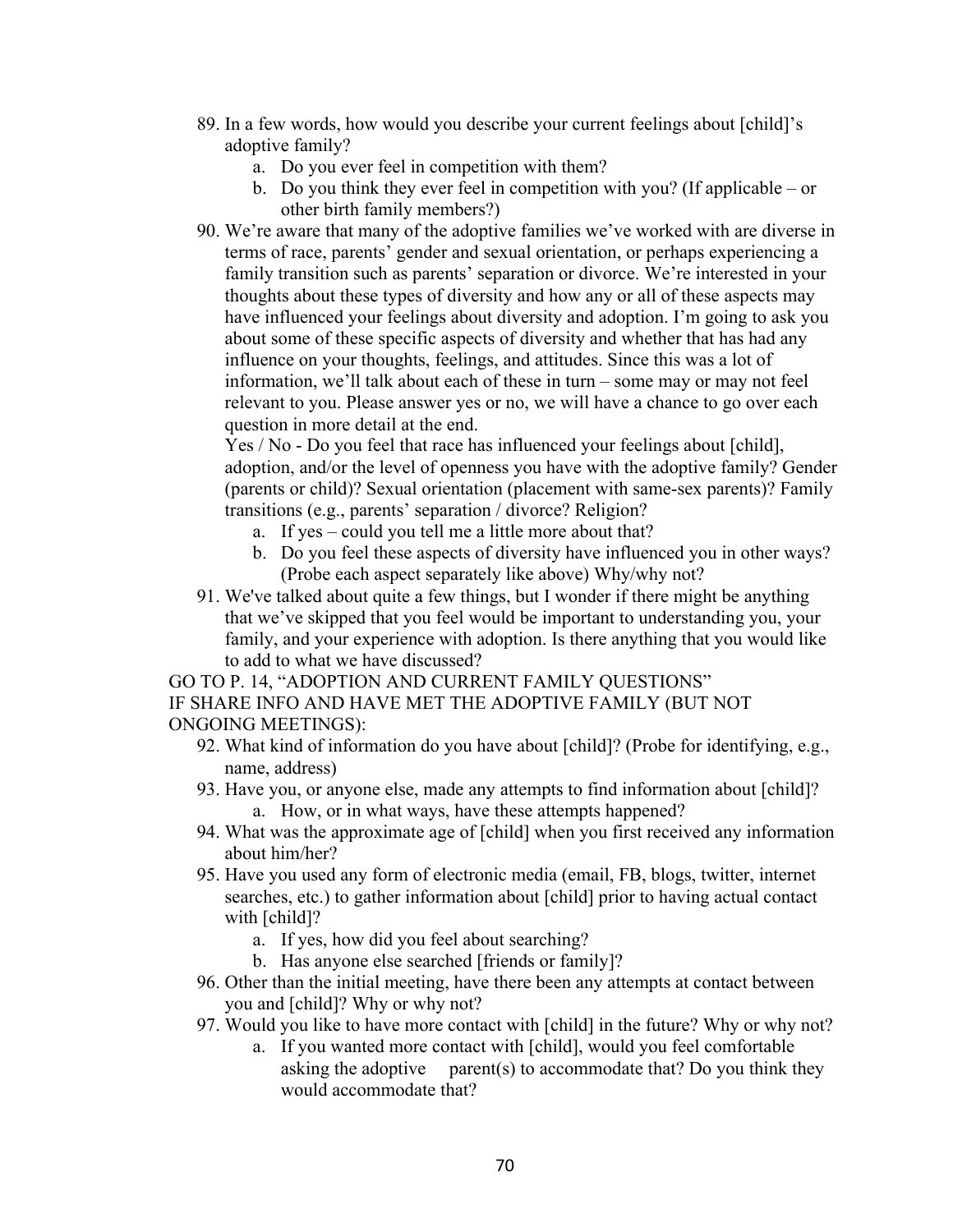- b. If applicable How would you feel if the child's father [mother, other birth relatives] decided to search for [child] or if the adoptive parents wished to share pictures or information or meet with the child's father [mother, other birth relatives] (e.g., through the agency)? If so, please describe (would your feelings depend on particular relatives?).
- c. If applicable What are your thoughts about why other birth family members are not (as) involved with [child] and the adoptive family? What are your feelings about that?
- 98. With which adoptive family members do you share information? (e.g., adoptive parents – one or both, child, other adoptive family members, etc.)
	- a. Do you feel more comfortable/close with one parent over the other? If yes, why?
- 99. What kind of information (contact information, pictures, gifts, etc.) do you and the adoptive family share (and how do you share it – via phone, text, or call, letter or email, etc.)?
	- a. What is the role of social media (e.g., Facebook, twitter, Skype/FaceTime) in information sharing with the adoptive family, if any?
- 100. How often (e.g., weekly, monthly, daily, etc.) do you share information with adoptive parents / family? Who usually initiates each exchange? (Probe for the history of sharing.)
- 101. How do you feel after you have received a letter/email, phone call, picture, gift, text, communication via social media etc. from the adoptive parents (adoptive family)?
- 102. Is there a written or verbal agreement for this kind of sharing? (yes/no) How binding do you feel this agreement is?
- 103. If yes to 102, have you or the adoptive parents (adoptive family) ever changed the agreement in terms of sharing information? If yes, how does this make you feel?
- 104. Describe the circumstances of your FIRST meeting with the adoptive parent(s) [adoptive family].
	- a. Was the child present for this meeting?
	- b. When and where did the first meeting take place?
	- c. Who initiated?
	- d. How did you feel during the meeting?
- 105. Did you exchange identifying information (or already have it)? (First or last name, address, telephone number, etc.)
	- a. Why or why not?
- 106. What else did you talk about or do?
- 107. How do you think the adoptive parents (adoptive family) felt about you at that first meeting?
- 108. Have you had any more meetings with the adoptive parents (adoptive family)? If "yes," how are these meetings initiated and arranged? (Approximately how many meetings have you had?
- 109. When/where/with whom? What kinds of activities do you engage in? Is child present?)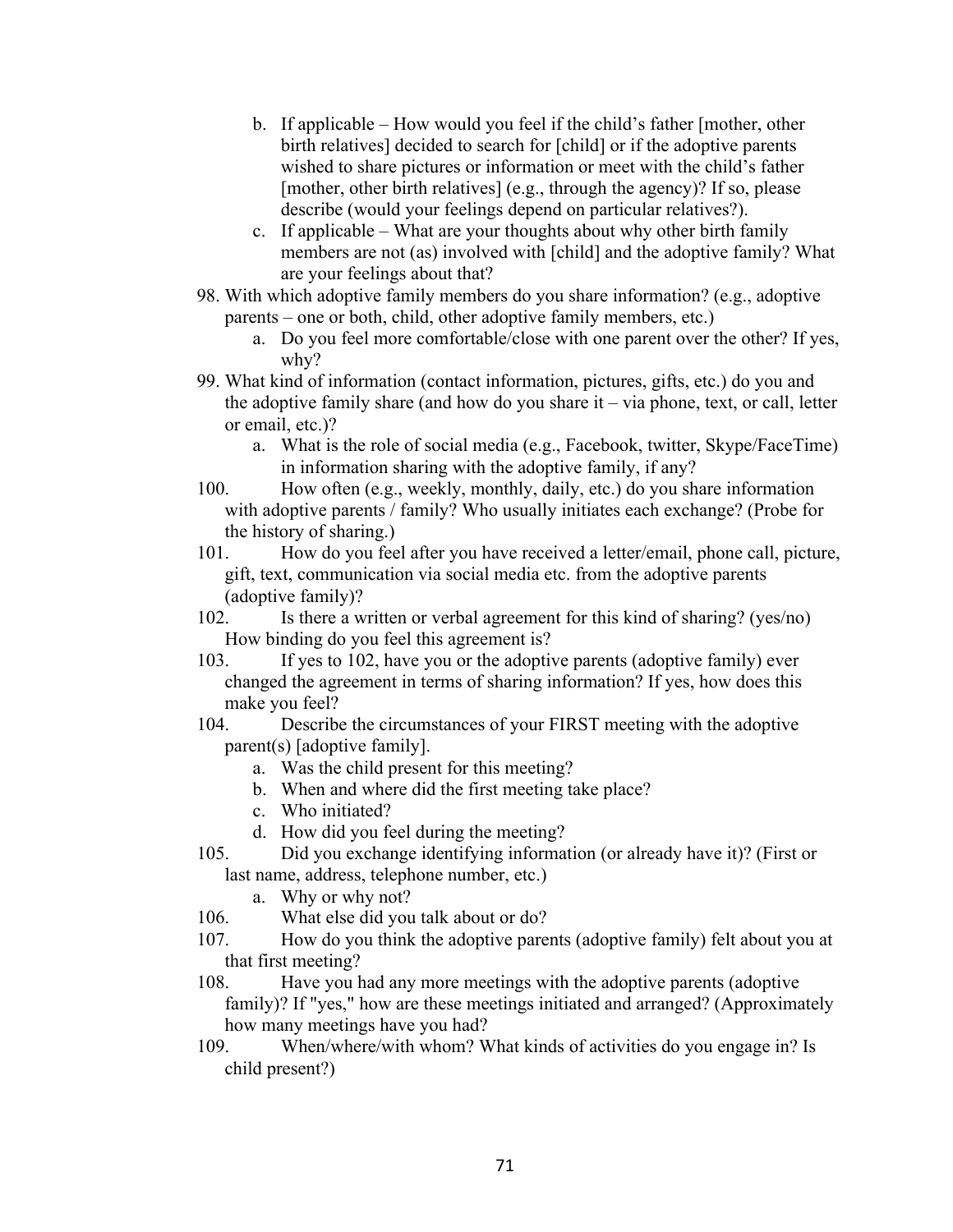- 110. How do you think sharing information and meeting with your child's adoptive family has impacted you?
	- a. Your child? You and your spouse/partner? Other children in the family? The adoptive family?
- 111. Do you think [child] or his/her adoptive family members might ever initiate a search to find each other or arrange for future meetings? (e.g., when he/she reaches adulthood?)
	- a. If so, when? Why or why not? How would you feel if your child or the adoptive parents (adoptive family) ever initiated a search or arranged for future meetings?
- 112. In a few words, how would you describe your current feelings about (your child's name)'s adoptive family members?
	- a. Do you ever feel in competition with them?
	- b. Do you think they ever feel in competition with you? (If applicable or other birth family members?)
- 113. We're aware that many of the adoptive families we've worked with are diverse in terms of race, parents' gender and sexual orientation, or perhaps experiencing a family transition such as parents' separation or divorce. We're interested in your thoughts about these types of diversity and how any or all of these aspects may have influenced your feelings about diversity and adoption. I'm going to ask you about some of these specific aspects of diversity and whether that has had any influence on your thoughts, feelings, and attitudes. Since this was a lot of information, we'll talk about each of these in turn – some may or may not feel relevant to you. Please answer yes or no, we will have a chance to go over each question in more detail at the end.

Yes / No - Do you feel that race has influenced your feelings about [child], adoption, and/or the level of openness you have with the adoptive family? Gender (parents or child)? Sexual orientation (placement with same-sex parents)? Family transitions (e.g., parents' separation / divorce? Religion?

- a. If yes could you tell me a little more about that?
- b. Do you feel these aspects of diversity have influenced you in other ways? (Probe each aspect separately like above) Why/why not?
- 114. We've talked about quite a few things related to [child]'s adoption and openness arrangements, but I wonder if there might be anything that we've skipped that you feel would be important to understanding you, your family, and your experience with adoption. Is there anything that you would like to add to what we have discussed?

GO TO P. 14, "ADOPTION AND CURRENT FAMILY QUESTIONS" IF HAVE ONGOING MEETINGS (FACE TO FACE CONTACT):

- 115. What attempts have you, or anyone else, made any attempts to find information about [child]?
	- a. How, or in what ways, have these attempts happened?
- 116. Have you used any form of electronic media (email, FB, blogs, twitter, internet searches, etc.) to gather information about [child] prior to having actual contact with [child]?
	- a. If yes, how did you feel about searching?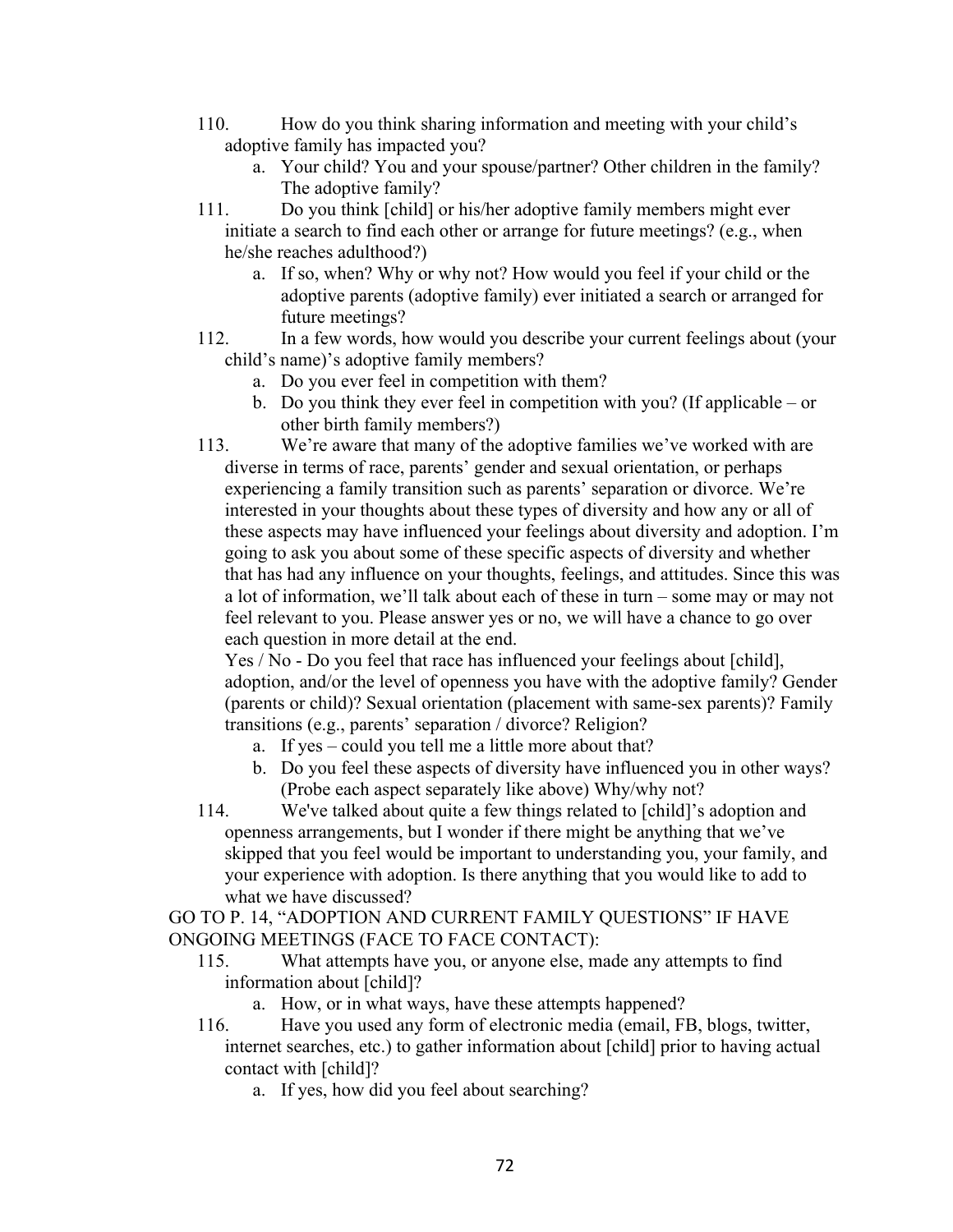- b. Has anyone else searched [friends or family]?
- 117. Would you like to have more contact with [child] in the future? Why or why not?
	- a. If applicable How would you feel if the child's father [mother, other birth relatives] decided to search for [child] or if the adoptive parents wished to share pictures or information with the child's father [mother, other birth relatives] (e.g., through the agency)? If so, please describe (would your feelings depend on particular relatives?).
	- b. If applicable What are your thoughts about why other birth family members are not (as) involved with [child] and the adoptive family? What are your feelings about that?
- 118. With which adoptive family members do you share information? (e.g., only adoptive parents – one or both, other adoptive family members, etc.)
- 119. What kind of information (contact information, pictures, gifts, etc.) do you and the adoptive family share (and how do you share it – via phone/letter/Skype, etc.)?
	- a. What is the role of social media (e.g., Facebook, twitter, Skype) in information sharing with the adoptive family, if any?
- 120. How often (e.g., weekly, monthly, daily, etc.) do you share information with adoptive parents or child / adoptive family? Who usually initiates each exchange? (Probe for the history of sharing.)

 a. If you wanted more contact with [child], would you feel comfortable asking the adoptive parent(s) to accommodate that? Do you think they would accommodate that?

- 121. How do you feel after you have received a letter/email, phone call, picture, gift, text, communication via social media etc. from the adoptive parents (adoptive family)?
- 122. Is there a written or verbal agreement for this kind of sharing? (yes/no) How binding do you feel this agreement is?
- 123. If yes to 117, have you or the adoptive parents (adoptive family) ever changed the agreement in terms of sharing information? If yes, how does this make you feel?

Alternative for online chat #119-124: Please describe the circumstances of your first meeting with the adoptive family. When and where did the first meeting take place? Who initiated? How did you feel during the meeting? How do you think they felt about you?

124. Describe the circumstances of your FIRST meeting with the adoptive parent(s) [adoptive family]. Was the child present for this meeting?

125. When and where did the first meeting take place? Who initiated?

- 126. How did you feel during the meeting?
- 127. Did you exchange identifying information (or already have it)? (First or last name, address, telephone number, etc.) Why or why not?
- 128. What else did you talk about or do?
- 129. How do you think the adoptive parents (adoptive family) felt about you at that first meeting?
- 130. Have you had any more visits with the adoptive parents (adoptive family)?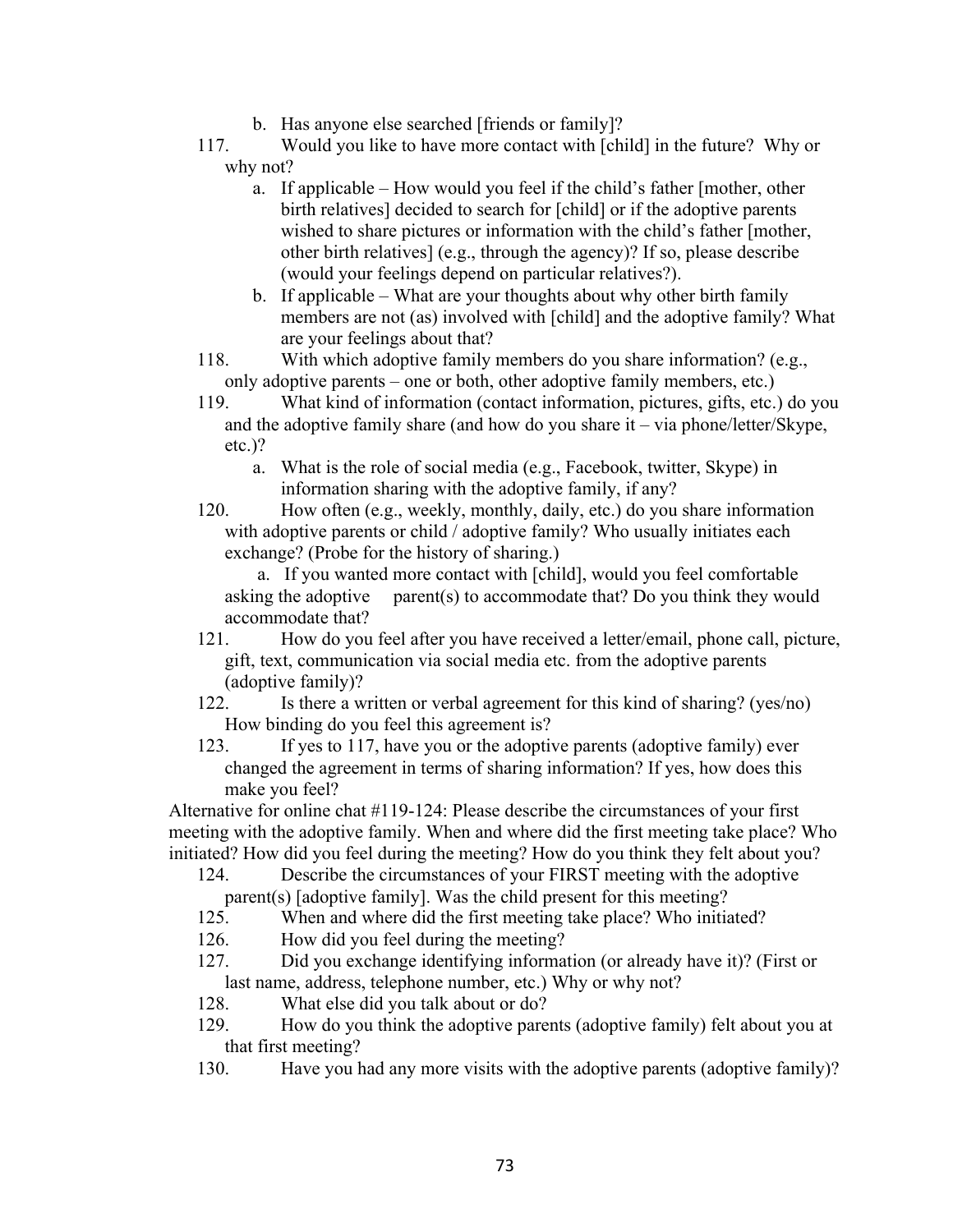- a. If "yes," Please describe any more visits with the adoptive parents (adoptive family)? When/where/with whom? (Is child present?) What kinds of activities did you engage in?
- 131. How do you think sharing information and meeting with [child]'s adoptive family has impacted you?
	- a. Your child? You and your spouse/partner? Other children in the family? The adoptive family?
- 132. In a few words, how would you describe the nature of your relationship with the adoptive parent(s)? (Probe: as a relative, friend, etc.)
	- a. How would you describe the nature of the relationship between your child's adoptive family members and your child, your partner/spouse (if applicable), and other children in the family (if applicable)?
	- b. Has that changed over time?
	- c. Do you view the adoptive parents / adoptive family as being a part of your family?
	- d. Do you feel more comfortable/close with one parent over the other? If yes, why?
- 133. In a few words, how would you describe your current feelings about [child]'s adoptive family members?
	- a. Do you ever feel in competition with them?
	- b. Do you think they ever feel in competition with you? (If applicable or other birth family members?)
- 134. We're aware that many of the adoptive families we've worked with are diverse in terms of race, parents' gender and sexual orientation, or perhaps experiencing a family transition such as parents' separation or divorce. We're interested in your thoughts about these types of diversity and how any or all of these aspects may have influenced your feelings about diversity and adoption. I'm going to ask you about some of these specific aspects of diversity and whether that has had any influence on your thoughts, feelings, and attitudes. Since this was a lot of information, we'll talk about each of these in turn – some may or may not feel relevant to you. Please answer yes or no, we will have a chance to go over each question in more detail at the end.

Yes / No - Do you feel that race has influenced your feelings about [child], adoption, and/or the level of openness you have with the adoptive family? Gender (parents or child)? Sexual orientation (placement with same-sex parents)? Family transitions (e.g., parents' separation / divorce? Religion?

- a. If yes could you tell me a little more about that?
- b. Do you feel these aspects of diversity have influenced you in other ways? (Probe each aspect separately like above) Why/why not?
- 135. What is the most satisfying aspect of your relationship with the adoptive parent(s) (adoptive family)? What is the most difficult aspect?
- 136. What interpersonal challenges have you navigated with the adoptive family?
- 137. Would you say you act the same or differently with [child] while in the presence of his/her adoptive parents / adoptive family? (yes/no)
	- a. In what ways do you act the same/different?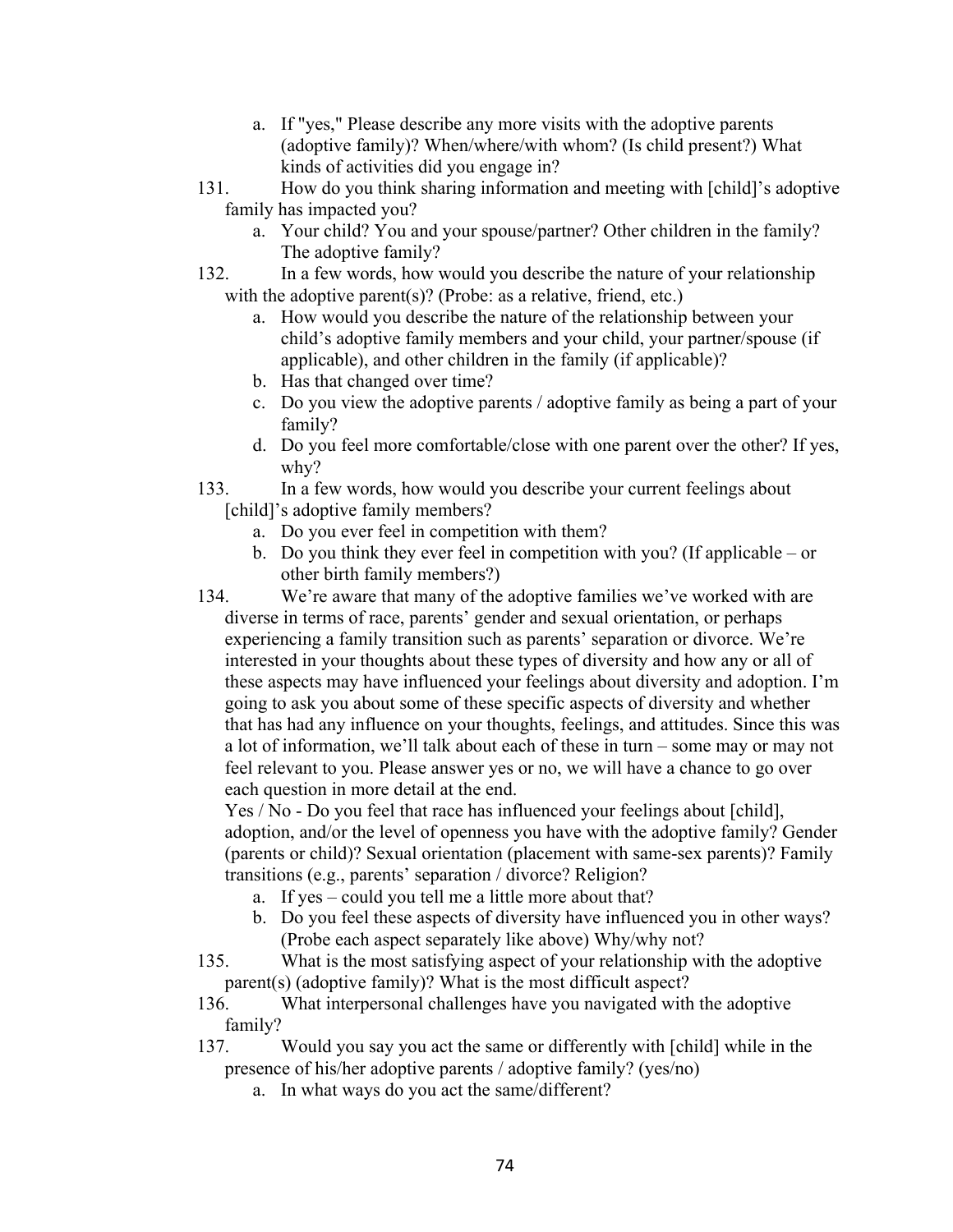- 138. Do you and [child] ever spend time together without the adoptive family there?
- 139. Do you talk with [child] about adoption? (yes/no)
- 140. Does child express any feelings about being adopted? (May not be as relevant if child was very young when he/she was told and/or the families always openly discussed it)
	- a. If "yes", can you briefly describe what kinds of things they talk about? (e.g., what adoption means, talking about birth family, etc.)
	- b. If "no", do you plan to talk about adoption with [child]? (why/why not?) If plan to discuss..., can you briefly describe when and what kinds of things do you plan to talk about?
- 141. If adoption is discussed, how comfortable is [child] with talking about his/her adoption?
- 142. Does [child] initiate conversations with you or ask you questions about adoption?
	- a. If "yes," how frequently? Have there been particular reasons [child] initiated these conversations?
- 143. In a few words, what do you think are your child's feelings toward his/her adoption and also his/her adoptive family members? (Generally positive or content? Any negative feelings? Confused? Etc.) Please describe in a few words.
- 144. If you lose contact with the adoptive parents / adoptive family members, do you think [child] would initiate a search for you or other family in the future?
	- a. Why or why not? How would this make you feel?
	- b. Have you ever hesitated with making a request of the adoptive family in fear that you could lose contact with [child]?
- 145. We've talked about quite a few things related to (child's name)'s adoption and openness arrangements, but I wonder if there might be anything that we've skipped that you feel would be important to understanding you, your family, and your experience with adoption. Is there anything that you would like to add to what we have discussed?

GO TO P. 14, "ADOPTION AND CURRENT FAMILY QUESTIONS" IF INITIALLY CHOSE A LESS OPEN OPTION AND LATER CHANGED TO A MORE OPEN OPTION:

- 146. You mentioned that you've experienced a change in the level of contact you've had with the adoptive family. Can you describe in a few words how this change in openness came about?
	- a. (e.g., Whose idea was it to change? What changes took place? How did you feel about the decision to change?)
	- b. (Probe for specifics about initial contact if needed: In the beginning, how often did you share information with adoptive parents? Who initiated each exchange? What kind of information did you and the adoptive parents/family share? (Contact information, phone calls, pictures, gifts, etc.) With whom did information sharing occur? (e.g., adoptive parents – one or both, child, other adoptive family members)
- 147. Have you, or anyone else, made any attempts to find information about [child]?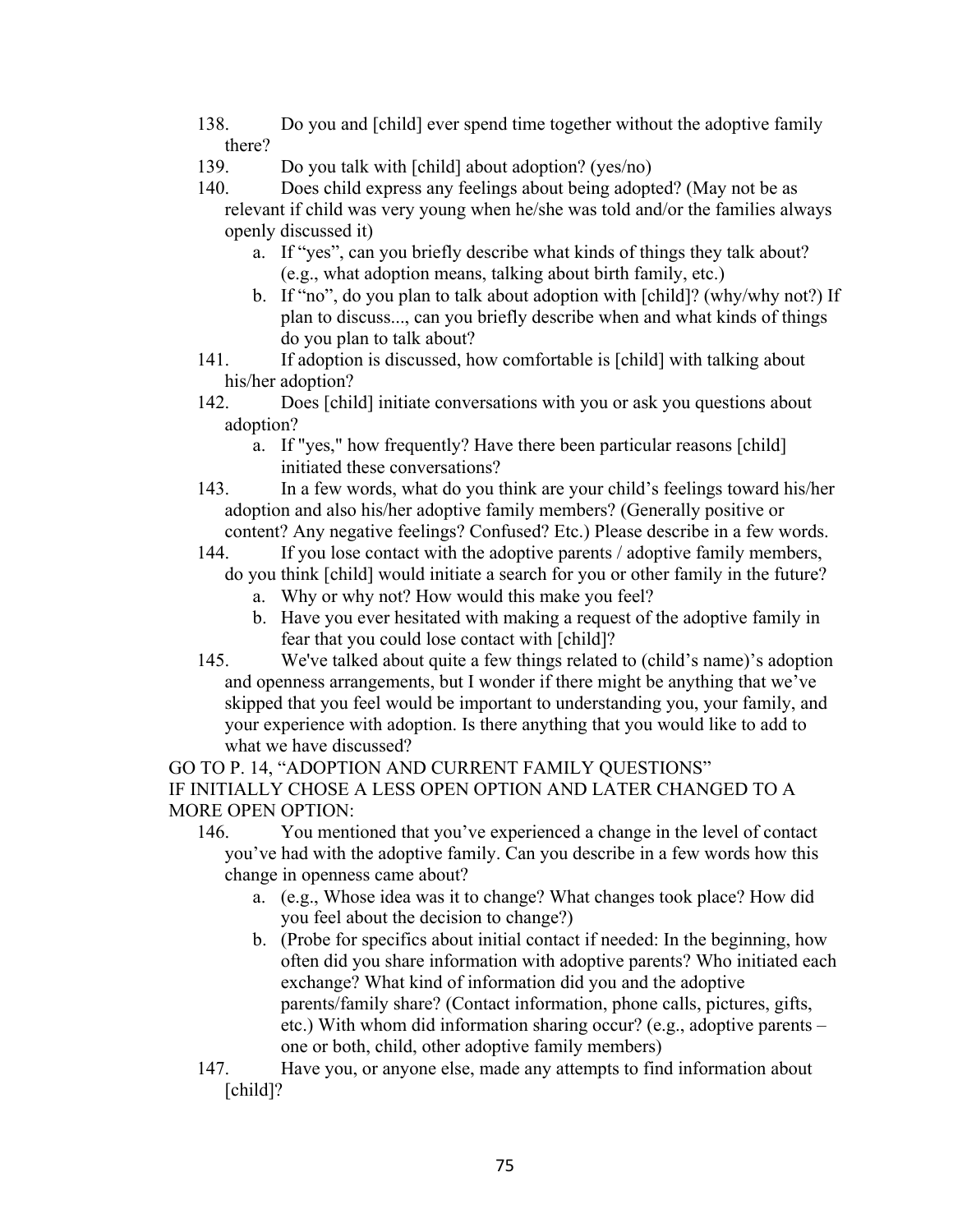- a. How, or in what ways, have these attempts happened?
- 148. Have you used any form of electronic media (email, FB, blogs, twitter, internet searches, etc.) to gather information about [child] prior to having actual contact with [child]?
	- a. If yes, how did you feel about searching?
	- b. Has anyone else searched [friends or family]?
- 149. Would you like to have more contact with [child] in the future? Why or why not?
	- a. If applicable How would you feel if the child's father [mother, other birth relatives] decided to search for [child] or if the adoptive parents wished to share pictures or information with the child's father [mother, other birth relatives] (e.g., through the agency)? If so, please describe (would your feelings depend on particular relatives?).
	- b. If applicable What are your thoughts about why other birth family members are not (as) involved with [child] and the adoptive family? What are your feelings about that?
- 150. Now we'll discuss what your current level of contact with your child's birth family:

With which adoptive family members do you share information (e.g., only adoptive parents – one or both, other adoptive family members, etc.)?

- 151. What kind of information (contact information, pictures, gifts, etc.) do you and the adoptive family share (and how do you share it – via phone/letter/Skype, etc.)?
	- a. What is the role of social media (e.g., Facebook, twitter, Skype) in information sharing with the adoptive family, if any?
- 152. How often (e.g., weekly, monthly, daily, etc.) do you share information with adoptive parents / family? Who usually initiates each exchange? (Probe for the history of sharing.)
	- a. If you wanted more contact with [child], would you feel comfortable asking the adoptive parent(s) to accommodate that? Do you think they would accommodate that?
- 153. How do you feel after you have received a letter/email, phone call, picture, gift, text, communication via social media etc. from the adoptive parents (adoptive family)?
- 154. Is there a written or verbal agreement for this kind of sharing? (yes/no) a. How binding do you feel this agreement is?
- 155. If yes to 153, have you or the adoptive parents (adoptive family) ever changed the agreement in terms of sharing information?

a. If yes, how does this make you feel?

Alternative for online chat #150-155: Please describe the circumstances of your first meeting with the adoptive family. When and where did the first meeting take place? Who initiated? How did you feel during the meeting? How do you think she/they felt about you? \*

156. Describe the circumstances of your FIRST meeting with the adoptive parent(s) [adoptive family]. Was the child present for this meeting?

157. When and where did the first meeting take place? Who initiated?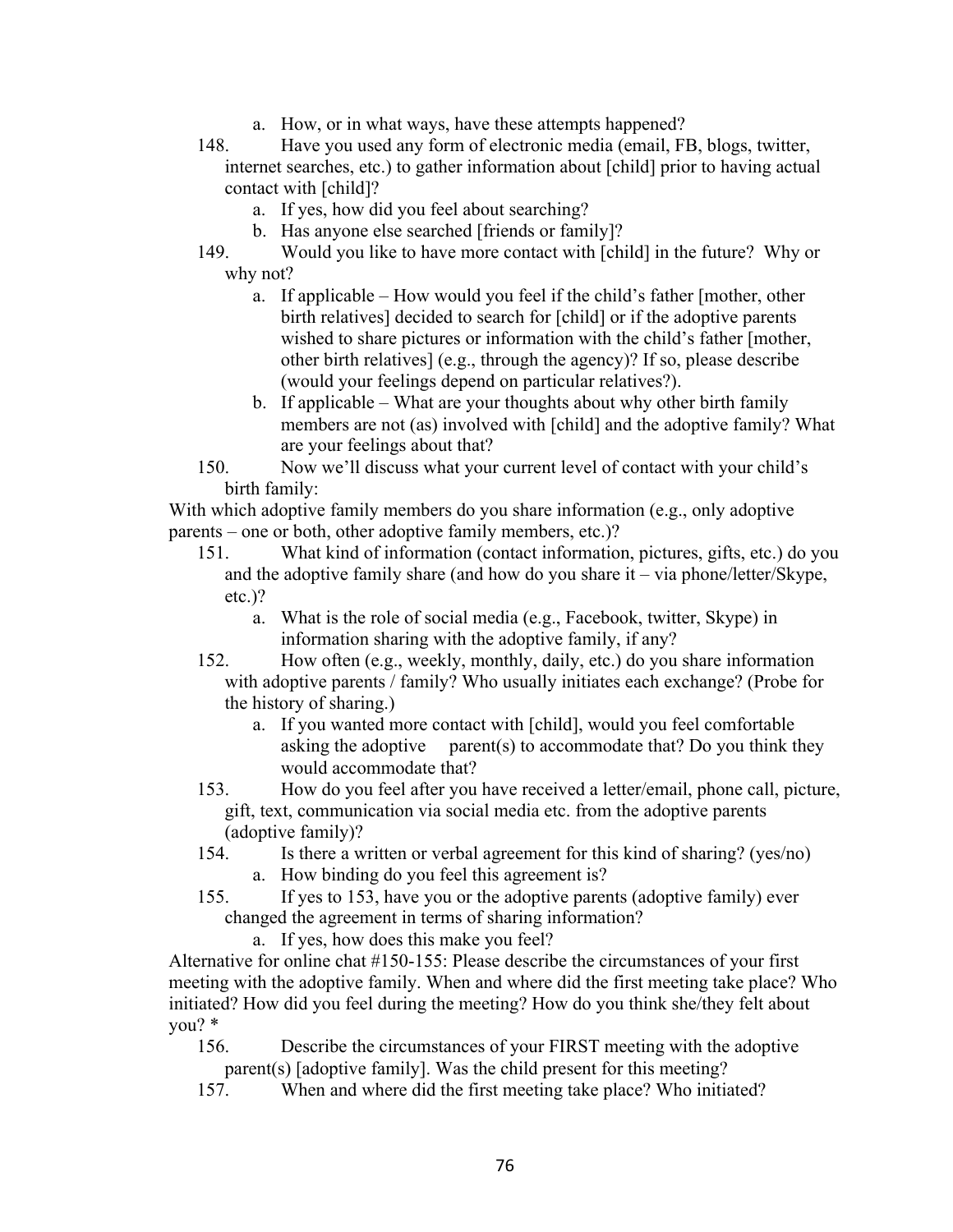- 158. How did you feel during the meeting?
- 159. Did you exchange identifying information (or already have it)? (First or last name, address, telephone number, etc.)
	- a. Why or why not?
- 160. What else did you talk about or do?
- 161. How do you think the adoptive parents (adoptive family) felt about you at that first meeting?
- 162. Have you had any more meetings with the adoptive parents (adoptive family)?
	- a. If "yes," Please describe any more meetings with the adoptive parents (adoptive family)? When/where/with whom (is child present)? What kinds of activities did you engage in?
- 163. How do you think sharing information and meeting with [child]'s adoptive family has impacted you?
	- a. Your child? You and your spouse/partner? Other children in family? The adoptive family?
- 164. In a few words, how would you describe the nature of your relationship with the adoptive parent(s)? (Probe: as a relative, friend, etc.)
	- a. How would you describe the nature of the relationship between your child's adoptive family members and your child, your partner/spouse (if applicable), and other children in the family (if applicable)?
	- b. Has that changed over time?
	- c. Do you view the adoptive parents / adoptive family as being a part of your family?
	- d. Do you feel more comfortable/close with one parent over the other? If yes, why?
- 165. In a few words, how would you describe your current feelings about [child]'s adoptive family members?
	- a. Do you ever feel in competition with them?
	- b. Do you think they ever feel in competition with you? (If applicable or other birth family members?)

166. We're aware that many of the adoptive families we've worked with are diverse in terms of race, parents' gender and sexual orientation, or perhaps experiencing a family transition such as parents' separation or divorce. We're interested in your thoughts about these types of diversity and how any or all of these aspects may have influenced your feelings about diversity and adoption. I'm going to ask you about some of these specific aspects of diversity and whether that has had any influence on your thoughts, feelings, and attitudes. Since this was a lot of information, we'll talk about each of these in turn – some may or may not feel relevant to you. Please answer yes or no, we will have a chance to go over each question in more detail at the end.

Yes / No - Do you feel that race has influenced your feelings about [child], adoption, and/or the level of openness you have with the adoptive family? Gender (parents or child)? Sexual orientation (placement with same-sex parents)? Family transitions (e.g., parents' separation / divorce? Religion?

a. If yes – could you tell me a little more about that?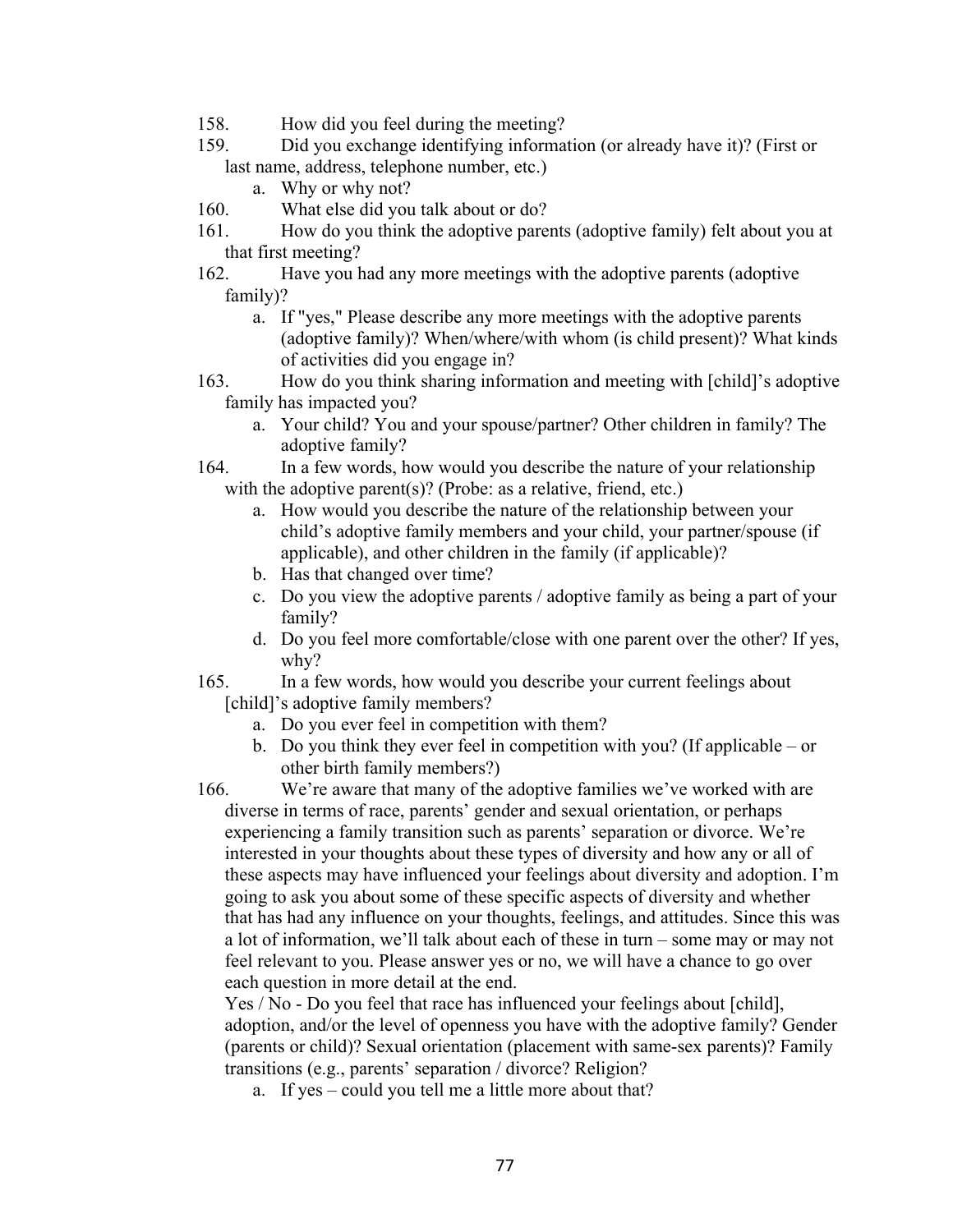- b. Do you feel these aspects of diversity have influenced you in other ways? (Probe each aspect separately like above) Why/why not?
- 167. What is the most satisfying aspect of your relationship with the adoptive parent(s) (adoptive family)? What is the most difficult aspect?
- 168. What interpersonal challenges have you navigated with the adoptive family?
- 169. Would you say you act the same or differently with [child] while in the presence of his/her adoptive parents / adoptive family? (yes/no)
	- a. In what ways do you act the same/different?
- 170. Do you and [child] ever spend time together without the adoptive family there?
- 171. Do you talk with [child] about adoption? (yes/no)
- 172. Does [child] express any feelings about being adopted? (May not be as relevant if child was very young when he/she was told and/or the families always openly discussed it)
	- a. If "yes", can you briefly describe what kinds of things they talk about? (e.g., what adoption means, talking about birth family, etc.)
	- b. If "no", do you plan to talk about adoption with [child]? (why/why not?) If yes, can you briefly describe when and what kinds of things do you plan to talk about?
- 173. If adoption is discussed, how comfortable is [child] with talking about his/her adoption?
- 174. Does [child] initiate conversations with you or ask you questions about adoption?
	- a. If "yes," how frequently? Have there been particular reasons [child] initiated these conversations?
- 175. In a few words, what do you think are [child's] feelings toward his/her adoption and also his/her adoptive family members? (Generally positive or content? Any negative feelings? Confused? Etc.) Please describe in a few words.
- 176. If you lose contact with the adoptive family, do you think [child] would initiate a search for you or other family in the future? Why or why not? How would this make you feel?
	- a. Have you ever hesitated with making a request of the adoptive family in fear that you could lose contact with [child]?
- 177. We've talked about quite a few things related to (child's name)'s adoption and openness arrangements, but I wonder if there might be anything that we've skipped that you feel would be important to understanding you, your family, and your experience with adoption. Is there anything that you would like to add to what we have discussed?

## ADOPTION AND CURRENT FAMILY QUESTIONS

These last questions are about experiences of openness in adoption with your partner and/or your children who are living with you / you are currently parenting. (If no partner/other children, SKIP to END.)

178. *If has partner,* what have you told your partner about your experiences with adoption?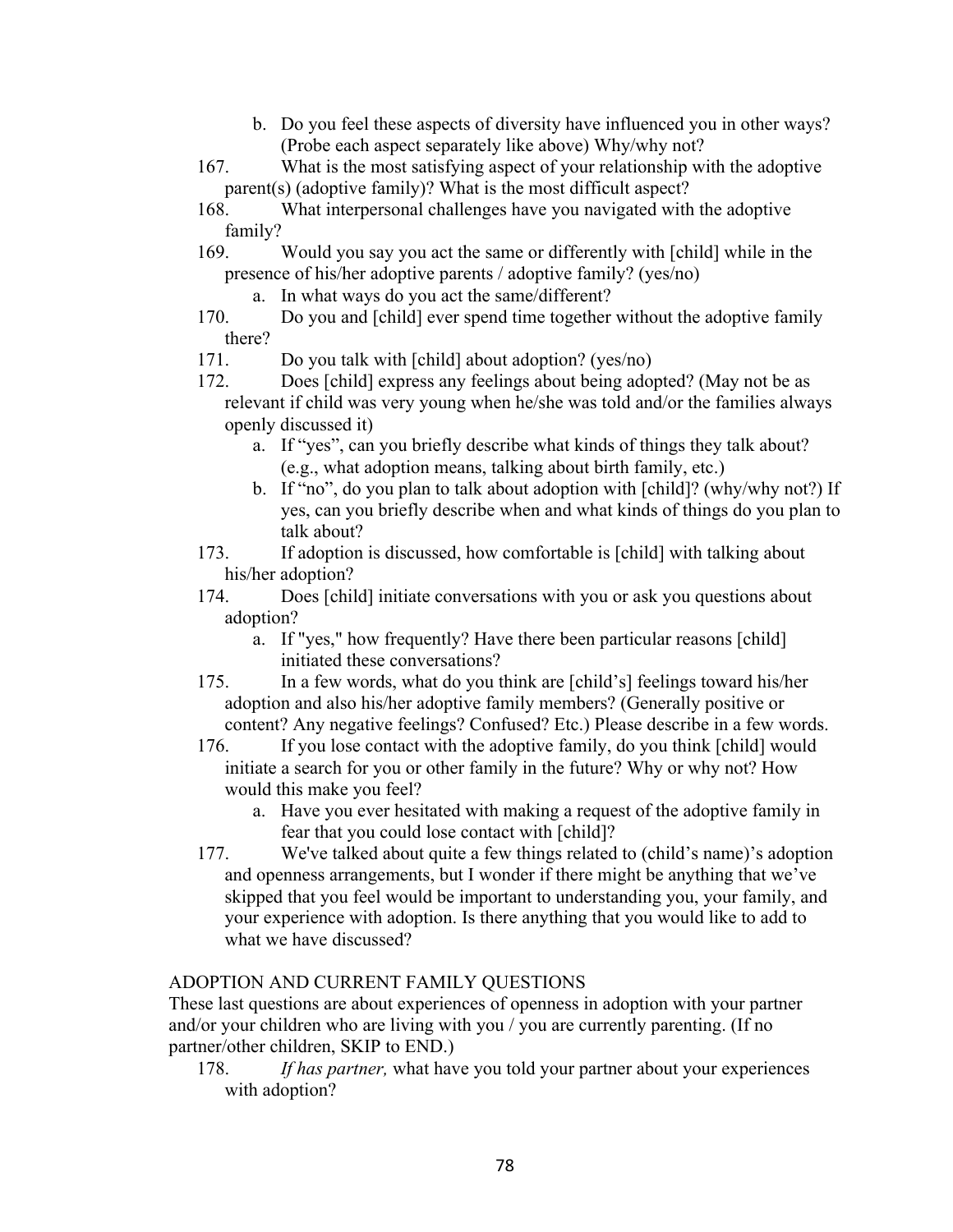- 179. If applicable What have you told your children about your experiences with adoption?
- 180. If applicable Can you briefly tell me about whether the experiences of your other children have generally been positive surrounding [child]'s adoption or about adoption in general? (yes/no) Can you give an example?
- 181. If applicable Does [child] have a relationship with any of your currently parented children? (i.e., children living with you, etc.)
- [NOTE: If participant answers "no," then skip TO END INTERVIEW.]
	- 182. How did [oldest parented child] and [child] first establish a relationship? a. Who initiated the relationship?
		- b. Did you encourage [oldest parented child] and [child] to have a relationship?
		- c. If so, in what ways did you do that?

[NOTE: If [child] has a relationship with several siblings, ask the series of questions about each one, as the relationship between [child] and each parented sibling may differ.]

183. How would you describe the relationship between [oldest parented sibling] and [child] at this point in time? [PROBE: For example—warm, strained, close, easy, difficult, etc.? Are they more like friends than siblings?]

[NOTE: If [child] has a relationship with several birth siblings, ask this question for each one, as the relationship between [child] and each birth sibling may differ.]

- 184. How has the relationship between [oldest parented sibling] and [child] developed over time?
- 185. If applicable How has [child]'s relationship with [parented children] affected your relationship with [child]?
- 186. Did milestones that occurred in either [child]'s life or [oldest parented sibling]'s life affects their relationship?

[NOTE: If [child] has a relationship with several birth siblings, ask this question for each one, as the relationship between [child] and each birth sibling may differ.]

- 187. How do [child] and [oldest parented sibling] stay in contact?
- 188. What forms of communication do they use?
- 189. How frequent is the contact?

[NOTE: If [child] has a relationship with several birth siblings, ask this question for each one, as the relationship between [child] and each birth sibling may differ.] TO END INTERVIEW:

Interviewer: All right, that's all I have. Do you have any other questions or comments you'd like to share? If not, thank you so much for spending your time telling me about your experiences. We are so appreciative of your sharing with us. [PI] will be following up with our study debriefing as well as some other information about your payment for participating over the next few weeks. If anything comes up in the meantime, don't hesitate to reach out. Again, thank you so much for your time and thoughtfulness. I've really enjoyed our conversation. [For online chat interviews only:] You can now feel free to delete this account, which will also delete record of this interview. We password protect the transcripts and store them on a secure network.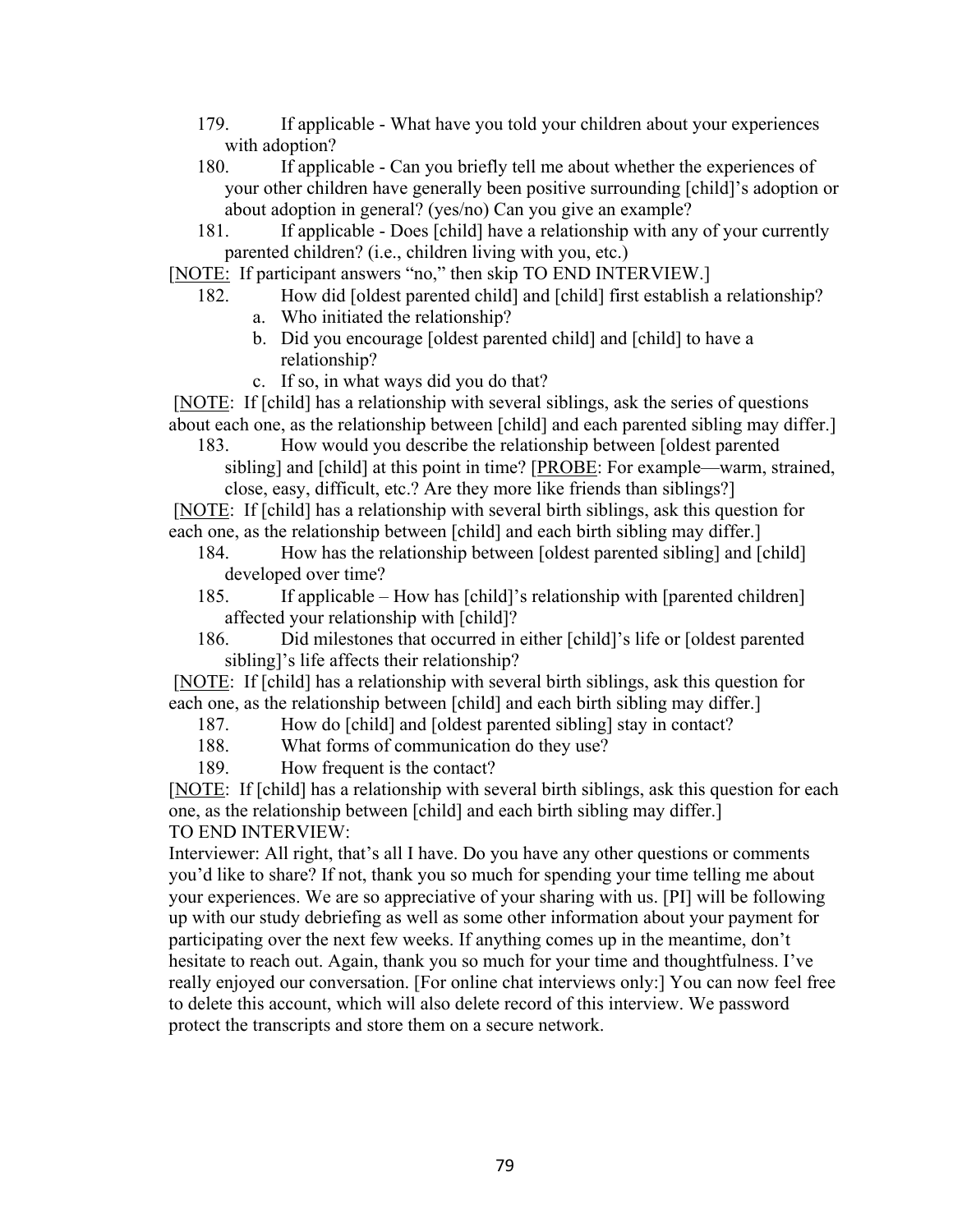## **APPENDIX C: CODEBOOK**

A thematic coding.

Instructions for this codebook:

- 1. Initially, read the appropriate excerpts from each assigned Birth Family interview.
- 2. Globally code the entire interview in addition to these specific questions for any relevant themes (as info could technically come up anywhere across the interview). Please take note of any additional themes that arise.
- 3. Then, in the excel sheet, select the sheet with your name on it. The sheet has a column for the transcript you are assigned titled Participant ID. At the top of the excel sheet, there is a row made up of the interview questions that correspond to this codebook (EX: Q14) with interview question explanations (EX: Q14\_EX). Within this codebook, you will find explanations for each code.
- 4. In the code column for each question, enter the number that corresponds with the interviewee's response (EX: 1).
	- a. If appropriate, multiple codes can be selected. In this case, please note your reasoning for multiple codes in the explanation column.
	- b. If the interviewee's response yields multiple codes: 2 OPTIONS:
		- i. OPTION ONE: Enter multiple codes separated by a comma. (EX: 1,2,3).
		- ii. OPTION TWO: Enter a new code column for each additional code. Each new code column will be created to the right of the first column and labeled with the original name plus 2,3,4, etc. (EX: if the original name is  $Q14$  the new column will be named  $Q14+2$ , if a third column is needed the name will be Q14+3, so on and so forth).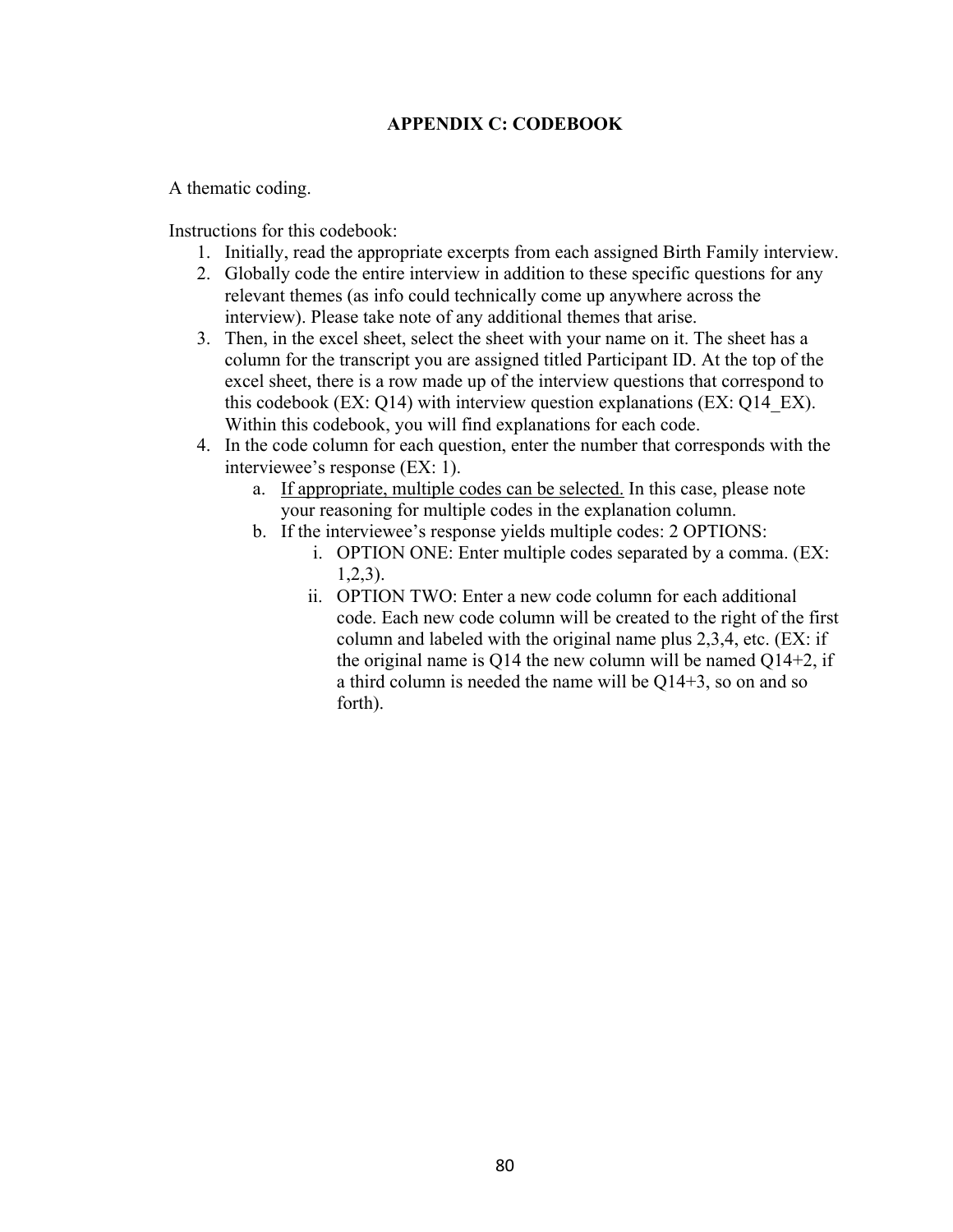| Question 14: How old were you at | Pregnancy/ Adoption         | 0- Did not mention    |
|----------------------------------|-----------------------------|-----------------------|
| the time (of the pregnancy OR    | Decision                    | this                  |
| placement? Be sure to specify)   |                             | 1- Considered/felt    |
|                                  | Life Circumstance           | young at the time     |
|                                  | Age of Pregnancy            | of pregnancy          |
|                                  |                             | 2- Considered/felt    |
|                                  | Participants direct or      | appropriate age       |
|                                  | inferred mentioning of      | or as if age was      |
|                                  | being 'too young' or 'too   | not a factor          |
|                                  |                             | 3- Considered /felt   |
|                                  | old' to be pregnant or      |                       |
|                                  | have a child.               | old at the time of    |
|                                  |                             | pregnancy             |
|                                  | Consider life               | 4- Age mentioned      |
|                                  | circumstance; age           | without any           |
|                                  | connected with being        | feelings              |
|                                  | pregnant.                   | associated of         |
|                                  |                             | being pregnant at     |
|                                  | Ex: Teen years often        | that age              |
|                                  | considered too young.       | Blank-question not    |
|                                  |                             | included              |
|                                  |                             | 9- participant was    |
|                                  |                             | unclear, or gave an   |
|                                  |                             | incomplete answer     |
|                                  |                             |                       |
|                                  |                             |                       |
| Question 15: Tell me about       | Pregnancy/Adoption          | 0- Did not mention    |
| yourself during this time.       | Decision                    | this                  |
|                                  |                             | 1- In a somewhat      |
| [Probe for living situation,     | Life Circumstance           | unstable situation    |
| occupation, education,           | <b>Stable or Unstable</b>   | according to life     |
| relationships, etc.)             |                             | circumstance          |
|                                  |                             | 2- In a somewhat      |
|                                  | Participants direct or      |                       |
|                                  | inferred mentioning of      | stable situation      |
|                                  | stability or instability    | according to life     |
|                                  | during this time.           | circumstance          |
|                                  |                             | Blank-question not    |
|                                  | Consider life               | included              |
|                                  | circumstance; stable could  | participant was<br>9- |
|                                  | be having an occupation/    | unclear, or gave an   |
|                                  | having an income, etc.      | incomplete answer     |
|                                  | Unstable could be           |                       |
|                                  | unemployment, no income,    |                       |
|                                  | insecure living situation,  |                       |
|                                  | lack of education, insecure |                       |
|                                  | relationship.               |                       |
|                                  |                             |                       |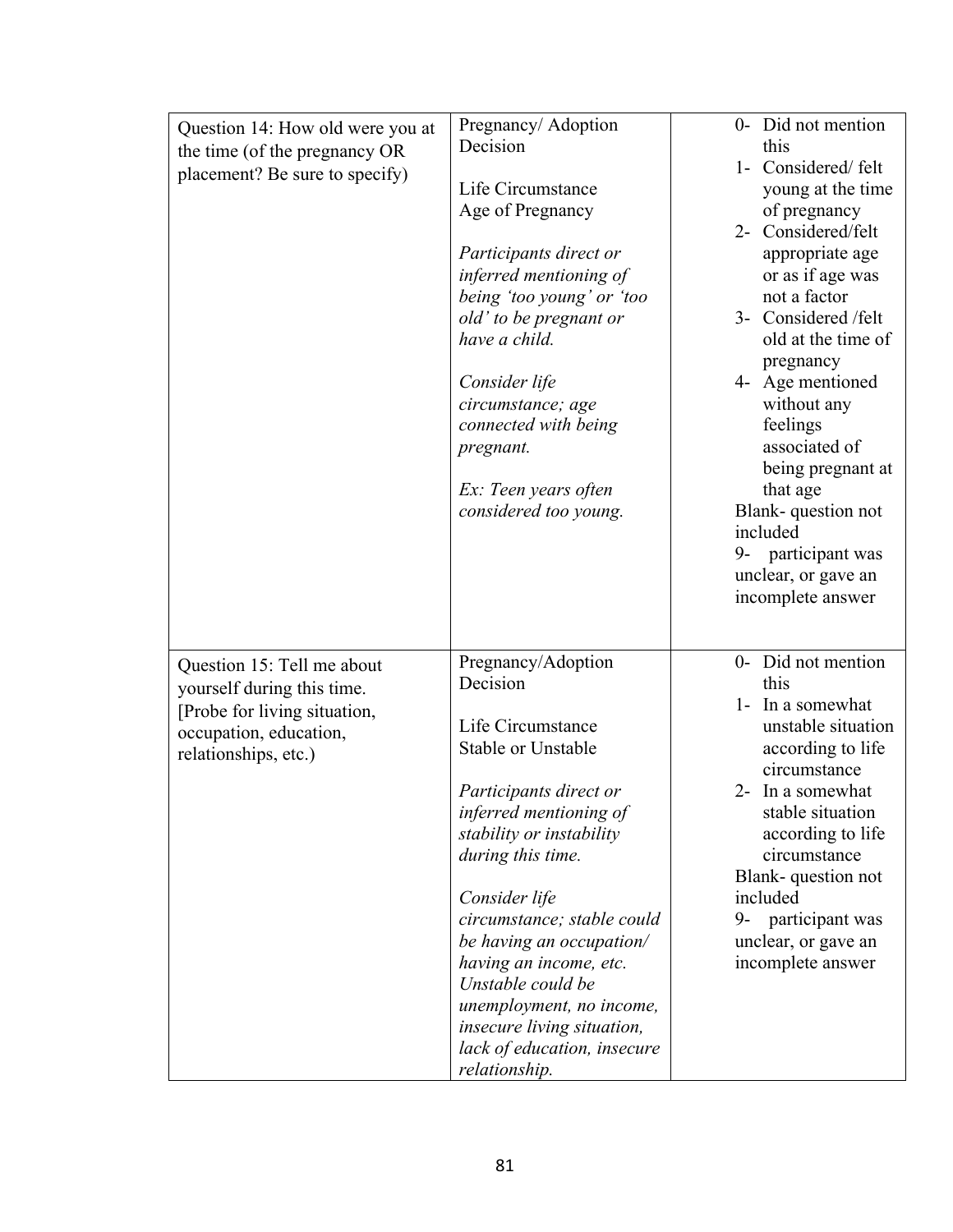| Question 16: With whom did you<br>discuss the pregnancy? (i.e., school<br>counselor, parent, friends, doctor,<br>$etc.$ )                      | Pregnancy/ Adoption<br>Decision<br>Outside influence<br>Social Support<br>Did participants feel the<br>need to hide their<br>pregnancy? | 0- Did not mention<br>this<br>1- Mentioned<br>purposefully not<br>discussing their<br>pregnancy with<br>others<br>2- Mentioned<br>discussing their<br>pregnancy with<br>others<br>Blank-question not<br>included<br>9- participant was<br>unclear, or gave an<br>incomplete answer                                                          |
|------------------------------------------------------------------------------------------------------------------------------------------------|-----------------------------------------------------------------------------------------------------------------------------------------|---------------------------------------------------------------------------------------------------------------------------------------------------------------------------------------------------------------------------------------------------------------------------------------------------------------------------------------------|
| Question 17: How did your family<br>react to the pregnancy? (Probe:<br>What was it like initially and did it<br>change?)                       | Pregnancy/Adoption<br>Decision<br>Outside influence<br>Social Support<br>Acceptance from others:<br>People's reactions to<br>pregnancy  | 0- Did not mention<br>this<br>1- Felt that their<br>family was<br>unsupportive of<br>the pregnancy<br>2- Felt that their<br>family was<br>supportive of the<br>pregnancy<br>3- Neutral (neither<br>supportive nor<br>unsupportive)<br>Blank-question not<br>included<br>$9-$<br>participant was<br>unclear, or gave an<br>incomplete answer |
| Question 18: How did others<br>(friends, coworkers, etc.) react to<br>the pregnancy? (Probe: What was<br>it like initially and did it change?) | Pregnancy/Adoption<br>Decision<br>Outside influence<br>Social Support<br>Acceptance from others:<br>People's reactions to<br>pregnancy  | 0- Did not mention<br>this<br>1- Felt that their<br>friends were<br>unsupportive of<br>the pregnancy<br>2- Felt that their<br>friends were<br>supportive of the<br>pregnancy                                                                                                                                                                |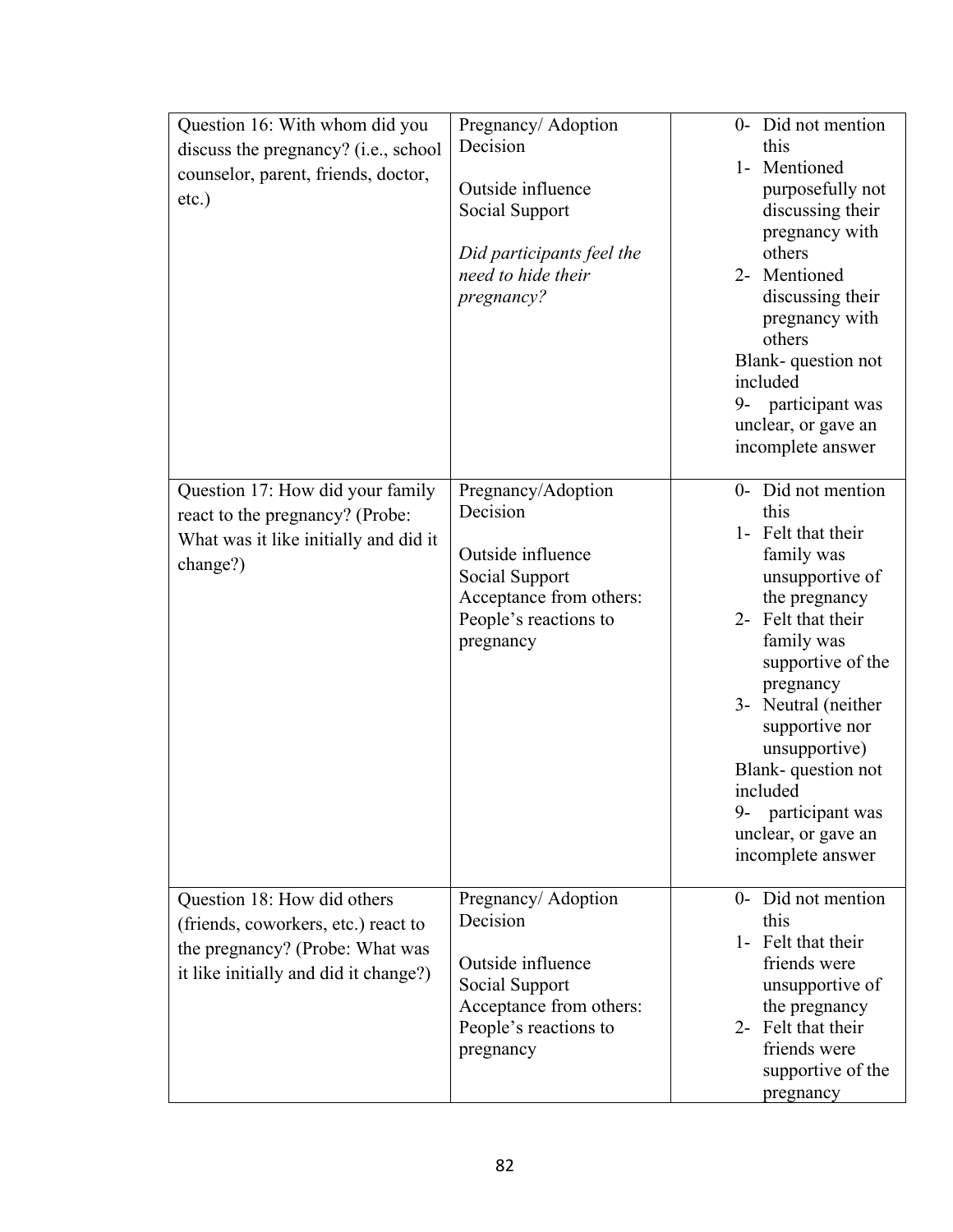| Question 19: How did the baby's<br>[father / other birth parent] react to<br>the pregnancy? (Probe: What was<br>it like initially and did it change?) | Pregnancy/Adoption<br>Decision<br>Outside Influence<br>Social Support<br>Pre-Placement Support<br>Absence of Support by BF | Blank-question not<br>included<br>9- participant was<br>unclear, or gave an<br>incomplete answer<br>0- Did not mention<br>this<br>1- Felt that BF was<br>unsupportive of<br>the pregnancy<br>2- Felt that BF was<br>supportive of the<br>pregnancy<br>Blank-question not<br>included<br>participant was<br>9-<br>unclear, or gave an<br>incomplete answer           |
|-------------------------------------------------------------------------------------------------------------------------------------------------------|----------------------------------------------------------------------------------------------------------------------------|---------------------------------------------------------------------------------------------------------------------------------------------------------------------------------------------------------------------------------------------------------------------------------------------------------------------------------------------------------------------|
| Question 20: How did you feel<br>about being pregnant?<br>Were there any health<br>a.<br>complications during your<br>pregnancy?                      | Pregnancy/Adoption<br>Decision<br><b>Emotional Health</b><br><b>Emotional Response</b>                                     | 0- Did not mention<br>this<br>1- Mentioned<br>mostly positive<br>feelings<br>associated with<br>being pregnant<br>2- Mentioned<br>mostly negative<br>feelings<br>associated with<br>being pregnant<br>3- Neutral (neither<br>positive nor<br>negative feelings)<br>Blank-question not<br>included<br>9- participant was<br>unclear, or gave an<br>incomplete answer |
| Question 21: Did you feel<br>supported during your pregnancy?<br>If $yes - Who$<br>a.<br>helped, and how did                                          | Pregnancy/ Adoption<br>Decision<br><b>Pre-Placement Support</b>                                                            | 0- Did not mention<br>this<br>1- Felt overall a<br>lack of support<br>during pregnancy                                                                                                                                                                                                                                                                              |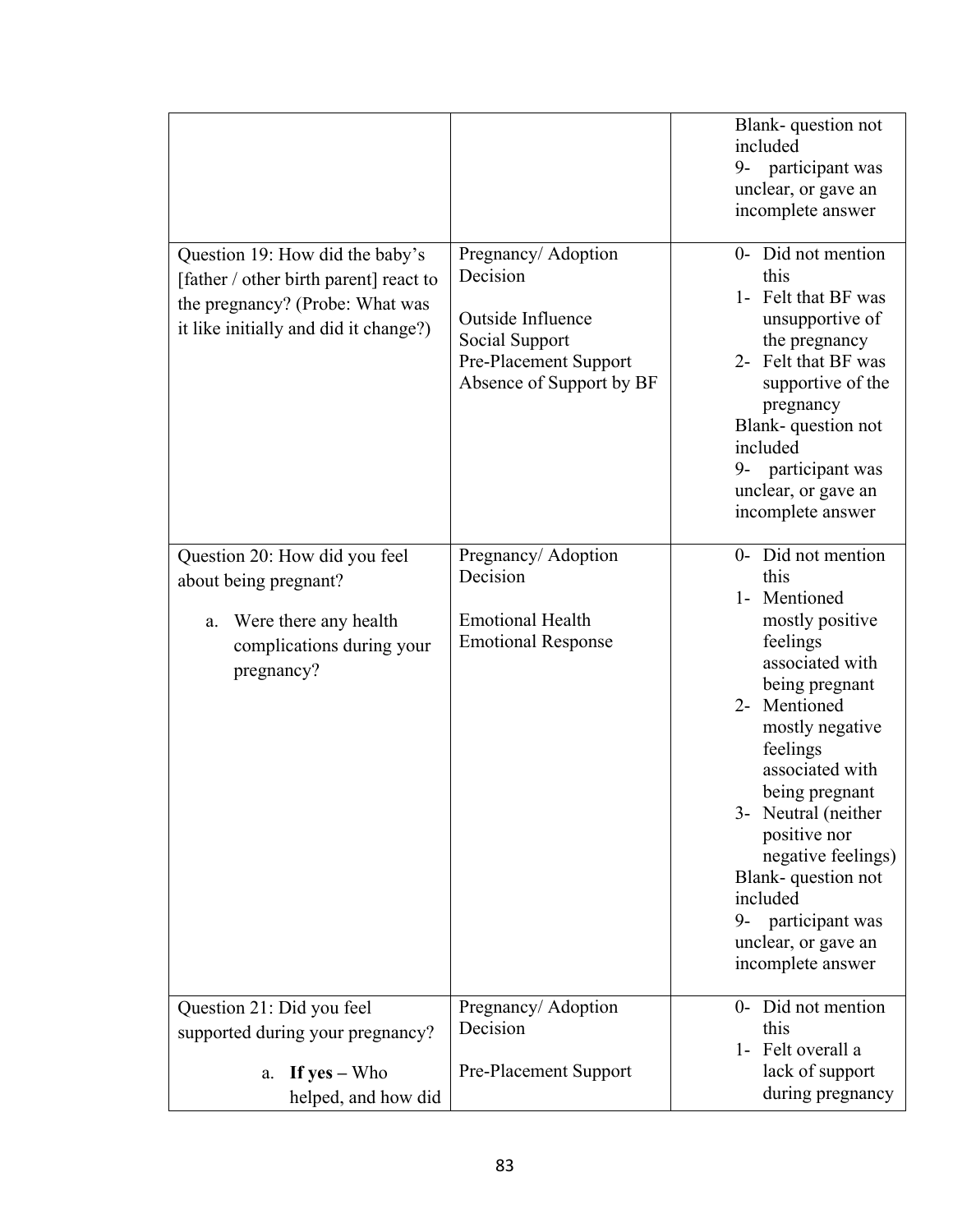| they help? Did you<br>feel these supports<br>were effective?                                                                                                                                                                                                                                                                                                                   | Social, Emotional,<br>Practical, Financial                                                                                                                                                                                                       | 2- Felt overall<br>support during<br>pregnancy<br>Blank-question not<br>included<br>participant was<br>9-<br>unclear, or gave an<br>incomplete answer                                                                                                                                                                                        |
|--------------------------------------------------------------------------------------------------------------------------------------------------------------------------------------------------------------------------------------------------------------------------------------------------------------------------------------------------------------------------------|--------------------------------------------------------------------------------------------------------------------------------------------------------------------------------------------------------------------------------------------------|----------------------------------------------------------------------------------------------------------------------------------------------------------------------------------------------------------------------------------------------------------------------------------------------------------------------------------------------|
| Question 22: Did you work with an<br>adoption agency?<br>b. If so, did the agency<br>offer you any form<br>of help (ex: classes,<br>counseling,<br>financial supports)<br>during your<br>pregnancy?                                                                                                                                                                            | Pregnancy/ Adoption<br>Decision<br>Social support<br>Counseling<br>Resources<br>Participant noted that the<br>agency offered a form of<br>help.                                                                                                  | 0- Did not mention<br>this<br>1- Noted working<br>with an adoption<br>agency<br>2- Noted not<br>working with an<br>adoption agency<br>3- Agency offered<br>help<br>4- Agency did not<br>offer help<br>Blank-question not<br>included<br>9- participant was<br>unclear, or gave an<br>incomplete answer                                       |
| Question 24: Please describe your<br>feelings during your hospital stay<br>with the baby [if not at hospital:<br>just after giving birth].<br>What contact, if<br>$\mathbf{c}$ .<br>any, did you have<br>with the baby<br>during your hospital<br>stay [if not at<br>hospital: just after<br>giving birth]?<br>d. Did you see, hold,<br>feed, or stay (room)<br>with the baby? | Pregnancy/ Adoption<br>Decision<br><b>Emotional Health</b><br>Having a moment with<br>baby in hospital.<br>Did the participant feel<br>her needs were met during<br>her hospital stay? Was the<br>BM able to hold the baby<br><i>if desired?</i> | Did not mention<br>$0-$<br>this<br>Mentioned<br>$1-$<br>mostly negative<br>feelings<br>associated with<br>hospital stay<br>2- Mentioned<br>mostly positive<br>feelings<br>associated with<br>hospital stay<br>3- Did not have<br>contact with the<br>baby during<br>hospital stay<br>4- Had contact with<br>the baby during<br>hospital stay |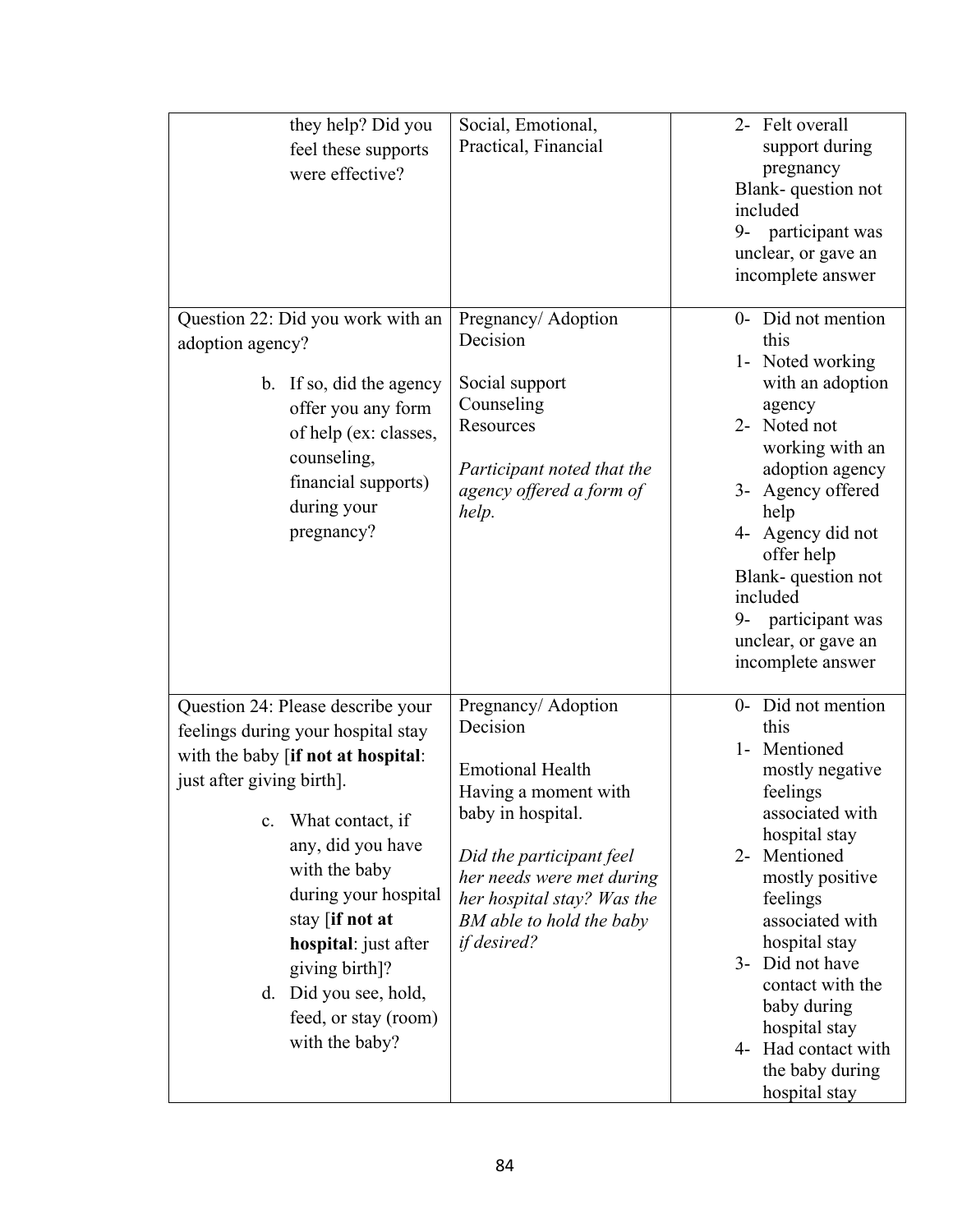|                                                      |                     | Blank-question not<br>included<br>9- participant was<br>unclear, or gave an<br>incomplete answer |
|------------------------------------------------------|---------------------|--------------------------------------------------------------------------------------------------|
| Question 25: Did any members of                      | Pregnancy/ Adoption | 0- Did not mention                                                                               |
| your family or the adoptive family                   | Decision            | this                                                                                             |
| come visit in the hospital [if not at                |                     | 1- Noted family                                                                                  |
| hospital: after you gave birth]?                     | Social Support      | members and/or<br>adoptive family's                                                              |
| If so, who?<br>e.                                    |                     | presence at birth                                                                                |
| f.<br>What contact, if                               |                     | 2- Noted family                                                                                  |
| any, did they have                                   |                     | members and/or                                                                                   |
| with the baby?                                       |                     | adoptive family's<br>absence at birth                                                            |
| Were there any<br>g.                                 |                     | Blank-question not                                                                               |
| problems                                             |                     | included                                                                                         |
| surrounding this                                     |                     | 9- participant was                                                                               |
| contact?                                             |                     | unclear, or gave an                                                                              |
|                                                      |                     | incomplete answer                                                                                |
| Question 26: Did you have a role                     | Pregnancy/ Adoption | 0- Did not mention                                                                               |
| in choosing adoption for [child]?                    | Decision            | this                                                                                             |
| (Probe: if yes/no, ask for any more                  |                     | 1- Felt they did not                                                                             |
| information the participant would<br>like to share.] | Freedom of Choice   | have a role in<br>choosing                                                                       |
|                                                      |                     | adoption                                                                                         |
|                                                      |                     | 2- Felt they had a                                                                               |
|                                                      |                     | role in choosing<br>adoption                                                                     |
|                                                      |                     | Blank-question not<br>included                                                                   |
|                                                      |                     | participant was<br>9-                                                                            |
|                                                      |                     | unclear, or gave an                                                                              |
|                                                      |                     | incomplete answer                                                                                |
| Question 27: How old was child                       | Pregnancy/Adoption  | 0- Did not mention                                                                               |
| (or how far along in the pregnancy                   | Decision            | this                                                                                             |
| was it) when you decided to                          |                     | 1- Chose adoption                                                                                |
| choose adoption?                                     | Life Circumstance   | in the earlier<br>stages of                                                                      |
|                                                      |                     | pregnancy                                                                                        |
|                                                      |                     | 2- Chose adoption                                                                                |
|                                                      |                     | in the later stages                                                                              |
|                                                      |                     | of pregnancy                                                                                     |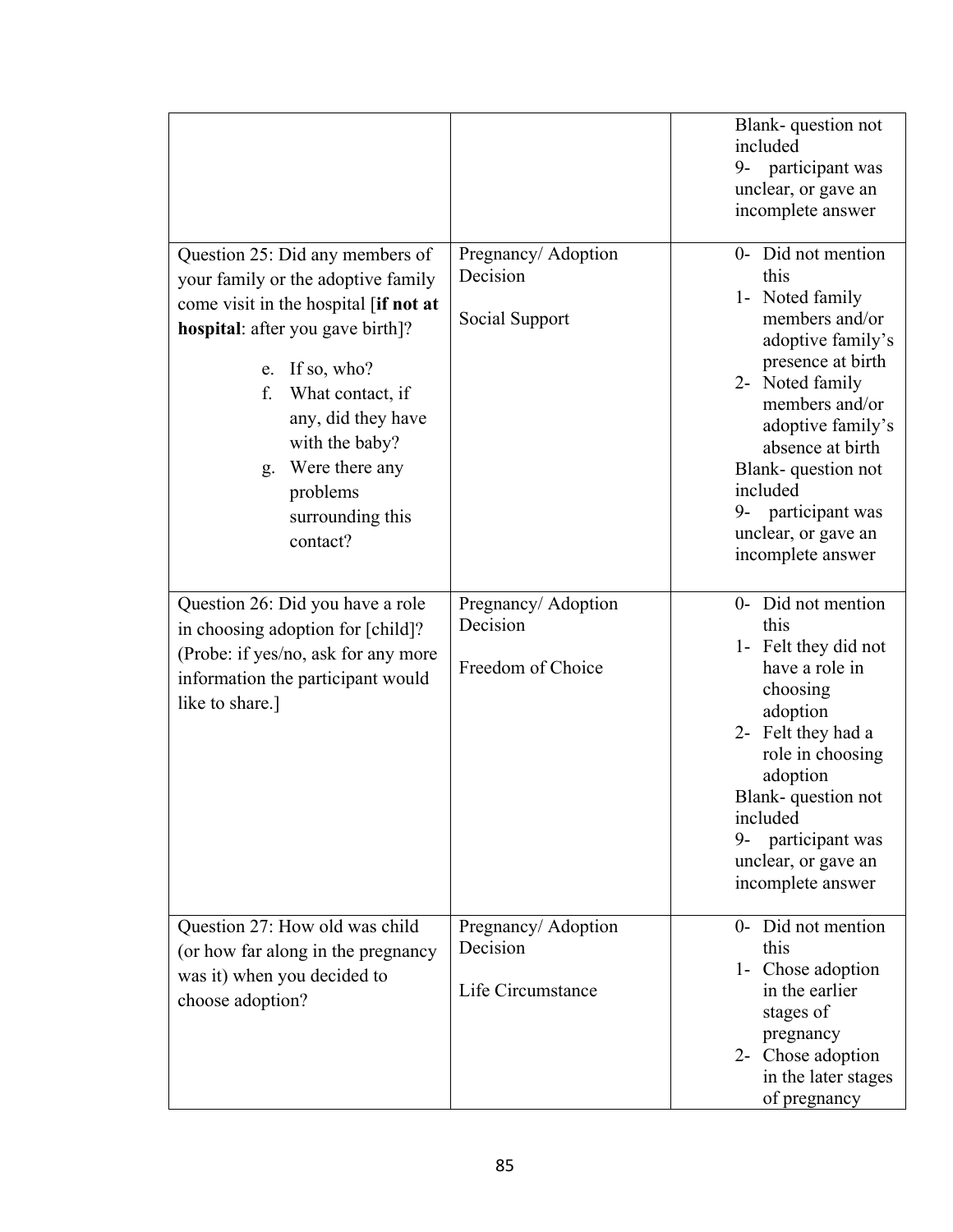|                                                                                                                                                                                                                   |                                                                                                                                                                   | Blank-question not<br>included<br>participant was<br>9-<br>unclear, or gave an<br>incomplete answer                                                                                                                                            |
|-------------------------------------------------------------------------------------------------------------------------------------------------------------------------------------------------------------------|-------------------------------------------------------------------------------------------------------------------------------------------------------------------|------------------------------------------------------------------------------------------------------------------------------------------------------------------------------------------------------------------------------------------------|
| Question 28: Did you consider any<br>other plans other than adoption?<br>(Only note if more information is<br><i>needed:</i> i.e., raising [child],<br>abortion, etc.)                                            | Pregnancy/ Adoption<br>Decision<br>Freedom of choice in<br>Decision<br>Access to Information<br>Having information and<br>resources at the "right"<br>time        | 0- Did not mention<br>this<br>1- Mentioned<br>considering other<br>plans<br>2- Mentioned only<br>considering<br>adoption<br>Blank-question not<br>included<br>participant was<br>9-<br>unclear, or gave an<br>incomplete answer                |
| Question 29: Did you feel<br>supported in your decision?                                                                                                                                                          | Pregnancy/ Adoption<br>Decision<br>Support: Social,<br>Emotional, Practical                                                                                       | 0- Did not mention<br>this<br>1- Mentioned<br>feeling supported<br>in decision<br>2- Mentioned<br>feeling<br>unsupported in<br>decision<br>Blank-question not<br>included<br>participant was<br>9-<br>unclear, or gave an<br>incomplete answer |
| Question 30: Who supported you<br>(in your decision)? (Family,<br>friends, roommates, relatives,<br>significant others, siblings, etc.)<br>If yes - How did<br>a.<br>they help? (How<br>were they<br>supportive?) | Pregnancy/ Adoption<br>Decision<br>Support: Social, Financial,<br>Emotional<br>Financial support-<br>monetary funding,<br>backing, assistance,<br>resources, etc. | 0- Did not mention<br>this<br>1- Family/<br>Relatives/<br>Siblings<br>2- Significant Other<br>3- Friends/<br>Roommates<br>4- Did not feel<br>supported in                                                                                      |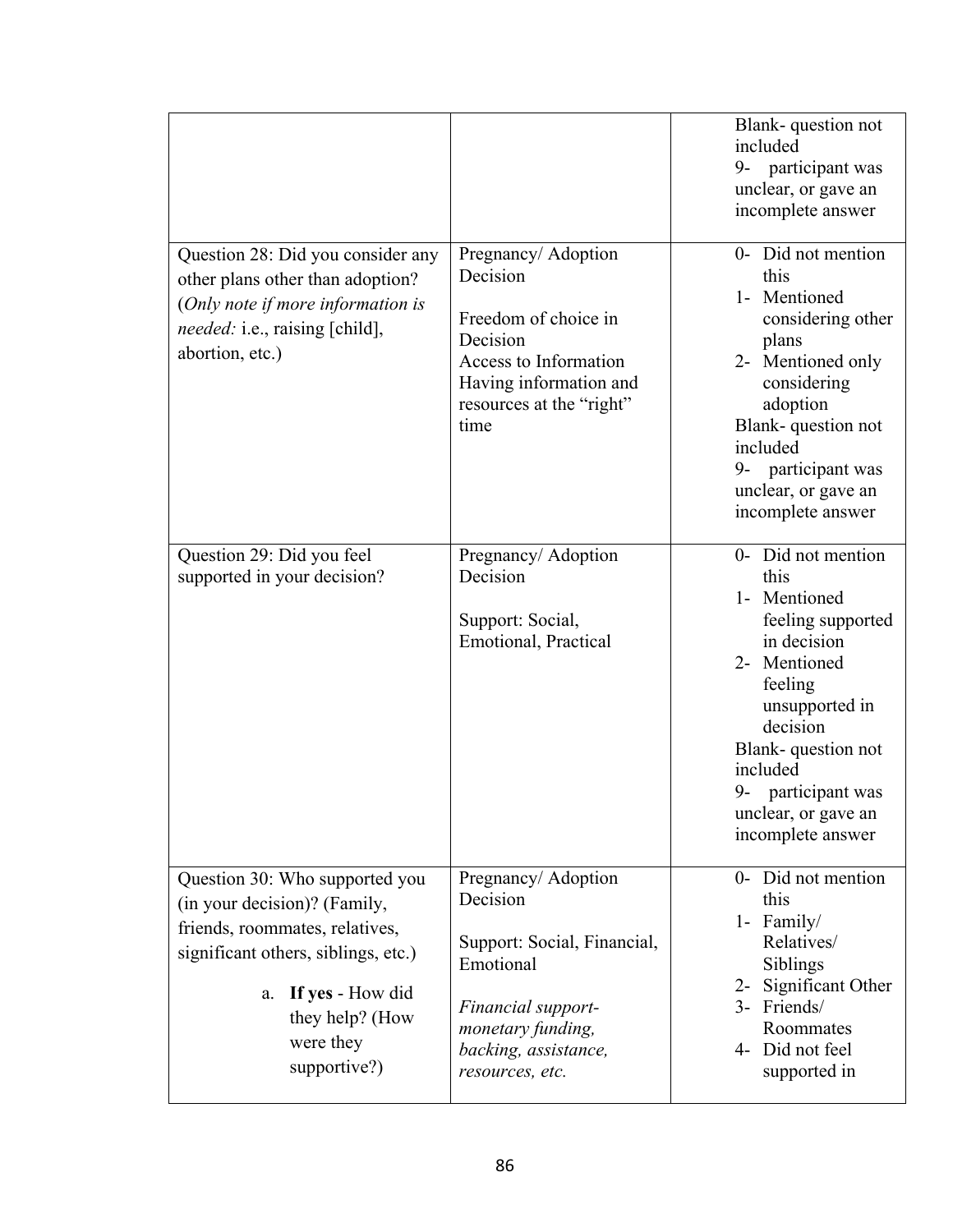| b. Do you have friends<br>or relatives who<br>have adopted or<br>placed children for<br>adoption?<br>i. If so, could<br>you briefly<br>describe<br>their<br>experiences?<br>ii.<br>How have<br>they and<br>their<br>experiences<br>influenced<br>your<br>feelings? | Social support-social<br>acceptability from friends,<br>from work (ex: to return to<br>work), outside help,<br>community in general, a<br>helping hand<br><b>Emotional Support-</b><br>emotion sharing, open-up<br>to, provision of<br>acceptance, reassurance,<br>encouragement, a listening<br>ear | pregnancy<br>decision<br>5- Financially<br>Socially<br>$6-$<br>7- Emotionally<br>Blank-question not<br>included<br>participant was<br>9-<br>unclear, or gave an<br>incomplete answer                                                                                                                 |
|--------------------------------------------------------------------------------------------------------------------------------------------------------------------------------------------------------------------------------------------------------------------|------------------------------------------------------------------------------------------------------------------------------------------------------------------------------------------------------------------------------------------------------------------------------------------------------|------------------------------------------------------------------------------------------------------------------------------------------------------------------------------------------------------------------------------------------------------------------------------------------------------|
| Question 31: Did you ever feel that<br>you were forced into placing<br>[child] for adoption?                                                                                                                                                                       | Pregnancy/ Adoption<br>Decision<br>Life Circumstance<br>Freedom of Choice in<br>Decision                                                                                                                                                                                                             | 0- Did not mention<br>this<br>1- Mentioned<br>feeling forced<br>into placing child<br>for adoption<br>2- Mentioned<br>feeling decision<br>was voluntary<br>into placing child<br>for adoption<br>Blank-question not<br>included<br>participant was<br>9-<br>unclear, or gave an<br>incomplete answer |
|                                                                                                                                                                                                                                                                    |                                                                                                                                                                                                                                                                                                      |                                                                                                                                                                                                                                                                                                      |
| Question 38: If worked with an<br>agency What factors influenced<br>your decision to place your child<br>though (name of agency)?                                                                                                                                  | The Adoption and<br><b>Placement Process</b><br>Social Support: Agency<br><b>Placement Support</b>                                                                                                                                                                                                   | 0- Did not mention<br>this<br>1- Reputation<br>2- Location<br>Resources available<br>$3-$<br>No factors in<br>4-<br>particular                                                                                                                                                                       |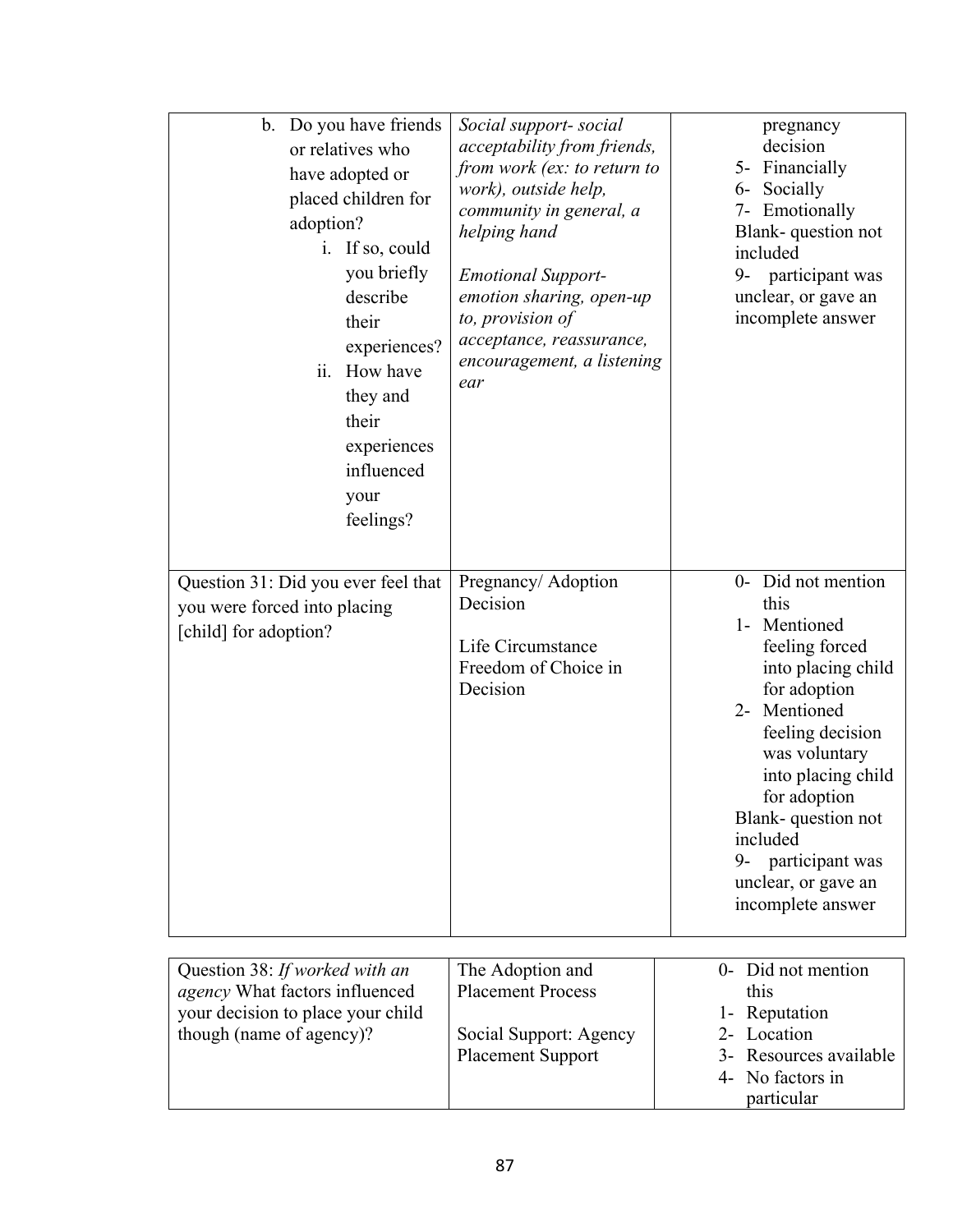|                                                                                                                                                                                                                                                   | Other factors example: a<br>personal connection.                                                                                                                                                                                                | 5- Other factors<br>Blank-question not<br>included<br>participant was<br>9-<br>unclear, or gave an<br>incomplete answer                                                                                                                                                                                                                                                               |
|---------------------------------------------------------------------------------------------------------------------------------------------------------------------------------------------------------------------------------------------------|-------------------------------------------------------------------------------------------------------------------------------------------------------------------------------------------------------------------------------------------------|---------------------------------------------------------------------------------------------------------------------------------------------------------------------------------------------------------------------------------------------------------------------------------------------------------------------------------------------------------------------------------------|
| Question 40: After the pregnancy,<br>what kind of support, if any did<br>you receive from the agency (or<br>others)? Were these supports<br>helpful?                                                                                              | The Adoption and<br><b>Placement Process</b><br>Support: Social,<br>Financial, Emotional<br><b>Access to Resources</b><br>Post-Placement Support<br>Having information/<br>resources at the "right"<br>time                                     | 0- Did not mention<br>this<br>1- Mentioned support<br>that falls within<br>social realm<br>2- Mentioned support<br>that falls within<br>financial realm<br>(free services/<br>resources)<br>3- Mentioned support<br>that falls within<br>emotional realm<br>4- No support offered<br>Blank-question not<br>included<br>9- participant was<br>unclear, or gave an<br>incomplete answer |
| Question 41: If worked with an<br>agency OR through natural<br>progression of relationship and<br>agreement with adoptive parents:<br>What options did your agency or<br>adoptive parents offer/discuss<br>regarding open or closed<br>adoptions? | The Adoption and<br><b>Placement Process</b><br>Resources and<br><b>Information Sharing</b><br>Having information/<br>resources at the "right"<br>time<br>Note if chosen options<br>was through agency or<br>agreement with adoptive<br>parents | 0- Did not mention<br>this<br>1- Offered sharing of<br>information<br>2- Offered pictures<br>3- Offered gifts<br>4- Offered meeting<br>parents<br>5- Offered selecting<br>adoptive parents<br>6- Offered other<br>options<br>Blank-question not<br>included<br>9- participant was<br>unclear, or gave an<br>incomplete answer                                                         |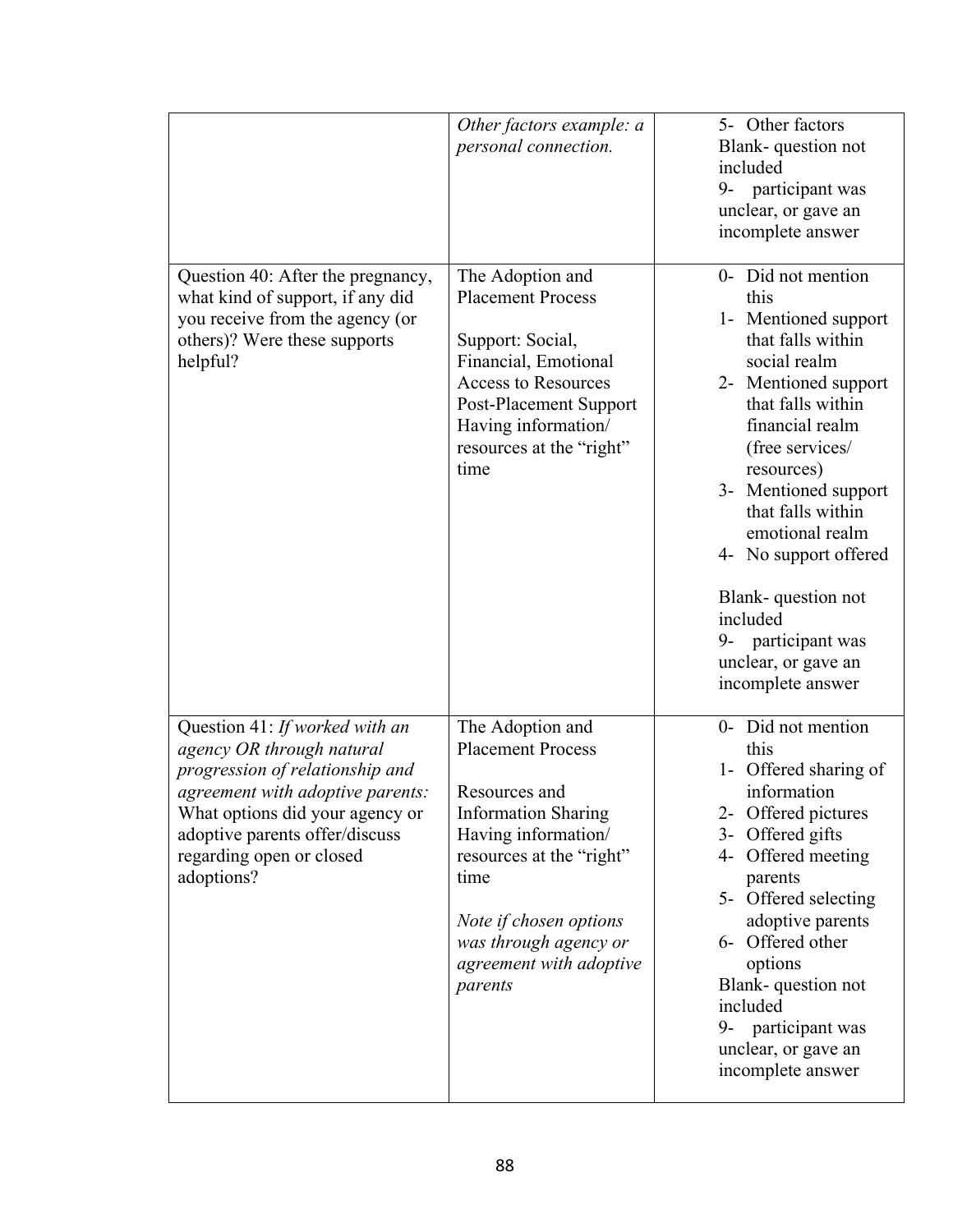| Question 56: Have you noticed<br>any changes (improvements or<br>decline) in your health (physical/<br>mental/emotional) since the time<br>of the placement?<br>Question 72: How would you                                 | The Adoption and<br><b>Placement Process</b><br>Post-Placement<br>Health, Adjustment<br>Guilt, Greif, Mental<br>Health<br>The Adoption and | 0- Did not mention<br>this<br>1- Noticed changes in<br>health since time of<br>placement<br>2- Did not notice<br>changes in health<br>since time of<br>placement<br>Blank-question not<br>included<br>9- participant was<br>unclear, or gave an<br>incomplete answer<br>0- Did not mention                                |
|----------------------------------------------------------------------------------------------------------------------------------------------------------------------------------------------------------------------------|--------------------------------------------------------------------------------------------------------------------------------------------|---------------------------------------------------------------------------------------------------------------------------------------------------------------------------------------------------------------------------------------------------------------------------------------------------------------------------|
| describe your current feelings                                                                                                                                                                                             | <b>Placement Process</b>                                                                                                                   | this                                                                                                                                                                                                                                                                                                                      |
|                                                                                                                                                                                                                            |                                                                                                                                            | 1- Mentioned positive                                                                                                                                                                                                                                                                                                     |
| about [child]'s adoptive family?<br>Do you ever feel in<br>h.<br>competition with<br>them?<br>i.<br>Do you think they<br>ever feel in<br>competition with<br>you? (if applicable<br>$-$ or other birth<br>family members?) | Relationship contact/<br>contract with adoptive<br>parents                                                                                 | feelings associated<br>with child's<br>adoptive family<br>2- Mentioned negative<br>feelings associated<br>with child's<br>adoptive family<br>3- Indifferent feelings<br>associated with<br>child's adoptive<br>family<br>Blank-question not<br>included<br>9- participant was<br>unclear, or gave an<br>incomplete answer |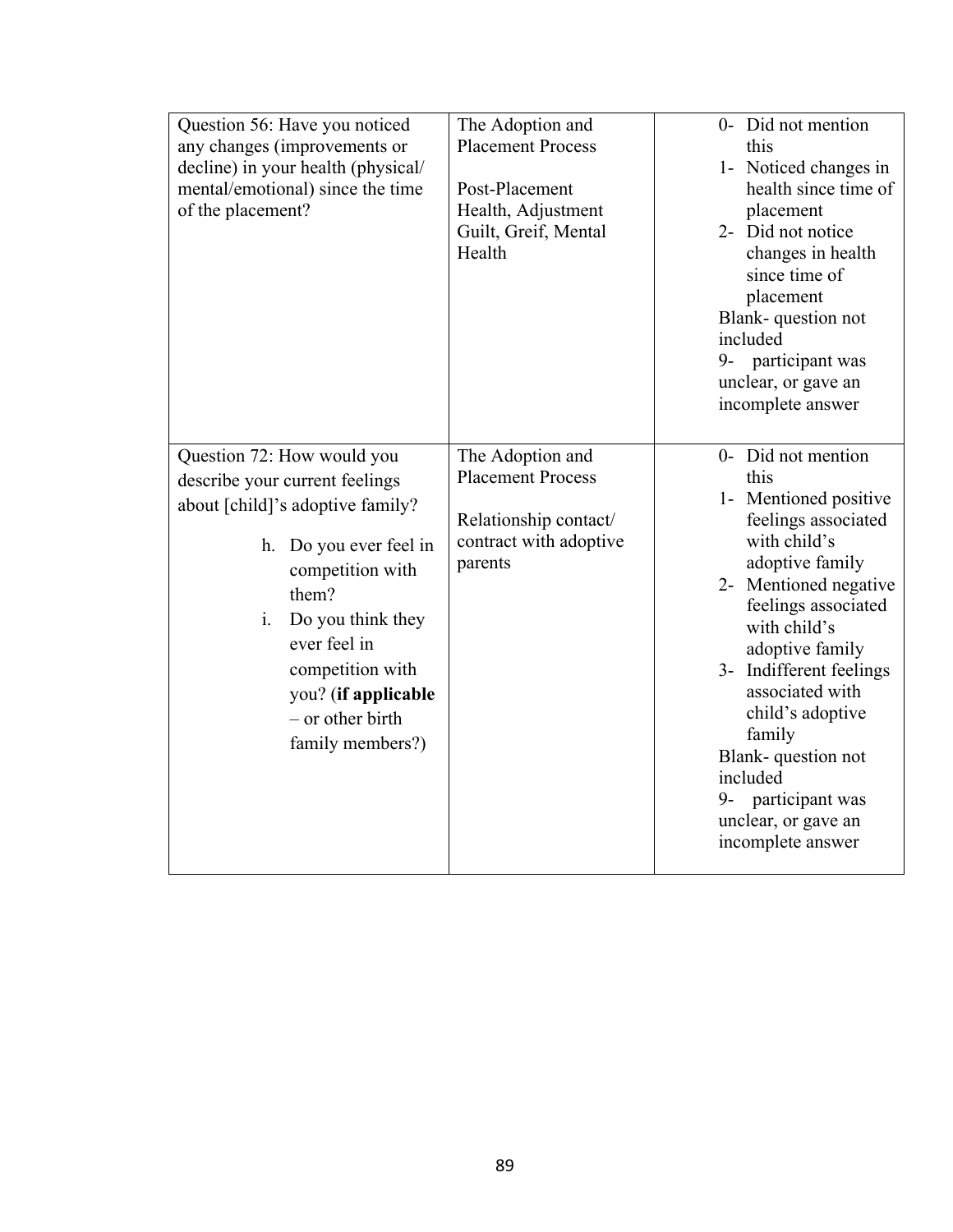#### **REFERENCES**

- Aloi, J. A. (2009). Nursing the disenfranchised: Women who have relinquished an infant for adoption. *Journal of Psychiatric and Mental Health Nursing*, *16*(1), 27–31. https://doi.org/10.1111/j.1365-2850.2008.01324.x
- Baxter, L., Norwood, K., Asbury, B., Jannusch, A., & Scharp, K. M. (2012). Narrative coherence in online stories told by members of the adoption triad. *Journal of Family Communication*, *12*(4), 265-283.
- Boss, P. (1988). *Family stress management.* Newbury Park, CA: Sage.
- Boss, P. (1999). *Ambiguous loss: Learning to live with unresolved grief.* Cambridge, MA: Harvard University Press.
- Boss, P. (2002). *Family stress management: A contextual approach* (2nd ed.). Thousand Oaks, CA: Sage.
- Boss, P. (2006). *Loss, trauma, and resilience: Therapeutic work with ambiguous loss.* New York: W. W. Norton and Company.
- Braun, V., & Clarke, V. (2006). Using thematic analysis in psychology. *Qualitative Research in Psychology, 3*, 77-101. http://doi:10.1191/1478088706qp063oa
- Brodzinsky, A. B. (1990). *Surrendering an infant for adoption: The birthmother experience*. In D. M. Brodzinsky & M. D. Schechter (Eds.), The Psychology of Adoption (pp. 295–315). New York: Oxford University Press.
- Brodzinsky, D., & Smith, S. L. (2014). Post-placement adjustment and the needs of birthmothers who place an infant for adoption. *Adoption Quarterly*, *17*(3), 165– 184. https://doi.org/10.1080/10926755.2014.891551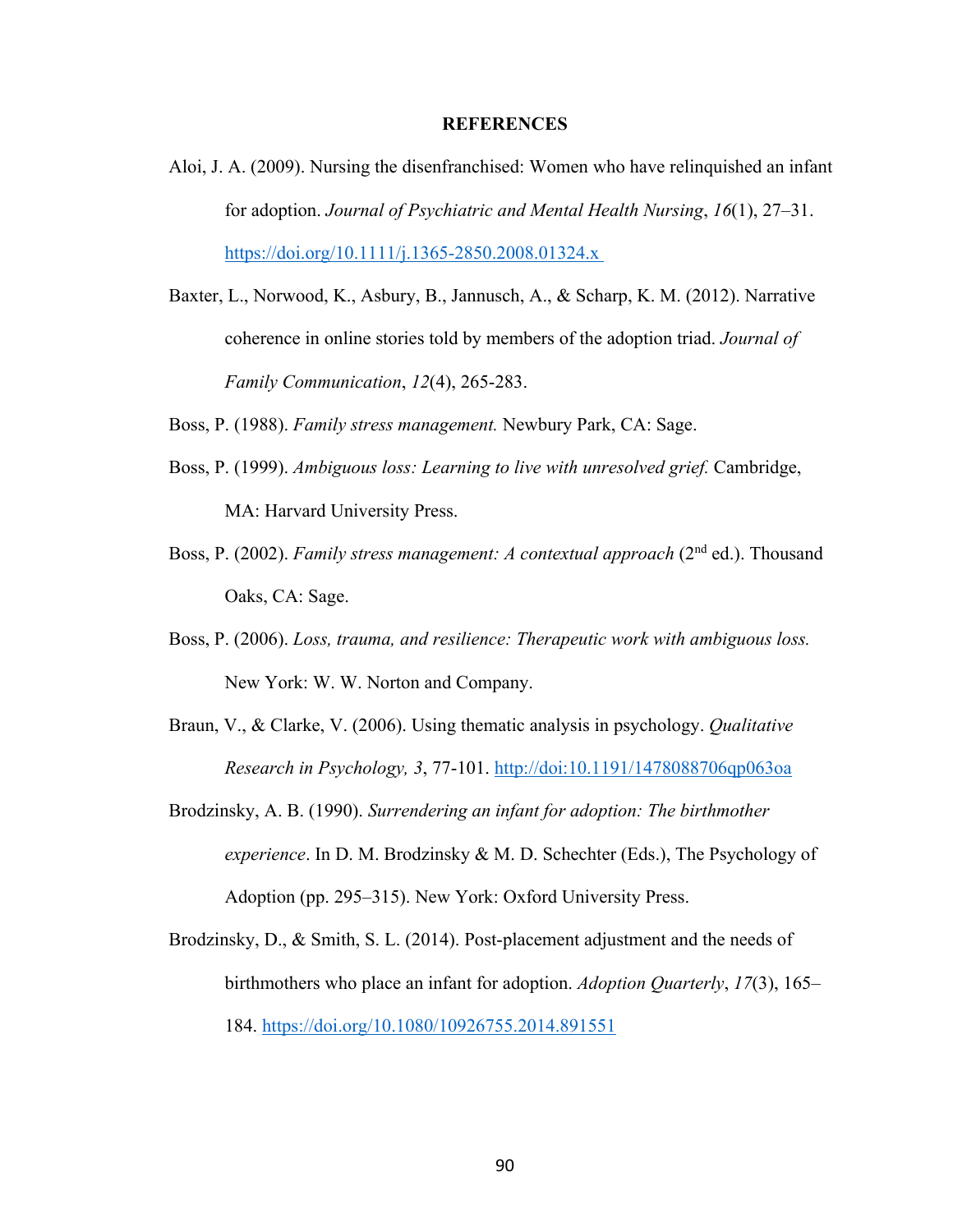- Coleman, P. K., & Garratt, D. (2016). From birth mothers to first mothers: Toward a compassionate understanding of the life-long act of adoption placement. *Issues in Law & Medicine, 31*(2), 139-163.
- Creswell, J. W., Hanson, W. E., Clark Plano, V. L., & Morales, A. (2007). Qualitative research designs. *The Counseling Psychologist*, *35*(2), 236–264. https://doi.org/10.1177/0011000006287390
- Creswell, J. W. (2014). *Research design: qualitative, quantitative, and mixed methods approaches* (4th ed.). SAGE Publications.
- Cushman, L. F., Kalmuss, D., & Namerow, P. (1993). Placing an infant for adoption: The experiences of young birthmothers. *Social Work*, *38*.

https://doi.org/10.1093/sw/38.3.264

De Simone, M. (1996). Birth mother loss: Contributing factors to unresolved grief. *Clinical Social Work Journal*, *24*(1), 65–76. https://doi.org/10.1007/bf02189942

- Deykin, E., Campbell, L & Patti, R (1984). The postadoption experience of surrendering parents. *American Journal of Orthopsychiatry,* 54, 271-280.
- Farr, R. H. (2017). Does parental sexual orientation matter? A longitudinal follow-up of adoptive families with school-age children. *Developmental Psychology*, *53*(2), 252-264. http://doi:10.1037/dev0000228
- Farr, R. H., Forssell, S. L., & Patterson, C. J. (2010). Parenting and child development in adoptive families: Does parental sexual orientation matter? *Applied Developmental Science, 14,* 164-178. http://doi:10.1080/10888691.2010.500958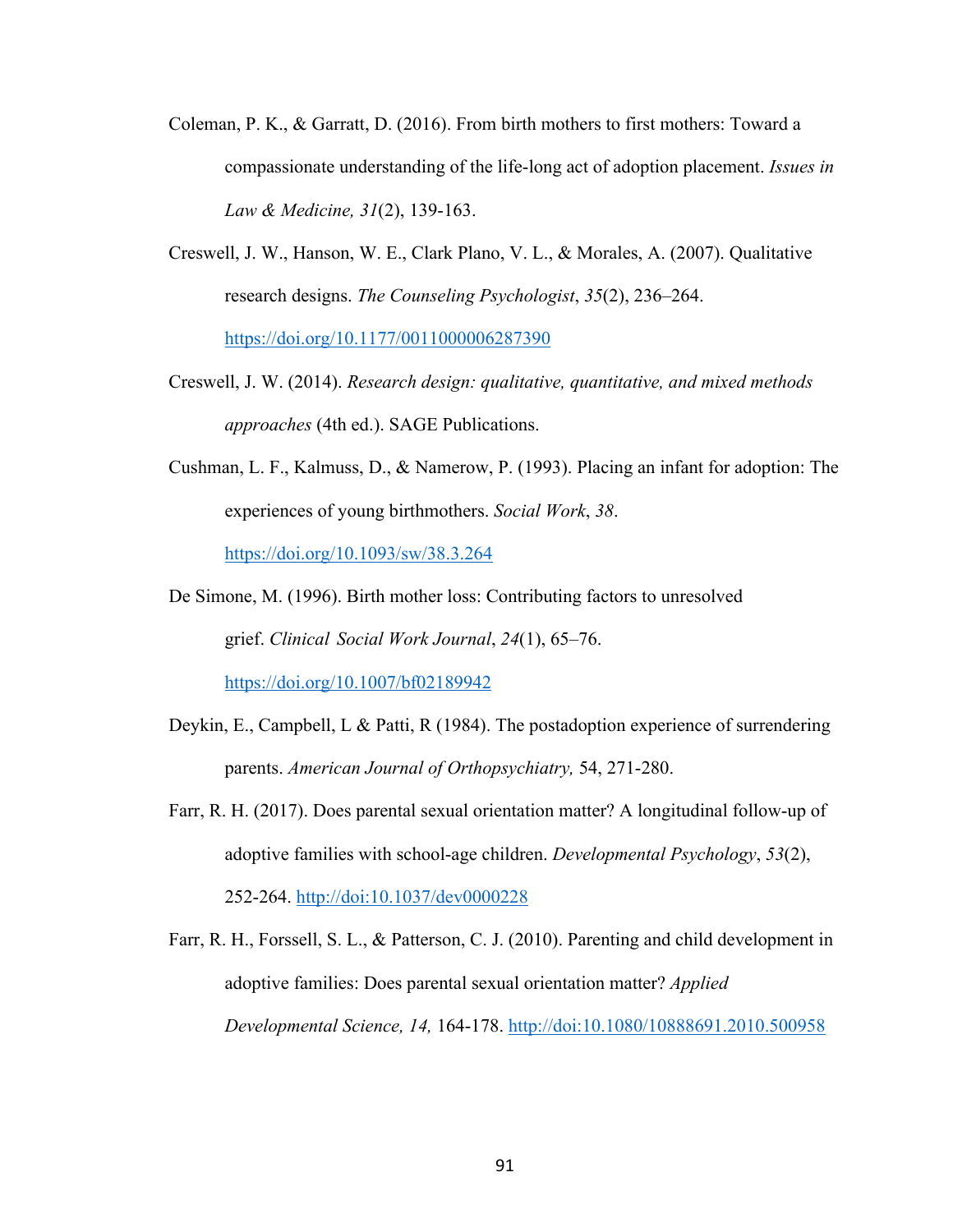Fravel, D. L., McRoy, R. G., & Grotevant, H. D. (2000). Birthmother perceptions of the psychologically present adopted child: Adoption openness and boundary ambiguity. *Family Relations*, *49*(4), 425–432.

https://doi.org/10.1111/j.17413729.2000.00425.x

- French, C. A., Henney, S. M., Ayers-Lopez, S., McRoy, R. G., & Grotevant, H. D. (2013). Birth mothers' perspectives on their relationship with the birth father 12 to 20 years after adoption. *Journal of Family Issues*, *35*(5), 579–600. https://doi.org/10.1177/0192513x12472892
- Goldberg, A. E., & Smith, J. A. Z. (2008). Social support and psychological well-being in
- lesbian and heterosexual preadoptive couples. *Family Relations*, *57*(3), 281–294. https://doi.org/10.1111/j.1741-3729.2008.00500.x
- Goldberg, A. E., & Smith, J. Z. (2009). Perceived parenting skill across the transition to adoptive parenthood among lesbian, gay, and heterosexual couples. *Journal of Family Psychology*, *23*(6), 861-870. http://doi:10.1037/a0017009
- Grotevant, H. D. (2012). *What works in open adoption.* In P. A. Curtis & G. Alexander (Eds.), *What works in child welfare* (2nd ed.), (pp. 309-327). Washington, DC: Child Welfare League America.
- Grotevant, H. D., McRoy, R. G., Wrobel, G. M., & Ayers-Lopez, S. (2013). Contact between adoptive and birth families: Perspectives from the Minnesota/Texas adoption research project. *Child Development Perspectives, 7*, 193-198. http://doi:10.1111/cdep.12039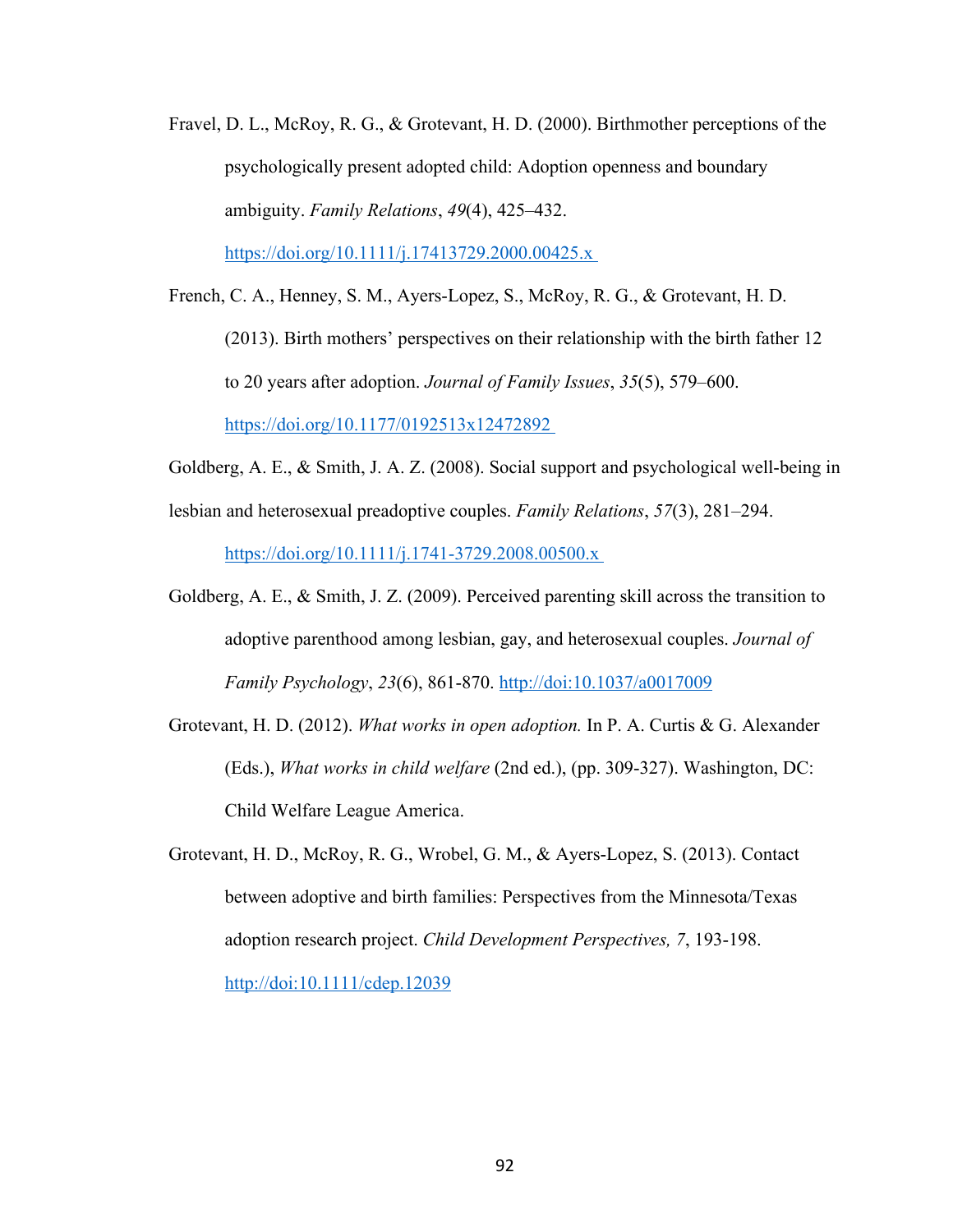- Hayes, A. F., & Krippendorff, K. (2007). Answering the call for a standard reliability measure for coding data. *Communication methods and measures*, *1*(1), 77-89. http://doi:10.1080/19312450709336664
- Henney, S. M., Ayers-Lopez, S., McRoy, R. G., & Grotevant, H. D. (2007). Evolution and resolution: Birthmothers' experience of grief and loss at different levels of adoption openness. *Journal of Social and Personal Relationships*, *24*(6), 875– 889. https://doi.org/10.1177/0265407507084188
- Krahn, L., & Sullivan, R. (2015). Grief & loss resolution among birth mothers in open adoption. *Canadian Social Work Review*, *32*(1-2), 27–48.

https://doi.org/10.7202/1034142ar

- Leon, I. G. (2002). Adoption losses: Naturally occurring or socially constructed? *Child Development, 73,* 652-663.
- Madden, E., Ryan, S., Aguiniga, D., Verbovaya, O., Crawford, M., & Gobin, C. (2017). *Understanding options counseling experiences in adoption: A qualitative analysis of birth parents and professionals.* New York: Evan B. Donaldson Adoption Institute.
- Madden, E. E., Ryan, S., Aguiniga, D. M., Killian, M., & Romanchik, B. (2018). The relationship between time and birth mother satisfaction with relinquishment. *Families in Society: The Journal of Contemporary Social Services*, *99*(2), 170–183. https://doi.org/10.1177/1044389418768489
	- March, K. (2014). Birth mother grief and the challenge of adoption reunion contact. *American Journal of Orthopsychiatry*, *84*(4), 409–

419.https://doi.org/10.1037/ort0000013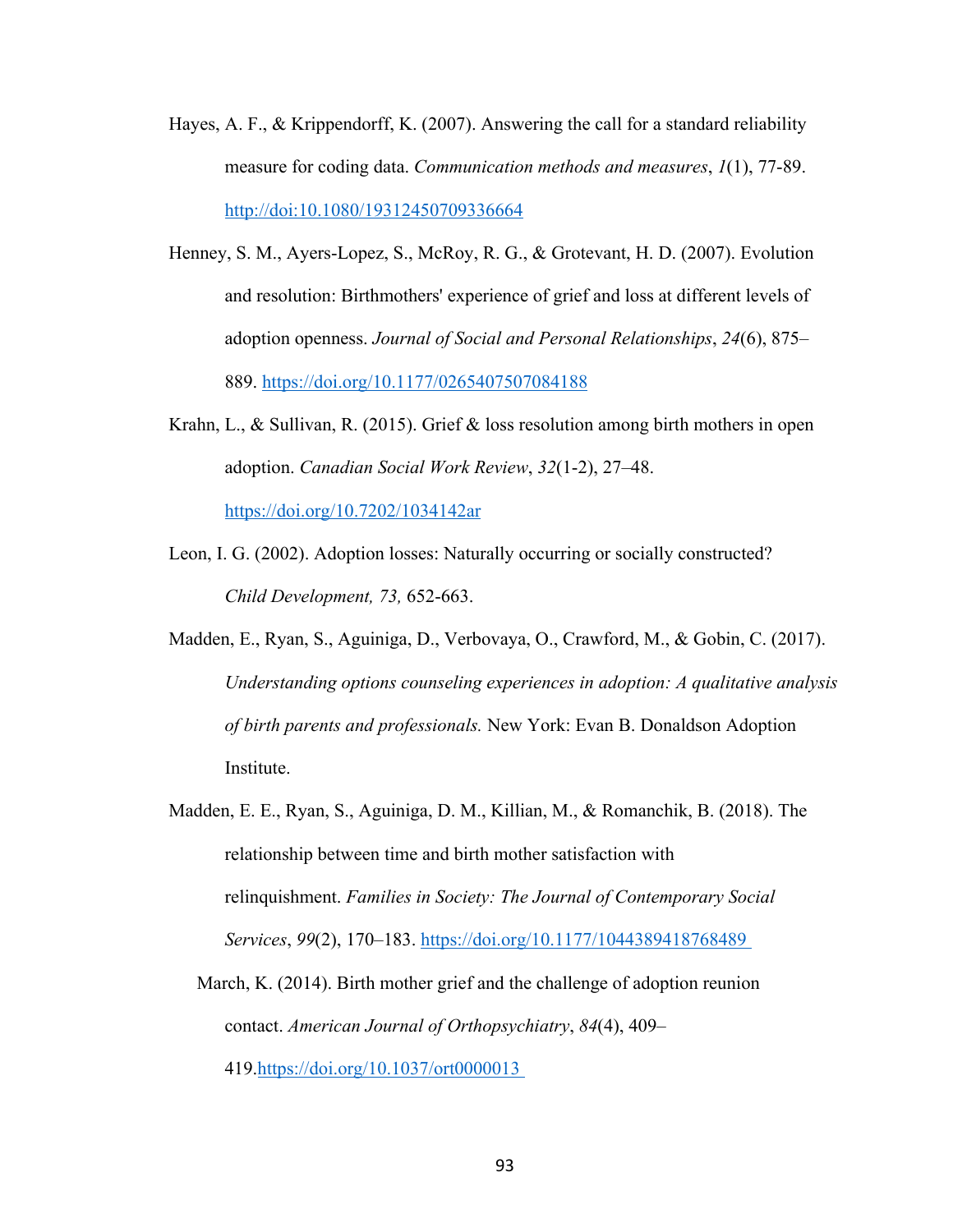- McKenry, P., & Price, S. (2005). *Families & change: Coping with stressful events and transitions (3rd ed.)*. Thousand Oaks, Calif.: Sage Publications.
- Memarnia, N., Nolte, L., Norris, C., & Harborne, A. (2015). 'It felt like it was night all the time': Listening to the experiences of birth mothers whose children have been taken into care or adopted. *Adoption & Fostering*, *39*(4), 303–317. https://doi.org/10.1177/0308575915611516
- Morgan, H. C. M., Nolte, L., Rishworth, B., & Stevens, C. (2019). 'My children are my world': Raising the voices of birth mothers with substantial experience of counselling following the loss of their children to adoption or foster care. *Adoption & Fostering*, *43*(2), 137–154. https://doi.org/10.1177/0308575919848906
- Neil, E. (2012). The mental distress of the birth relatives of adopted children: 'disease' or 'unease'? Findings from a UK study. *Health & Social Care in the Community*, *21*(2), 191–199. https://doi.org/10.1111/hsc.12003
- Simmonds, K. E., & Likis, F. E. (2005). Providing options counseling for women with unintended pregnancies. *Journal of Obstetric, Gynecologic, and Neonatal Nursing: JOGNN*., 34(3), 373-379.
- Smith, S. L. (2006). *Safeguarding the rights and well-being of birthparents in the adoption process*. New York, NY: Evan B. Donaldson Adoption Institute.
- Sotiropoulos, K. (2008). Open adoption and the politics of transnational feminist human rights. *Radical History Review*, *2008*(101), 179–190.

https://doi.org/10.1215/01636545-2007-044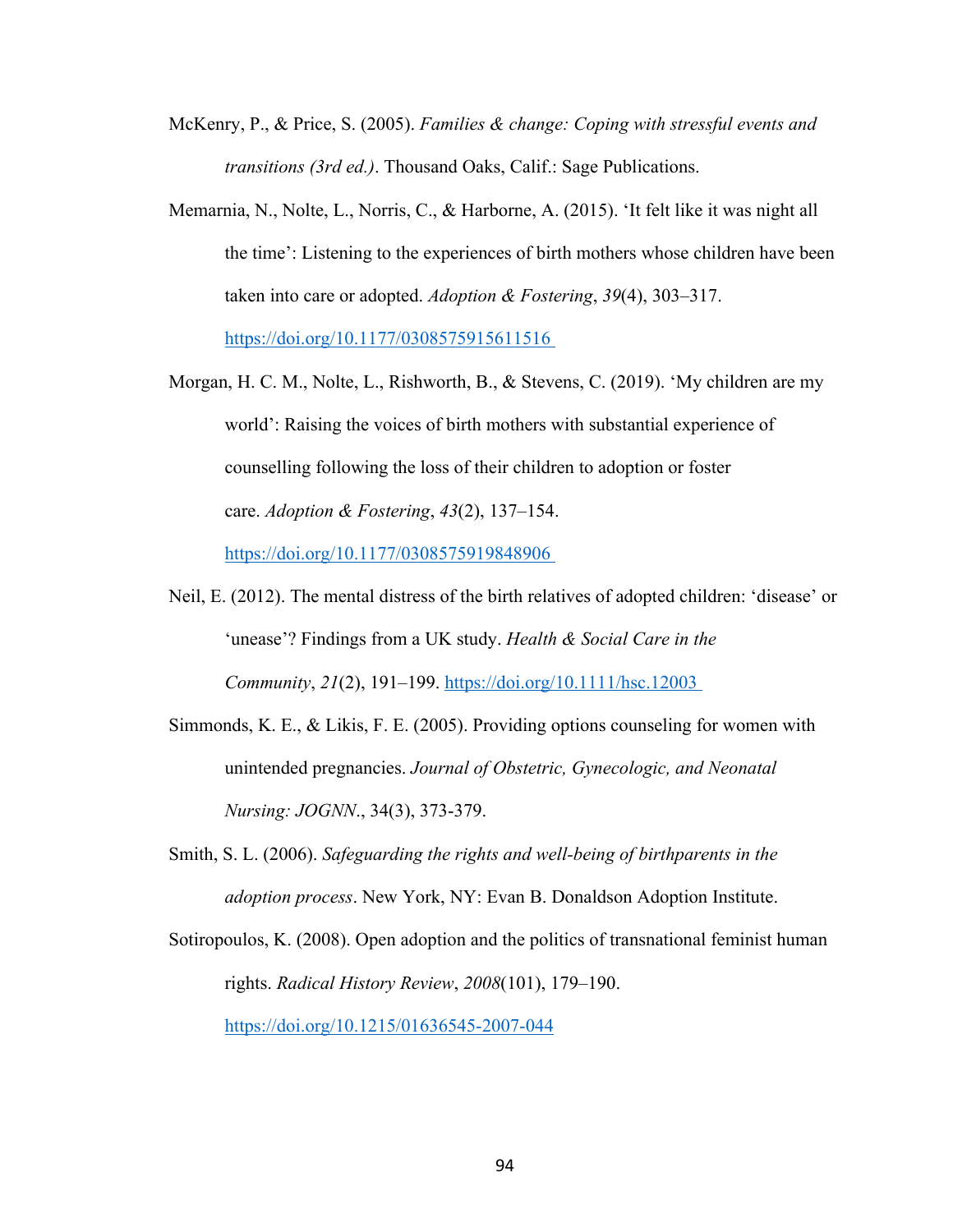Winkler, R., Van Keppel, M. (1984). Relinquishing mothers in adoption: Their long-term adjustment. *Institute of Family Studies.*